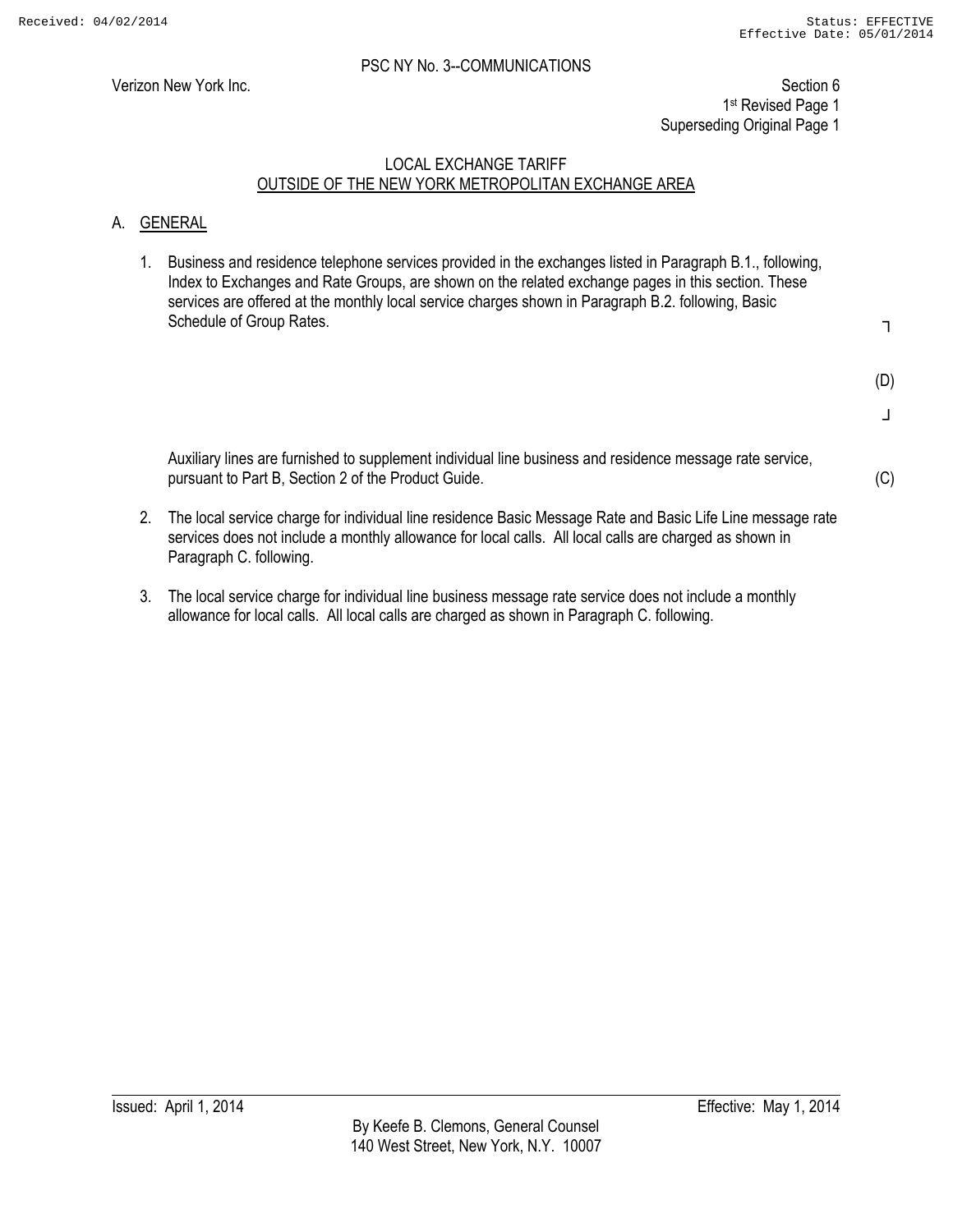(T)

#### PSC NY No. 3--COMMUNICATIONS

Verizon New York Inc. Section 6 1st Revised Page 2 Superseding Original Page 2

# LOCAL EXCHANGE TARIFF OUTSIDE OF THE NEW YORK METROPOLITAN EXCHANGE AREA

#### B. LOCAL SERVICE CHARGES PER MONTH

To determine the local service charge per month for any service shown on the related exchange pages of this Section 6:

- a) Determine the Rate Group of the exchange from the Index to Exchanges and Rate Groups in Paragraph B.1. following.
- b) Determine the applicable basic rate for the service from the Basic Schedule of Group Rates in Paragraph B.2. following.

In addition, the following applies, in the exchanges indicated with an asterisk (\*) in B.1. following, a nonadjacent extended area service surcharge applies. See Paragraph B.3. following for the amount of the surcharge. The surcharge, where applicable, is added to the basic group rate for service.

#### 1. Index to Exchanges and Rate Groups

a. For All Services Except Residence Community Service

|                 | Rate         |                        | Rate        |                     | Rate  |
|-----------------|--------------|------------------------|-------------|---------------------|-------|
| <b>Exchange</b> | <b>Group</b> | Exchange               | Group       | Exchange            | Group |
| Akron           | $9^*$        | Cattaraugus            | 3           | Gasport             | $7^*$ |
| Albion          | 3            | Chaffee                | $9*$        | Gowanda             | $9^*$ |
| Alden           | $9^*$        | <b>Cherry Creek</b>    | $5^*$       | <b>Grand Island</b> | $9^*$ |
| Angelica        |              | Clarence               | $9^*$       |                     |       |
| Angola          | $9^*$        | <b>Clarence Center</b> | $9^{\star}$ | Hamburg             | 9*    |
| Arcade          | 3            | Cuba                   | 5           | Hinsdale            | 3     |
| Attica          | 5            |                        |             | Holland             | 9*    |
|                 |              | Derby                  | $9^*$       | Holley              | $9^*$ |
| <b>Barker</b>   | $5^*$        | <b>Dunkirk</b>         | $5^*$       |                     |       |
| Batavia         | 5            |                        |             | Java                | 9*    |
| <b>Belfast</b>  |              | East Aurora            | $9^*$       |                     |       |
| <b>Belmont</b>  | 3            | Eden                   | $9^*$       | Kendall             | 9*    |
| <b>Bliss</b>    | 3            | Elba                   | 3           |                     |       |
| <b>Bolivar</b>  | 5            | Ellicottville          | 3           | Lancaster           | $9^*$ |
| <b>Boston</b>   | $9^*$        |                        |             | Lewiston            | $7^*$ |
| <b>Buffalo</b>  | $9^*$        | Forestville            | $5^*$       | Limestone           | 5     |
| Byron           | $9^*$        | Franklinville          | 1           | Little Valley       | 3     |
|                 |              | Friendship             | 3           | Lockport            | $7^*$ |
|                 |              |                        |             | Lyndonville         | 3     |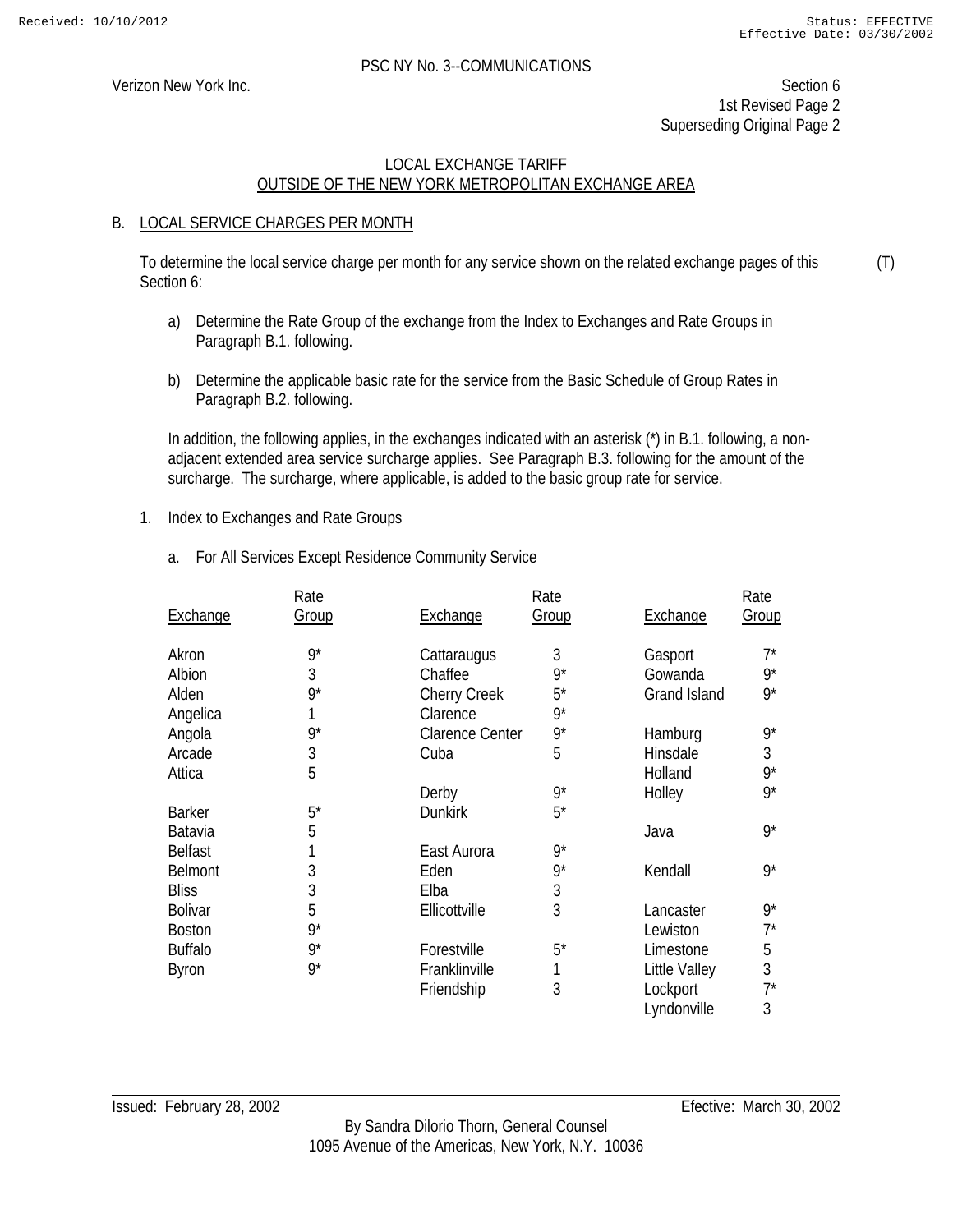# LOCAL EXCHANGE TARIFF OUTSIDE OF THE NEW YORK METROPOLITAN EXCHANGE AREA

# B. LOCAL SERVICE CHARGES PER MONTH (Cont'd)

- 1. Index to Exchanges and Rate Groups (Cont'd)
	- a. For All Services Except Residence Community Service (Cont'd)

|                      | Rate  |                     | Rate  |               | Rate  |
|----------------------|-------|---------------------|-------|---------------|-------|
| Exchange             | Group | Exchange            | Group | Exchange      | Group |
| <b>Machias</b>       | 3     | Pendleton           | $9^*$ | Tonawanda     | $9^*$ |
| Medina               | 3     |                     |       | Varysburg     | $9^*$ |
| Middleport           | $5^*$ | Ransomville         | $7^*$ |               |       |
|                      |       | Rushford            |       | Wanahak       | $9^*$ |
| Newfane              | $5^*$ |                     |       | Waterport     | $9^*$ |
| Niagara Falls        | 7*    | Salamanca           | 5     | Wellsville    | 3     |
| <b>North Collins</b> | $9^*$ | <b>Silver Creek</b> | 5     | West Seneca   | $9^*$ |
|                      |       | South Dayton        | 3     | Williamsville | $9^*$ |
| Oakfield             | 5     | Springville         | $9^*$ | Wilson        | $7^*$ |
| Olean                | 5     |                     |       |               |       |
| <b>Orchard Park</b>  | $9^*$ |                     |       | Youngstown    | 7*    |

#### b. For Residence Community Service (FURNISHED ONLY TO PRESENT SUBSCRIBERS ON EXISTING SERVICE AT THE SAME PREMISES.)

The rates for Residence Community Service are the same as the rates for residence individual flat rate service and for residence flat rate PBX trunks in the rate groups shown below:

| Exchange               | Rate<br>Group | Exchange            | Rate<br>Group | Exchange               | Rate<br><u>Group</u> |
|------------------------|---------------|---------------------|---------------|------------------------|----------------------|
| Akron                  | 3             | <b>Grand Island</b> |               | West Seneca*           |                      |
| Alden                  | 5             | Hamburg             |               | <b>French District</b> |                      |
| Angola                 | 3             | Holland             | 5             | West Seneca            |                      |
| <b>Boston</b>          | 5             | Java                | 3             | <b>District</b>        |                      |
| <b>Buffalo</b>         | 9             | Lancaster           |               | Williamsville          |                      |
| Chaffee                | 3             | North Collins       | 5             |                        |                      |
| Clarence               | 5             | <b>Orchard Park</b> |               |                        |                      |
| <b>Clarence Center</b> | 5             | Pendleton           |               |                        |                      |
| Derby                  | 3             | Springville         | 3             |                        |                      |
| East Aurora            |               | Tonawanda           |               |                        |                      |
| Eden                   | 5             | Wanakah             |               |                        |                      |

\* See related exchange pages of this Section 6 for the central office designation in each central office district of the West Seneca exchange.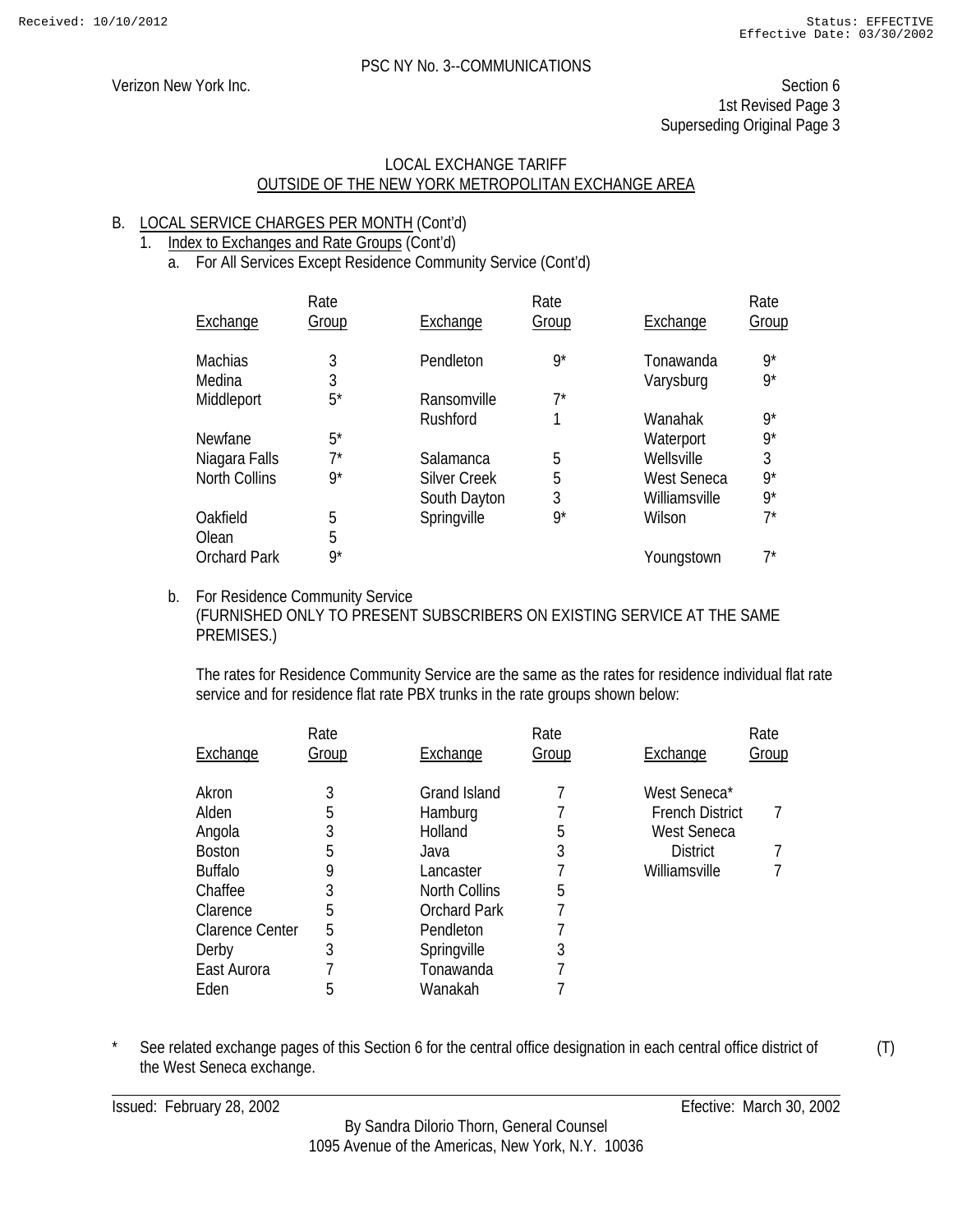Verizon New York Inc. Section 6 3rd Revised Page 4 Superseding 2<sup>nd</sup> Revised Page 4

# LOCAL EXCHANGE TARIFF OUTSIDE OF THE NEW YORK METROPOLITAN EXCHANGE AREA

# B. LOCAL SERVICE CHARGES PER MONTH (Cont'd)

2. Basic Schedule of Group Rates

For Rates and Charges, See Section 7.6 of this Tariff. (C) (C)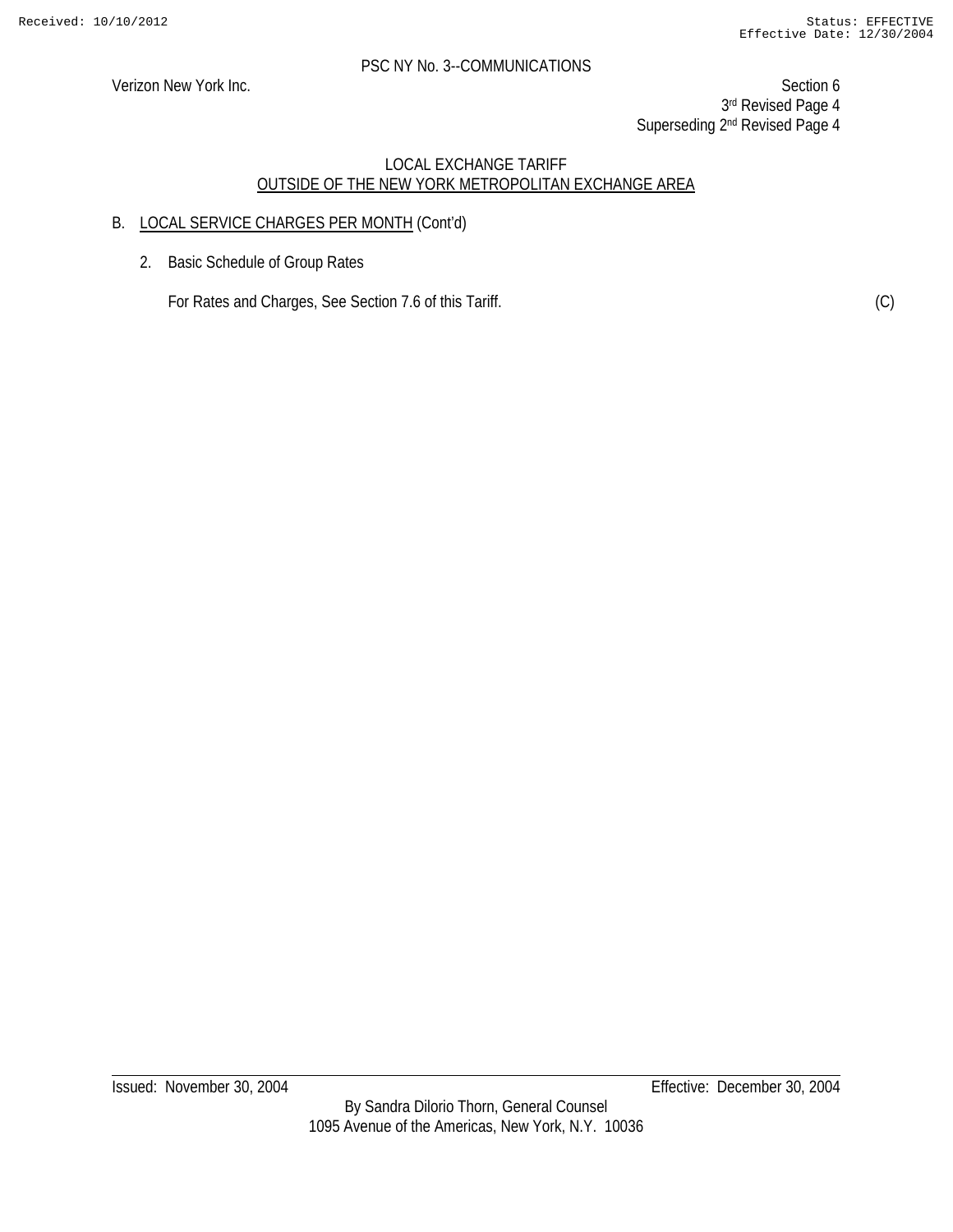Verizon New York Inc. Section 6 1st Revised Page 5 Superseding Original Page 5

#### LOCAL EXCHANGE TARIFF OUTSIDE OF THE NEW YORK METROPOLITAN EXCHANGE AREA

# B. LOCAL SERVICE CHARGES PER MONTH (Cont'd)

2. Basic Schedule of Group Rates (Cont'd)

For Rates and Charges, see Section 7.6 of this Tariff. (C) (C)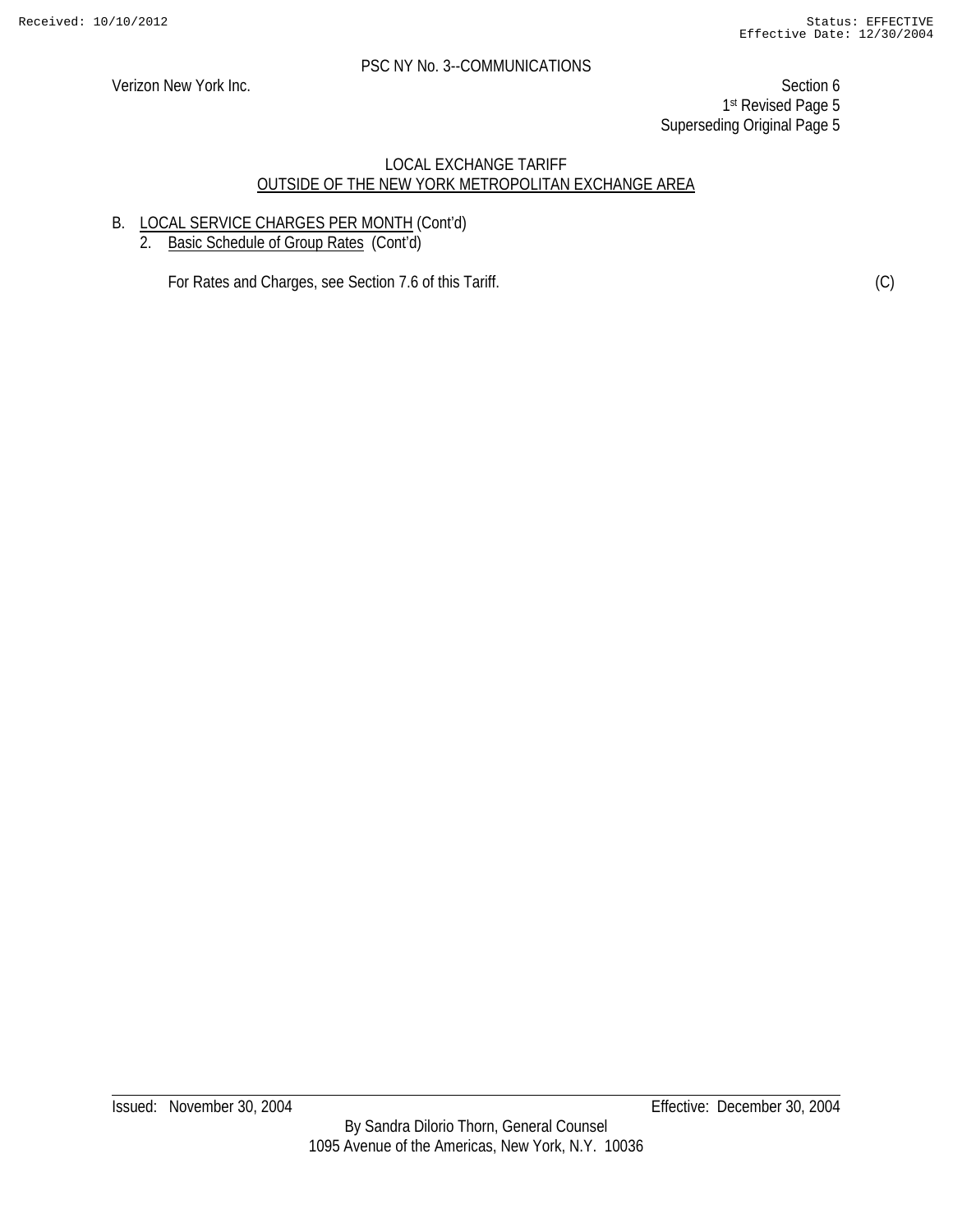Verizon New York Inc. Section 6 3rd Revised Page 6 Superseding 2<sup>nd</sup> Revised Page 6

#### LOCAL EXCHANGE TARIFF OUTSIDE OF THE NEW YORK METROPOLITAN EXCHANGE AREA

# B. LOCAL SERVICE CHARGES PER MONTH (Cont'd)

2. Basic Schedule of Group Rates (Cont'd)

For Rates and Charges, see Section 7.6 of this Tariff. (C) (C)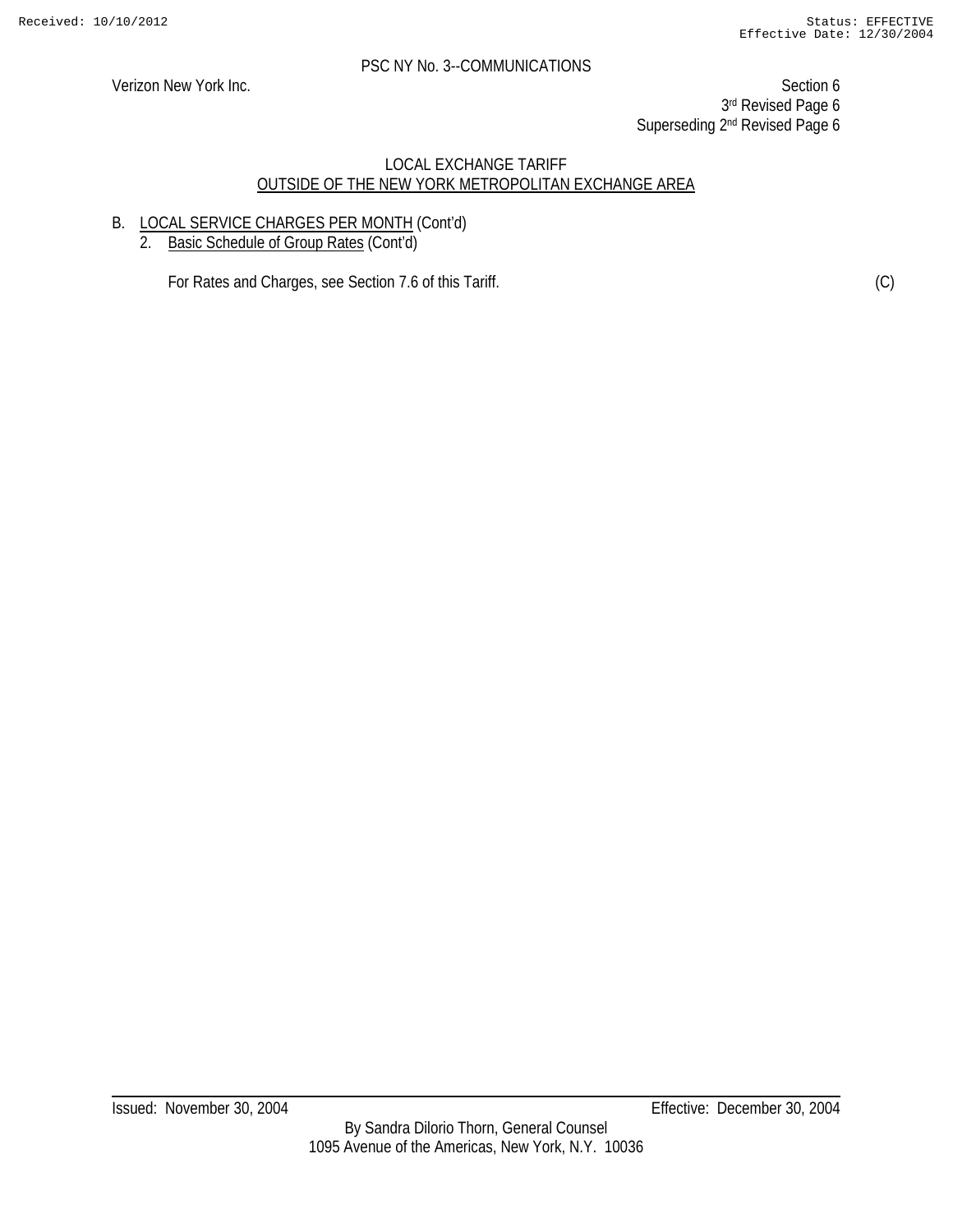Verizon New York Inc. Section 6 Original Page 7

#### LOCAL EXCHANGE TARIFF OUTSIDE OF THE NEW YORK METROPOLITAN EXCHANGE AREA

# B. LOCAL SERVICE CHARGES PER MONTH (Cont'd)

# 2. Basic Schedule of Group Rates (Cont'd)

- c. Notes
	- \*(1) In the exchange of Buffalo and in the exchanges of the Buffalo local calling area and in the exchanges listed below, calls to points within the primary calling area are timed from all business message rate service:

| <u>Niagara Region Exchanges</u> | Albion              |
|---------------------------------|---------------------|
| Barker                          | Attica              |
| Gasport                         | Byron               |
| Lewiston                        | <b>Cherry Creek</b> |
| Lockport                        | Flba                |
| Middleport                      | Friendship          |
| Newfane                         | Gowanda             |
| Niagara Falls                   | Hinsdale            |
| Ransomville                     | Holley              |
| Wilson                          | Kendall             |
| Youngstown                      | Little Valley       |
|                                 | Limestone           |
|                                 | Lyndonville         |
|                                 | Oakfield            |
|                                 | Olean#              |
|                                 | Silver Creek        |
|                                 | Varysburg           |
|                                 | Waterport           |

\*(2) Except for the exchanges specified in (1) preceding, calls to points within the primary calling area are not timed.

- \* Effective February 1, 1994, calls to points within the primary calling area are timed from all business message rate service in all exchanges.
- # Offered only the Olean Central Office (372, 373 and 375)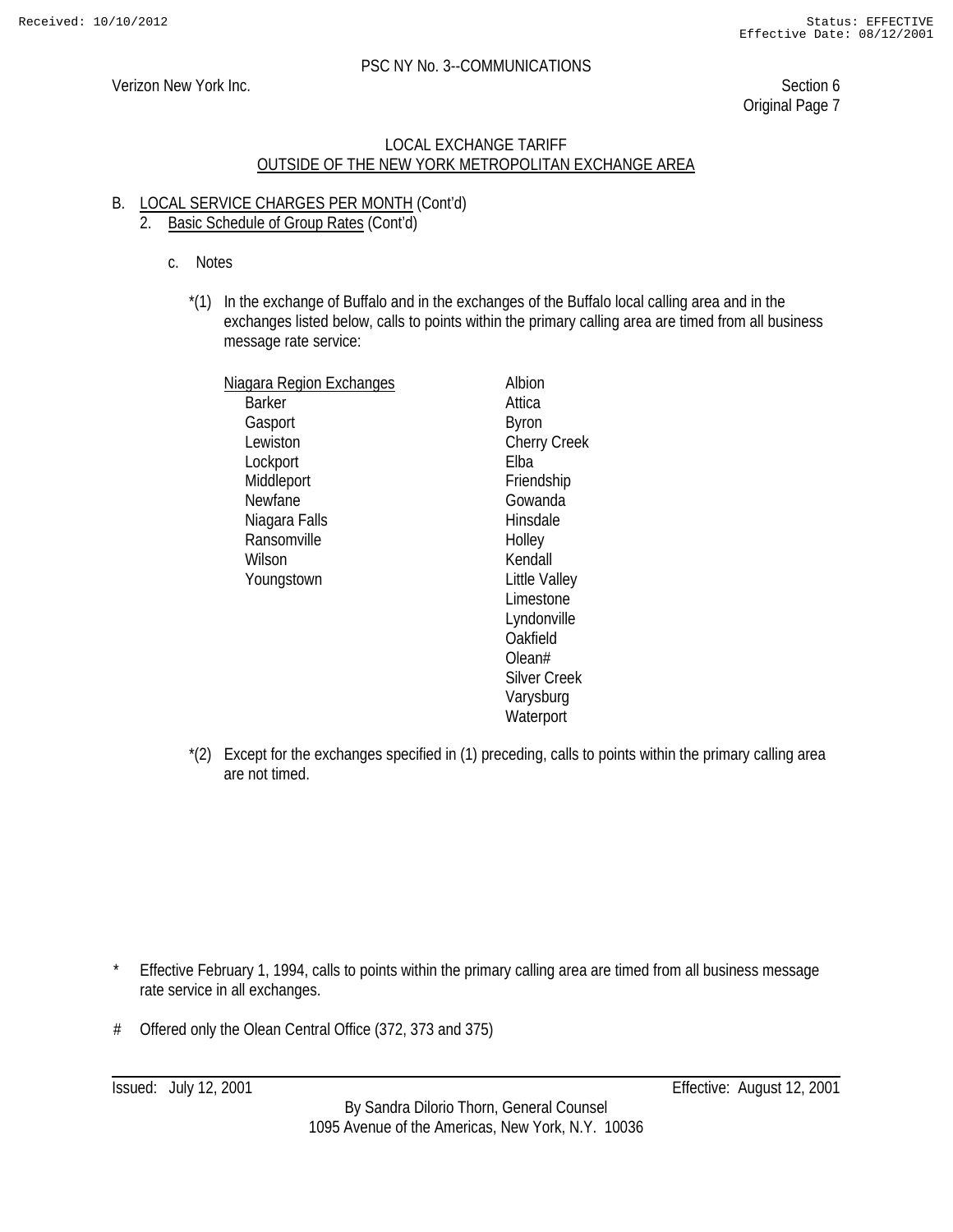Verizon New York Inc. Section 6 2<sup>nd</sup> Revised Page 8 Superseding 1<sup>st</sup> Revised Page 8

#### LOCAL EXCHANGE TARIFF OUTSIDE OF THE NEW YORK METROPOLITAN EXCHANGE AREA

# B. LOCAL SERVICE CHARGES PER MONTH (Cont'd)

3. Non-Adjacent Extended Area Service Surcharges

In addition to the basic local service charges shown in Paragraph B.2. preceding, the non-adjacent extended area service surcharges shown in Section 7.6 apply only to flat rate lines in the exchanges indicated with an asterisk (\*) in Paragraph B.1. preceding.

For Rates and Charges, See Section 7.6 of this Tariff.

(C)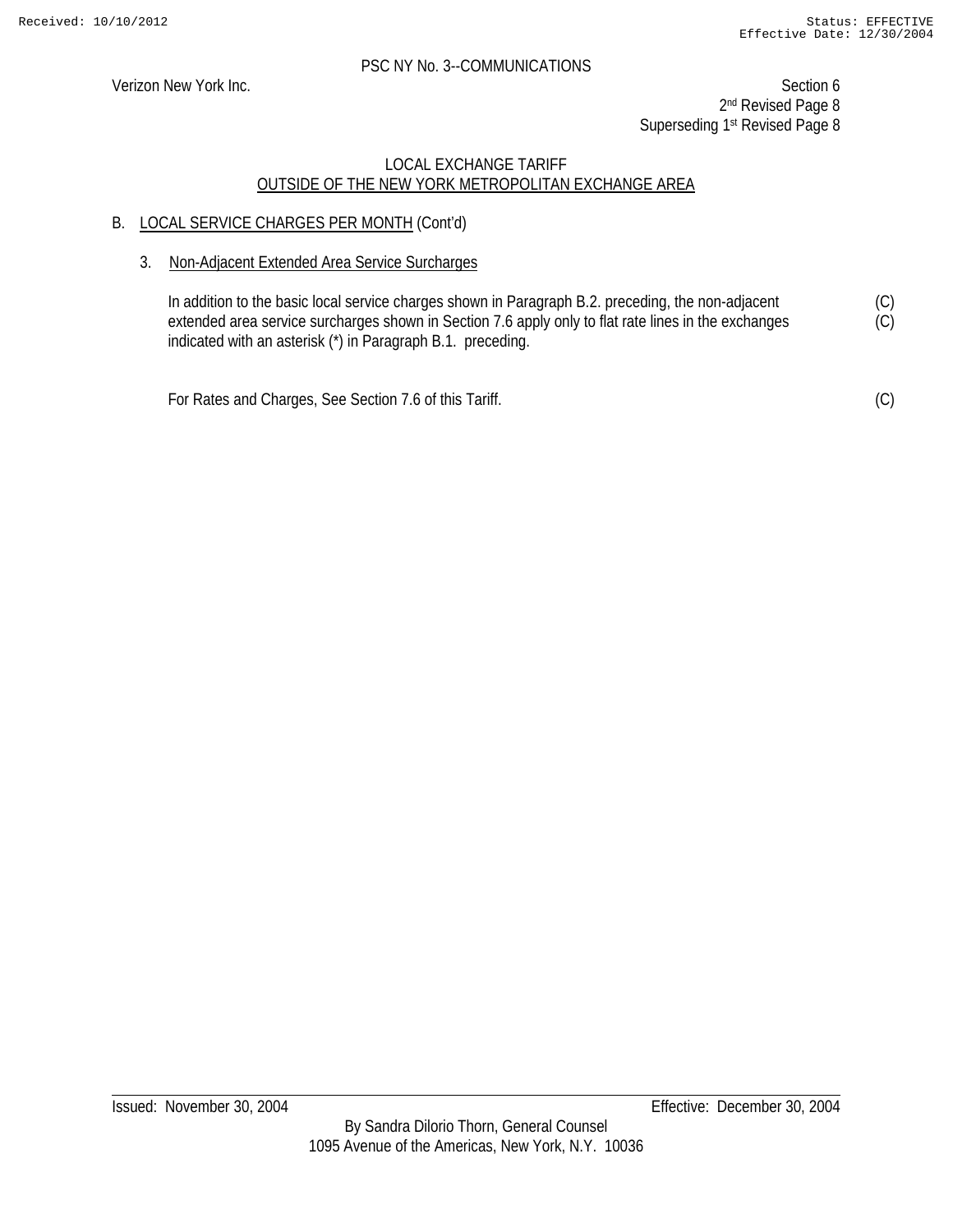Verizon New York Inc. Section 6 5<sup>th</sup> Revised Page 9 Superseding 4<sup>th</sup> Revised Page 9

# LOCAL EXCHANGE TARIFF OUTSIDE OF THE NEW YORK METROPOLITAN EXCHANGE AREA

# C. CHARGES FOR LOCAL CALLS

#### 1. Local Calls from Flat Rate Telephones

Flat rate service includes an unlimited number of calls to points within the subscriber's primary local calling area, except as shown in 4. following.

#### 2. Local Calls From Message Rate Telephones

a. Each station-to-station sent-paid call from a message rate telephone to a point within the subscriber's local calling area is charged for in accordance in Section 7.6 of this Tariff.. Except as indicated in exchanges shown in Paragraph B.2.c. preceding, calls to points within the primary calling area (Rate Band 1) are untimed. Rate Bands, where applicable, are shown in the related exchange pages of this Section 6. Where no Rate Bands are shown in the exchange pages, Rate Band 1 charges apply for local calls.

#### Residence

For Rates and Charges, See Section 7.6 of this Tariff.

#### Business

For Rates and Charges, See Section 7.6 of this Tariff.

(C)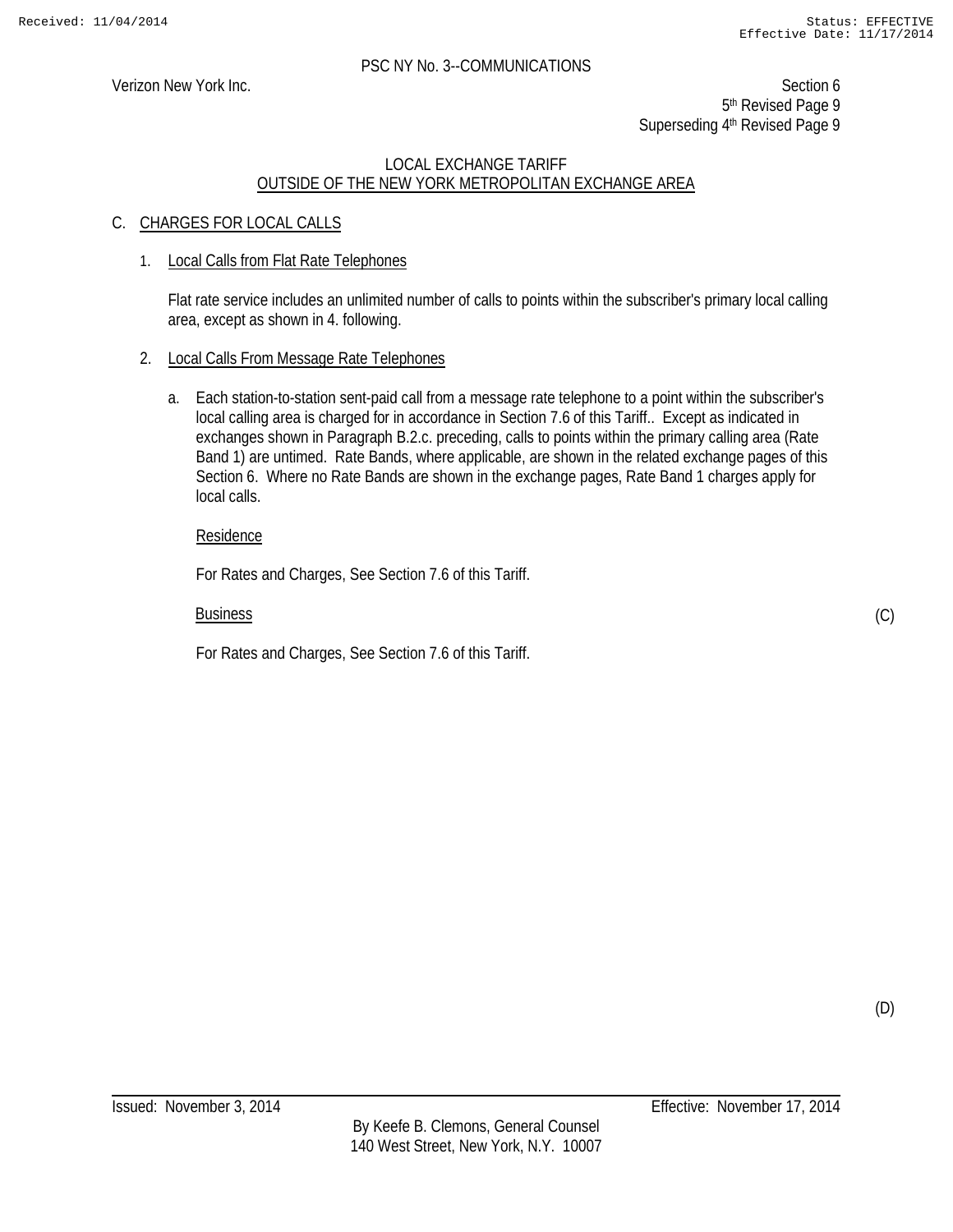Verizon New York Inc. Section 6 1st Revised Page 10 Superseding Original Page 10

#### LOCAL EXCHANGE TARIFF OUTSIDE OF THE NEW YORK METROPOLITAN EXCHANGE AREA

# C. CHARGES FOR LOCAL CALLS (Cont'd)

- 2. Local Calls From Message Rate Telephones (Cont'd)
	- a. (Cont'd)
		- (1) Rate Periods Except Holidays

|         |                                | <b>Times Applicable</b>        |                                  |
|---------|--------------------------------|--------------------------------|----------------------------------|
| Rates   | From                           | To But Not<br>Including        | Days Applicable                  |
| Day     | 8:00 AM                        | 9:00 PM                        | Monday-Friday                    |
| Evening | 9:00 PM<br>5:00 PM             | 11:00 PM<br>11:00 PM           | Monday-Friday<br>Sunday          |
| Night   | 11:00 PM<br>8:00 AM<br>8:00 AM | 8:00 AM<br>11:00 PM<br>5:00 PM | All days<br>Saturdays<br>Sundays |

(2) Holiday Rate Periods

On Christmas Day (December 25), on New Year's Day (January 1), on Independence Day (July 4), on Labor Day (The first Monday in September) and on Thanksgiving (The fourth Thursday in November) and on resulting legal holidays when Christmas, New Year's Day or Independence Day legal holidays fall on dates other than December 25, January 1 or July 4, the holiday rate applicable is the Evening Rate unless a lower rate would normally apply.

- b. The charges for operator-handled station- to-station calls are based on the rates and timing in Paragraph a. preceding for timed services and, in addition, the charges in Paragraph C.4. following apply. (C)
- c. From timed and untimed message rate telephones, charges in excess of the monthly allowances specified in Paragraph A. preceding are billed to the subscriber.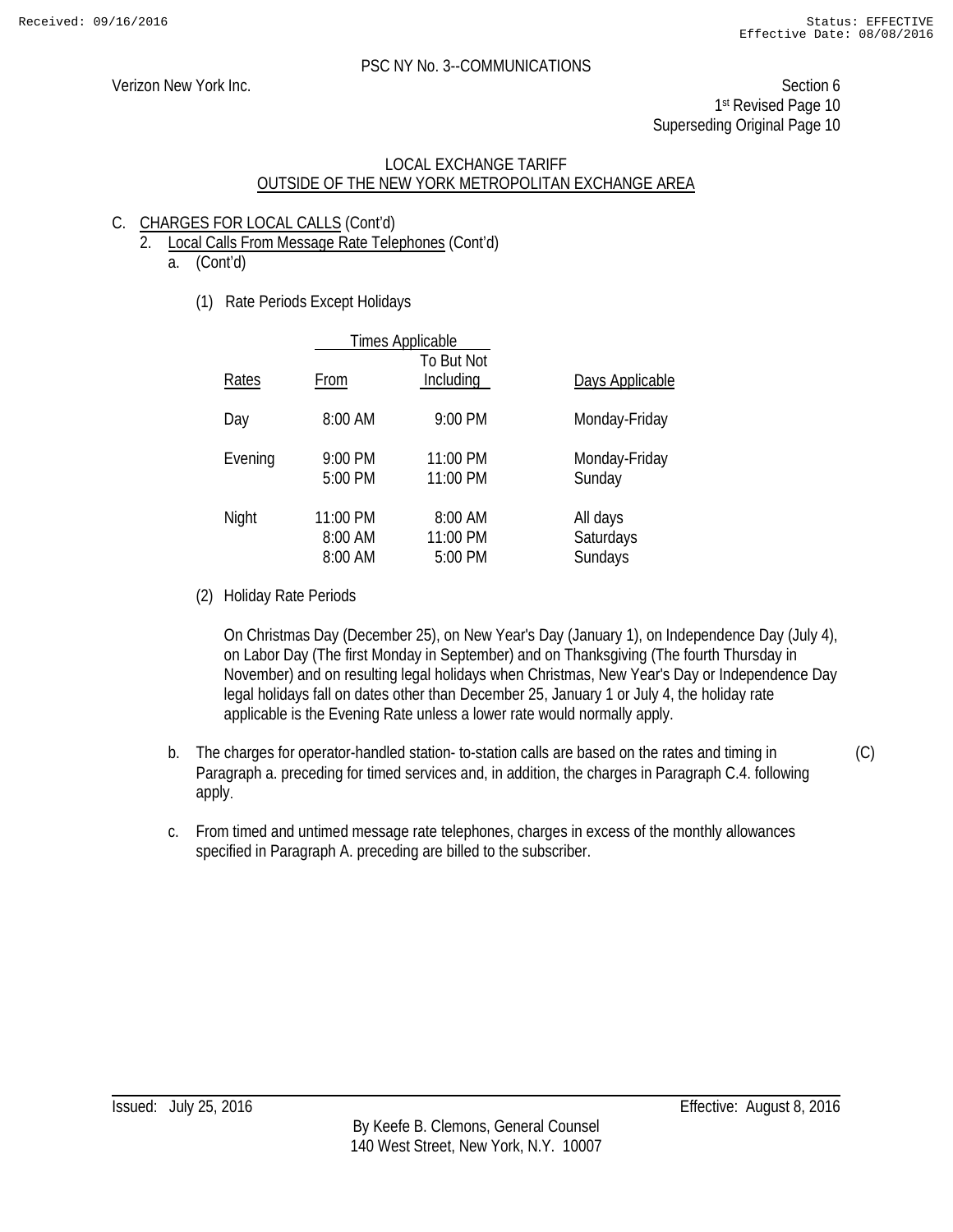Verizon New York Inc. Section 6 1st Revised Page 11 Superseding Original Page 11

# LOCAL EXCHANGE TARIFF OUTSIDE OF THE NEW YORK METROPOLITAN EXCHANGE AREA

# C. CHARGES FOR LOCAL CALLS (Cont'd)

#### 3. Local Calls from Residence Community Service Telephones

Residence Community Service includes the following calls:

- a. An unlimited number of calls to points within the subscriber's primary calling area, except that for operator handled station-to-station calls to points within the primary calling area, charges based on the rates and timing in Paragraph C.2.a. preceding for timed Rate Band 1 calls apply plus the charges shown in Paragraph C.4. following. (C)
- b. Station-to-station sent-paid calls to points outside the primary calling area but within the extended local calling area are charged for at Rate Band 2 to 4 charges, shown in Paragraph C.2.a. preceding.

Charges for operator-handled station-to-station calls are based on the rates and timing in Paragraph C.2.a. preceding for timed service and, in addition the charges shown in Paragraph C.4. following apply. (C)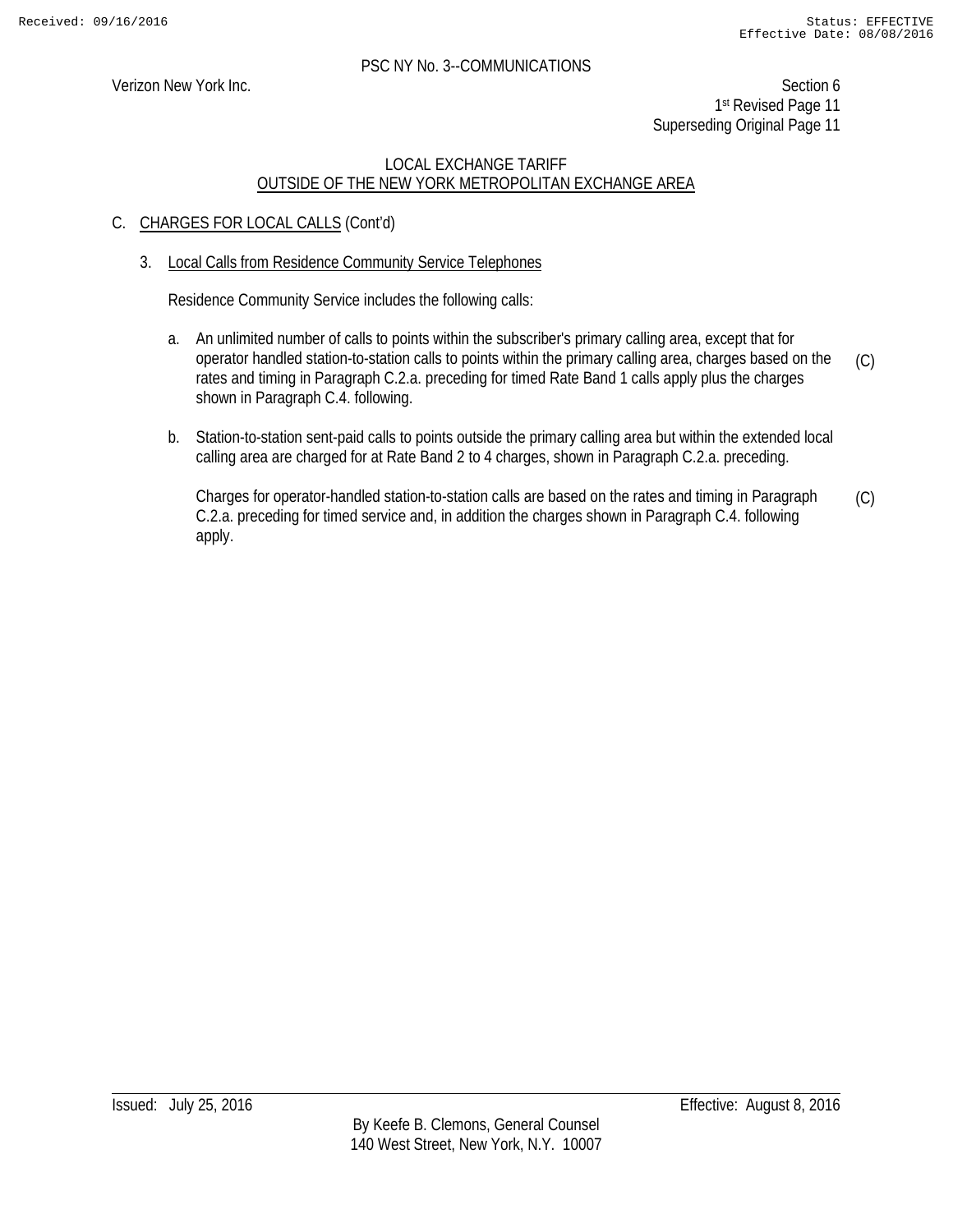Verizon New York Inc. Section 6 6<sup>th</sup> Revised Page 12 Superseding 5<sup>th</sup> Revised Page 12

# LOCAL EXCHANGE TARIFF OUTSIDE OF THE NEW YORK METROPOLITAN EXCHANGE AREA

- C. CHARGES FOR LOCAL CALLS (Cont'd)
	- 4. Operator-Handled Calls

Local calls may be placed on an operator-handled\* station-to-station basis. All such calls are timed (C)

a. From Message Rate and Flat Rate Stations

Such calls are itemized separately.

˥ (D)

 $\mathsf I$ 

For Rates and Charges, see Section 7.6 of this Tariff.

\* See Tariff P.S.C. No.15--COMMUNICATIONS, Section 9 for definition of operator-handled calls.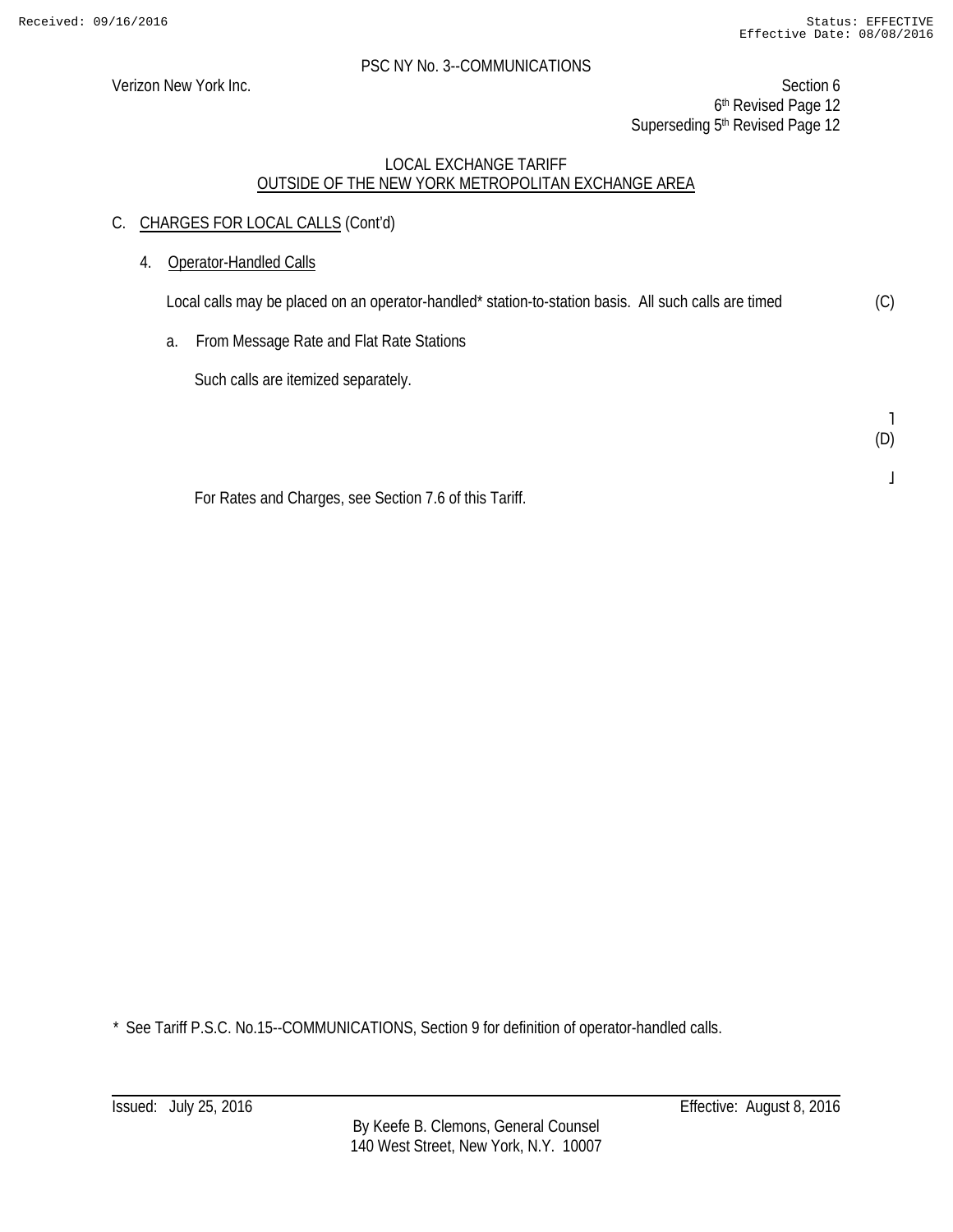Verizon New York Inc. Section 6 6th Revised Page 13 Superseding 5<sup>th</sup> Revised Page 13

#### LOCAL EXCHANGE TARIFF OUTSIDE OF THE NEW YORK METROPOLITAN EXCHANGE AREA

C. CHARGES FOR LOCAL CALLS (Cont'd)

4. Operator-Handled Calls (Cont'd)

b. From Public Access Smart-pay Lines

For Rates and Charges, see Section 7.6 of this Tariff.

 $\mathbf{1}$ 

 $\overline{1}$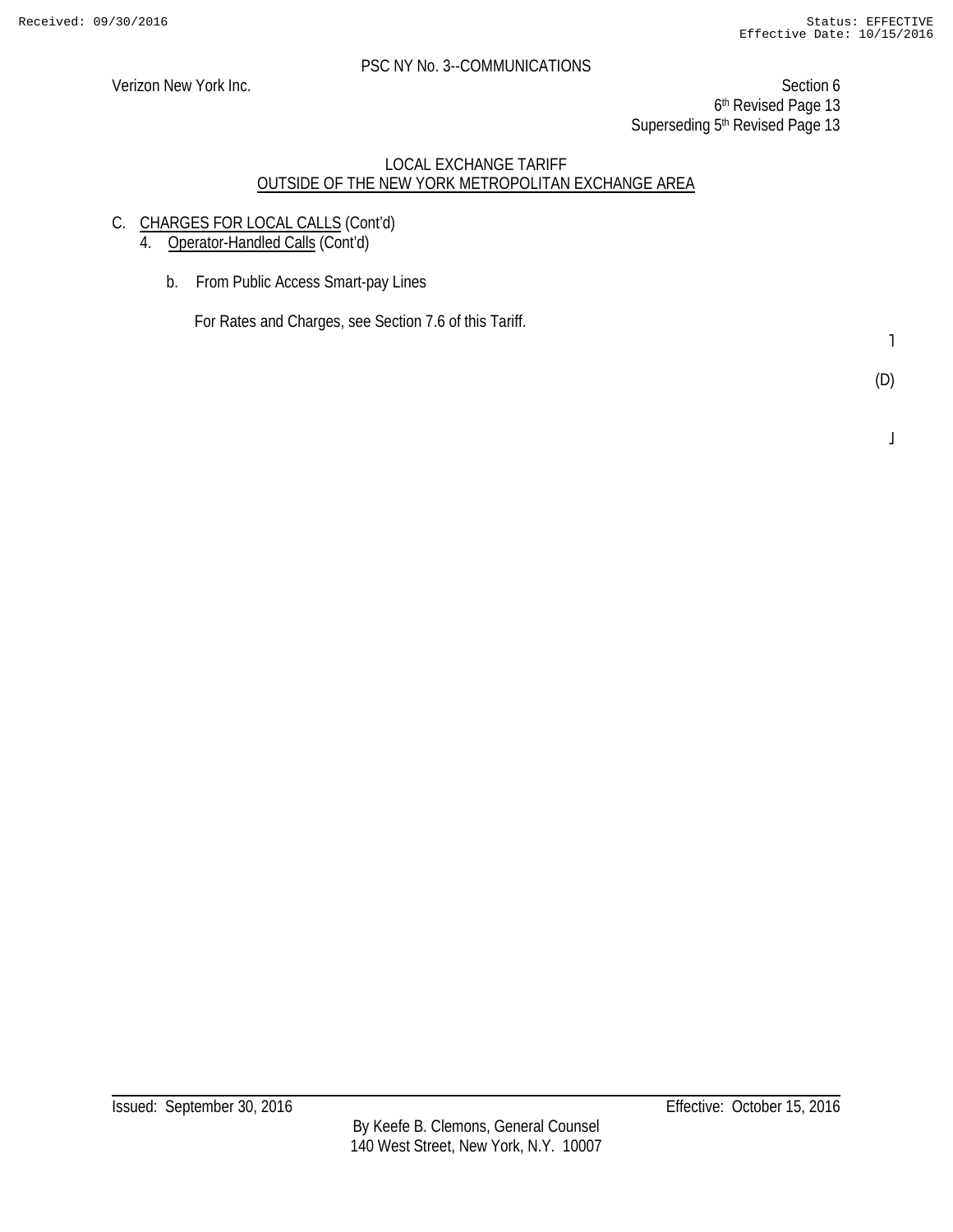Verizon New York Inc. Section 6 1st Revised Page 14 Superseding Original Page 14

# LOCAL EXCHANGE TARIFF OUTSIDE OF THE NEW YORK METROPOLITAN EXCHANGE AREA

C. CHARGES FOR LOCAL CALLS (Cont'd) 5. Local Calls from Public Access Smart-pay Lines (Cont'd)

c.

 $\overline{\phantom{a}}$ 

 $\perp$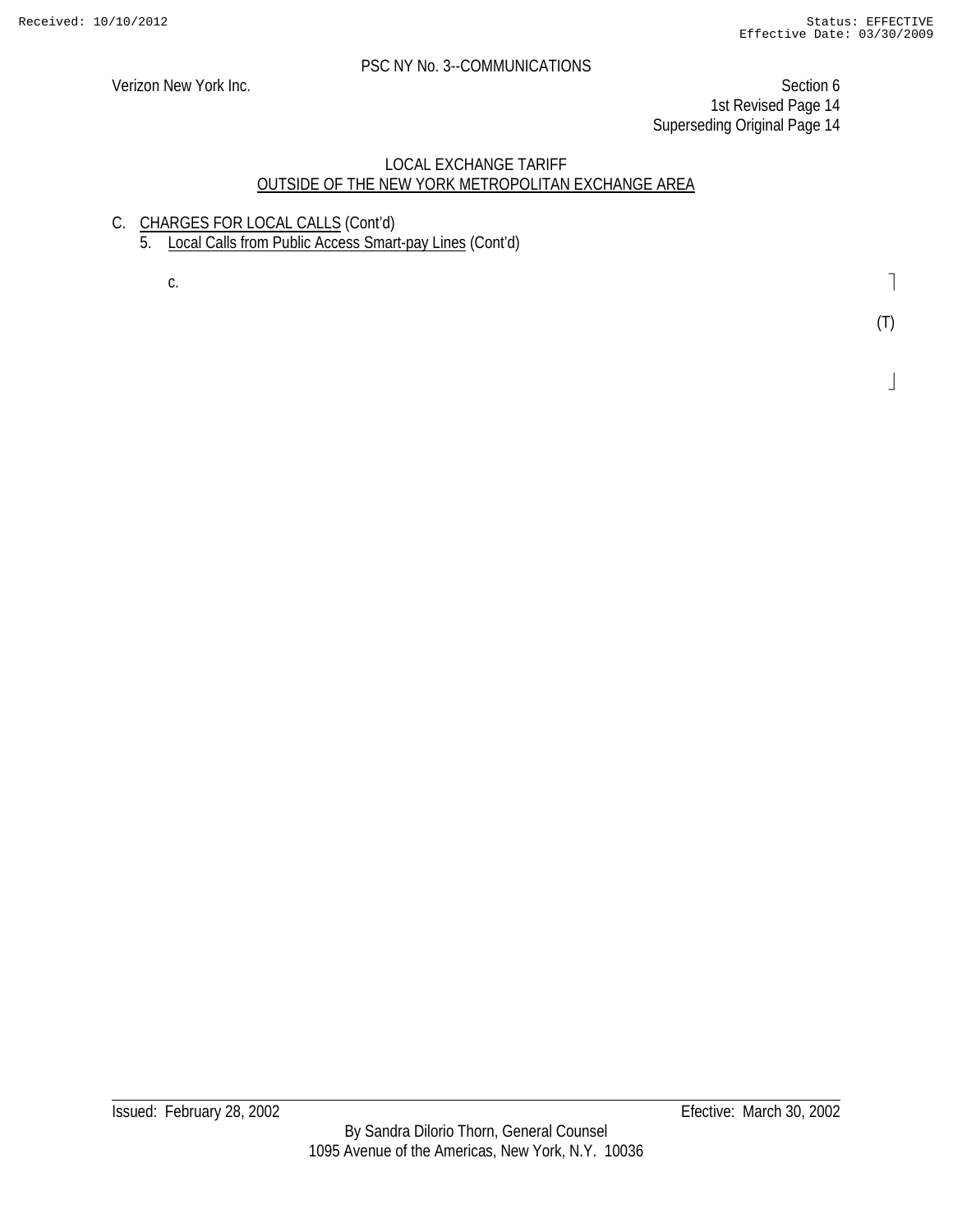Verizon New York Inc. Section 6 5<sup>th</sup> Revised Page 15 Superseding 4<sup>th</sup> Revised Page 15

- C. CHARGES FOR LOCAL CALLS (Cont'd)
	- 6. (Reserved for future use)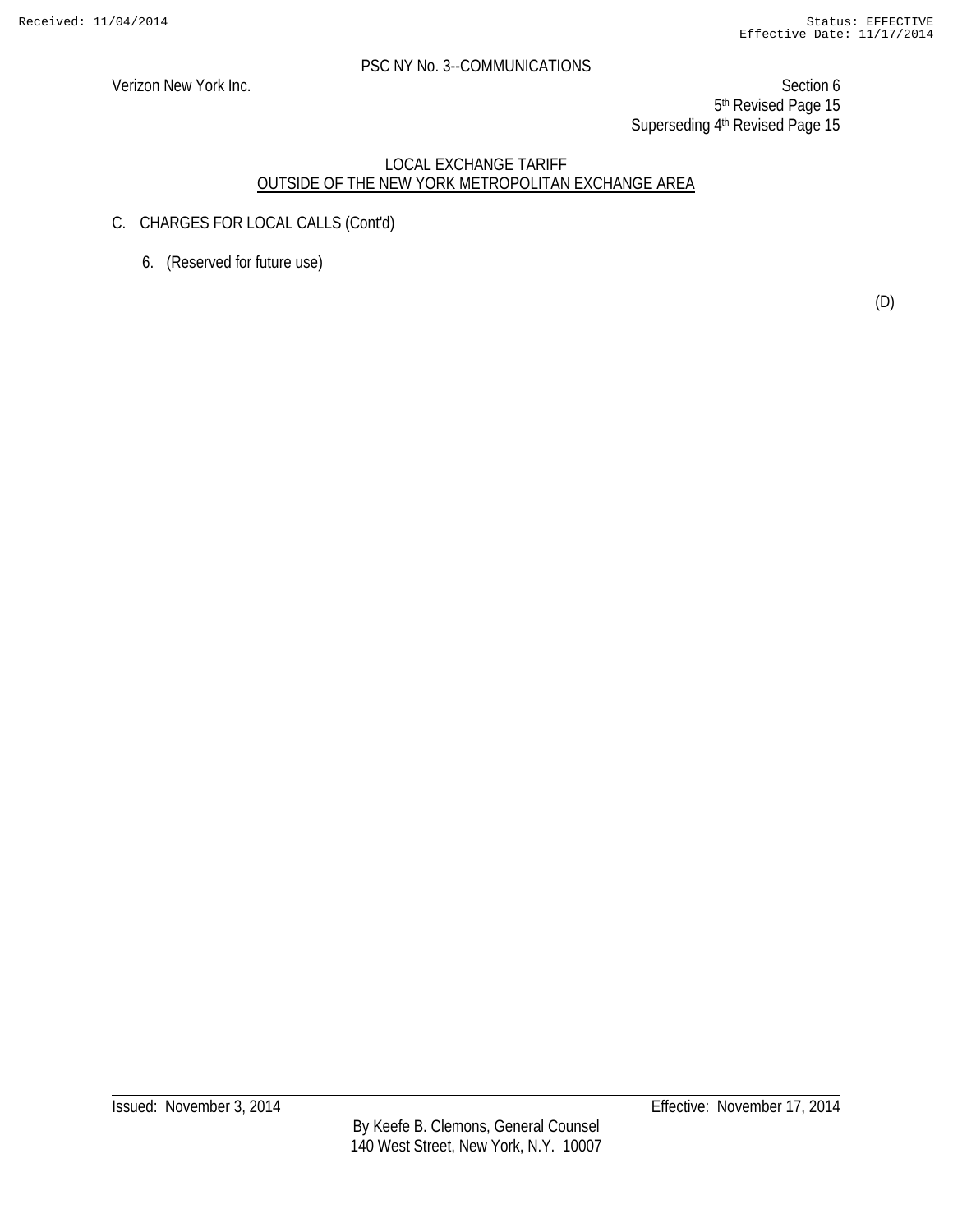Verizon New York Inc. Section 6 5<sup>th</sup> Revised Page 16 Superseding 4<sup>th</sup> Revised Page 16

- C. CHARGES FOR LOCAL CALLS (Cont'd)
	- 6. (Reserved for future use)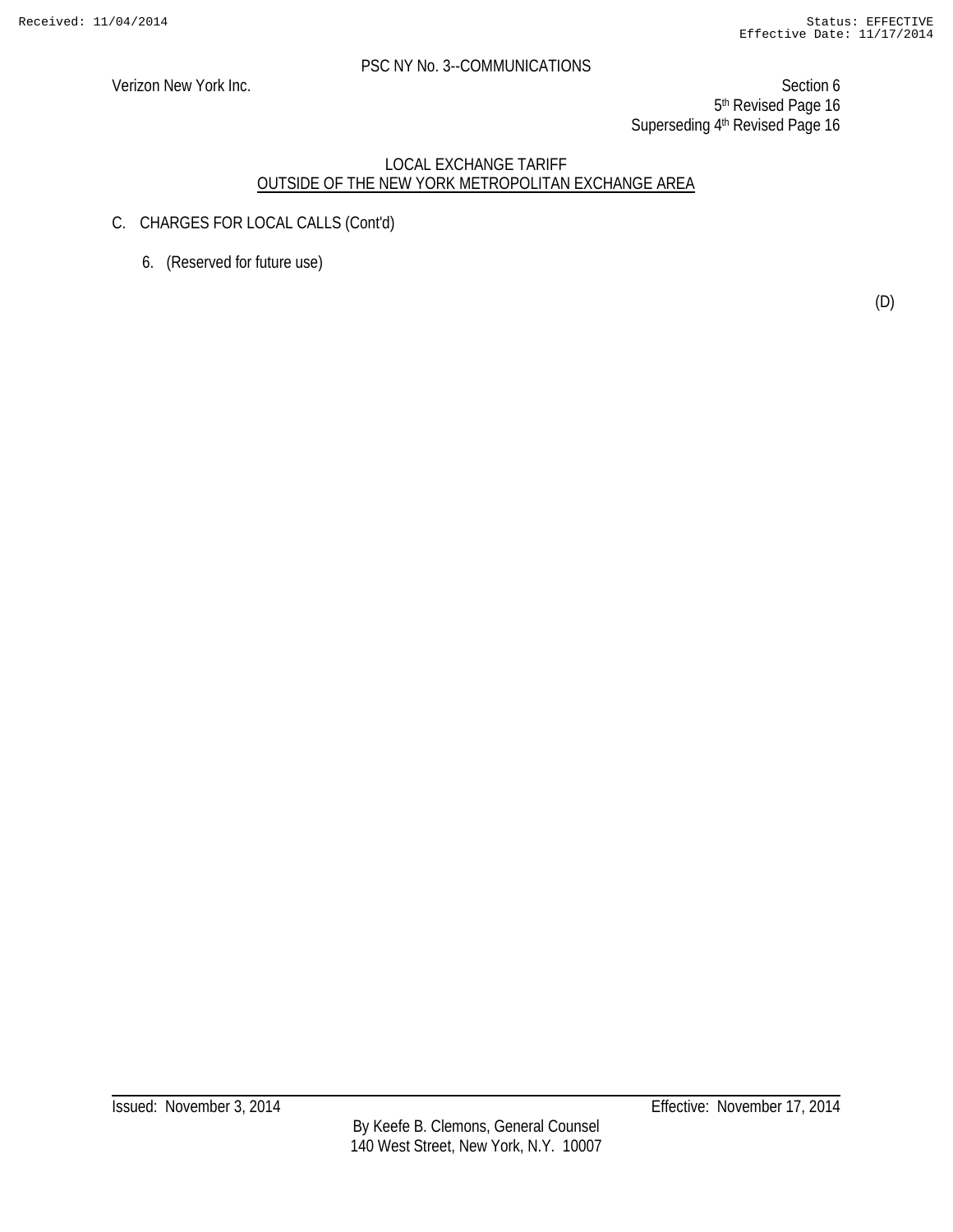Verizon New York Inc. Section 6 3rd Revised Page 17 Superseding 2<sup>nd</sup> Revised Page 17

- C. CHARGES FOR LOCAL CALLS (Cont'd)
	- 6. (Reserved for future use)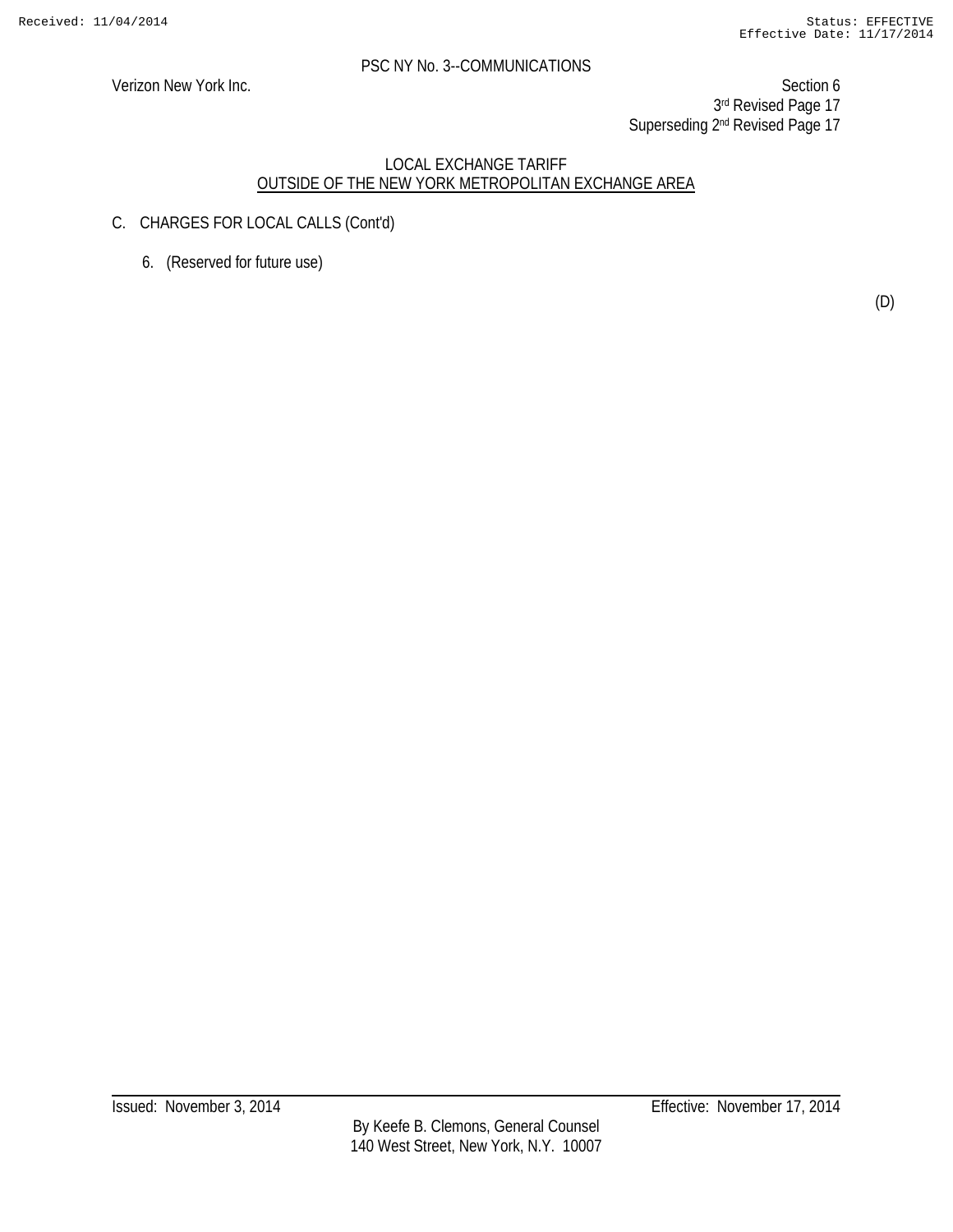Verizon New York Inc. Section 6 5<sup>th</sup> Revised Page 18 Superseding 4th Revised Page 18

- C. CHARGES FOR LOCAL CALLS (Cont'd)
	- 6. (Reserved for future use)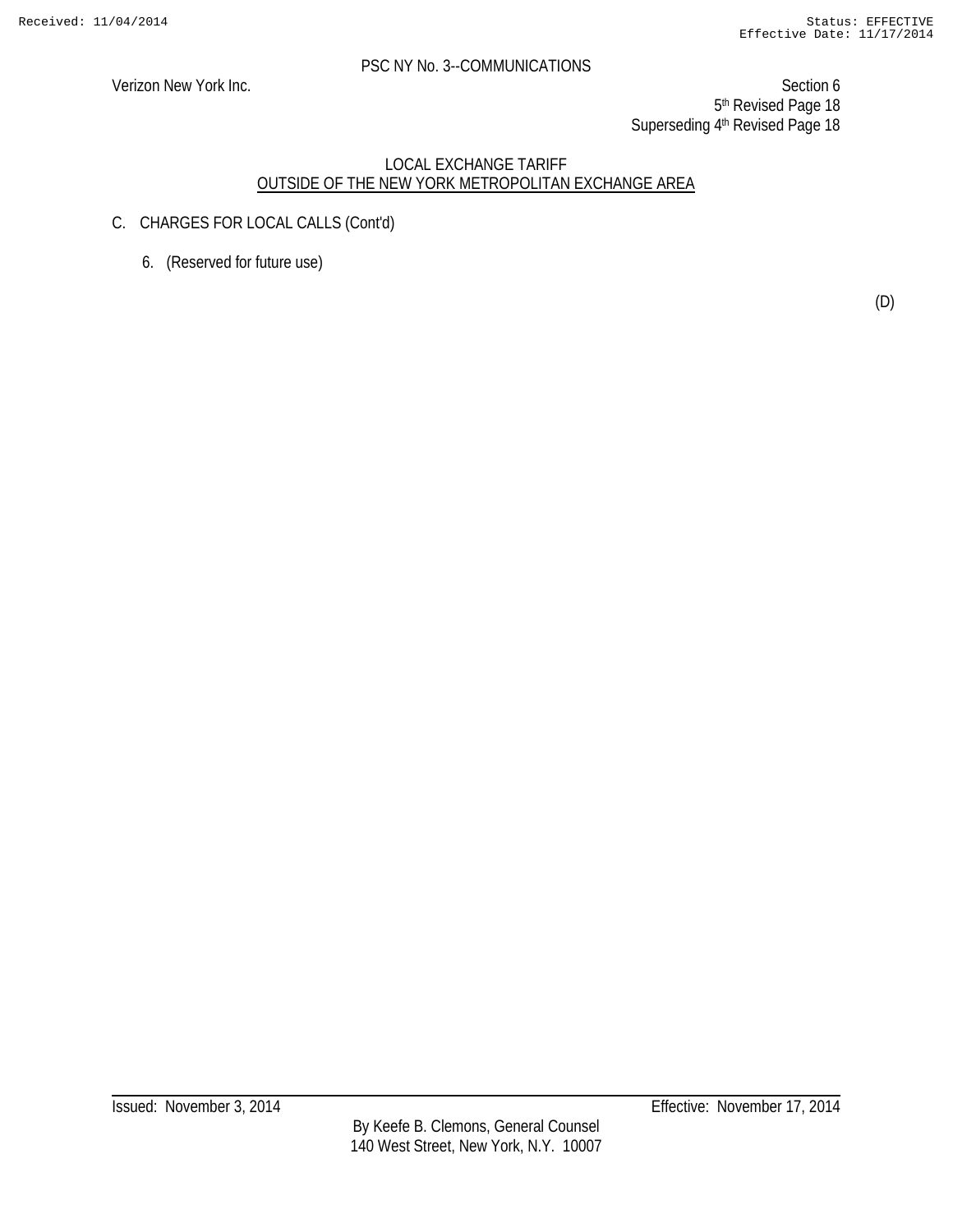(D)

#### PSC NY No. 3--COMMUNICATIONS

Verizon New York Inc. Section 6 4th Revised Page 19 Superseding 3rd Revised Page 19

# LOCAL EXCHANGE TARIFF OUTSIDE OF THE NEW YORK METROPOLITAN EXCHANGE AREA

# A. THROUGHOUT THE ENTIRE AKRON EXCHANGE

The following services are offered at the rates specified in Section 7.6 of this Tariff.

| <b>BUSINESS</b>               | RESIDENCE ##                  | (C) |
|-------------------------------|-------------------------------|-----|
| Individual Line--Message Rate | #Individual Line--Community   |     |
|                               | Individual Line--Message Rate |     |
|                               | Individual Line--Flat Rate    |     |
|                               |                               | (D) |

B. LOCAL CALLING

#### 1. For All Services Except RESIDENCE # Community Service

Stations bearing the designations of central offices within the exchanges of Akron, Alden, Angola, Boston, Buffalo, Chaffee, Clarence, Clarence Center, Corfu, Derby, East Aurora, Eden, Grand Island, Hamburg, Holland, Java, Lancaster, North Collins, Oakfield, Orchard Park, Pendleton, Springville, Tonawanda, Wanakah, West Seneca and Williamsville.

- 2. For RESIDENCE # Community Service
	- a. Primary Calling Area

Stations bearing the designations of central offices within the exchanges of Akron, Alden, Clarence, Clarence Center and Oakfield.

b. Outside Primary Calling Area

Stations bearing the designations of central offices within the exchanges of Angola, Boston, Buffalo, Chaffee, Derby, East Aurora, Eden, Grand Island, Hamburg, Holland, Java, Lancaster, North Collins, Orchard Park, Pendleton, Springville, Tonawanda, Wanakah, West Seneca and Williamsville.

- # Furnished only to present subscribers to this service on the same premises.
- ## Effective June 15, 2018, party-line services are withdrawn from this Tariff, and Verizon will no longer provide these services as of that date.

(N) (N)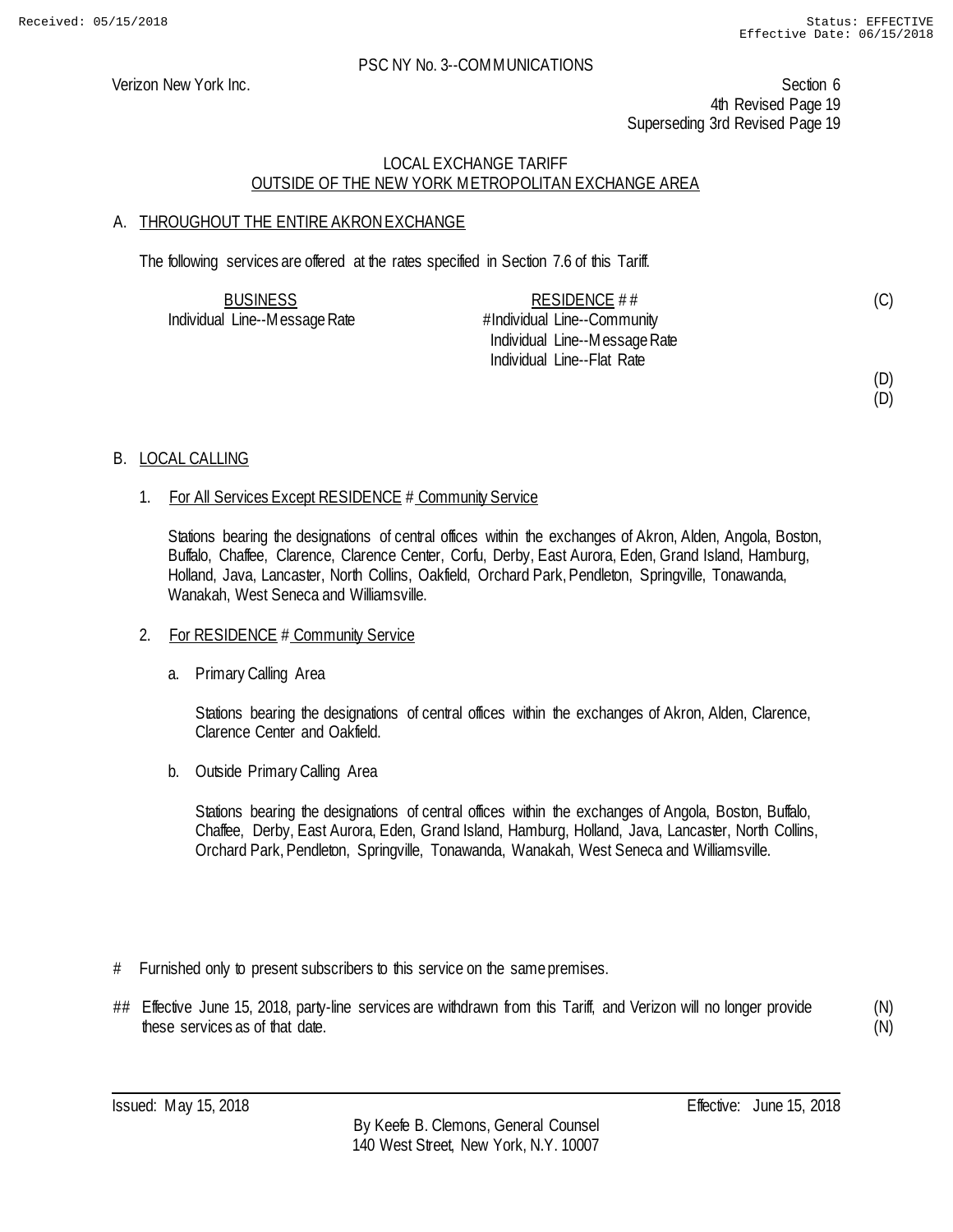Verizon New York Inc. Section 6 2nd Revised Page 20 Superseding 1<sup>st</sup> Revised Page 20

# LOCAL EXCHANGE TARIFF OUTSIDE OF THE NEW YORK METROPOLITAN EXCHANGE AREA

# C. CHARGES FOR LOCAL CALLS FROM NON-COIN TELEPHONES – AKRON EXCHANGE

1. Flat Rate Service and Message Rate Service

See Paragraphs C.1. and C.2., preceding, in this Section.

- 2. Residence Community Service
	- a. Unlimited calling privilege to points listed in paragraph B.2.a. preceding.
	- b. The following table shows the rate bands for calls to points listed in Paragraph B.2.b. preceding:

|    |               | Rate Bands          |                      |
|----|---------------|---------------------|----------------------|
|    |               |                     |                      |
| TO | Lancaster     | <b>Buffalo</b>      | Angola               |
|    | Williamsville | East Aurora         | <b>Boston</b>        |
|    |               | Grand Island        | Chaffee              |
|    |               | Java                | Derby                |
|    |               | <b>Orchard Park</b> | Eden                 |
|    |               | Pendleton           | Hamburg              |
|    |               | Tonawanda           | Holland              |
|    |               | <b>West Seneca</b>  | <b>North Collins</b> |
|    |               |                     | Springville          |
|    |               |                     | Wanakah              |

See Paragraphs C.3. and C.4., preceding, in this Section for initial and overtime periods initial and overtime charges and charges for operator-handled station-to-station calls. (C)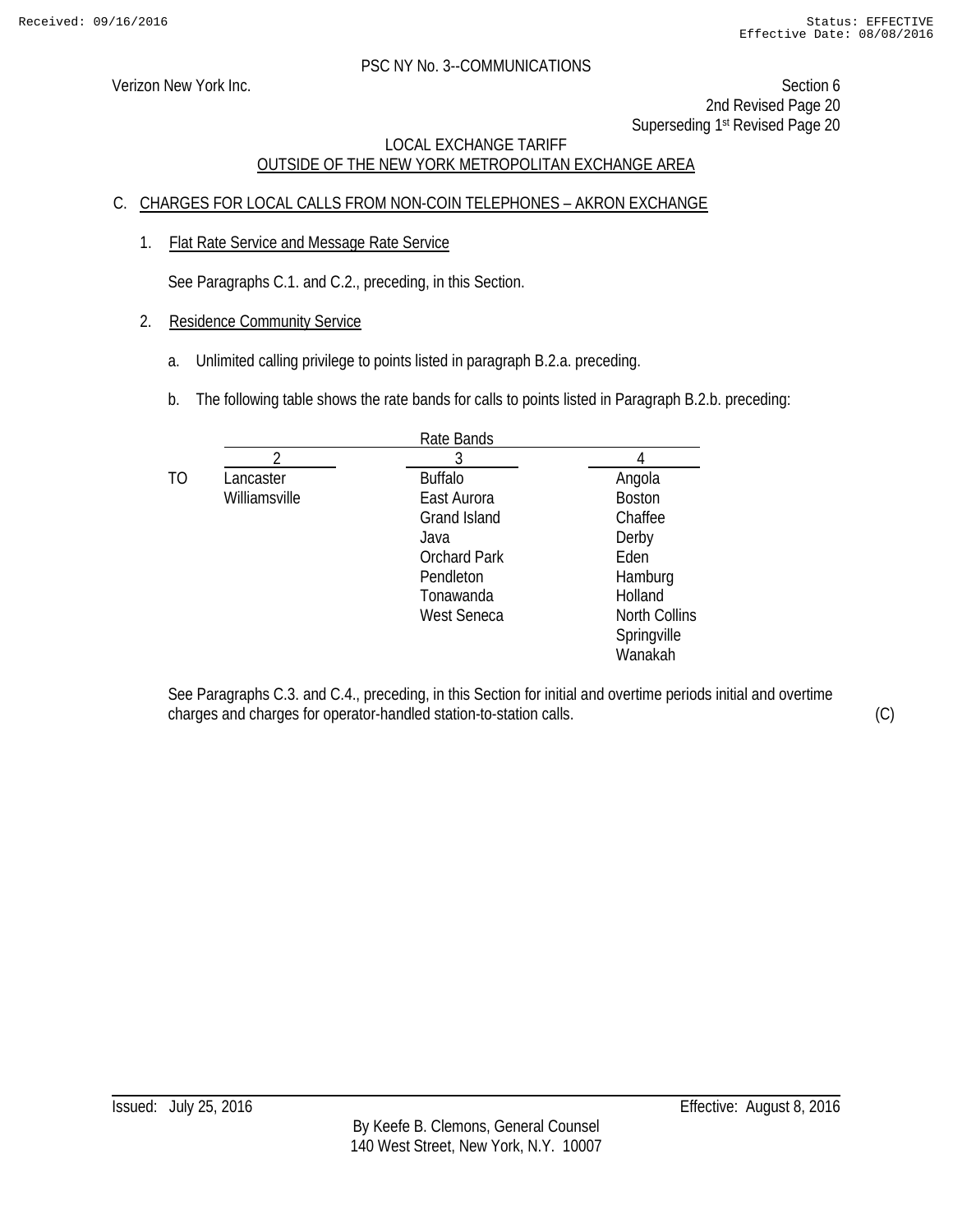Verizon New York Inc. Section 6 3rd Revised Page 21 Superseding 2nd Revised Page 21

# LOCAL EXCHANGE TARIFF OUTSIDE OF THE NEW YORK METROPOLITAN EXCHANGE AREA

# A. THROUGHOUT THE ENTIRE ALBION EXCHANGE

The following services are offered at the rates specified in Section 7.6 of this Tariff.

| <b>BUSINESS</b>               | RESIDENCE $#$                 |  |
|-------------------------------|-------------------------------|--|
| Individual Line--Message Rate | Individual Line--Message Rate |  |
|                               | Individual Line--Flat Rate    |  |

(D) (D)

B. LOCAL CALLING AREA

Stations bearing the designations of central offices within the exchanges of Albion, Holley, Kendall, Lyndonville, Medina and Waterport.

# Effective June 15, 2018, party-line services are withdrawn from this Tariff, and Verizon will no longer provide these services as of that date.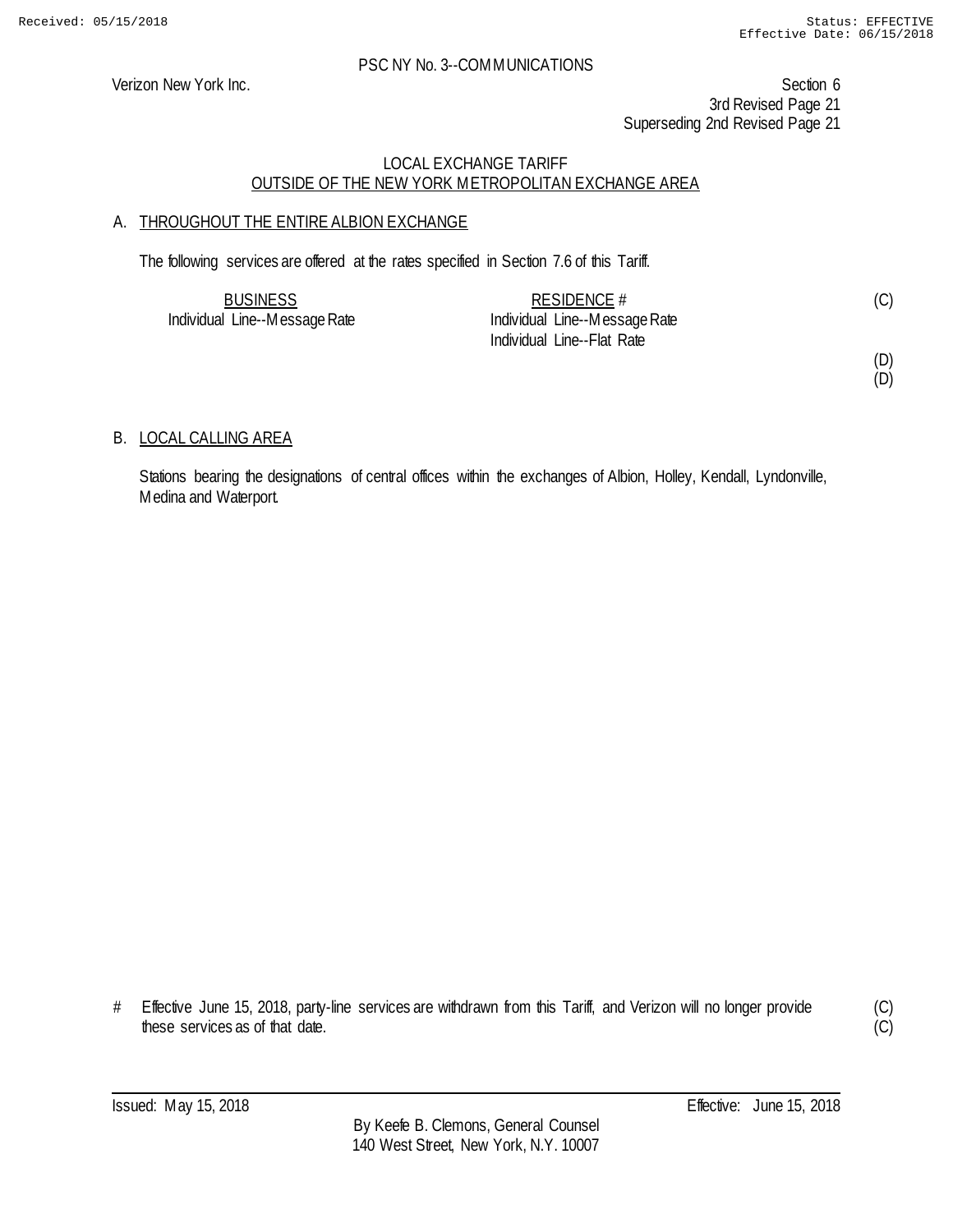(D)

#### PSC NY No. 3--COMMUNICATIONS

Verizon New York Inc. Section 6 3rd Revised Page 22 Superseding 2nd Revised Page 22

# LOCAL EXCHANGE TARIFF OUTSIDE OF THE NEW YORK METROPOLITAN EXCHANGE AREA

# A. THROUGHOUT THE ENTIRE ALDEN EXCHANGE

The following services are offered at the rates specified in Section 7.6 of this Tariff.

| <b>BUSINESS</b>               | RESIDENCE #                   | (C) |
|-------------------------------|-------------------------------|-----|
| Individual Line--Message Rate | #Individual Line--Community   |     |
|                               | Individual Line--Message Rate |     |
|                               | Individual Line--Flat Rate    | (D) |

# B. LOCAL CALLING AREA

#### 1. For All Service Except RESIDENCE # Community Service

Stations bearing the designations of central offices within the exchanges of Alden, Akron, Angola, Attica, Boston, Buffalo, Chaffee, Clarence, Clarence Center, Corfu and Darien (GTE New York), Derby, East Aurora, Eden, Grand Island, Hamburg, Holland, Java, Lancaster, North Collins, Orchard Park, Springville, Tonawanda, Wanakah, West Seneca and Williamsville.

# 2. For RESIDENCE # Community Service

a. Primary Calling Area

Stations bearing the designations of central offices within the exchanges of Alden, Akron, Attica, Clarence, Darien (GTE New York), East Aurora and Lancaster.

b. Outside Primary Calling Area

Stations bearing the designations of central offices within the exchanges of Angola, Boston, Buffalo, Chaffee, Clarence Center, Derby, Eden, Grand Island, Hamburg, Holland, Java, North Collins, Orchard Park, Springville, Tonawanda, Wanakah, West Seneca and Williamsville.

# Effective June 15, 2018, party-line services are withdrawn from this Tariff, and Verizon will no longer provide these services as of that date.

(N) (N)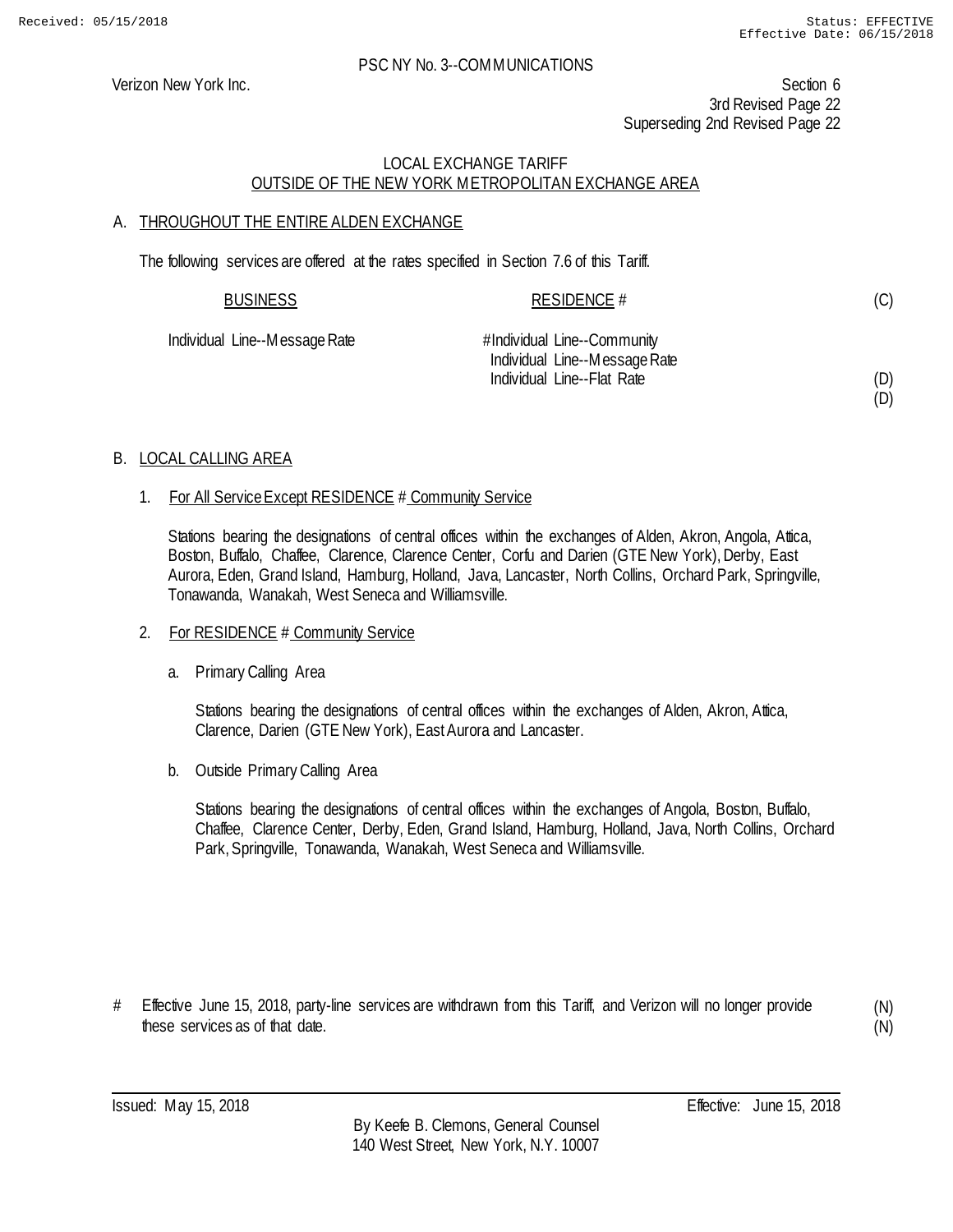Verizon New York Inc. Section 6 2nd Revised Page 23 Superseding 1<sup>st</sup> Revised Page 23

# LOCAL EXCHANGE TARIFF OUTSIDE OF THE NEW YORK METROPOLITAN EXCHANGE AREA

# C. CHARGES FOR LOCAL CALLS FROM NON-COIN TELEPHONES

1. Flat Rate Service and Message Rate Services

See Paragraphs C.1. and C.2., preceding, in this Section.

- 2. Residence Community Service
	- a. Unlimited calling privilege to points listed in Paragraph B.2.a. preceding.
	- b. The following table shows the rate bands for calls to points listed in Paragraph B.2.b. preceding:

|    |                 | Rate Bands          |               |
|----|-----------------|---------------------|---------------|
|    | 2               | 3                   |               |
| TO | Clarence        | <b>Boston</b>       | Angola        |
|    | West Seneca     | <b>Buffalo</b>      | Derby         |
|    | Williamsville*  | Chaffee             | Eden          |
|    | Cayuga district | Grand Island        | North Collins |
|    |                 | Hamburg             | Springville   |
|    |                 | Holland             |               |
|    |                 | Java                |               |
|    |                 | <b>Orchard Park</b> |               |
|    |                 | Tonawanda           |               |
|    |                 | Wanakah             |               |
|    |                 | Williamsville*      |               |
|    |                 | Amherst district    |               |

See Paragraphs C.3. and C.4., preceding, in this Section for initial and overtime periods, initial and overtime charges and charges for operator-handled station-to-station calls.

(C)

See related exchange pages in this Section 6 for the central office designations in each of the central office districts of the Williamsville exchange.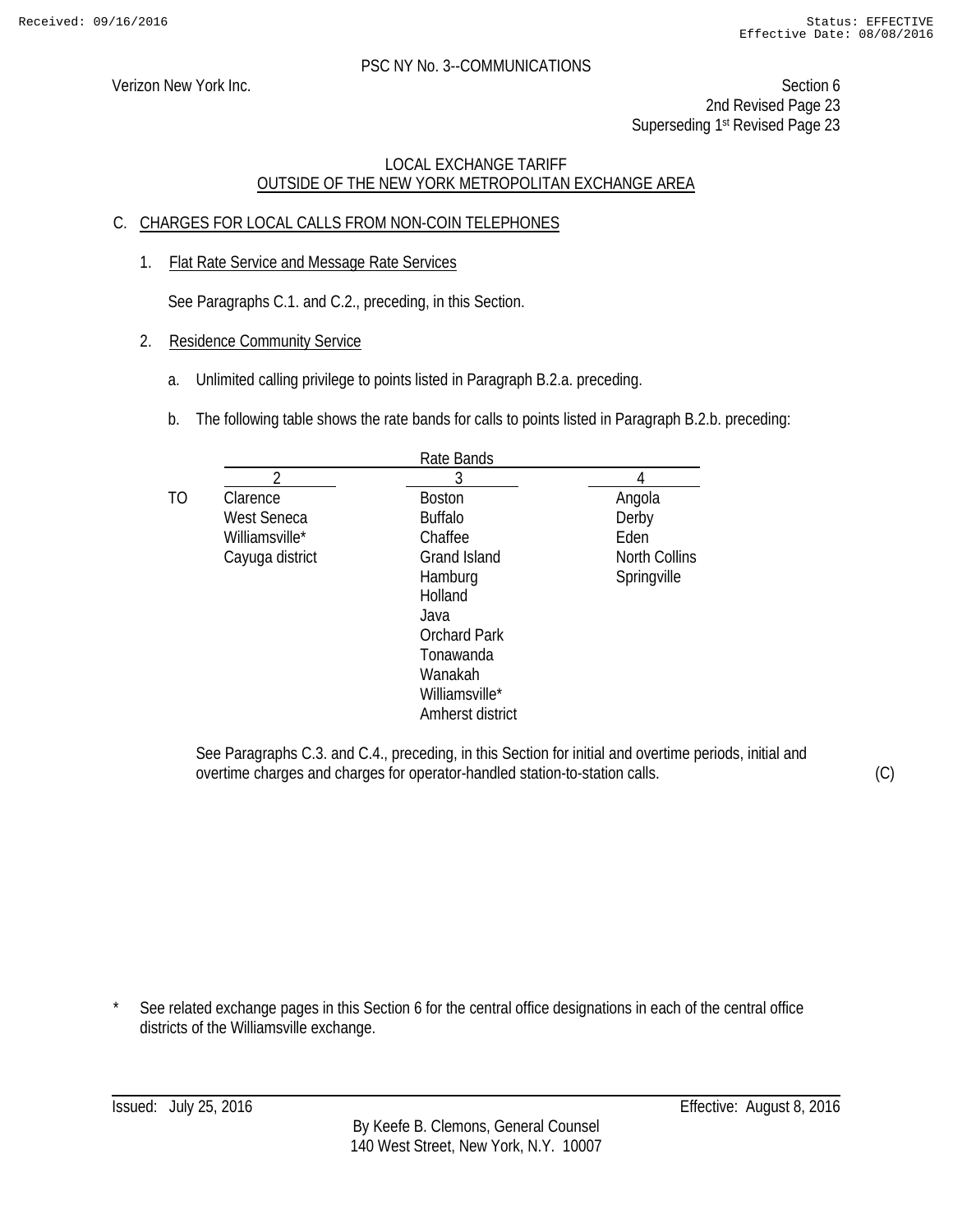Verizon New York Inc. Section 6 3rd Revised Page 24 Superseding 2nd Revised Page 24

# LOCAL EXCHANGE TARIFF OUTSIDE OF THE NEW YORK METROPOLITAN EXCHANGE AREA

# A. THROUGHOUT THE ENTIRE ANGELICA EXCHANGE

The following services are offered at the rates specified in Section 7.6 of this Tariff.

| <b>BUSINESS</b>               | RESIDENCE $#$                 | (C) |
|-------------------------------|-------------------------------|-----|
| Individual Line--Message Rate | Individual Line--Message Rate |     |
|                               | Individual Line--Flat Rate    |     |

(D) (D)

#### B. LOCAL CALLING AREA

Stations bearing the designations of central offices within the exchanges of Angelica and Belmont.

# Effective June 15, 2018, party-line services are withdrawn from this Tariff, and Verizon will no longer provide these services as of that date.

(C)  $\overline{C}$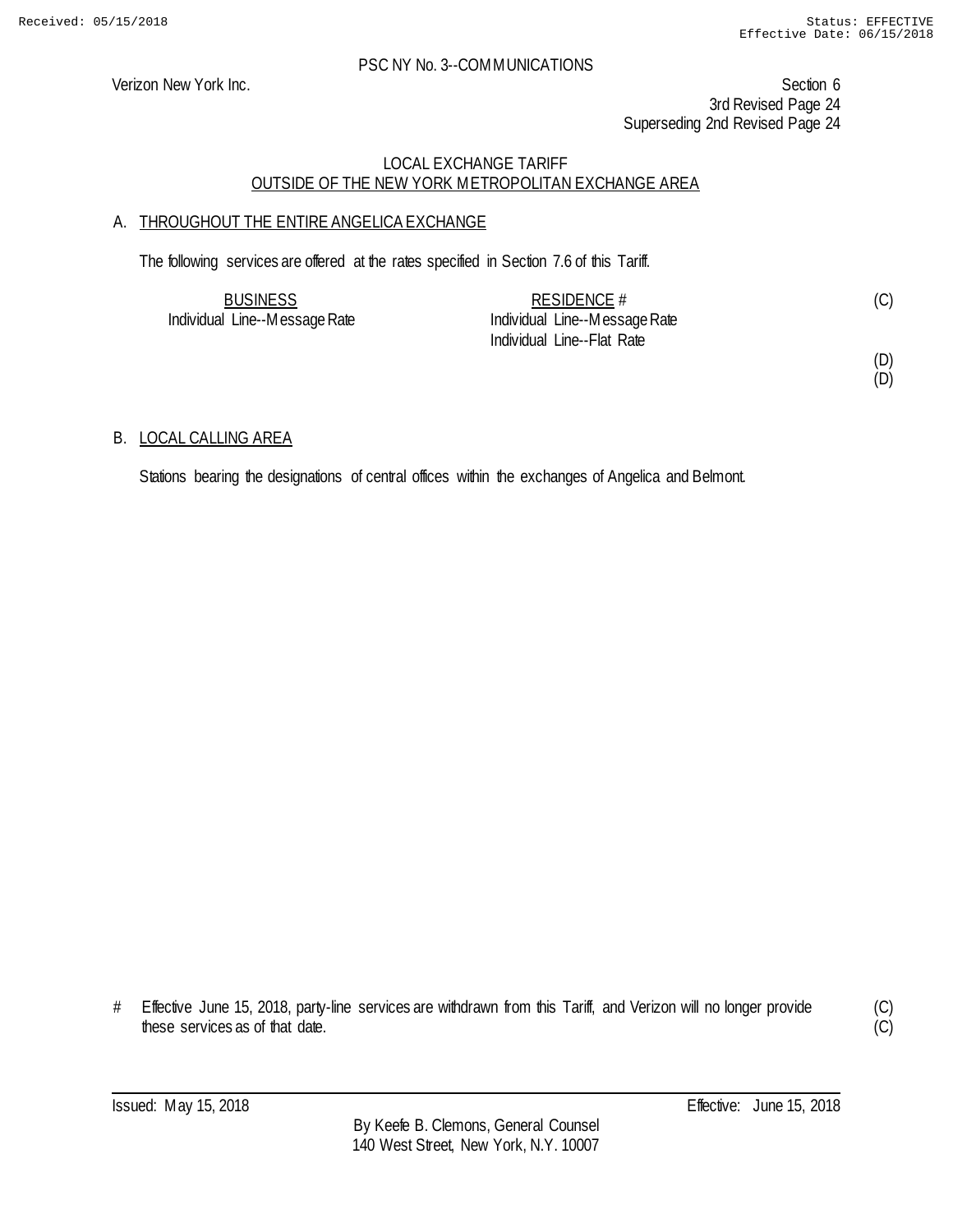(D)

#### PSC NY No. 3--COMMUNICATIONS

Verizon New York Inc. Section 6 3rd Revised Page 25 Superseding 2nd Revised Page 25

# LOCAL EXCHANGE TARIFF OUTSIDE OF THE NEW YORK METROPOLITAN EXCHANGE AREA

# A. THROUGHOUT THE ENTIRE ANGOLA EXCHANGE

The following services are offered at the rates specified in Section 7.6 of this Tariff.

| <b>BUSINESS</b>               | RESIDENCE ##                  | (C) |
|-------------------------------|-------------------------------|-----|
| Individual Line--Message Rate | #Individual Line--Community   |     |
|                               | Individual Line--Message Rate |     |
|                               | Individual Line--Flat Rate    |     |
|                               |                               | (D) |

#### B. LOCAL CALLING AREA

#### 1. For All Service Except RESIDENCE # Community Service

Stations bearing the designations of central offices within the exchanges of Angola, Akron, Alden, Boston, Buffalo, Chaffee, Clarence, Clarence Center, Derby, East Aurora, Eden, Gowanda, Grand Island, Hamburg, Holland, Java, Lancaster, North Collins, Orchard Park, Silver Creek, Springville, Tonawanda, Wanakah, West Seneca and Williamsville.

#### 2. For RESIDENCE # Community Service

a. Primary Calling Area

Stations bearing the designations of central offices within the exchanges of Angola, Derby, Eden, Gowanda, North Collins and Silver Creek.

b. Outside Primary Calling Area

Stations bearing the designations of central offices within the exchanges of Akron, Alden, Boston, Buffalo, Chaffee, Clarence, Clarence Center, East Aurora, Grand Island, Hamburg, Holland, Java, Lancaster, Orchard Park, Springville, Tonawanda, Wanakah, West Seneca and Williamsville.

- # Furnished only to present subscribers to this service on the same premises.
- ## Effective June 15, 2018, party-line services are withdrawn from this Tariff, and Verizon will no longer provide these services as of that date.

(N) (N)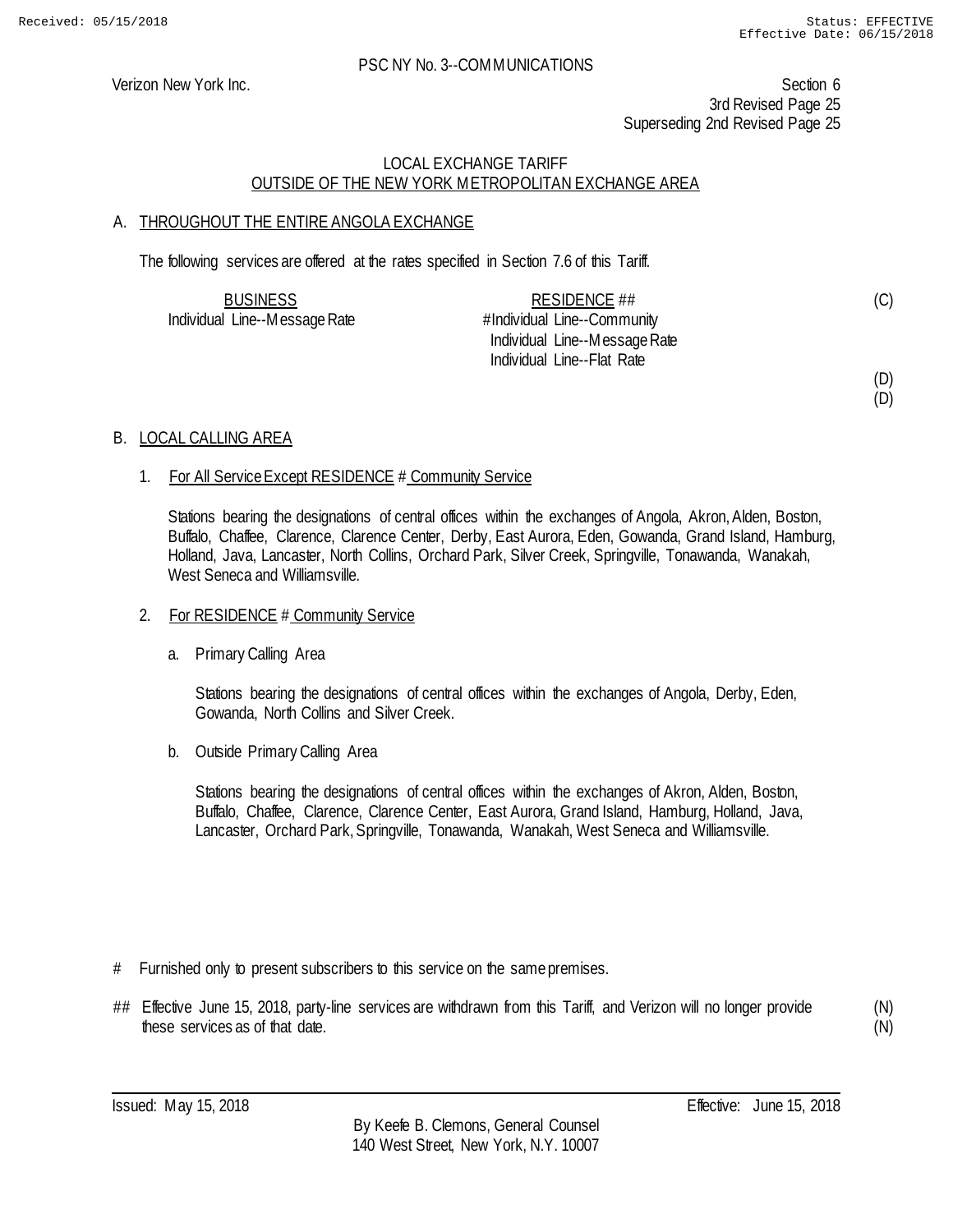Verizon New York Inc. Section 6 2nd Revised Page 26 Superseding 1<sup>st</sup> Revised Page 26

# LOCAL EXCHANGE TARIFF OUTSIDE OF THE NEW YORK METROPOLITAN EXCHANGE AREA

# C. CHARGES FOR LOCAL CALLS FROM NON-COIN TELEPHONES

1. Flat Rate Service and Message Rate Services

See Paragraphs C.1. and C.2., preceding, in this Section .

- 2. Residence Community Service
	- a. Unlimited calling privilege to points listed in Paragraph B.2.a. preceding.
	- b. The following table shows the rate bands for calls to points listed in Paragraph B.2.b. preceding.

|    |               | Rate Bands          |                        |
|----|---------------|---------------------|------------------------|
|    |               |                     |                        |
| TO | <b>Boston</b> | <b>Buffalo</b>      | Akron                  |
|    | Hamburg       | East Aurora         | Alden                  |
|    | Wanakah       | Holland             | Chaffee                |
|    |               | <b>Orchard Park</b> | Clarence               |
|    |               | Springville         | <b>Clarence Center</b> |
|    |               | <b>West Seneca</b>  | <b>Grand Island</b>    |
|    |               |                     | Java                   |
|    |               |                     | Lancaster              |
|    |               |                     | Tonawanda              |
|    |               |                     | Williamsville          |

See Paragraphs C.3. and C.4., preceding, in this Section for initial and overtime periods, initial and overtime charges and charges for operator-handled station-to-station calls. (C)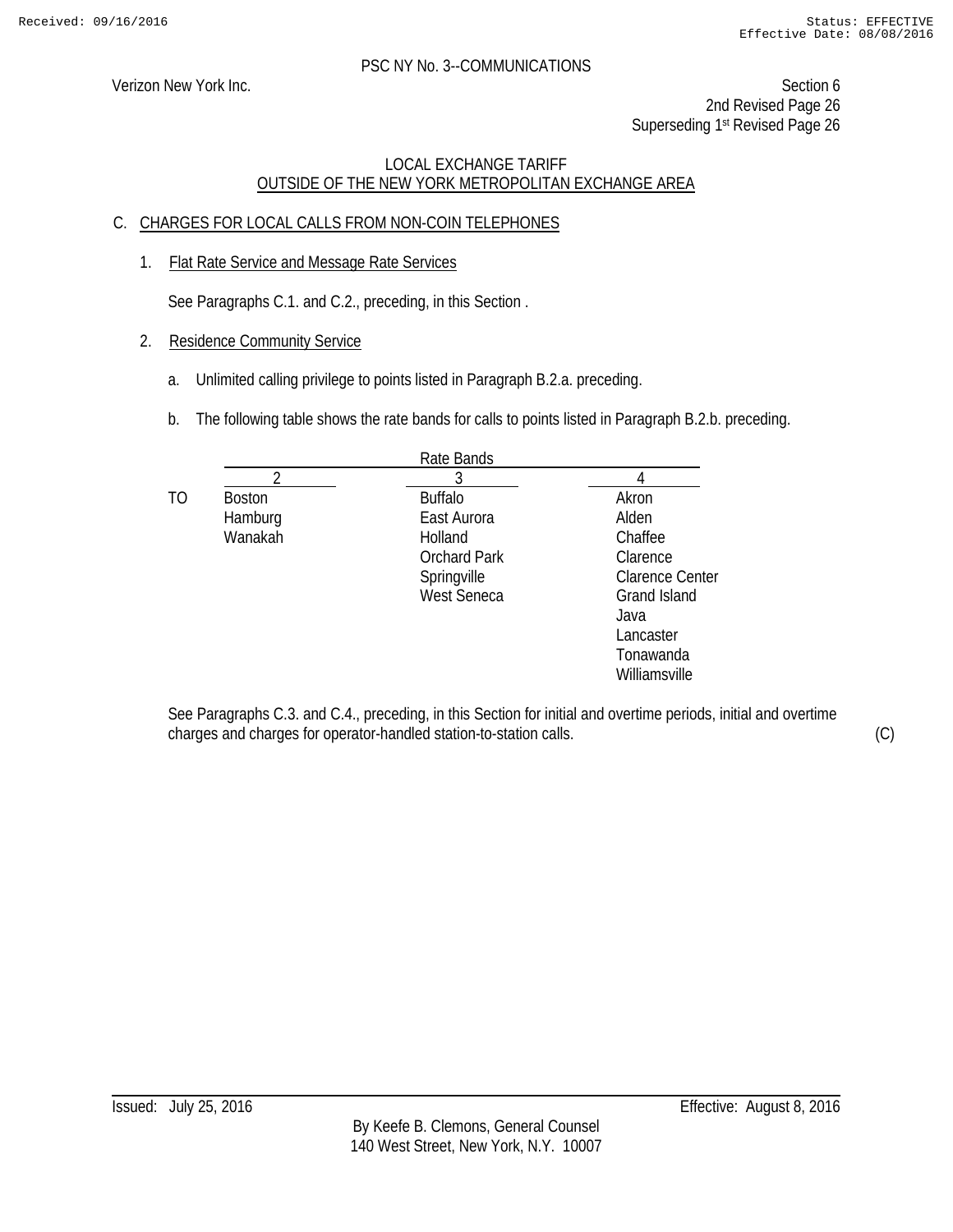Verizon New York Inc. Section 6 3rd Revised Page 27 Superseding 2nd Revised Page 27

# LOCAL EXCHANGE TARIFF OUTSIDE OF THE NEW YORK METROPOLITAN EXCHANGE AREA

# A. THROUGHOUT THE ENTIRE ARCADE EXCHANGE

The following services are offered at the rates specified in Section 7.6 of this Tariff.

| <b>BUSINESS</b>               | RESIDENCE #                   | (C) |
|-------------------------------|-------------------------------|-----|
| Individual Line--Message Rate | Individual Line--Message Rate |     |
|                               | Individual Line--Flat Rate    |     |

(D)

(D)

# B. LOCAL CALLING AREA

#### 1. For All Service Except RESIDENCE # Community Service

Stations bearing the designations of central offices within the exchanges of Arcade, Bliss, Chaffee, Java and Machias.

# Effective June 15, 2018, party-line services are withdrawn from this Tariff, and Verizon will no longer provide these services as of that date.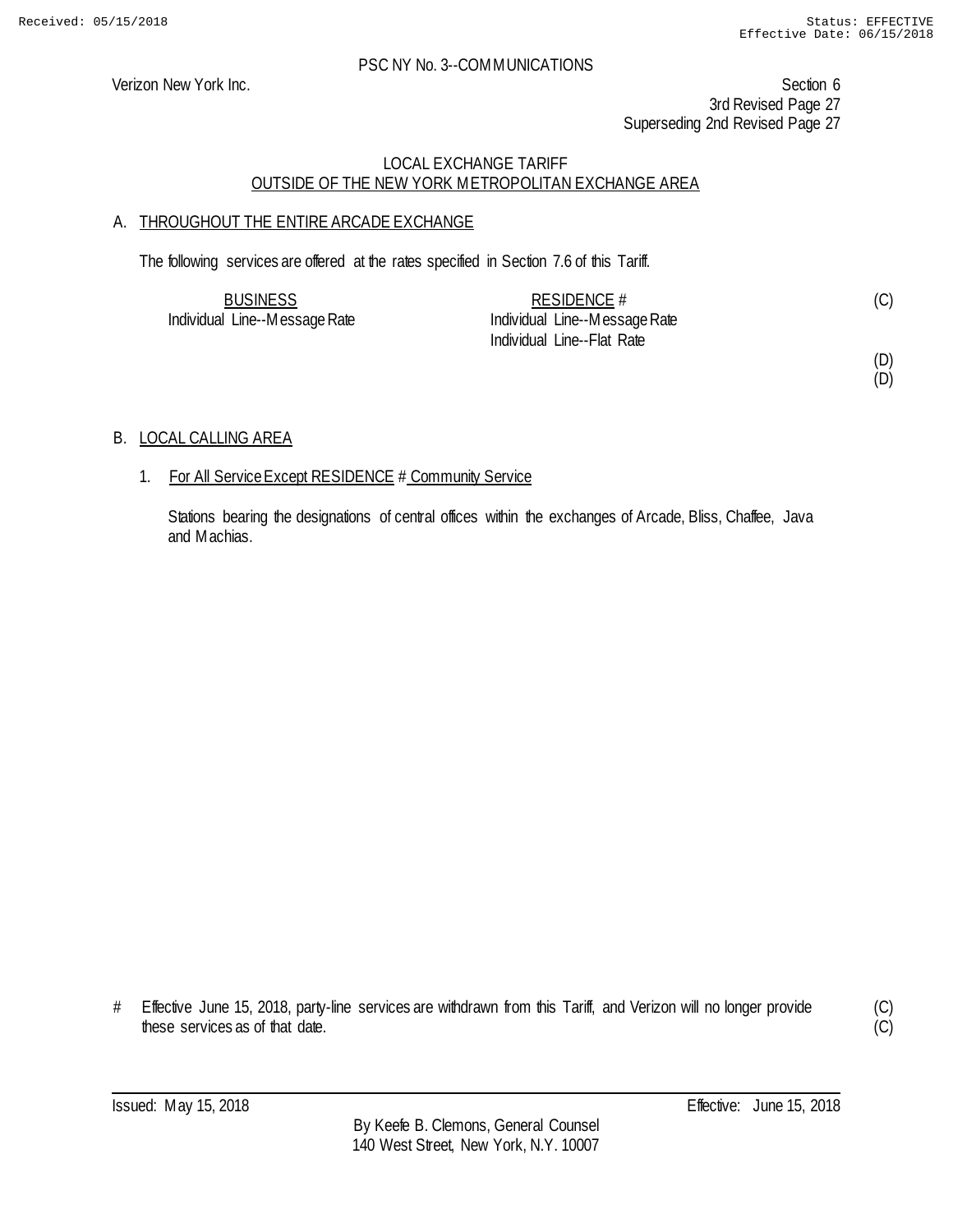Verizon New York Inc. Section 6 4th Revised Page 28 Superseding 3rd Revised Page 28

# LOCAL EXCHANGE TARIFF OUTSIDE OF THE NEW YORK METROPOLITAN EXCHANGE AREA

# A. THROUGHOUT THE ENTIRE ATTICA EXCHANGE

The following services are offered at the rates specified in Section 7.6 of this Tariff.

| <b>BUSINESS</b>               | RESIDENCE $#$                 | (C) |
|-------------------------------|-------------------------------|-----|
| Individual Line--Message Rate | Individual Line--Message Rate |     |
|                               | Individual Line--Flat Rate    |     |

(D) (D)

# B. LOCAL CALLING AREA

# 1. For All Service Except RESIDENCE # Community Service

Stations bearing the designations of central offices within the exchanges of Attica, Alden, Batavia, Darien (Western Counties Telephone Corp.), East Aurora and Varysburg.

NOTE: Present foreign exchange service provided from the East Aurora and Alden exchanges to subscribers located in the Attica exchange who were furnished this prior to service March 2, 1972, will continue at present rates until the introduction of optional message rate calling to the Buffalo exchange

C.

<sup>#</sup> Effective June 15, 2018, party-line services are withdrawn from this Tariff, and Verizon will no longer provide these services as of that date.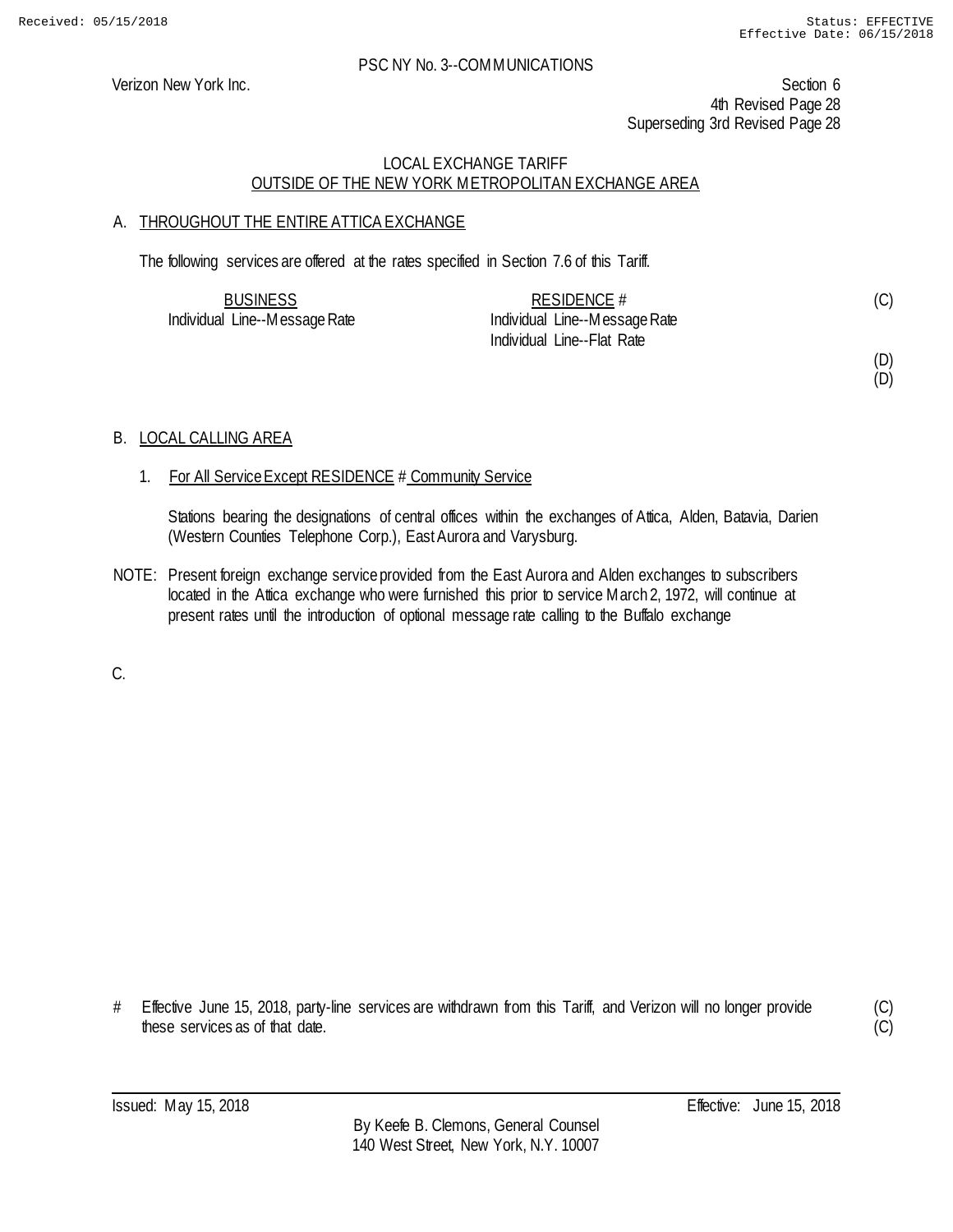Verizon New York Inc. Section 6 3rd Revised Page 29 Superseding 2nd Revised Page 29

# LOCAL EXCHANGE TARIFF OUTSIDE OF THE NEW YORK METROPOLITAN EXCHANGE AREA

# A. THROUGHOUT THE ENTIRE BARKER EXCHANGE

The following services are offered at the rates specified in Section 7.6 of this Tariff.

| <b>BUSINESS</b>               | RESIDENCE $#$                 | (C) |
|-------------------------------|-------------------------------|-----|
| Individual Line--Message Rate | Individual Line--Message Rate |     |
|                               | Individual Line--Flat Rate    |     |

(D) (D)

#### B. LOCAL CALLING AREA

Stations bearing the designations of central offices within the exchanges of Barker, Gasport, Lockport, Lyndonville, Middleport, Newfane, Pendleton, Ransomville and Wilson.

# Effective June 15, 2018, party-line services are withdrawn from this Tariff, and Verizon will no longer provide these services as of that date.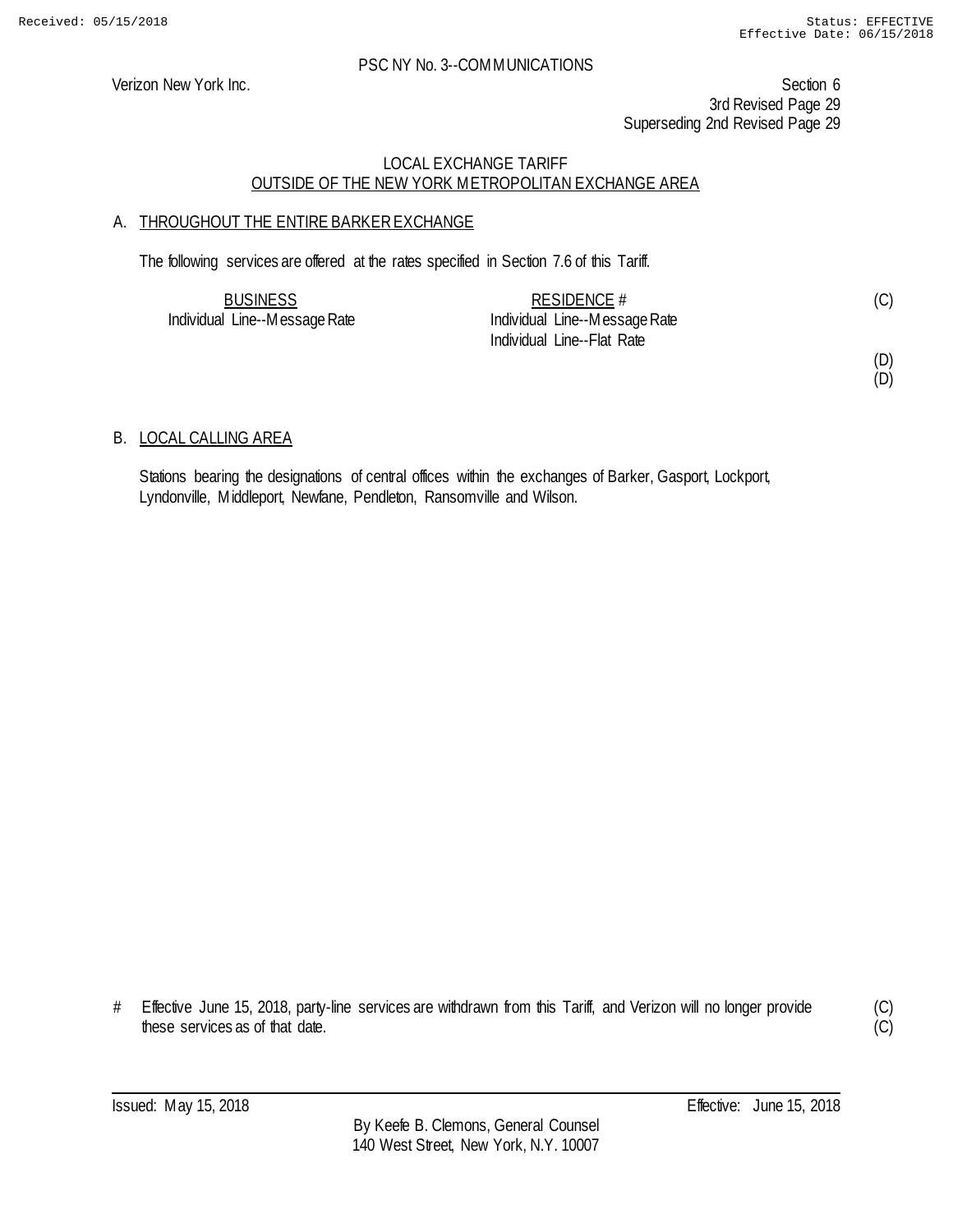Verizon New York Inc. Section 6 2nd Revised Page 30 Superseding 1<sup>st</sup> Revised Page 30

# LOCAL EXCHANGE TARIFF OUTSIDE OF THE NEW YORK METROPOLITAN EXCHANGE AREA

# C. CHARGES FOR LOCAL CALLS FROM NON-COIN TELEPHONES

1. Flat Rate Service and Message Rate Services

Flat Rate Service includes unlimited calling privilege to points listed in Paragraph B. preceding, except that such calls placed on a an operator-handled station-to-station basis are charged for under the rate band schedule as shown in Paragraph 2. following.

2. Residence Community Service

The following table shows the rate bands for calls to points listed in Paragraph B. preceding.

|    |                                                 | Rate Bands |             |
|----|-------------------------------------------------|------------|-------------|
|    |                                                 |            |             |
| TΟ | <b>Barker</b>                                   | Lockport   | Pendleton   |
|    | Gasport<br>Lyndonville<br>Middleport<br>Newfane | Wilson     | Ransomville |

See Paragraphs C.3. and C.4., preceding, in this Section for initial and overtime periods, initial and overtime charges and charges for operator-handled station-to-station calls.

(C)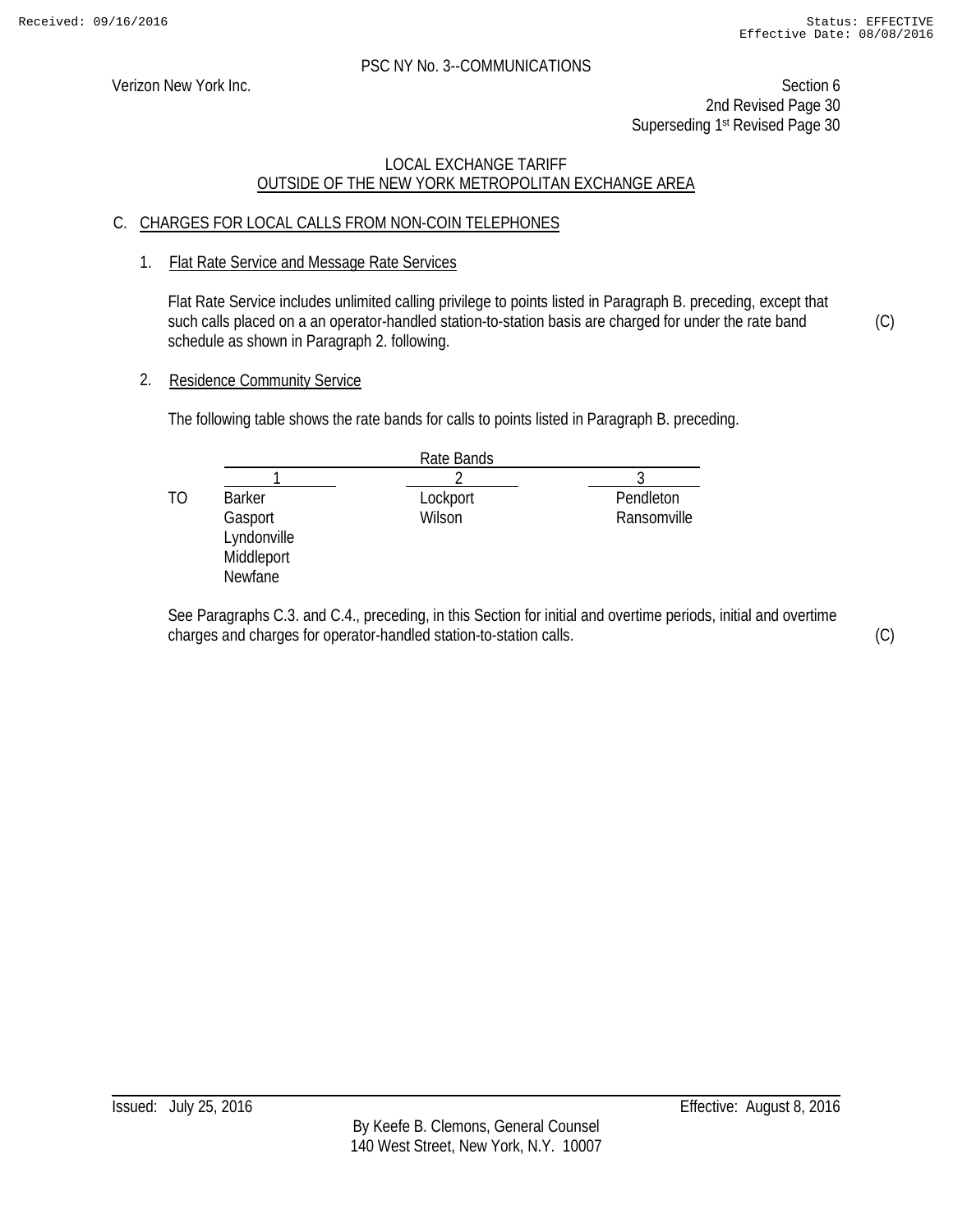Verizon New York Inc. Section 6 3rd Revised Page 31 Superseding 2nd Revised Page 31

#### LOCAL EXCHANGE TARIFF OUTSIDE OF THE NEW YORK METROPOLITAN EXCHANGE AREA

# A. THROUGHOUT THE ENTIRE BATAVIA EXCHANGE

The following services are offered at the rates specified in Section 7.6 of this Tariff.

| <b>BUSINESS</b>               | RESIDENCE #                   |  |
|-------------------------------|-------------------------------|--|
| Individual Line--Message Rate | Individual Line--Message Rate |  |
|                               | Individual Line--Flat Rate    |  |

(D) (D)

#### B. LOCAL CALLING AREA

Stations bearing the designations of central offices within the exchanges of Batavia, Attica, Byron, Darien (GTE New York) East Pembroke, (Empire Telephone Corp.), Elba, LeRoy (Rochester Telephone Corp.), Oakfield, Pavilion and Wyoming (Rochester Telephone Corp.).

# Effective June 15, 2018, party-line services are withdrawn from this Tariff, and Verizon will no longer provide these services as of that date.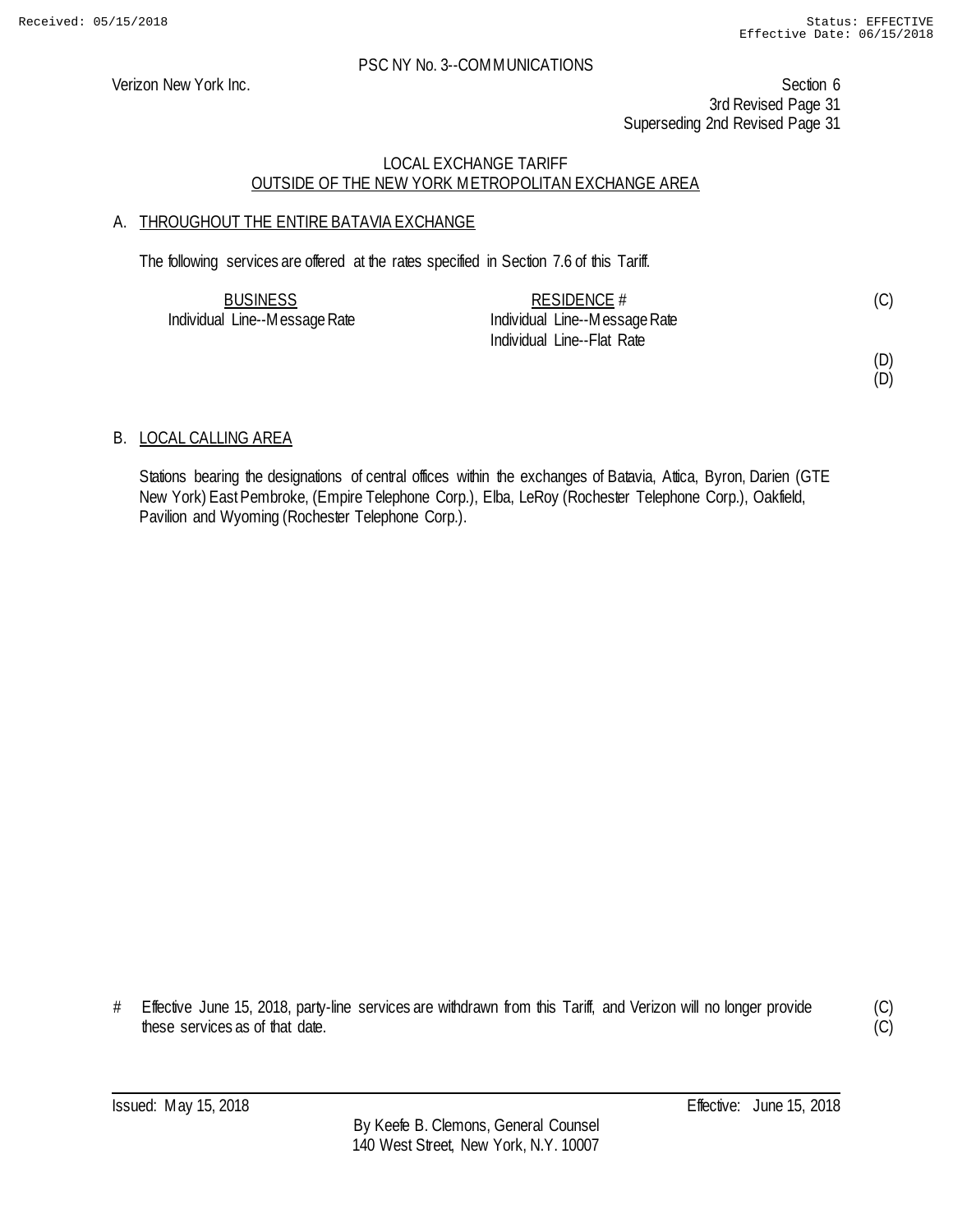Verizon New York Inc. Section 6 3rd Revised Page 32 Superseding 2nd Revised Page 32

# LOCAL EXCHANGE TARIFF OUTSIDE OF THE NEW YORK METROPOLITAN EXCHANGE AREA

# A. THROUGHOUT THE ENTIRE BELFAST EXCHANGE

The following services are offered at the rates specified in Section 7.6 of this Tariff.

| <b>BUSINESS</b>               | RESIDENCE $#$                 |  |
|-------------------------------|-------------------------------|--|
| Individual Line--Message Rate | Individual Line--Message Rate |  |
|                               | Individual Line--Flat Rate    |  |

(D) (D)

#### B. LOCAL CALLING AREA

Stations bearing the designations of central offices within the Belfast exchange.

# Effective June 15, 2018, party-line services are withdrawn from this Tariff, and Verizon will no longer provide these services as of that date.

(C)  $\overline{C}$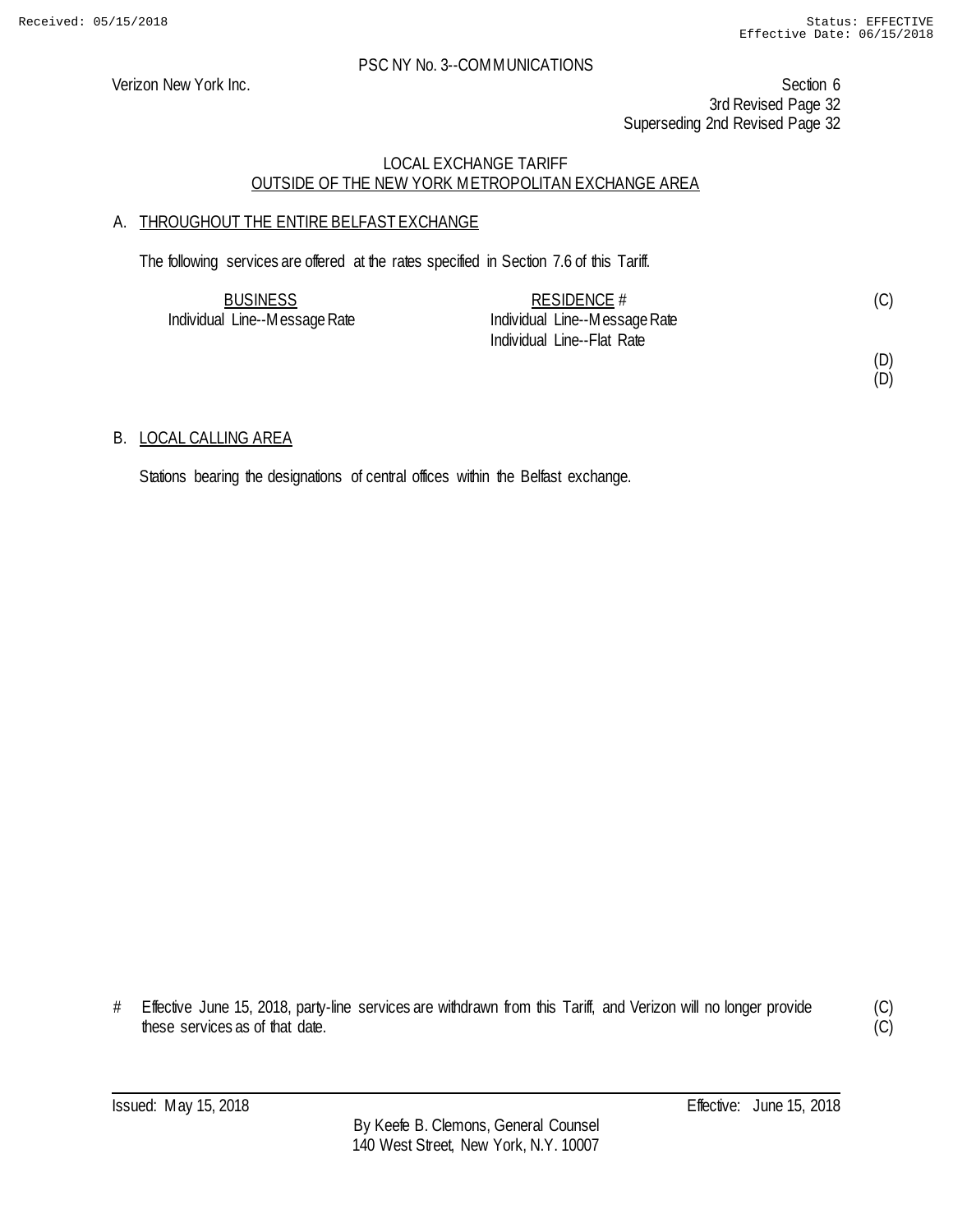Verizon New York Inc. Section 6 3rd Revised Page 33 Superseding 2nd Revised Page 33

# LOCAL EXCHANGE TARIFF OUTSIDE OF THE NEW YORK METROPOLITAN EXCHANGE AREA

# A. THROUGHOUT THE ENTIRE BELMONT EXCHANGE

The following services are offered at the rates specified in Section 7.6 of this Tariff.

| <b>BUSINESS</b>               | RESIDENCE $#$                 | (C) |
|-------------------------------|-------------------------------|-----|
| Individual Line--Message Rate | Individual Line--Message Rate |     |
|                               | Individual Line--Flat Rate    |     |

(D) (D)

B. LOCAL CALLING AREA

Stations bearing the designations of central offices within the exchanges of Belmont, Angelica, Friendship and Wellsville.

# Effective June 15, 2018, party-line services are withdrawn from this Tariff, and Verizon will no longer provide these services as of that date.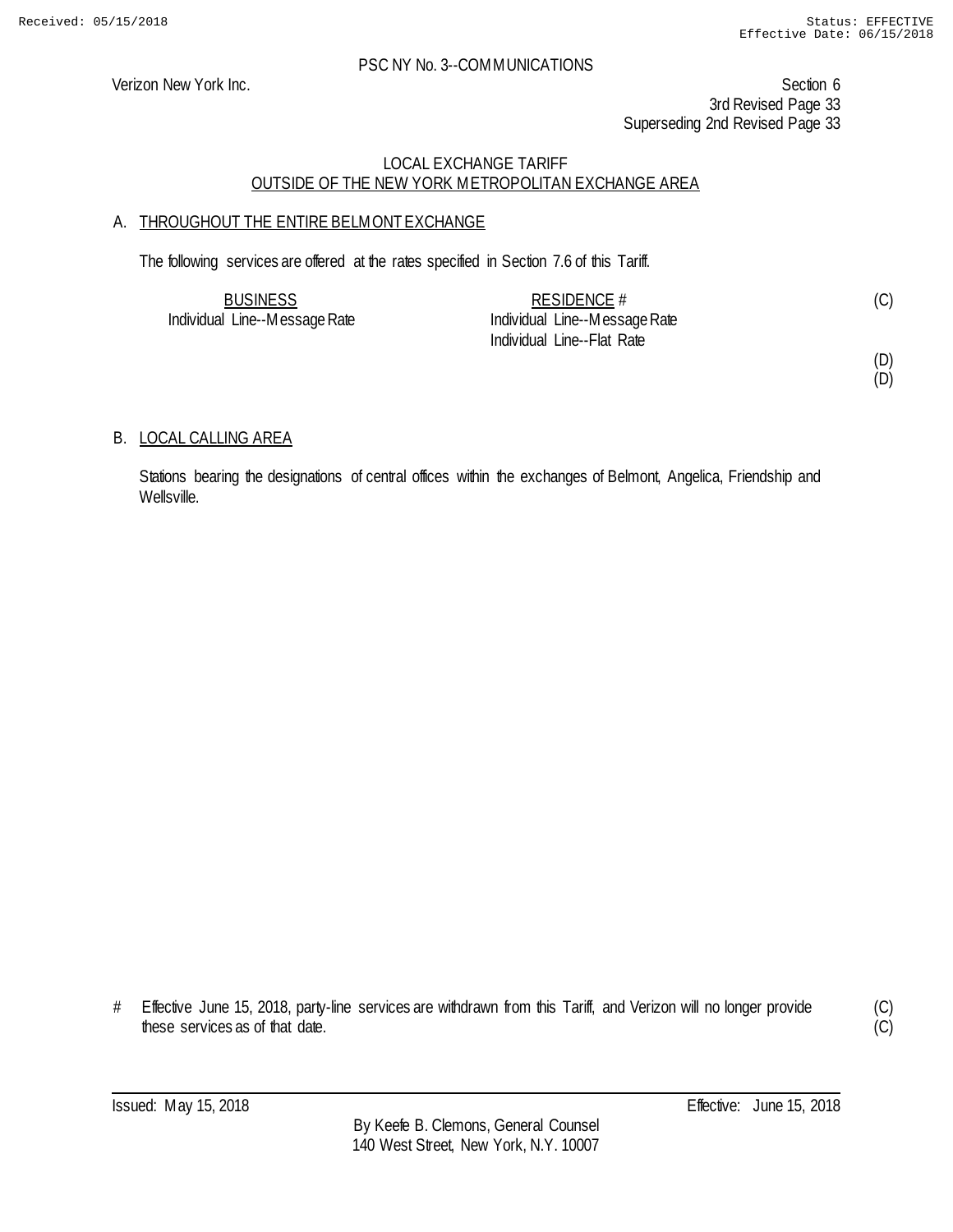Verizon New York Inc. Section 6 3rd Revised Page 34 Superseding 2nd Revised Page 34

# LOCAL EXCHANGE TARIFF OUTSIDE OF THE NEW YORK METROPOLITAN EXCHANGE AREA

# A. THROUGHOUT THE ENTIRE BLISS EXCHANGE

The following services are offered at the rates specified in Section 7.6 of this Tariff.

| <b>BUSINESS</b>               | RESIDENCE $#$                 | (C) |
|-------------------------------|-------------------------------|-----|
| Individual Line--Message Rate | Individual Line--Message Rate |     |
|                               | Individual Line--Flat Rate    |     |

(D) (D)

#### B. LOCAL CALLING AREA

Stations bearing the designations of central offices within the exchanges of Bliss, Arcade, Castile, and Warsaw(Rochester Telephone Corporation).

# Effective June 15, 2018, party-line services are withdrawn from this Tariff, and Verizon will no longer provide these services as of that date.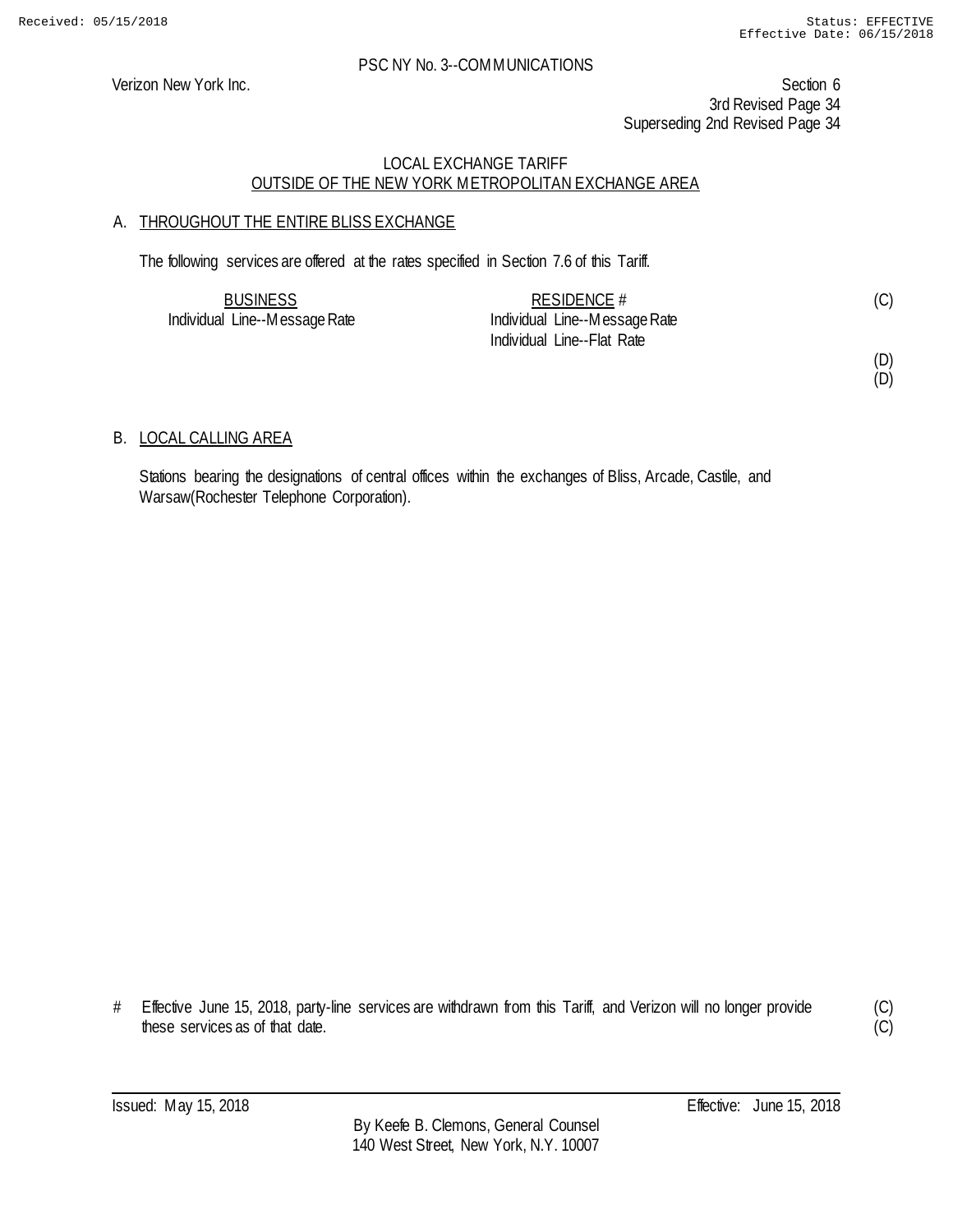Verizon New York Inc. Section 6 4th Revised Page 35 Superseding 3rd Revised Page 35

# LOCAL EXCHANGE TARIFF OUTSIDE OF THE NEW YORK METROPOLITAN EXCHANGE AREA

# A. THROUGHOUT THE ENTIRE BOLIVAR EXCHANGE

The following services are offered at the rates specified in Section 7.6 of this Tariff.

| <b>BUSINESS</b>               | RESIDENCE $#$                 |  |
|-------------------------------|-------------------------------|--|
| Individual Line--Message Rate | Individual Line--Message Rate |  |
|                               | Individual Line--Flat Rate    |  |

(D) (D)

# B. LOCAL CALLING AREA

Stations bearing the designations of central offices within the exchanges of Bolivar, Olean and Wellsville.

C.

# Effective June 15, 2018, party-line services are withdrawn from this Tariff, and Verizon will no longer provide these services as of that date.

(C)  $\overline{C}$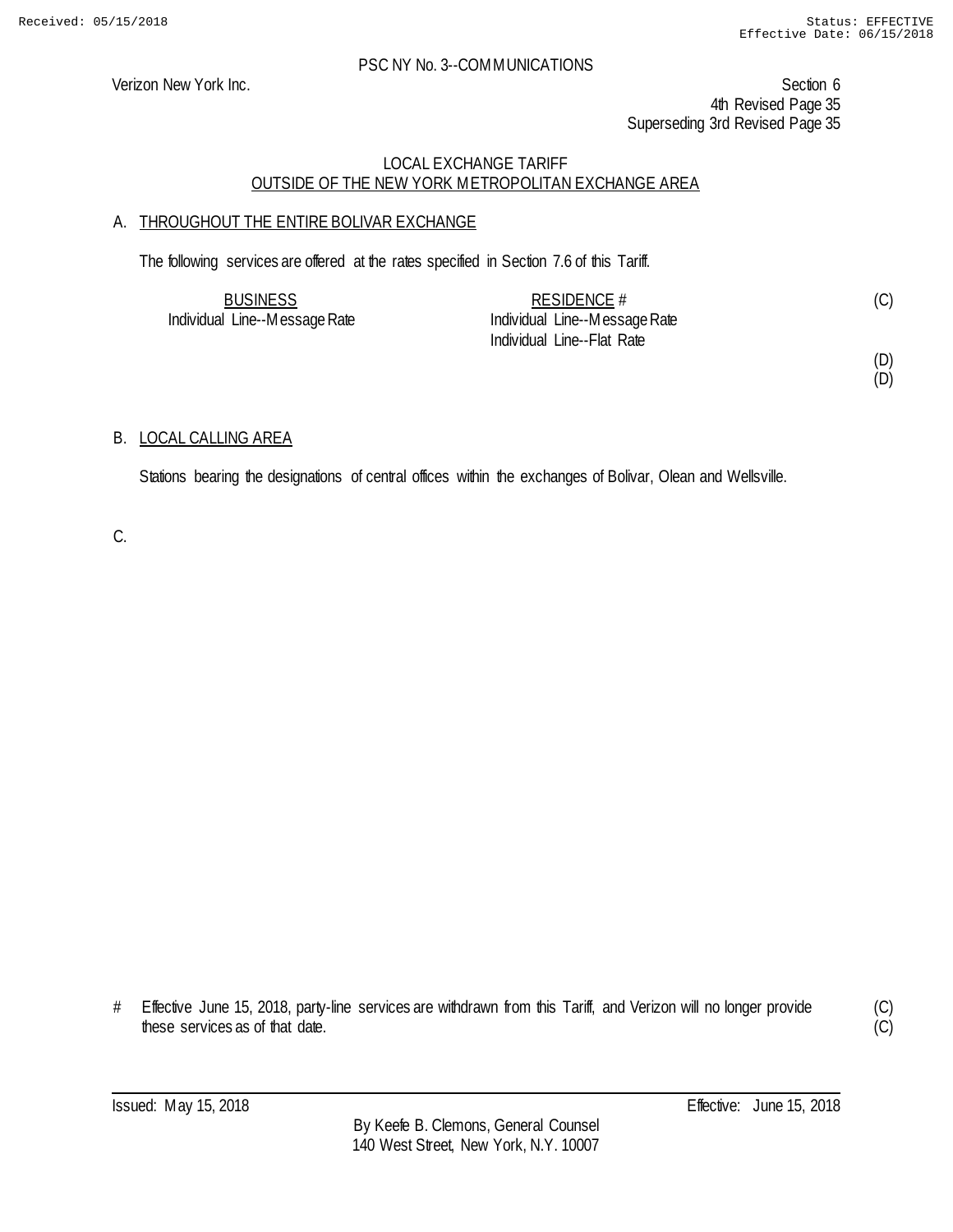(D)

#### PSC NY No. 3--COMMUNICATIONS

Verizon New York Inc. Section 6 3rd Revised Page 36 Superseding 2nd Revised Page 36

# LOCAL EXCHANGE TARIFF OUTSIDE OF THE NEW YORK METROPOLITAN EXCHANGE AREA

# A. THROUGHOUT THE ENTIRE BOSTON EXCHANGE

The following services are offered at the rates specified in Section 7.6 of this Tariff.

| <b>BUSINESS</b>               | RESIDENCE ##                  | (C) |
|-------------------------------|-------------------------------|-----|
| Individual Line--Message Rate | #Individual Line--Community   |     |
|                               | Individual Line--Message Rate |     |
|                               | Individual Line--Flat Rate    |     |
|                               |                               | (D) |

#### B. LOCAL CALLING AREA

#### 1. For All Service Except RESIDENCE # Community Service

Stations bearing the designations of central offices within the exchanges of Boston, Akron, Alden, Angola, Buffalo, Chaffee, Clarence, Clarence Center, Derby, East Aurora, Eden, Grand Island, Hamburg, Holland, Java, Lancaster, North Collins, Orchard Park, Springville, Tonawanda, Wanakah, West Seneca and Williamsville.

#### 2. For RESIDENCE # Community Service

a. Primary Calling Area

Stations bearing the designations of central offices within the exchanges of Boston, East Aurora, Eden, Hamburg, Holland, North Collins, Orchard Park and Springville.

b. Outside Primary Calling Area

Stations bearing the designations of central offices within the exchanges of Akron, Alden, Angola, Buffalo, Chaffee, Clarence, Clarence Center, Derby, Grand Island, Java, Lancaster, Tonawanda, Wanakah, West Seneca and Williamsville.

- # Furnished only to present subscribers to this service on the same premises.
- ## Effective June 15, 2018, party-line services are withdrawn from this Tariff, and Verizon will no longer provide these services as of that date.

(N) (N)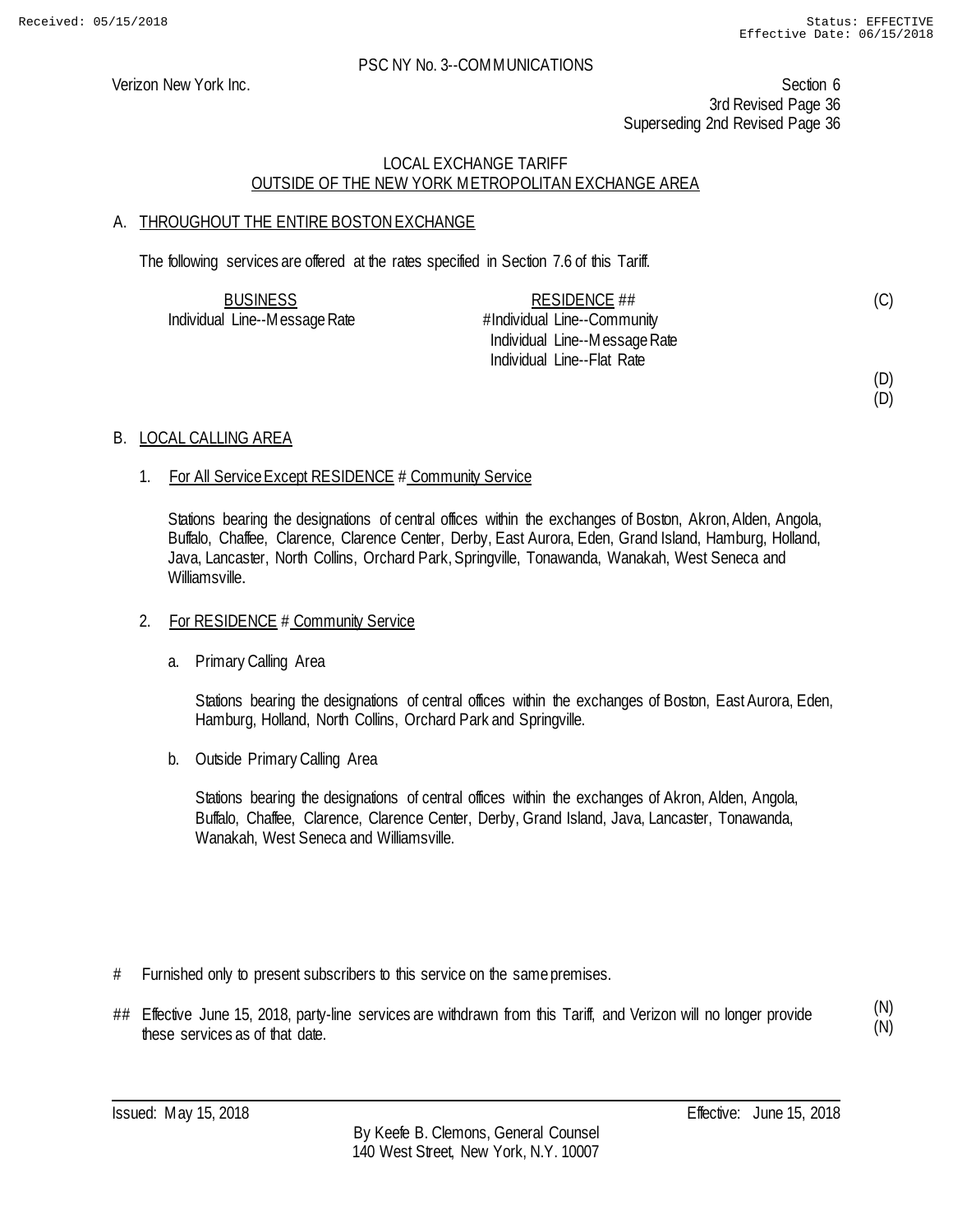Verizon New York Inc. Section 6 2nd Revised Page 37 Superseding 1<sup>st</sup> Revised Page 37

# LOCAL EXCHANGE TARIFF OUTSIDE OF THE NEW YORK METROPOLITAN EXCHANGE AREA

# C. CHARGES FOR LOCAL CALLS FROM FLAT RATE AND MESSAGE RATE TELEPHONES

1. Flat Rate Service and Message Rate Service

See Paragraphs C.1. and C.2., preceding, in this Section.

- 2. Residence Community Service
	- a. Unlimited calling privilege to points listed in Paragraph B.2.a. preceding.
	- b. The following table shows the rate bands for directly-dialed station-to-station calls to the points listed in Paragraph B.2.b. preceding.

|    |                      | Rate Bands      |                        |
|----|----------------------|-----------------|------------------------|
|    |                      |                 |                        |
| TO | Angola               | Alden           | Akron                  |
|    | Chaffee              | <b>Buffalo</b>  | Clarence               |
|    | Derby                | Java            | <b>Clarence Center</b> |
|    | Wanakah              | Lancaster       | Grand Island           |
|    | West Seneca*         | West Seneca*    | Tonawanda              |
|    | West Seneca district | French district | Williamsville*         |
|    |                      | Williamsville*  | Amherst district       |
|    |                      | Cayuga district |                        |
|    |                      |                 |                        |

See Paragraphs C.3. and C.4., preceding, in this Section for initial and overtime periods, initial and overtime charges and charges for operator-handled station-to-station calls.

See related exchange pages in this Section 6 for the central office designations in each of the central office district of the West Seneca and Williamsville exchanges.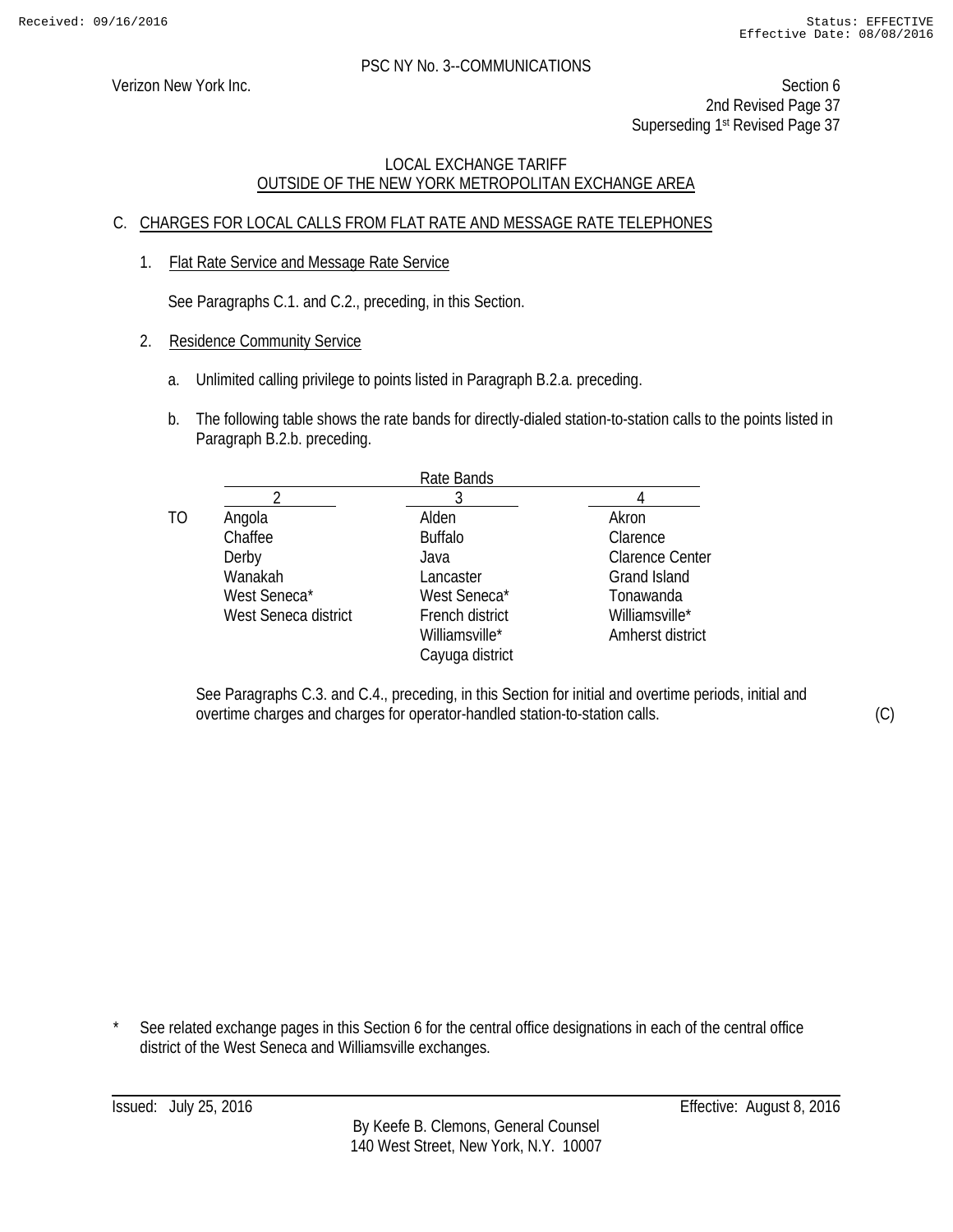(C)

(D)

#### PSC NY No. 3--COMMUNICATIONS

Verizon New York Inc. Section 6 4th Revised Page 38 Superseding 3rd Revised Page 38

# LOCAL EXCHANGE TARIFF OUTSIDE OF THE NEW YORK METROPOLITAN EXCHANGE AREA

# A. THROUGHOUT THE ENTIRE BUFFALO EXCHANGE

The following services are offered at the rates specified in Section 7.6 of this Tariff.

| <b>BUSINESS</b>               | RESIDENCE ##                  |  |
|-------------------------------|-------------------------------|--|
| Individual Line--Message Rate | #Individual Line--Community   |  |
|                               | Individual Line--Message Rate |  |
|                               | Individual Line--Flat Rate    |  |

#### B. LOCAL CALLING AREA

#### 1. All Service Except RESIDENCE # Community Service

Stations bearing the designations of central offices within the exchanges of Buffalo, Akron, Alden, Angola, Boston, Chaffee, Clarence, Clarence Center, Corfu and Darien (GTE New York), Derby, East Aurora, Eden, Gowanda, Grand Island, Hamburg, Holland, Java, Lancaster, North Collins, Orchard Park, Pendleton, Sanborn (GTE New York), Springville, Tonawanda, Varysburg, Wanakah, West Seneca and Williamsville

#### 2. RESIDENCE # Community Service

A primary calling area and an extended local calling area (Rate Bands 2-4), as shown in C.2. following, have been established for each of the six central office districts which comprise the Buffalo exchange.

The central office districts and the central office designations in each of these districts are as follows:

| <b>District</b>         | <b>Designations</b>            |
|-------------------------|--------------------------------|
| <b>Bailey District</b>  | 891-8                          |
| <b>Elmwood District</b> | 644, 878, 881-8, 890           |
| Franklin District       | 441, 472, 642-3, 840-3, 845-7, |
|                         | 849, 851-8,                    |
| Hertel District         | 871, 873-7, 879 and 844        |
| Main District           | 831-9, 862                     |
| South Park District     | 821-8                          |
|                         |                                |

- # Furnished only to present subscribers on existing service at the same premises.
- ## Effective June 15, 2018, party-line services are withdrawn from this Tariff, and Verizon will no longer provide these services as of that date.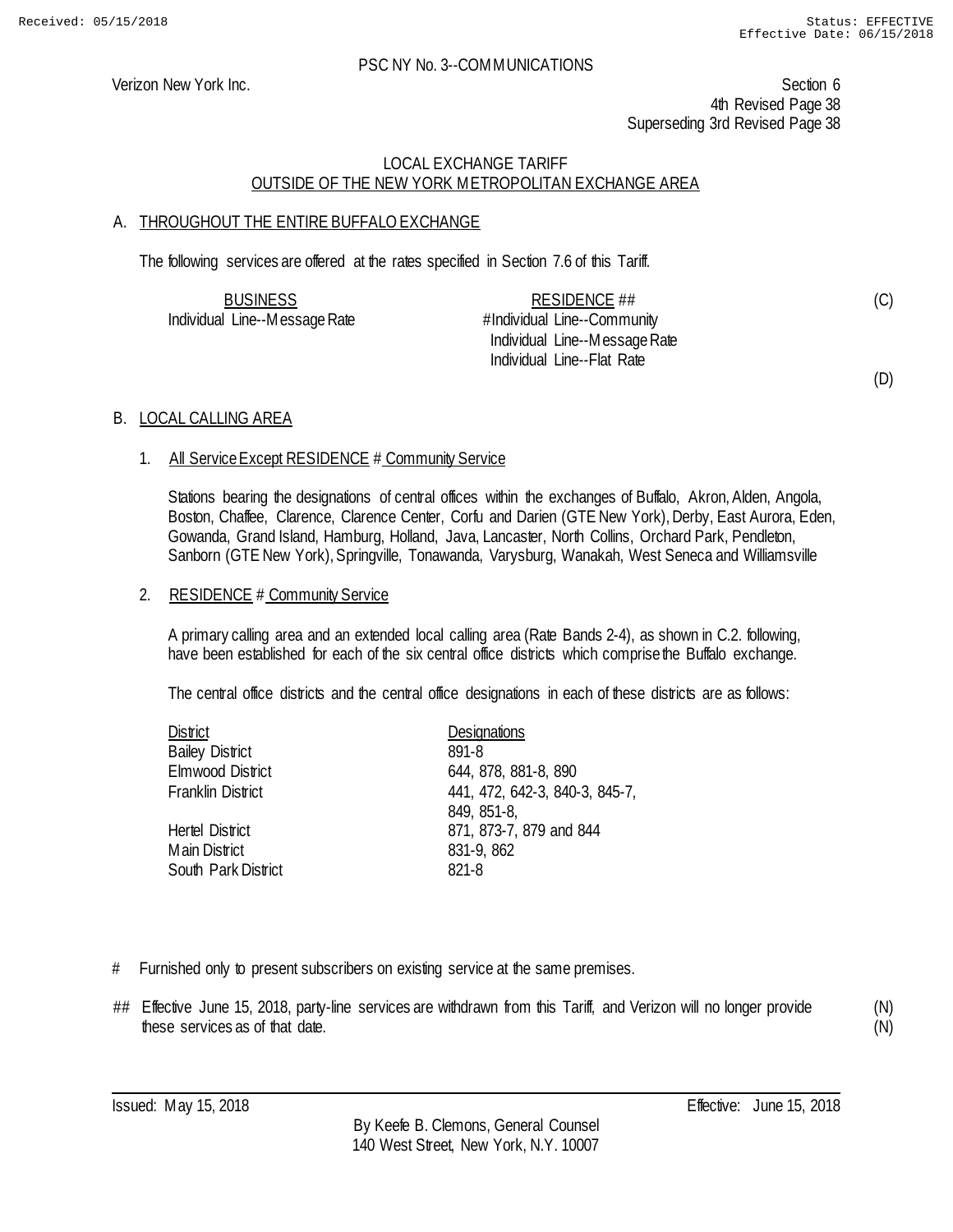Verizon New York Inc. Section 6 1st Revised Page 39 Superseding Original Page 39

# LOCAL EXCHANGE TARIFF OUTSIDE OF THE NEW YORK METROPOLITAN EXCHANGE AREA

# C. CHARGES FOR LOCAL CALLS FROM NON-COIN TELEPHONES

- 1. Flat Rate and Message Rate Services
	- a. Flat Rate Service

Flat Rate Service includes unlimited calling privilege to points listed in Paragraph B. preceding, except that such calls placed on an operator-handled station-to-station basis are charged for under the rate band schedule as shown in Paragraph b.following. (C)

b. Message Rate Service

The following table shows the rate bands for calls to points listed in Paragraph B. preceding.

|                |                        | Rate Bands           |             |            |  |
|----------------|------------------------|----------------------|-------------|------------|--|
|                |                        |                      | 3           |            |  |
| T <sub>O</sub> | Akron                  | Hamburg              | Sanbord (I) | Corfu (I)  |  |
|                | Alden                  | Holland              |             | Darien (I) |  |
|                | Angola                 | Java                 |             | Gowanda    |  |
|                | <b>Boston</b>          | Lancaster            |             | Varysburg  |  |
|                | <b>Buffalo</b>         | <b>North Collins</b> |             |            |  |
|                | Chaffee                | <b>Orchard Park</b>  |             |            |  |
|                | Clarence               | Pendleton            |             |            |  |
|                | <b>Clarence Center</b> | Springville          |             |            |  |
|                | Derby                  | Tonawanda            |             |            |  |
|                | East Aurora            | Wanakah              |             |            |  |
|                | Eden                   | west Seneca          |             |            |  |
|                | Grand Island           | Williamsville        |             |            |  |

See Paragraphs C.2. and 4. of preceding Rate Schedule for initial and overtime period, initial and overtime charges and charges for operator-handled station-to-station calls.

(C)

2. Residence Community Service

The following tables shows:

- a. Points in the primary calling areas to which the subscriber has unlimited calling privilege.
- b. Rate bands 2-4 for calls from Buffalo stations to points outside the primary calling areas but within the local calling areas.

# (I) Independent Company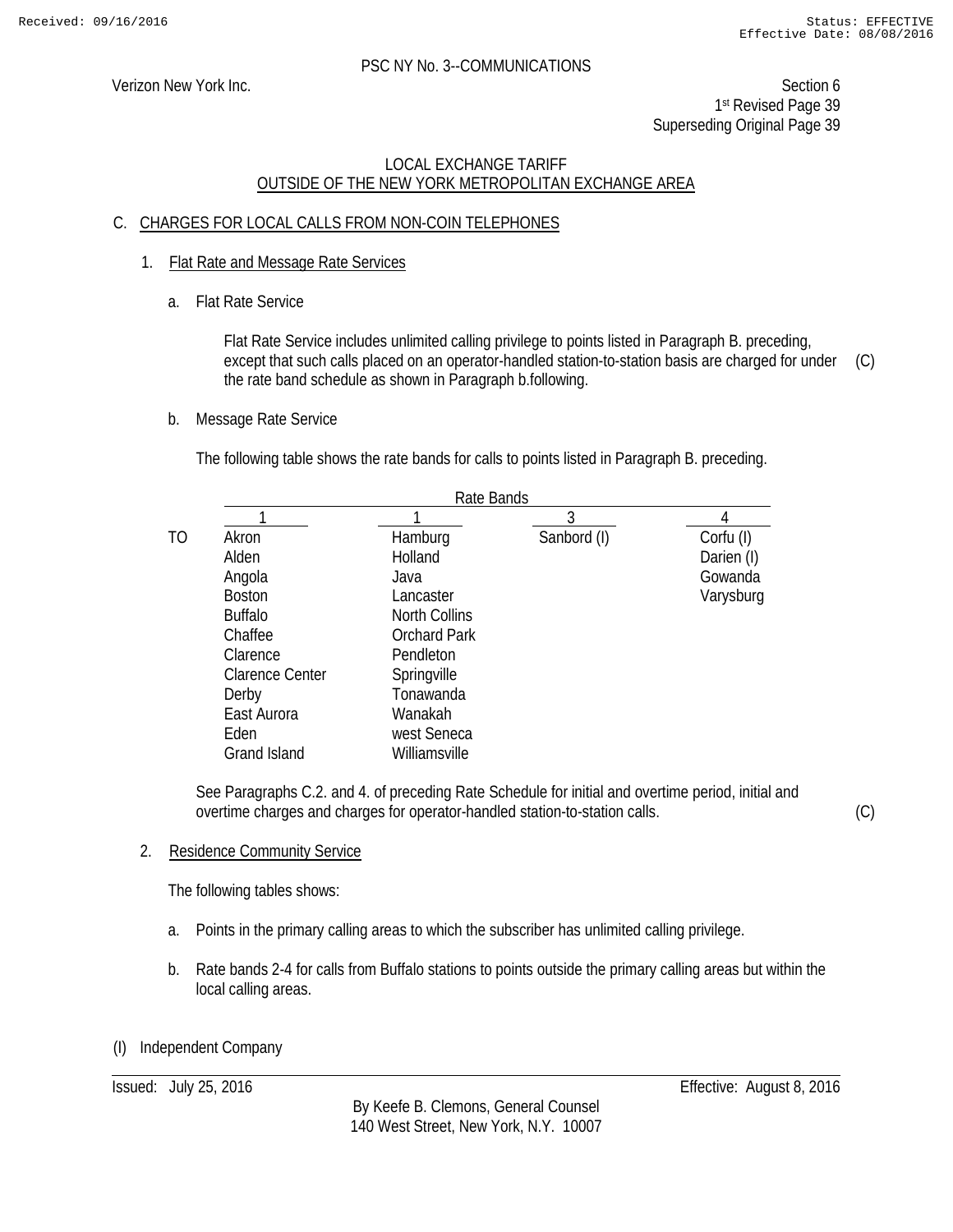Verizon New York Inc. Section 6 1st Revised Page 40 Superseding Original Page 40

#### LOCAL EXCHANGE TARIFF OUTSIDE OF THE NEW YORK METROPOLITAN EXCHANGE AREA

### C. CHARGES FOR LOCAL CALLS FROM NON COIN TELEPHONES (Cont'd) CHARGES FOR LOCAL CALLS FROM RESIDENCE COMMUNITY SERVICE STATIONS IN THE FOLLOWING BUFFALO DISTRICT

| <u>To</u>                         |                |                |                 |                |                | <b>SOUTH</b>   |
|-----------------------------------|----------------|----------------|-----------------|----------------|----------------|----------------|
| <b>Exchanges</b>                  | <b>BAILEY</b>  | <b>ELMWOOD</b> | <b>FRANKLIN</b> | <b>HERTEL</b>  | <b>MAIN</b>    | <b>PARK</b>    |
| Akron                             | 3              | 3              | 3               | 3              | $\sqrt{3}$     | 3              |
| Alden                             | 3              | 3              | 3               | 3              | 3              | 3              |
| Angola                            | 3              | 3              |                 | 3              | 3              | 3              |
| <b>Boston</b>                     | 3              | 3              | 3               | 3              | 3              | 3              |
| <b>Buffalo</b>                    | Ρ              | Ρ              |                 | P              | P              | P              |
| Chaffee                           | 4              |                |                 | 4              | 4              | 4              |
| Clarence                          | $\overline{2}$ | 3              | 3               | $\overline{2}$ | 2              | $\overline{2}$ |
| <b>Clarence Center</b>            | $\overline{2}$ | $\overline{2}$ |                 | $\overline{2}$ | 2              | $\overline{2}$ |
| Corfu                             | 4              |                |                 |                | 4              | 4              |
| Derby                             | 3              | 3              |                 | 3              | 3              | $\overline{2}$ |
| Darien                            | 4              |                |                 |                | 4              | 4              |
| East Aurora                       | $\overline{2}$ | 3              | 3               | 3              | 3              | 2              |
| Eden                              | 3              | 3              | 3               | 3              | 3              | $\overline{2}$ |
| <b>Grand Island</b>               | $\overline{2}$ | 2              | 2               | P              | 2              | $\overline{2}$ |
| Gowanda                           | 4              | 4              | 4               |                | 4              | 4              |
| Hamburg                           | $\overline{2}$ | 2              | 2               | 3              | 3              | P              |
| Holland                           | 3              |                | 3               |                | 4              | 3              |
| Java                              |                |                |                 |                |                | 3              |
| Lancaster                         | Ρ              | 2              | 2               | 2              | 2              | $\overline{2}$ |
| North Collins                     | 3              | 3              | 3               | 3              | 3              | 3              |
| <b>Orchard Park</b>               | $\overline{2}$ | $\overline{2}$ | $\overline{2}$  | $\overline{2}$ | $\overline{2}$ | P              |
| Pendleton                         | $\overline{2}$ | $\overline{2}$ | 3               | $\overline{2}$ | $\overline{2}$ | 3              |
| Sanborn                           | 3              | $\overline{2}$ | 3               | 2              | $\overline{2}$ | 3              |
| Springville                       | 4              | 4              | 4               | 4              | 4              | 3              |
| Tonawanda                         | $\overline{2}$ | 2              | 2               | $\mathsf{P}$   | P              | $\overline{2}$ |
| Wanakah                           | $\overline{2}$ | $\overline{2}$ | $\overline{2}$  | $\overline{2}$ | $\overline{2}$ | $\mathsf{P}$   |
| West Seneca*                      |                |                |                 |                |                |                |
| French Dist.                      | $\mathsf{P}$   | $\sqrt{2}$     | $\overline{2}$  | $\overline{2}$ | $\overline{2}$ | P              |
| W. Seneca Dist.<br>Williamsville* | $\overline{2}$ | $\overline{2}$ | $\overline{2}$  | $\overline{2}$ | $\overline{2}$ | P              |
| Amherst Dist.                     | 2              | 2              | 2               | 2              | Ρ              | 2              |
| Cayuga Dist.                      | $\mathsf{P}$   | $\overline{2}$ | $\overline{2}$  | $\overline{2}$ | P              | $\overline{2}$ |
|                                   |                |                |                 |                |                |                |

P== Primary Calling Area

See Paragraphs C.3 and 4. of preceding Rate Schedule for initial and overtime periods, initial and overtime charges and charges for operator-handled station-to-station calls. (C)

By Keefe B. Clemons, General Counsel 140 West Street, New York, N.Y. 10007

Issued: July 25, 2016 Effective: August 8, 2016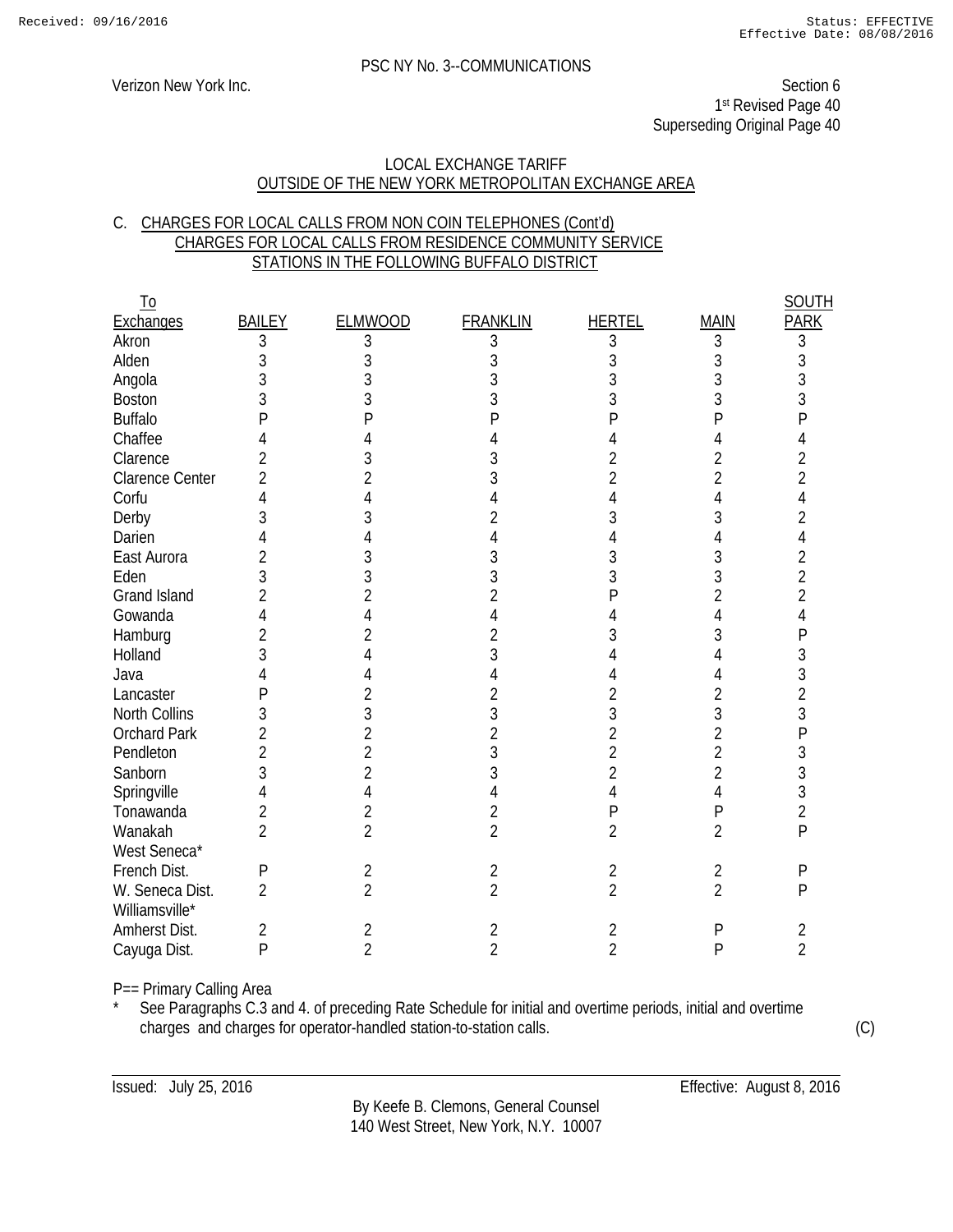Verizon New York Inc. Section 6 1st Revised Page 41 Superseding Original Page 41

# LOCAL EXCHANGE TARIFF OUTSIDE OF THE NEW YORK METROPOLITAN EXCHANGE AREA

D. **D. Example 1 D. Contract 2 D. Contract 2 D. Contract 2 D. Contract 2 D. Contract 2 D. Contract 2 Contract 2 Contract 2 Contract 2 Contract 2 Contract 2 Contract 2 Contract 2 Co**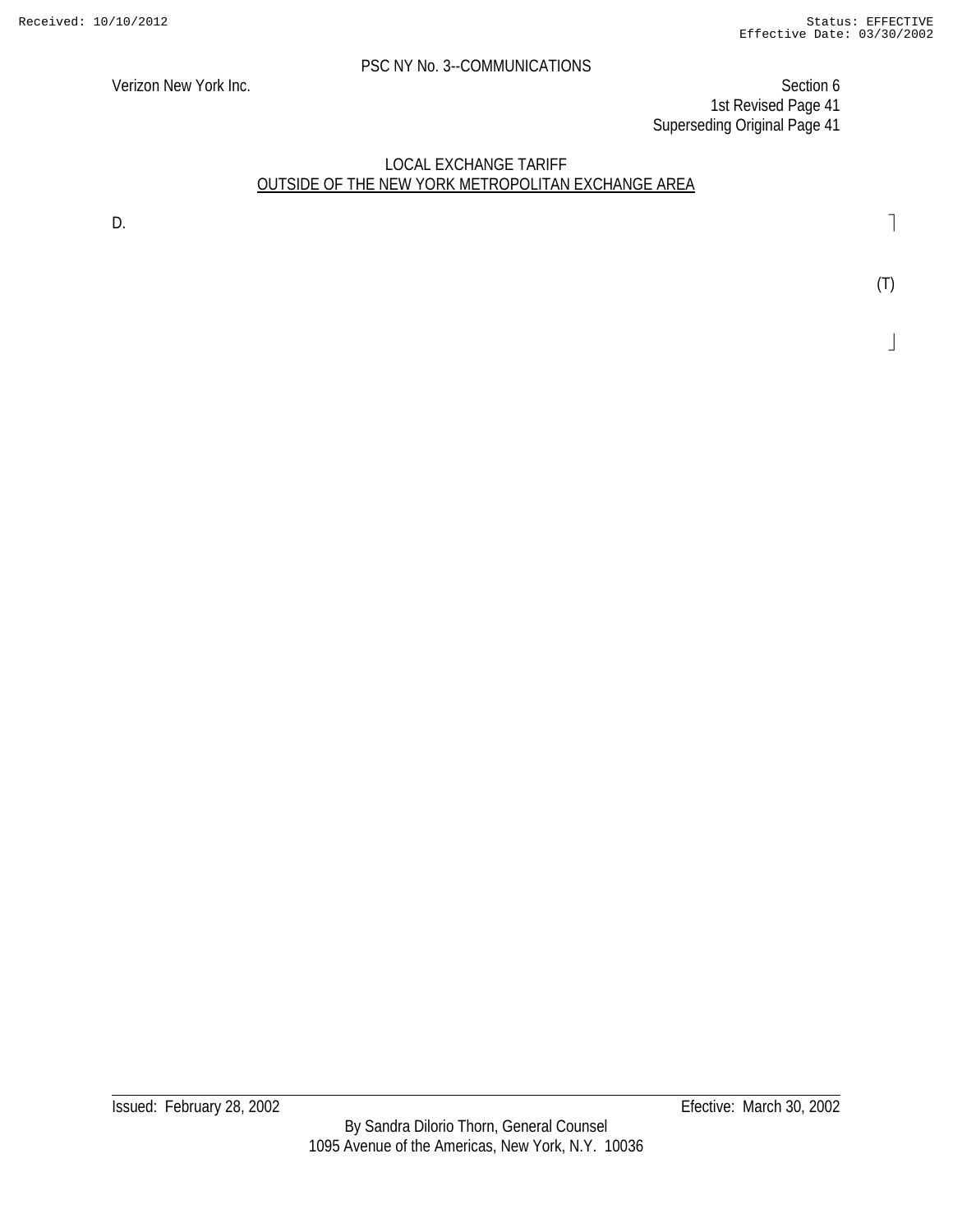Verizon New York Inc. Section 6 5<sup>th</sup> Revised Page 42 Superseding 4<sup>th</sup> Revised Page 42

# LOCAL EXCHANGE TARIFF OUTSIDE OF THE NEW YORK METROPOLITAN EXCHANGE AREA

# A. THROUGHOUT THE ENTIRE BYRON EXCHANGE

The following services are offered at the rates specified in Section 7.6 of this Tariff.

| <b>BUSINESS</b>               | RESIDENCE #                   |  |
|-------------------------------|-------------------------------|--|
| Individual Line--Message Rate | Individual Line--Message Rate |  |
|                               | Individual Line--Flat Rate    |  |

(C)

(D) (D)

(C)  $(C)$ 

### B. LOCAL CALLING AREA

Stations bearing the designations of central offices within the exchanges of Byron, Batavia, Bergen (Rochester Telephone corporation), Elba and Rochester (Rochester Telephone Corporation).

### C. CHARGES FOR LOCAL CALLS FROM FLAT RATE AND MESSAGE RATE TELEPHONES

#### 1. Flat Rate Service

Flat Rate Service includes unlimited calling privilege to points listed in Paragraph B. preceding, except that such calls placed on an operator-handled station-to-station basis are charged for under the rate band schedule as shown in Paragraph 2. following.

### 2. Message Rate Service

The following table shows the rate bands for calls to points listed in Paragraph B. preceding.

Rate Bands 1 4 TO Byron Rochester (I) Batavia Bergen (I) Elba

See Paragraphs C.2. and C.4., preceding, in this Section for initial and overtime periods, initial and overtime charges and charges for operator-handled station-to-station calls.

# Effective June 15, 2018, party-line services are withdrawn from this Tariff, and Verizon will no longer provide these services as of that date.

(I) Independent Company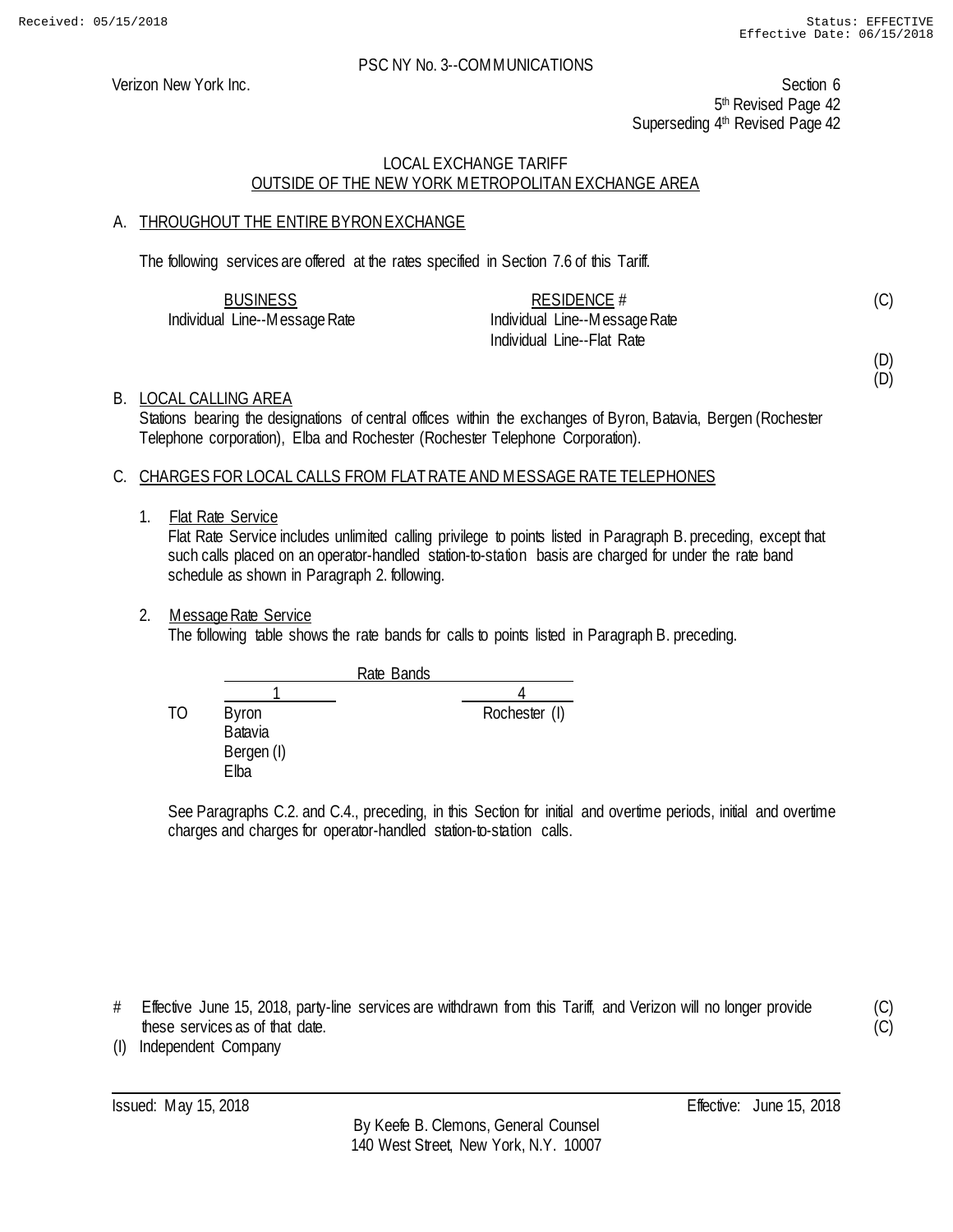Verizon New York Inc. Section 6 4th Revised Page 43 Superseding 3rd Revised Page 43

# LOCAL EXCHANGE TARIFF OUTSIDE OF THE NEW YORK METROPOLITAN EXCHANGE AREA

# A. THROUGHOUT THE ENTIRE CATTARAUGUS EXCHANGE

The following services are offered at the rates specified in Section 7.6 of this Tariff.

| <b>BUSINESS</b>               | RESIDENCE $#$                 | (C) |
|-------------------------------|-------------------------------|-----|
| Individual Line--Message Rate | Individual Line--Message Rate |     |
|                               | Individual Line--Flat Rate    |     |

(D) (D)

# B. LOCAL CALLING AREA

Stations bearing the designations of central offices within the exchanges of Cattaraugus, Cherry Creek, Ellicottville, Gowanda, Little Valley, South Dayton, and Springville.

C.

# Effective June 15, 2018, party-line services are withdrawn from this Tariff, and Verizon will no longer provide these services as of that date.

(C)  $(C)$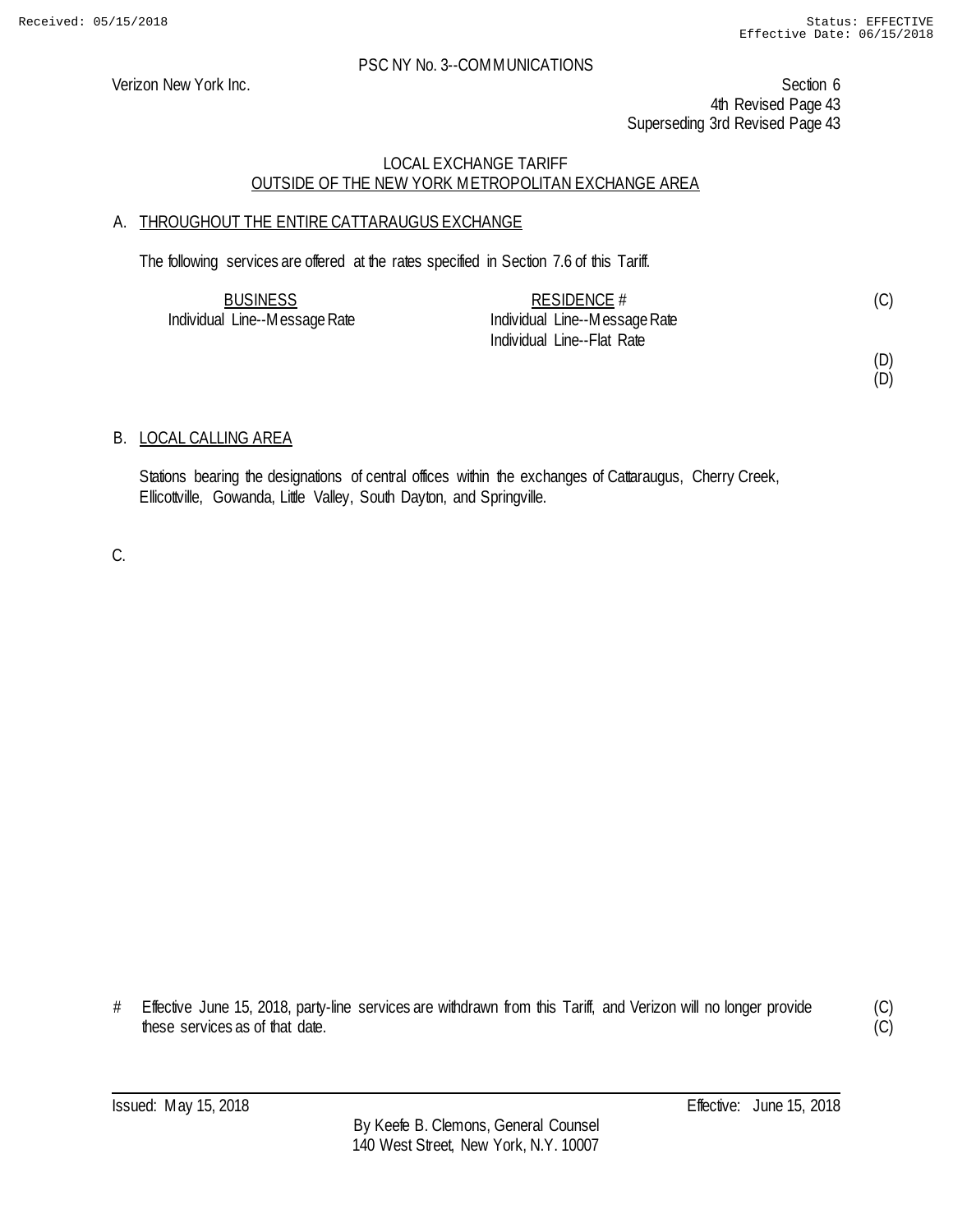(D)

### PSC NY No. 3--COMMUNICATIONS

Verizon New York Inc. Section 6 3rd Revised Page 44 Superseding 2nd Revised Page 44

# LOCAL EXCHANGE TARIFF OUTSIDE OF THE NEW YORK METROPOLITAN EXCHANGE AREA

# A. THROUGHOUT THE ENTIRE CHAFFEE EXCHANGE

The following services are offered at the rates specified in Section 7.6 of this Tariff.

| <b>BUSINESS</b>               | RESIDENCE ##                  | (C) |
|-------------------------------|-------------------------------|-----|
| Individual Line--Message Rate | #Individual Line--Community   |     |
|                               | Individual Line--Message Rate |     |
|                               | Individual Line--Flat Rate    |     |
|                               |                               | (D) |

### B. LOCAL CALLING AREA

### 1. For All Service Except RESIDENCE # Community Service

Stations bearing the designations of central offices within the exchanges of Chaffee, Akron, Alden, Angola, Arcade, Boston, Buffalo, Clarence, Clarence Center, Derby, East Aurora, Eden, Grand Island, Hamburg, Holland, Java, Lancaster, North Collins, Orchard Park, Springville, Tonawanda, Wanakah, West Seneca and Williamsville.

#### 2. For RESIDENCE # Community Service

a. Primary Calling Area

Stations bearing the designations of central offices within the exchanges of Chaffee, Arcade, Holland, Java, Springville.

b. Outside Primary calling Area

Stations bearing the designations of central offices within the exchanges of Akron, Alden, Angola, Boston, Buffalo, Clarence, Clarence Center, Derby, East Aurora, Eden, Grand Island, Hamburg, Lancaster, North Collins, Orchard Park, Tonawanda, Wanakah, West Seneca and Williamsville.

- # Furnished only to present subscribers to this service on the same premises.
- ## Effective June 15, 2018, party-line services are withdrawn from this Tariff, and Verizon will no longer provide these services as of that date.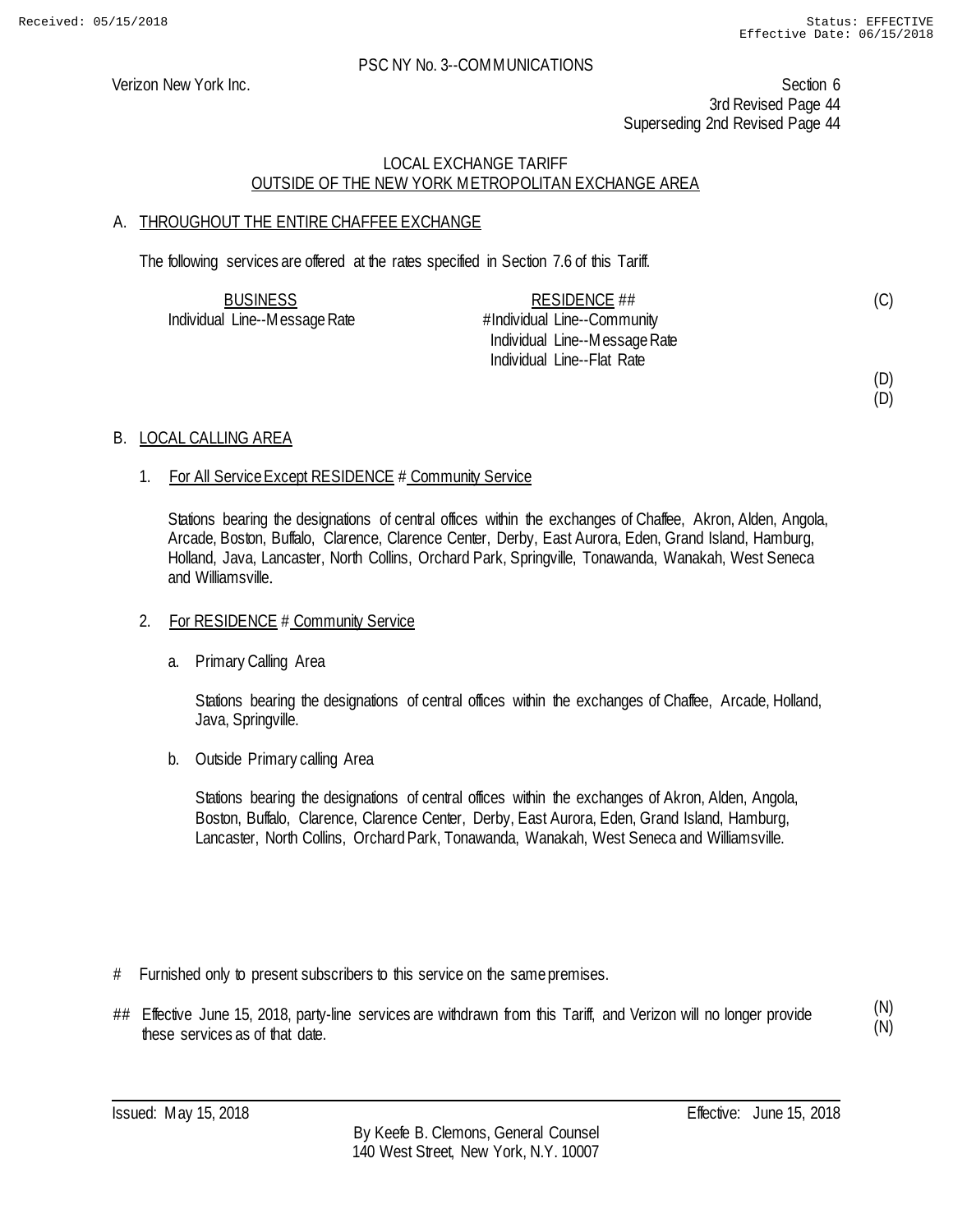Verizon New York Inc. Section 6 2nd Revised Page 45 Superseding 1<sup>st</sup> Revised Page 45

# LOCAL EXCHANGE TARIFF OUTSIDE OF THE NEW YORK METROPOLITAN EXCHANGE AREA

# C. CHARGES FOR LOCAL CALLS FROM FLAT RATE AND MESSAGE RATE TELEPHONES

1. Flat Rate Service and Message Rate Service

See Paragraphs C.1. and C.2., preceding, in this Section.

- 2. Residence Community Service
	- a. Unlimited calling privilege to points listed in Paragraph B.2.a. preceding.
	- b. The following table shows the rate bands for calls to points listed in Paragraph B.2.b. preceding.

|     |               | Rate Bands           |                     |
|-----|---------------|----------------------|---------------------|
|     |               |                      |                     |
| TO. | <b>Boston</b> | Alden                | Akron               |
|     |               | East Aurora          | Angola              |
|     |               | Eden                 | <b>Buffalo</b>      |
|     |               | Hamburg              | Clarence            |
|     |               | <b>North Collins</b> | Derby               |
|     |               | <b>Orchard Park</b>  | <b>Grand Island</b> |
|     |               | Wanakah              | Lancaster           |
|     |               | West Seneca          | Tonawanda           |
|     |               |                      | Williamsville       |

See Paragraphs C.3. and C.4., preceding, in this Section for initial and overtime periods, initial and overtime charges and charges for operator-handled station-to-station calls. (C)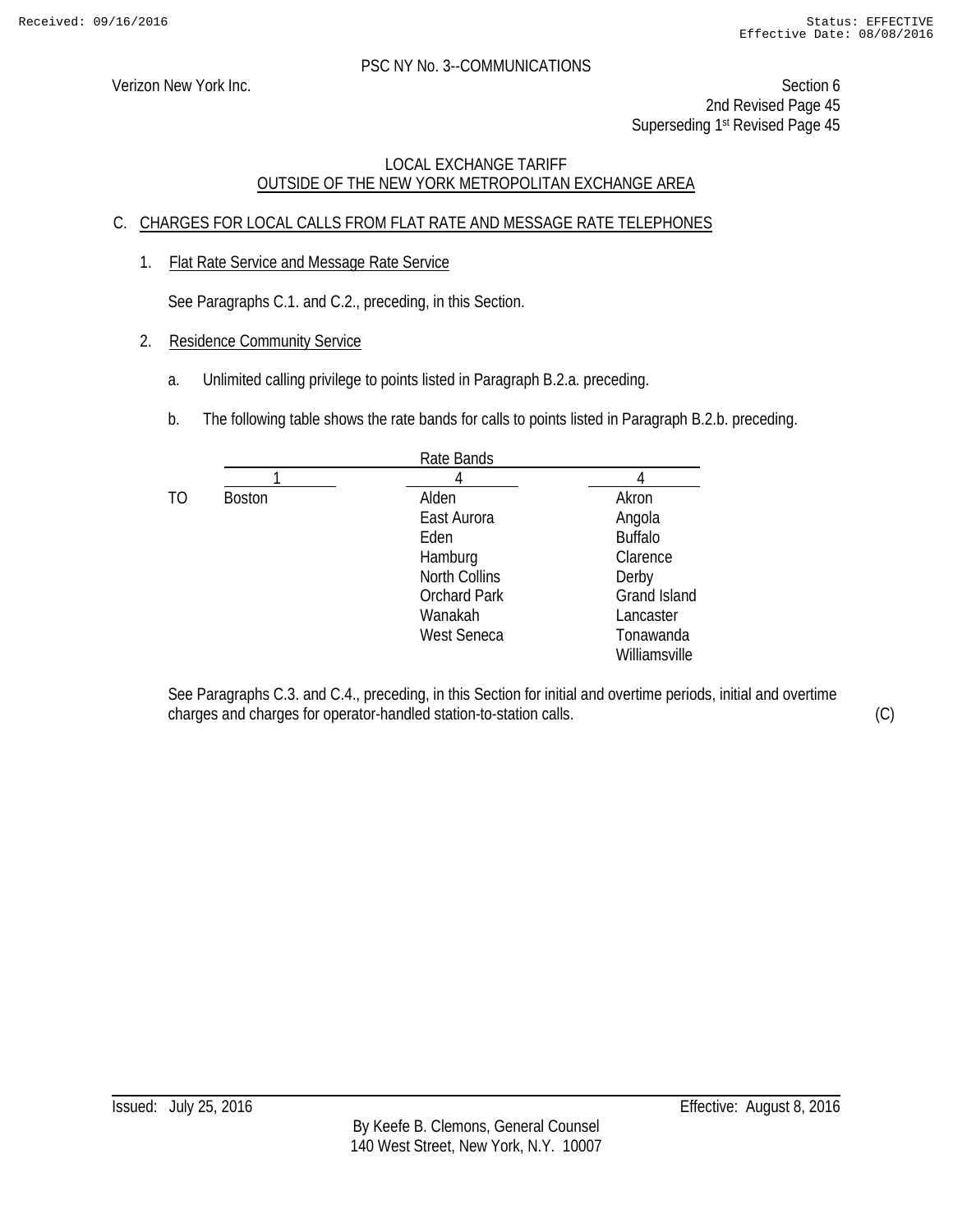Verizon New York Inc. Section 6 5<sup>th</sup> Revised Page 46 Superseding 4<sup>th</sup> Revised Page 46

# LOCAL EXCHANGE TARIFF OUTSIDE OF THE NEW YORK METROPOLITAN EXCHANGE AREA

# A. THROUGHOUT THE ENTIRE CHERRY CREEK EXCHANGE

The following services are offered at the rates specified in Section 7.6 of this Tariff.

| <b>BUSINESS</b>               | RESIDENCE #                   |  |
|-------------------------------|-------------------------------|--|
| Individual Line--Message Rate | Individual Line--Message Rate |  |
|                               | Individual Line--Flat Rate    |  |

(D) (D)

(C)

# B. LOCAL CALLING AREA

Stations bearing the designations of central offices within the exchanges of Cherry Creek, Cattaraugus, Gowanda, Jamestown (ALLTEL New York, Inc.) and South Dayton.

### C. CHARGES FOR LOCAL CALLS FROM FLAT RATE AND MESSAGE RATE TELEPHONES

1. Flat Rate Service

Flat Rate Service includes unlimited calling privilege to points listed in Paragraph B. preceding, except that such calls placed an operator-handled station-to-station basis are charged for under the rate band schedule as shown in Paragraph 2. following.

# 2. Message Rate Service

The following table shows the rate bands for calls to points listed in Paragraph B. preceding.

|    |                                                    | Rate Bands |               |
|----|----------------------------------------------------|------------|---------------|
|    |                                                    |            |               |
| TO | <b>Cherry Creek</b><br>Cattaraugus<br>South Dayton | Gowanda    | Jamestown (I) |

See Paragraphs C.2. and C.4., preceding, in this Section for initial and overtime periods , initial and overtime charges and charges for operator-handled station-to-station calls.

(I) Independent Company.

Effective June 15, 2018, party-line services are withdrawn from this Tariff, and Verizon will no longer provide these services as of that date.

(C)  $(C)$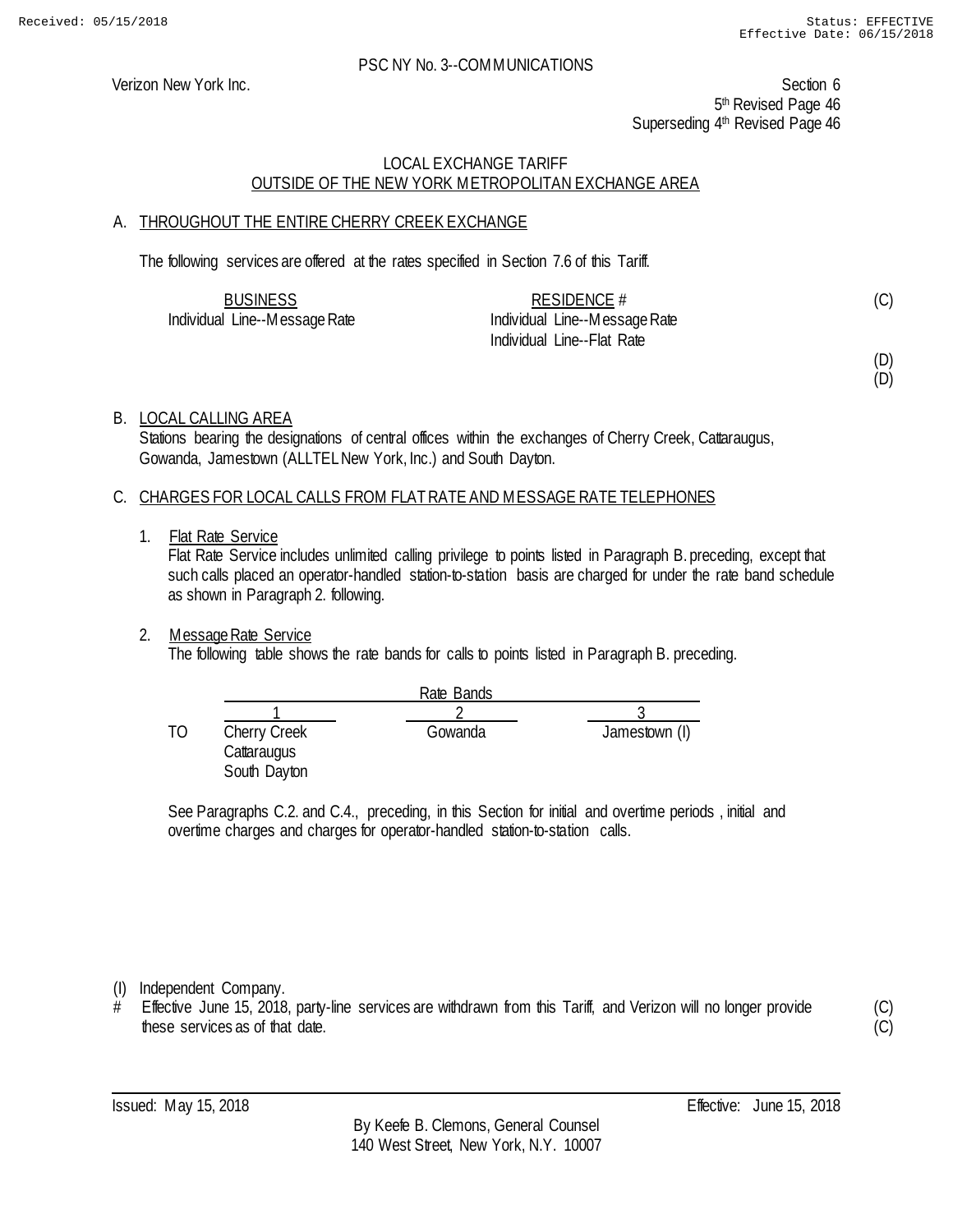(C)

(D) (D)

#### PSC NY No. 3--COMMUNICATIONS

Verizon New York Inc. Section 6 3rd Revised Page 47 Superseding 2nd Revised Page 47

# LOCAL EXCHANGE TARIFF OUTSIDE OF THE NEW YORK METROPOLITAN EXCHANGE AREA

# A. THROUGHOUT THE ENTIRE CLARENCE EXCHANGE

The following services are offered at the rates specified in Section 7.6 of this Tariff.

| <b>BUSINESS</b>               | RESIDENCE $\#$                |  |
|-------------------------------|-------------------------------|--|
| Individual Line--Message Rate | #Individual Line--Community   |  |
|                               | Individual Line--Message Rate |  |
|                               | Individual Line--Flat Rate    |  |

### B. LOCAL CALLING AREA

### 1. For All Services Except RESIDENCE # Community Service

Stations bearing the designations of central offices within the exchanges of Clarence, Akron, Alden, Angola, Boston, Buffalo, Chaffee, Clarence Center, Derby, East Aurora, Eden, Grand Island, Hamburg, Holland, Java, Lancaster, North Collins, Orchard Park, Pendleton, Springville, Tonawanda, Wanakah, West Seneca and Williamsville \*

#### 2. For RESIDENCE # Community Service

a. Primary Calling Area

Stations bearing the designations of central offices within the exchanges of Clarence, Akron, Alden, Clarence Center, Lancaster and the Cayuga district of Williamsville\*.

b. Outside Primary Calling Area

Stations bearing the designations of central offices within the exchanges of Angola, Boston, Buffalo, Chaffee, Derby, East Aurora, Eden, Grand Island, Hamburg, Holland, Java, North Collins, Orchard Park, Pendleton, Springville, Tonawanda, Wanakah, West Seneca and the Amherst district of Williamsville\*.

- # Furnished only to present subscribers to this service on the same premises.
- See related exchange Sections of Part 6 for the central office designations in each of the central office districts of the Williamsville exchange.
- ## Effective June 15, 2018, party-line services are withdrawn from this Tariff, and Verizon will no longer provide these services as of that date.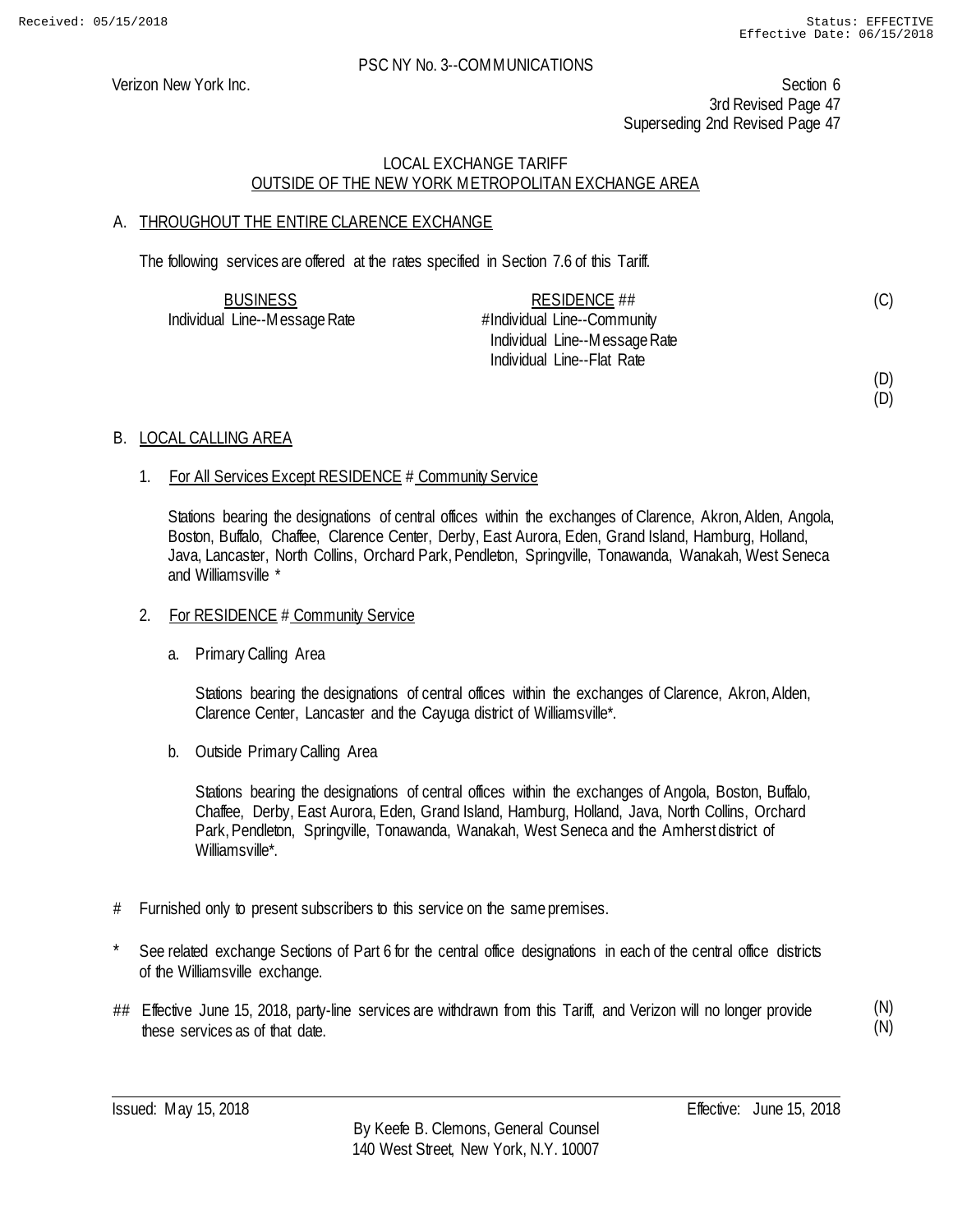Verizon New York Inc. Section 6 2nd Revised Page 48 Superseding 1st Revised Page 48

### LOCAL EXCHANGE TARIFF OUTSIDE OF THE NEW YORK METROPOLITAN EXCHANGE AREA

# C. CHARGES FOR LOCAL CALLS

1. Flat Rate Service and Message Rate Services

See Paragraphs C.1. and C.2., preceding, in this Section .

- 2. Residence Community Service
	- a. Unlimited calling privilege to points listed in Paragraph B.2.a. preceding.
	- b. The following table shows the rate bands for directly-dialed station-to-station calls to the points listed in Paragraph B.2.b. preceding.

|    | Rate Bands             |                      |                      |  |
|----|------------------------|----------------------|----------------------|--|
|    |                        |                      |                      |  |
| TO | Buffalo <sup>*</sup>   | Buffalo <sup>*</sup> | Angola               |  |
|    | <b>Bailey district</b> | Elmwood district     | <b>Boston</b>        |  |
|    | Hertel district        | Franklin district    | Chaffee              |  |
|    | Main district          | Grand Island         | Derby                |  |
|    | South Park district    | Hamburg              | Eden                 |  |
|    | East Aurora            | Holland              | <b>North Collins</b> |  |
|    | Pendleton              | Java                 | Springville          |  |
|    | Tonawanda              | <b>Orchard Park</b>  |                      |  |
|    | West Seneca            | Wanakah              |                      |  |
|    | Williamsville*         |                      |                      |  |
|    | Amherst district       |                      |                      |  |

See Paragraphs C.3. and C.4. , preceding, in this Section for initial and overtime periods, initial and overtime charges for operator-handled station-to-station calls.

(C)

See related exchange pages in this Section 6 for the central office designations in each of the central office districts of the Buffalo and Williamsville exchanges.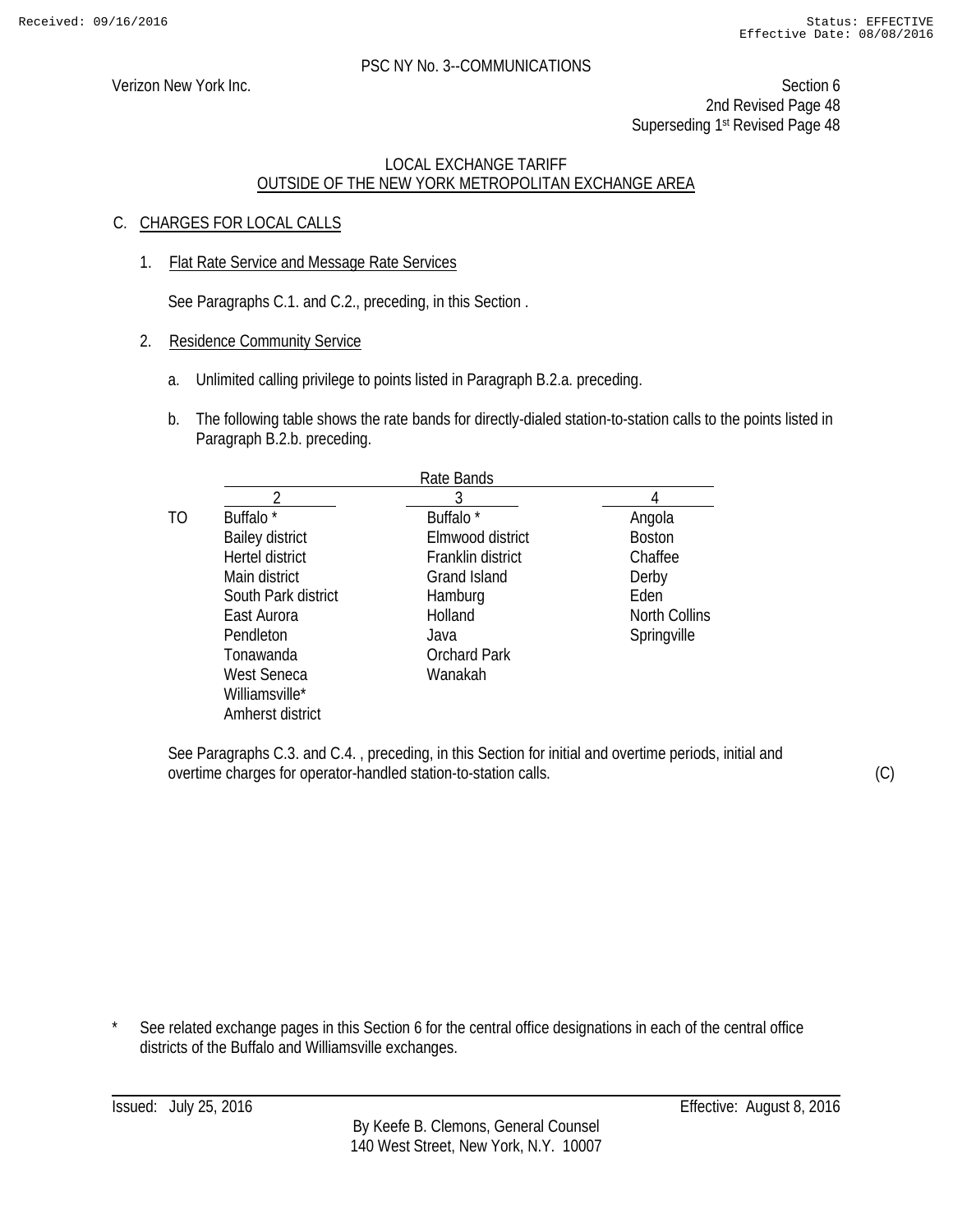(D)

### PSC NY No. 3--COMMUNICATIONS

Verizon New York Inc. Section 6 4th Revised Page 49 Superseding 3rd Revised Page 49

# LOCAL EXCHANGE TARIFF OUTSIDE OF THE NEW YORK METROPOLITAN EXCHANGE AREA

# A. THROUGHOUT THE CLARENCE CENTER EXCHANGE

The following services are offered at the rates specified in Section 7.6 of this Tariff.

| <b>BUSINESS</b>               | RESIDENCE ##                  | (C) |
|-------------------------------|-------------------------------|-----|
| Individual Line--Message Rate | #Individual Line-Community    | (T) |
|                               | Individual Line--Message Rate |     |
|                               | Individual Line--Flat Rate    |     |
|                               |                               | (D) |

### B. LOCAL CALLING AREA

### 1. All Services Except RESIDENCE # Community Service

Stations bearing the designations of central offices within the exchanges of Clarence Center, Akron, Alden, Angola, Boston, Buffalo, Chaffee, Clarence, Derby, East Aurora, Eden, Grand Island, Hamburg, Holland, Java, Lancaster, North Collins, Orchard Park, Pendleton, Springville, Tonawanda, Wanakah, West Seneca and Williamsville.

### 2. RESIDENCE # Community Service

a. Primary Calling Area

Stations bearing the designations of central offices within the exchanges of Clarence Center, Akron, Clarence and Williamsville.

b. Outside Primary Calling Area

Stations bearing the designations of central offices within the exchanges of Alden, Angola, Boston, Buffalo, Chaffee, Derby, East Aurora, Eden, Grand Island, Hamburg, Holland, Java, Lancaster, North Collins, Orchard Park, Pendleton, Springville, Tonawanda, Wanakah and West Seneca.

- # Furnished only to present subscribers on existing service at the same premises.
- ## Effective June 15, 2018, party-line services are withdrawn from this Tariff, and Verizon will no longer provide these services as of that date.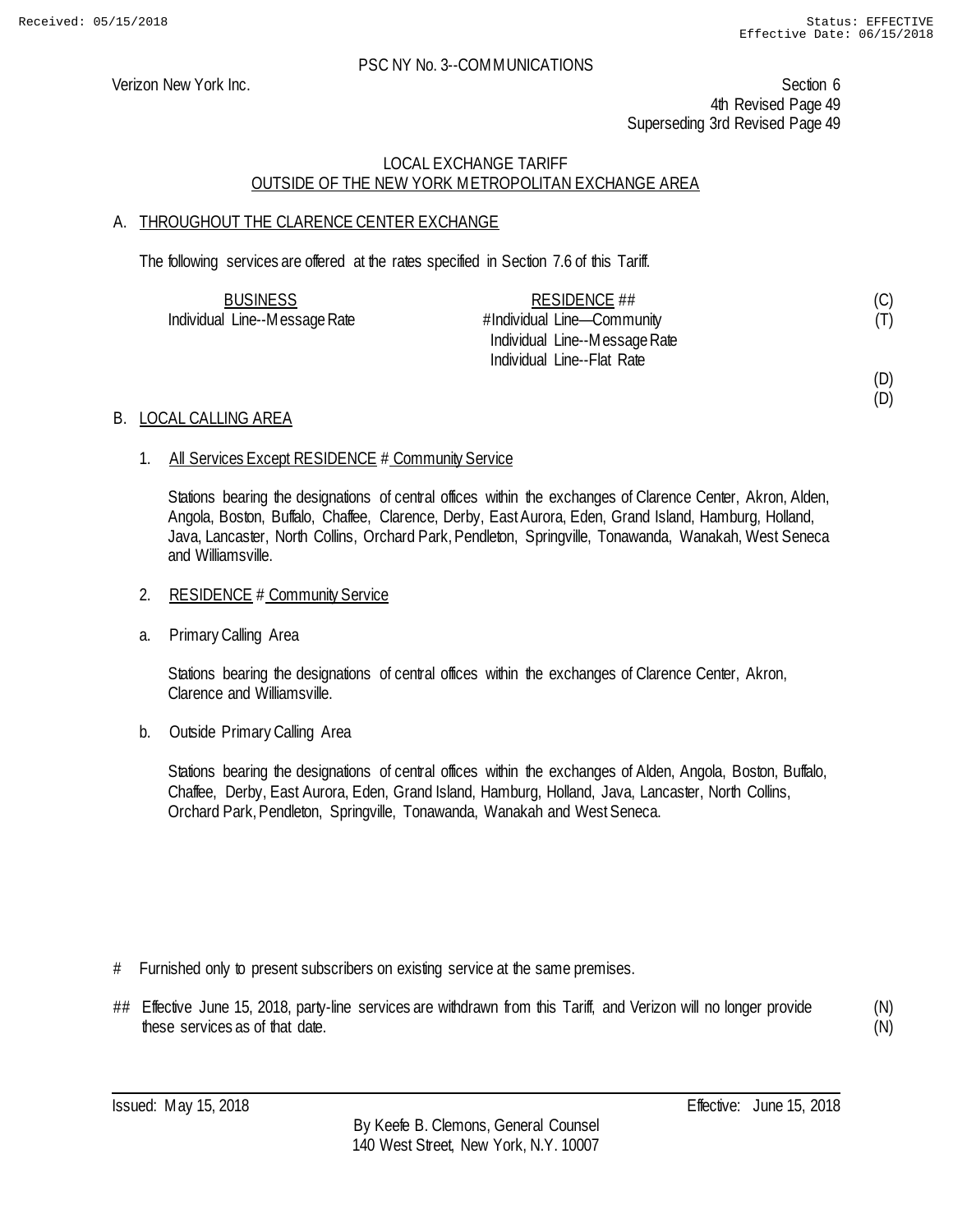Verizon New York Inc. Section 6 1st Revised Page 50 Superseding Original Page 50

# LOCAL EXCHANGE TARIFF OUTSIDE OF THE NEW YORK METROPOLITAN EXCHANGE AREA

# C. CHARGES FOR LOCAL CALLS FROM FLAT RATE AND MESSAGE RATE TELEPHONES

1. Flat Rate Service and Message Rate Service

See Paragraphs C.1. and 2. of preceding Rate Schedule

- 2. Residence Community Service
	- a. Unlimited calling privilege to points listed in Paragraph B.2.a. preceding.
	- b. The following table shows the rate bands for directly-dialed station-to-station calls to the points listed in Paragraph B.2.b. preceding.

|    | Rate Bands             |                     |               |  |
|----|------------------------|---------------------|---------------|--|
|    |                        |                     |               |  |
| TO | Alden                  | Buffalo*            | Angola        |  |
|    | Buffalo <sup>*</sup>   | Franklin district   | <b>Boston</b> |  |
|    | <b>Bailey district</b> | East Aurora         | Chaffee       |  |
|    | Elmwood district       | Grand Island        | Derby         |  |
|    | Hertel district        | Hamburg             | Fden          |  |
|    | Main district          | <b>Orchard Park</b> | Holland       |  |
|    | South Park district    | Wanakah             | Java          |  |
|    | Lancaster              |                     | North Collins |  |
|    | Pendleton              |                     | Springville   |  |
|    | Tonawanda              |                     |               |  |
|    | West Seneca            |                     |               |  |

See Paragraphs C.3 and 4. of preceding Rate Schedule for initial and overtime periods , initial and overtime charges and charges for operator-handled station-to-station calls.

CHARGES FOR LOCAL CALLS FROM PUBLIC ACCESS SMART-PAY LINES

|                                                                                                                                                                                                    | Rate Band |     |
|----------------------------------------------------------------------------------------------------------------------------------------------------------------------------------------------------|-----------|-----|
| See Paragraph C.5.a. of preceding Rate Schedule for initial and overtime periods for Public Access Smart-pay<br>Lines. See Paragraph C.5.b. for operator-handled station-to-station added charges. |           | (C) |
|                                                                                                                                                                                                    |           |     |

See related exchange Sections Part 6 for the central office designations in each of the central office of the Buffalo exchange.

By Keefe B. Clemons, General Counsel 140 West Street, New York, N.Y. 10007

Issued: July 25, 2016 Effective: August 8, 2016

(C)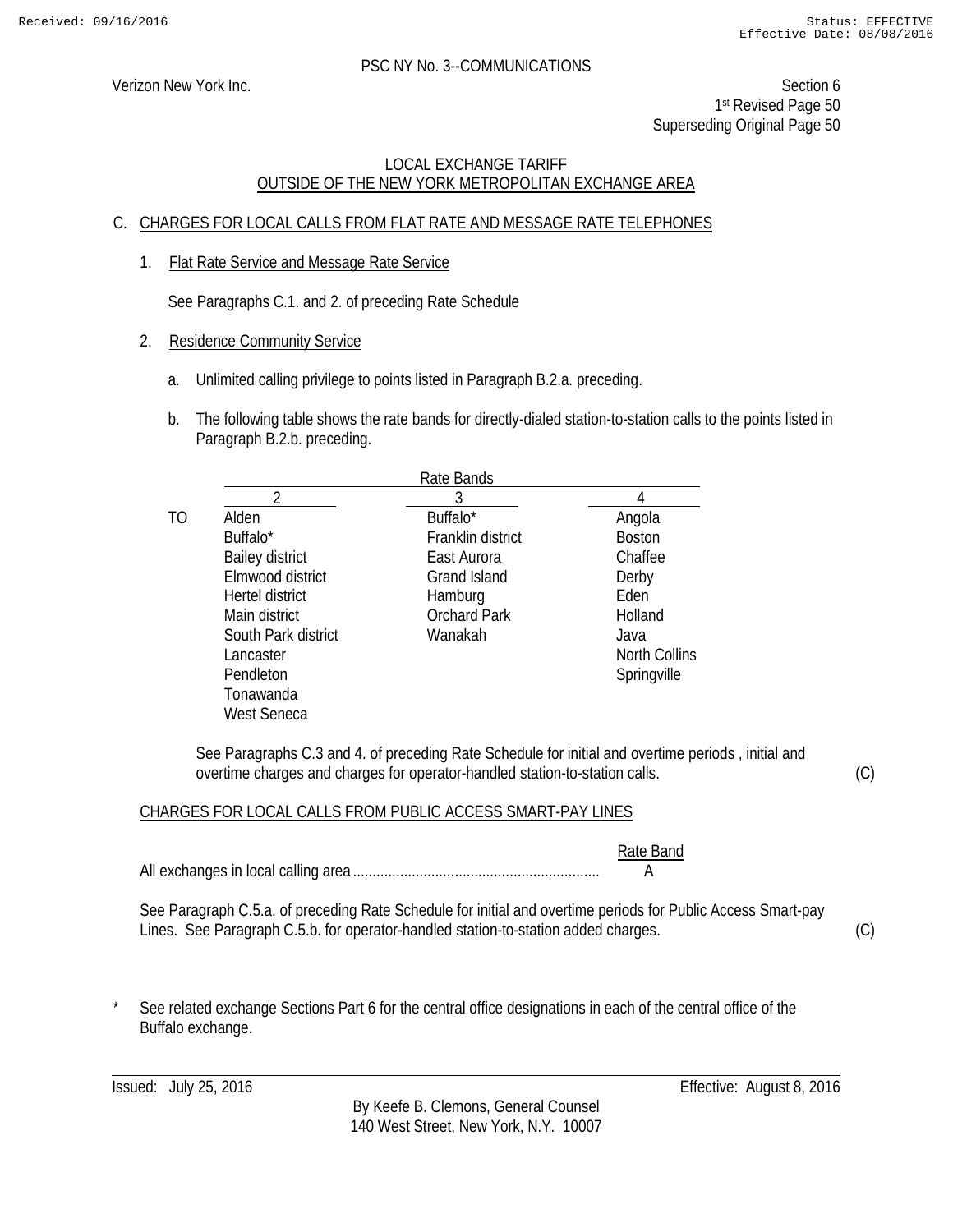Verizon New York Inc. Section 6 3rd Revised Page 51 Superseding 2nd Revised Page 51

### LOCAL EXCHANGE TARIFF OUTSIDE OF THE NEW YORK METROPOLITAN EXCHANGE AREA

# A. THROUGHOUT THE ENTIRE CUBA EXCHANGE

The following services are offered at the rates specified in Section 7.6 of this Tariff.

| <b>BUSINESS</b>               | RESIDENCE $#$                 | (C) |
|-------------------------------|-------------------------------|-----|
| Individual Line--Message Rate | Individual Line--Message Rate |     |
|                               | Individual Line--Flat Rate    |     |

(D) (D)

### B. LOCAL CALLING AREA

Stations bearing the designations of central offices within the exchanges of Cuba, Friendship and Olean.

# Effective June 15, 2018, party-line services are withdrawn from this Tariff, and Verizon will no longer provide these services as of that date.

(C)  $\overline{C}$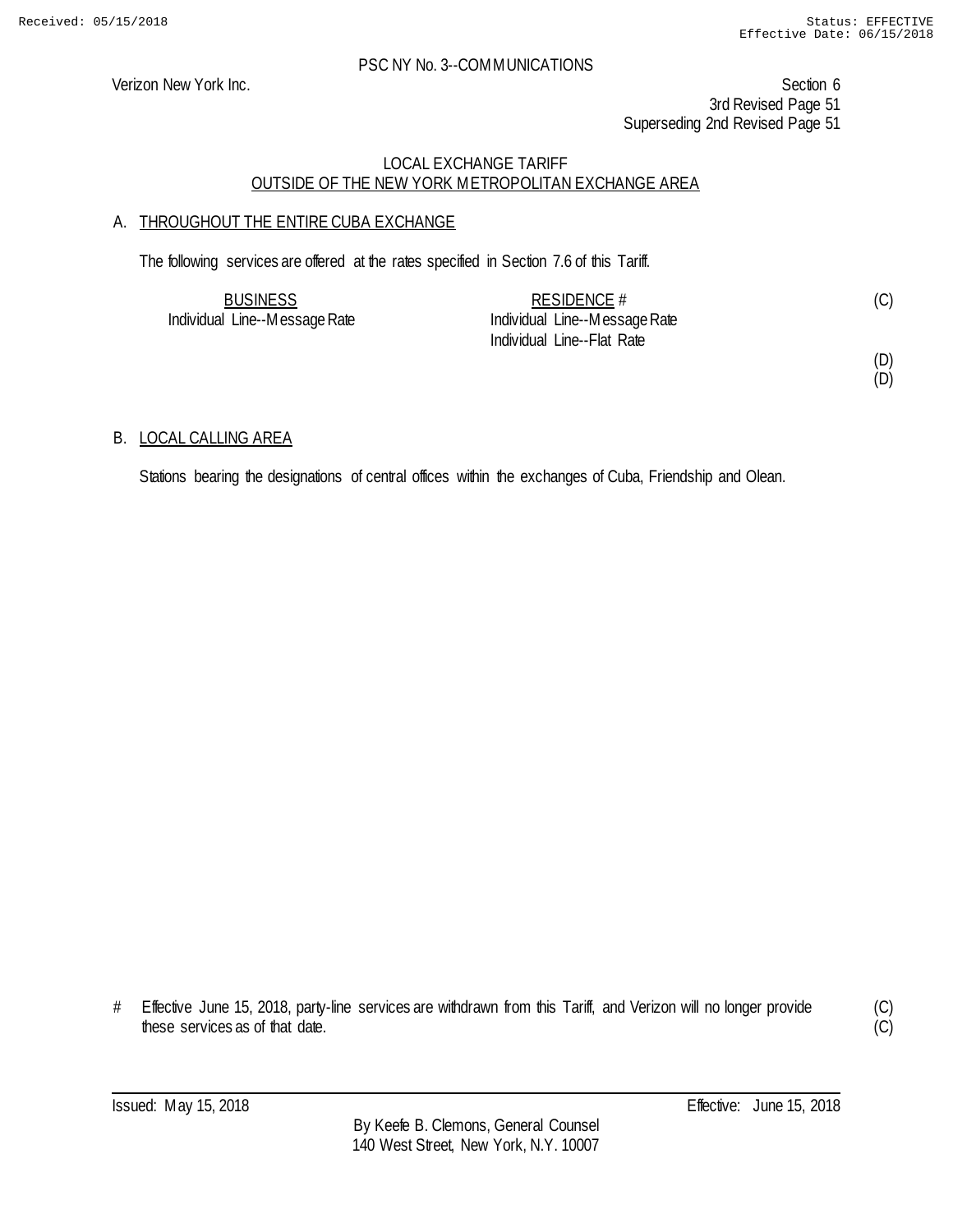(D)

#### PSC NY No. 3--COMMUNICATIONS

Verizon New York Inc. Section 6 3rd Revised Page 52 Superseding 2nd Revised Page 52

# LOCAL EXCHANGE TARIFF OUTSIDE OF THE NEW YORK METROPOLITAN EXCHANGE AREA

# A. THROUGHOUT THE ENTIRE DERBY EXCHANGE

The following services are offered at the rates specified in Section 7.6 of this Tariff.

| <b>BUSINESS</b>               | RESIDENCE ##                  | (C) |
|-------------------------------|-------------------------------|-----|
| Individual Line--Message Rate | #Individual Line--Community   |     |
|                               | Individual Line--Message Rate |     |
|                               | Individual Line--Flat Rate    |     |
|                               |                               | (D) |

### B. LOCAL CALLING AREA

### 1. For All Services Except RESIDENCE # Community Service

Stations bearing the designations of central offices within the exchanges of Derby, Akron, Alden, Angola, Boston, Buffalo, Chaffee, Clarence, Clarence Center, East Aurora, Eden, Grand Island, Hamburg, Holland, Java, Lancaster, North Collins, Orchard Park, Springville, Tonawanda, Wanakah, West Seneca, and Williamsville.

### 2. For RESIDENCE # Community Service

a. Primary Calling Area

Stations bearing the designations of central offices within the exchanges of Derby, Angola, Eden and Wanakah.

b. Outside Primary Calling Area

Stations bearing the designations of central offices within the exchanges of Akron, Alden, Boston, Buffalo, Chaffee, Clarence, Clarence Center, East Aurora, Grand Island, Hamburg, Holland, Java, Lancaster, North Collins, Orchard Park, Springville, Tonawanda, West Seneca and Williamsville.

- # Furnished only to present subscribers to this service on the same premises.
- ## Effective June 15, 2018, party-line services are withdrawn from this Tariff, and Verizon will no longer provide these services as of that date.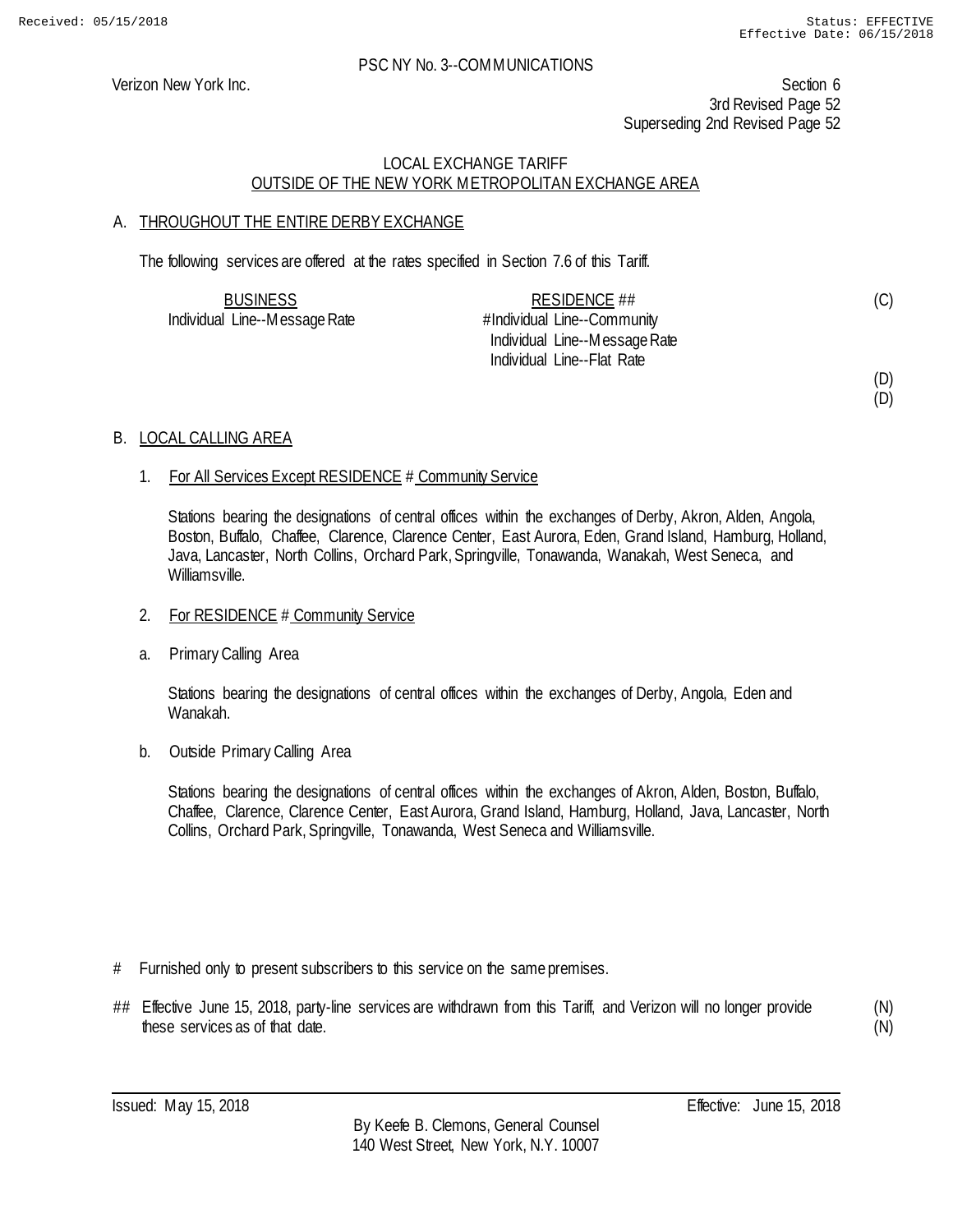Verizon New York Inc. Section 6 2nd Revised Page 53 Superseding 1<sup>st</sup> Revised Page 53

# LOCAL EXCHANGE TARIFF OUTSIDE OF THE NEW YORK METROPOLITAN EXCHANGE AREA

# C. CHARGES FOR LOCAL CALLS FROM FLAT RATE AND MESSAGE RATE TELEPHONES

1. Flat Rate Service and Message Rate Service

See Paragraphs C.1. and C.2., preceding, in this Section.

- 2. Residence Community Service
	- a. Unlimited calling privilege to points listed in Paragraph B.2.a. preceding.
	- b. The following table shows the rate bands for directly-dialed station-to-station calls to the points listed in Paragraph B.2.b. preceding.

|                      | Rate Bands             |                  |
|----------------------|------------------------|------------------|
| າ                    | 3                      |                  |
| <b>Boston</b>        | Buffalo*               | Akron            |
| Buffalo <sup>*</sup> | <b>Bailey district</b> | Alden            |
| Franklin district    | Elmwood district       | Chaffee          |
| South Park district  | Hertel district        | Clarence         |
| Hamburg              | Main district          | Clarence Center  |
| <b>North Collins</b> | East Aurora            | Java             |
| <b>Orchard Park</b>  | <b>Grand Island</b>    | Williamsville*   |
|                      | Holland                | Amherst district |
|                      | Lancaster              |                  |
|                      | Springville            |                  |
|                      | Tonawanda              |                  |
|                      | <b>West Seneca</b>     |                  |
|                      | Williamsville*         |                  |
|                      | Cayuga district        |                  |
|                      |                        |                  |

See Paragraphs C.3. and C.4., preceding, in this Section for initial and overtime periods, initial and overtime charges, and charges for operator-handled station-to-station calls.

(C)

See related exchange pages in this Section 6 for the central office designations in each of the central office of the Buffalo and Williamsville exchanges.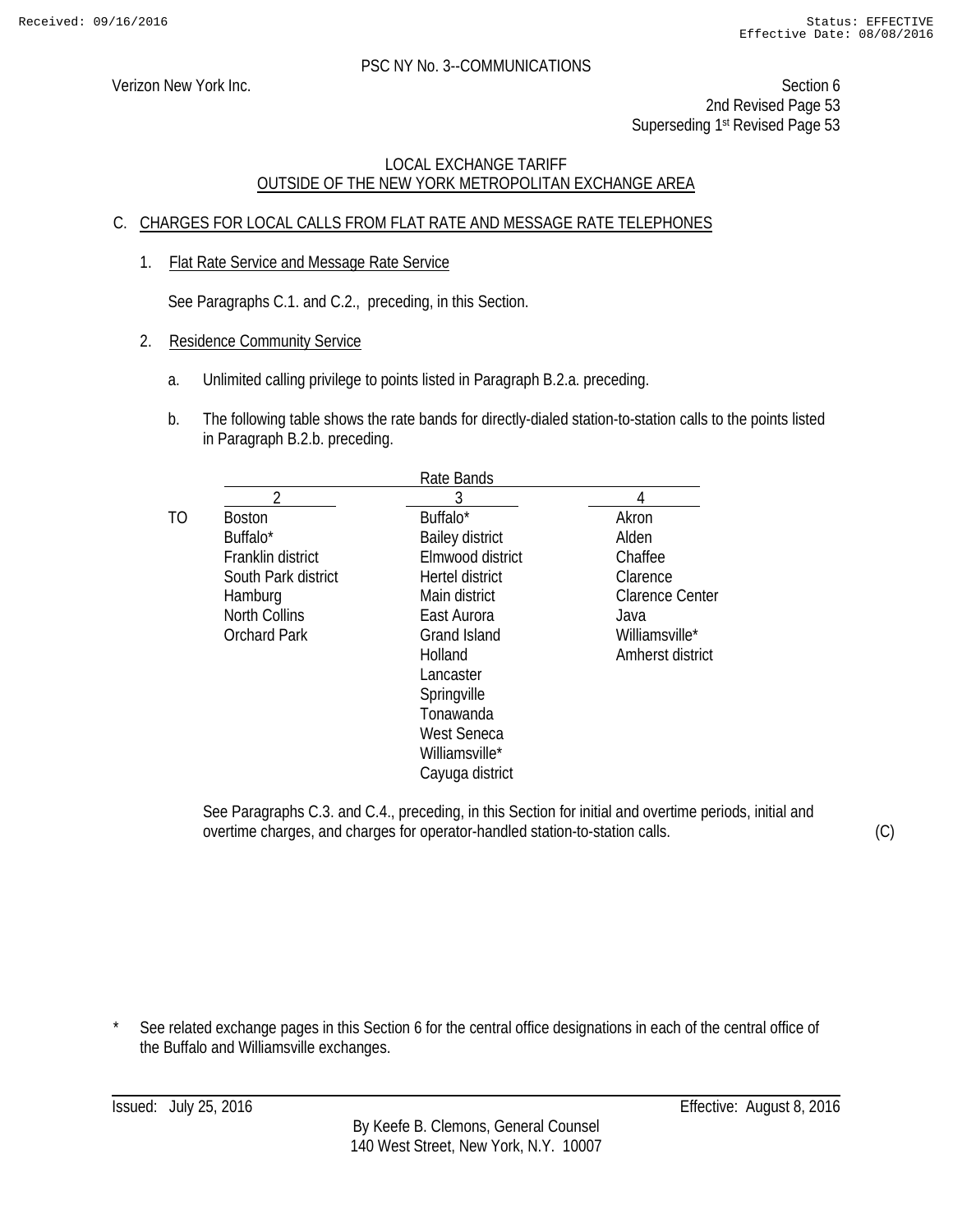Verizon New York Inc. Section 6 3rd Revised Page 54 Superseding 2nd Revised Page 54

# LOCAL EXCHANGE TARIFF OUTSIDE OF THE NEW YORK METROPOLITAN EXCHANGE AREA

# A. THROUGHOUT THE ENTIRE DUNKIRK EXCHANGE

The following services are offered at the rates specified in Section 7.6 of this Tariff.

| <b>BUSINESS</b>               | RESIDENCE $#$                 |  |
|-------------------------------|-------------------------------|--|
| Individual Line--Message Rate | Individual Line--Message Rate |  |
|                               | Individual Line--Flat Rate    |  |

# (D)

(D)

# B. LOCAL CALLING AREA

Stations bearing the designations of central offices within the exchanges of Dunkirk, Brocton (Chautauqua & Erie Telephone), Forestville, Fredonia (Dunkirk and Fredonia Telephone Co.) and Silver Creek.

# Effective June 15, 2018, party-line services are withdrawn from this Tariff, and Verizon will no longer provide these services as of that date.

(C)  $(C)$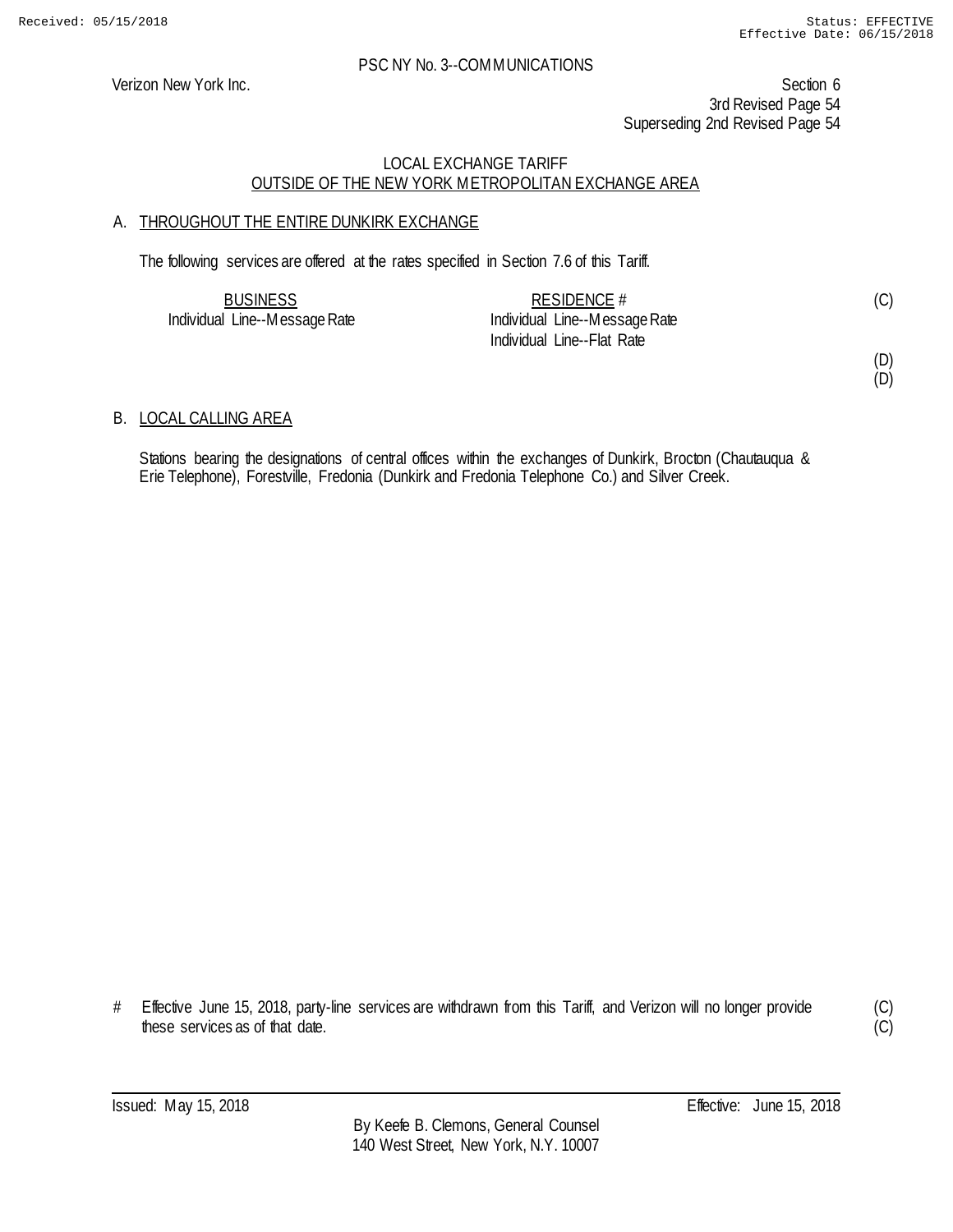(D)

#### PSC NY No. 3--COMMUNICATIONS

Verizon New York Inc. Section 6 3rd Revised Page 55 Superseding 2nd Revised Page 55

# LOCAL EXCHANGE TARIFF OUTSIDE OF THE NEW YORK METROPOLITAN EXCHANGE AREA

# A. THROUGHOUT THE ENTIRE EAST AURORA EXCHANGE

The following services are offered at the rates specified in Section 7.6 of this Tariff.

| <b>BUSINESS</b>               | RESIDENCE ##                  | (C) |
|-------------------------------|-------------------------------|-----|
| Individual Line--Message Rate | #Individual Line--Community   |     |
|                               | Individual Line--Message Rate |     |
|                               | Individual Line--Flat Rate    |     |
|                               |                               | (D) |

### B. LOCAL CALLING AREA

### 1. For All Services Except RESIDENCE # Community Service

Stations bearing the designations of central offices within the exchanges of East Aurora, Akron, Alden, Angola, Attica, Boston, Buffalo, Chaffee, Clarence, Clarence Center, Derby, Eden, Grand Island, Hamburg, Holland, Java, Lancaster, North Collins, Orchard Park, Springville, Tonawanda, Varysburg, Wanakah, West Seneca and Williamsville.

#### 2. For RESIDENCE # Community Service

a. Primary Calling Area

Stations bearing the designations of central offices within the exchanges of East Aurora, Alden, Attica, Boston, Holland, Java, Lancaster, Orchard Park, Varysburg and West Seneca.

b. Outside Primary Calling Area

Stations bearing the designations of central offices within the exchanges of Akron, Angola, Buffalo, Chaffee, Clarence, Clarence Center, Derby, Eden, Grand Island, Hamburg, North Collins, Springville, Tonawanda, Wanakah and Williamsville

- # Furnished only to present subscribers to this service on the same premises.
- # Effective June 15, 2018, party-line services are withdrawn from this Tariff, and Verizon will no longer provide these services as of that date.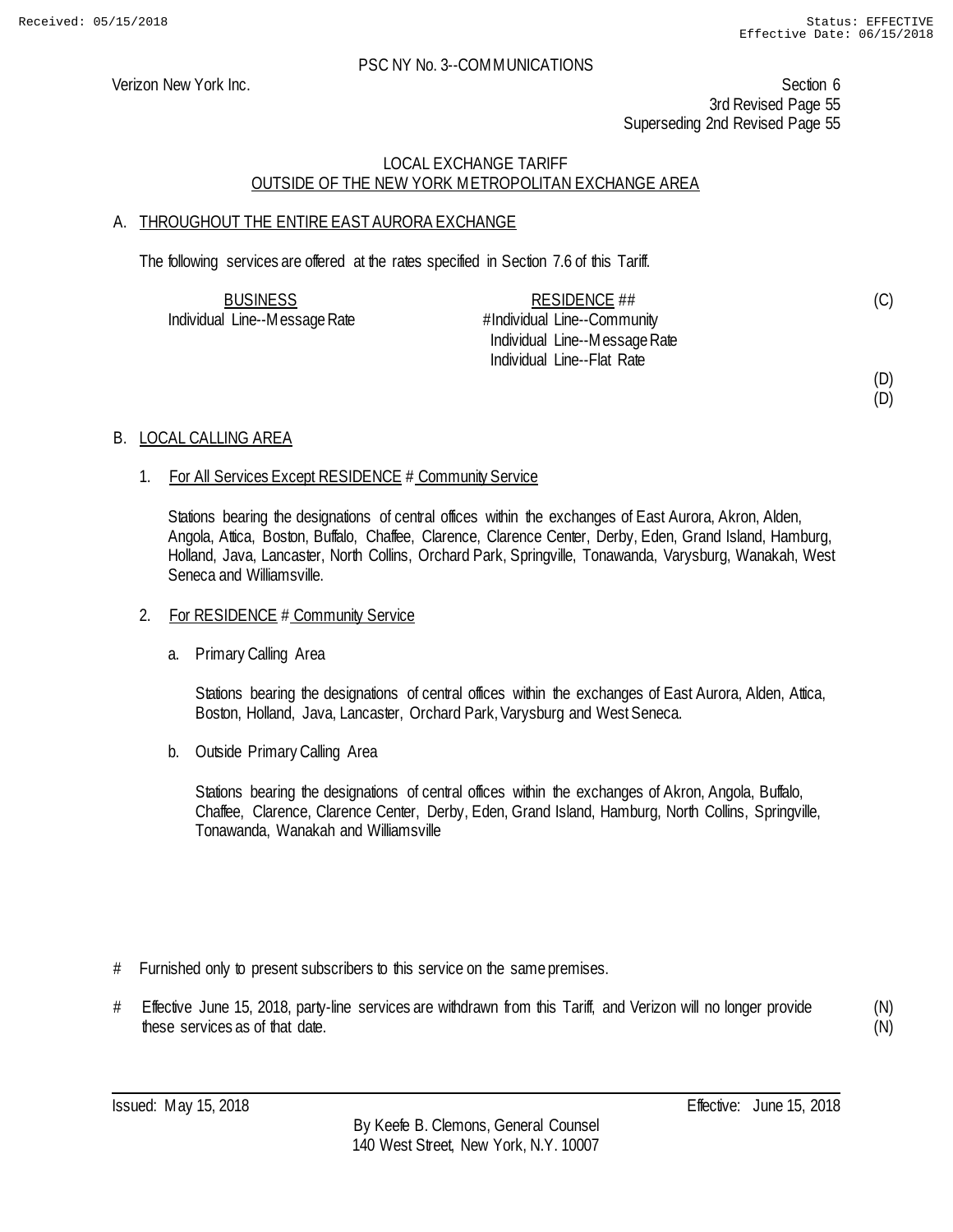Verizon New York Inc. Section 6 2nd Revised Page 56 Superseding 1st Revised Page 56

# LOCAL EXCHANGE TARIFF OUTSIDE OF THE NEW YORK METROPOLITAN EXCHANGE AREA

# C. CHARGES FOR LOCAL CALLS FROM NON-COIN TELEPHONES

1. Flat Rate Service and Message Rate Service

See Paragraphs C.1.and C.2., preceding, in this Section.

- 2. Residence Community Service
	- a. Unlimited calling privilege to points listed in Paragraph B.2.a. preceding.
	- b. The following table shows the rate bands for calls to points listed in Paragraph B.2.b. preceding.

|    |                        | Rate Bands          |
|----|------------------------|---------------------|
|    |                        | 4                   |
| TΟ | Buffalo*               | Akron               |
|    | <b>Bailey district</b> | Angola              |
|    | South Park district    | Buffalo*            |
|    | Clarence               | Elmwood district    |
|    | Hamburg                | Franklin district   |
|    | Wanakah                | Main district       |
|    | Williamsville*         | Chaffee             |
|    | Cayuga district        | Clarence Center     |
|    |                        | Derby               |
|    |                        | Fden                |
|    |                        | <b>Grand Island</b> |
|    |                        | North Collins       |
|    |                        | Springville         |
|    |                        | Tonawanda           |
|    |                        | Williamsville*      |
|    |                        | Amherst district    |

See Paragraphs C.3. and C.4., preceding, in this Section for initial and overtime periods, initial and overtime charges and charges for operator-handled station-to-station calls.

(C)

See related exchange pages in this Section 6 for the central office designations in each of the central offices of the Buffalo and Williamsville exchanges.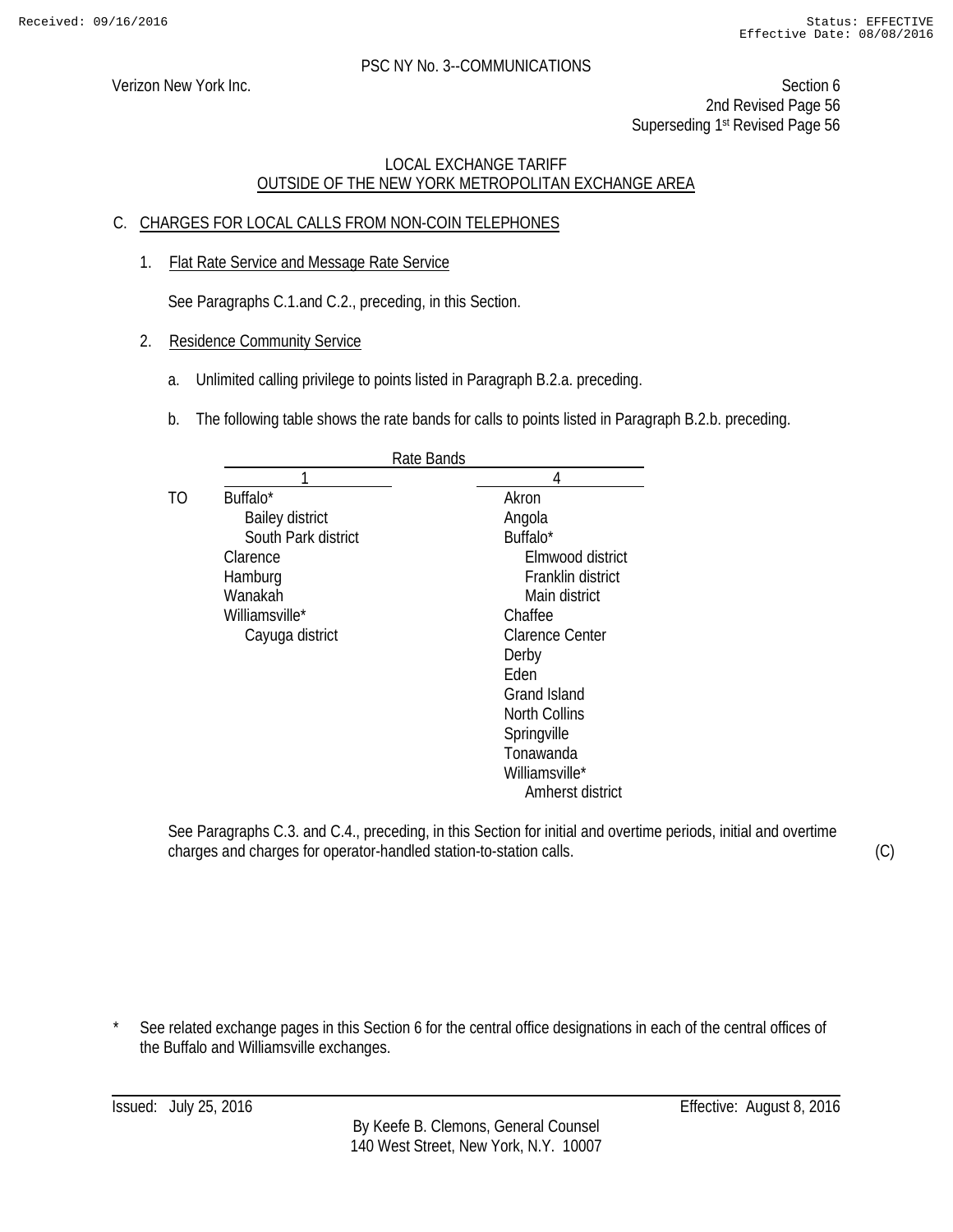(D)

#### PSC NY No. 3--COMMUNICATIONS

Verizon New York Inc. Section 6 4th Revised Page 57 Superseding 3rd Revised Page 57

# LOCAL EXCHANGE TARIFF OUTSIDE OF THE NEW YORK METROPOLITAN EXCHANGE AREA

# A. THROUGHOUT THE ENTIRE EDEN EXCHANGE

The following services are offered at the rates specified in Section 7.6 of this Tariff.

| <b>BUSINESS</b>               | RESIDENCE ##                  | (C) |
|-------------------------------|-------------------------------|-----|
| Individual Line--Message Rate | #Individual Line--Community   |     |
|                               | Individual Line--Message Rate |     |
|                               | Individual Line--Flat Rate    |     |
|                               |                               | (D) |

### B. LOCAL CALLING AREA

### 1. All Services Except RESIDENCE # Community Service

Stations bearing the designations of central offices within the exchanges of Eden, Akron, Alden, Angola, Boston, Buffalo, Chafee, Clarence, Clarence Center, Derby, East Aurora, Gowanda, Grand Island, Hamburg, Holland, Java, Lancaster, North Collins, Orchard Park, Springville, Tonawanda, Wanakah, West Seneca and Williamsville.

### 2. RESIDENCE # Community Service

a. Primary Calling Area

Stations bearing the designations of central offices within the exchanges of Eden, Angola, Boston, Derby, Hamburg, North Collins and Wanakah.

b. Outside Primary Calling Area

Stations bearing the designations of central offices within the exchanges of Akron, Alden, Buffalo, Chaffee, Clarence, Clarence Center, East Aurora, Grand Island, Holland, Java, Lancaster, Orchard Park, Springville, Tonawanda, West Seneca and Williamsville.

- # Furnished only to present subscribers to this service on the same premises.
- ## Effective June 15, 2018, party-line services are withdrawn from this Tariff, and Verizon will no longer provide these services as of that date.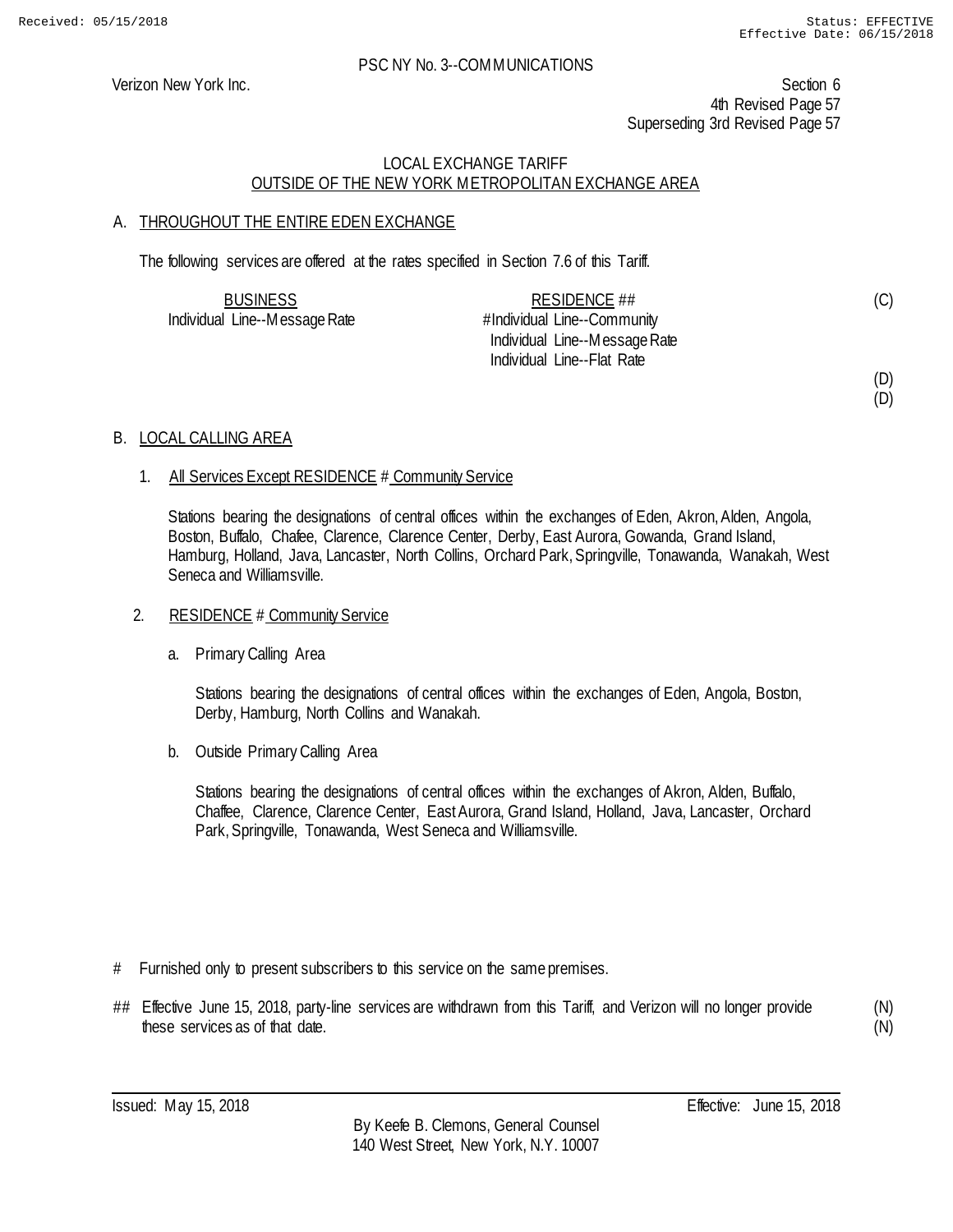Verizon New York Inc. Section 6 2nd Revised Page 58 Superseding 1<sup>st</sup> Revised Page 58

# LOCAL EXCHANGE TARIFF OUTSIDE OF THE NEW YORK METROPOLITAN EXCHANGE AREA

# C. CHARGES FOR LOCAL CALLS FROM NON-COIN TELEPHONES

1. Flat Rate Service and Message Rate Service

See Paragraphs C.1.and C.2., preceding, in this Section.

- 2. Residence Community Service
	- a. Unlimited Calling privilege to points listed in Paragraphs B.2.a. preceding.
	- b. The following table shows the rate bands for directly-dialed station-to-station calls to the points listed in Paragraph B.2.b. preceding.

|                      | Rate Bands             |                        |
|----------------------|------------------------|------------------------|
| ∩                    | 3                      |                        |
| Buffalo*             | <b>Buffalo</b>         | Akron                  |
| South Park district  | <b>Bailey district</b> | Alden                  |
| Gowanda              | Elmwood district       | Clarence               |
| <b>Orchard Park</b>  | Franklin district      | <b>Clarence Center</b> |
| West Seneca*         | Hertel district        | Tonawanda              |
| West Seneca district | Main district          | Williamsville*         |
|                      | Chaffee                | Amherst district       |
|                      | East Aurora            |                        |
|                      | <b>Grand Island</b>    |                        |
|                      | Holland                |                        |
|                      | Java                   |                        |
|                      | Lancaster              |                        |
|                      | Springville            |                        |
|                      | West Seneca*           |                        |
|                      | French district        |                        |
|                      | Williamsville*         |                        |
|                      | Cayuga district        |                        |

See Paragraphs C.3. and C.4., preceding, in this Section for initial and overtime periods, initial and overtime charges and charges for operator-handled station-to-station calls.

(C)

See the related exchange pages in this Section 6 for the central office designations in each of the central office districts of the Buffalo, West Seneca and Williamsville exchanges.

Issued: July 25, 2016 Effective: August 8, 2016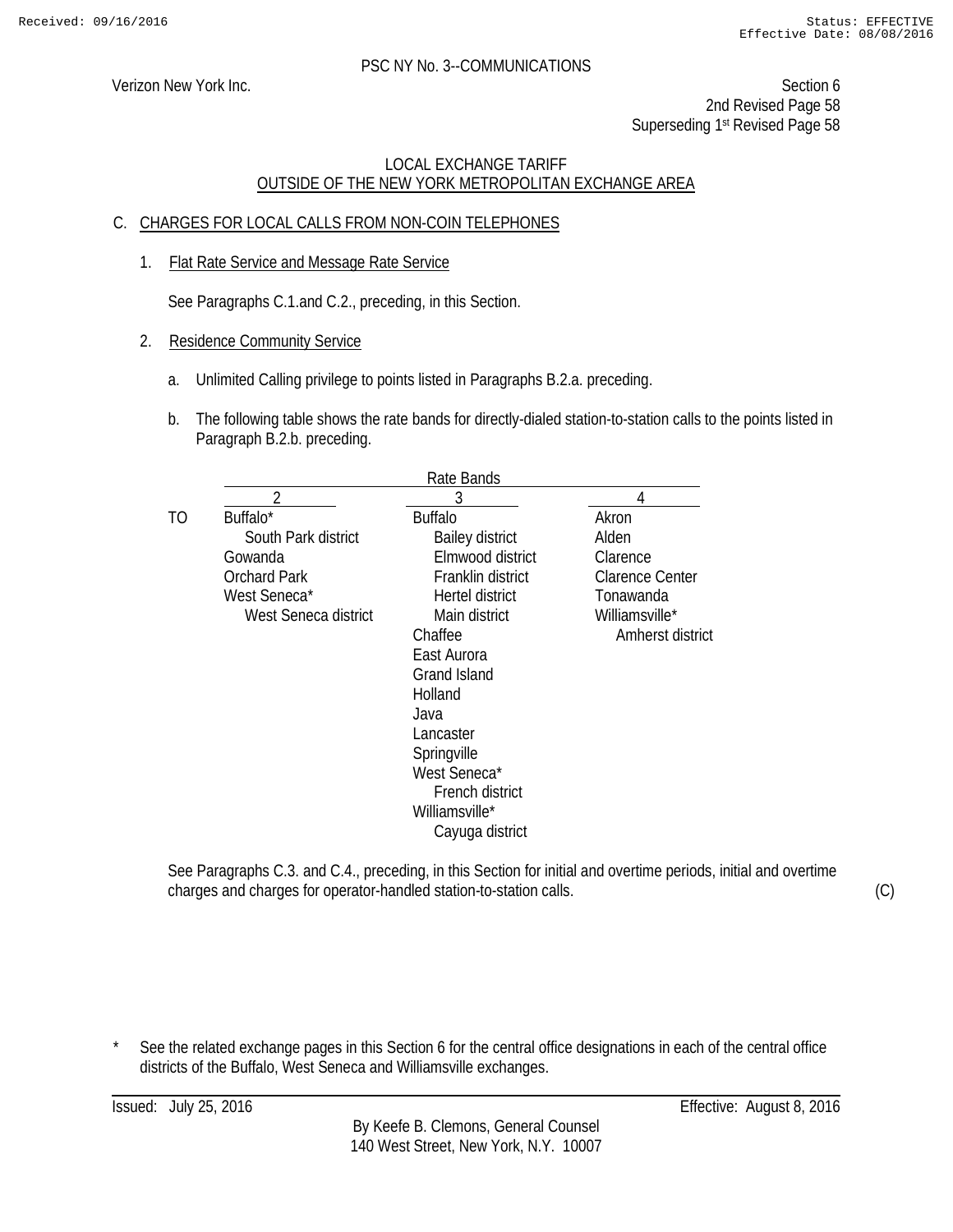Verizon New York Inc. Section 6 3rd Revised Page 59 Superseding 2nd Revised Page 59

### LOCAL EXCHANGE TARIFF OUTSIDE OF THE NEW YORK METROPOLITAN EXCHANGE AREA

# A. THROUGHOUT THE ENTIRE ELBA EXCHANGE

The following services are offered at the rates specified in Section 7.6 of this Tariff.

| <b>BUSINESS</b>               | RESIDENCE #                   |  |
|-------------------------------|-------------------------------|--|
| Individual Line--Message Rate | Individual Line--Message Rate |  |
|                               | Individual Line--Flat Rate    |  |

(D) (D)

### B. LOCAL CALLING AREA

Stations bearing the designations of central offices within the exchanges of Elba, Batavia, Byron and Oakfield.

# Effective June 15, 2018, party-line services are withdrawn from this Tariff, and Verizon will no longer provide these services as of that date.

(C)  $\overline{C}$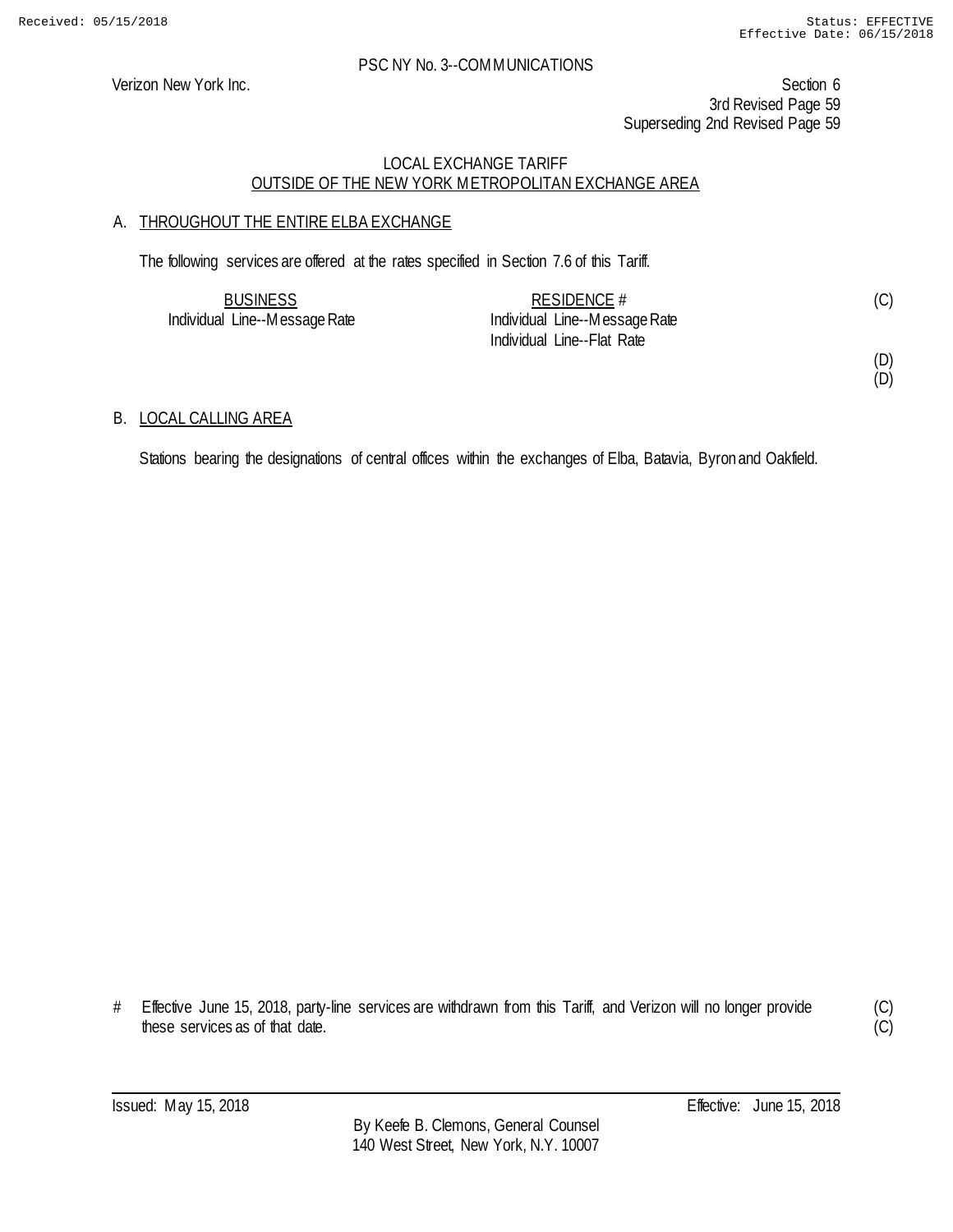Verizon New York Inc. Section 6 3rd Revised Page 60 Superseding 2nd Revised Page 60

# LOCAL EXCHANGE TARIFF OUTSIDE OF THE NEW YORK METROPOLITAN EXCHANGE AREA

# A. THROUGHOUT THE ENTIRE ELLICOTTVILLE EXCHANGE

The following services are offered at the rates specified in Section 7.6 of this Tariff.

| <b>BUSINESS</b>               | RESIDENCE #                   |  |
|-------------------------------|-------------------------------|--|
| Individual Line--Message Rate | Individual Line--Message Rate |  |
|                               | Individual Line--Flat Rate    |  |

(D) (D)

# B. LOCAL CALLING AREA

Stations bearing the designations of central offices within the exchanges of Ellicottville, Cattaraugus, Little Valley and Salamanca.

# Effective June 15, 2018, party-line services are withdrawn from this Tariff, and Verizon will no longer provide these services as of that date.

(C)  $\overline{C}$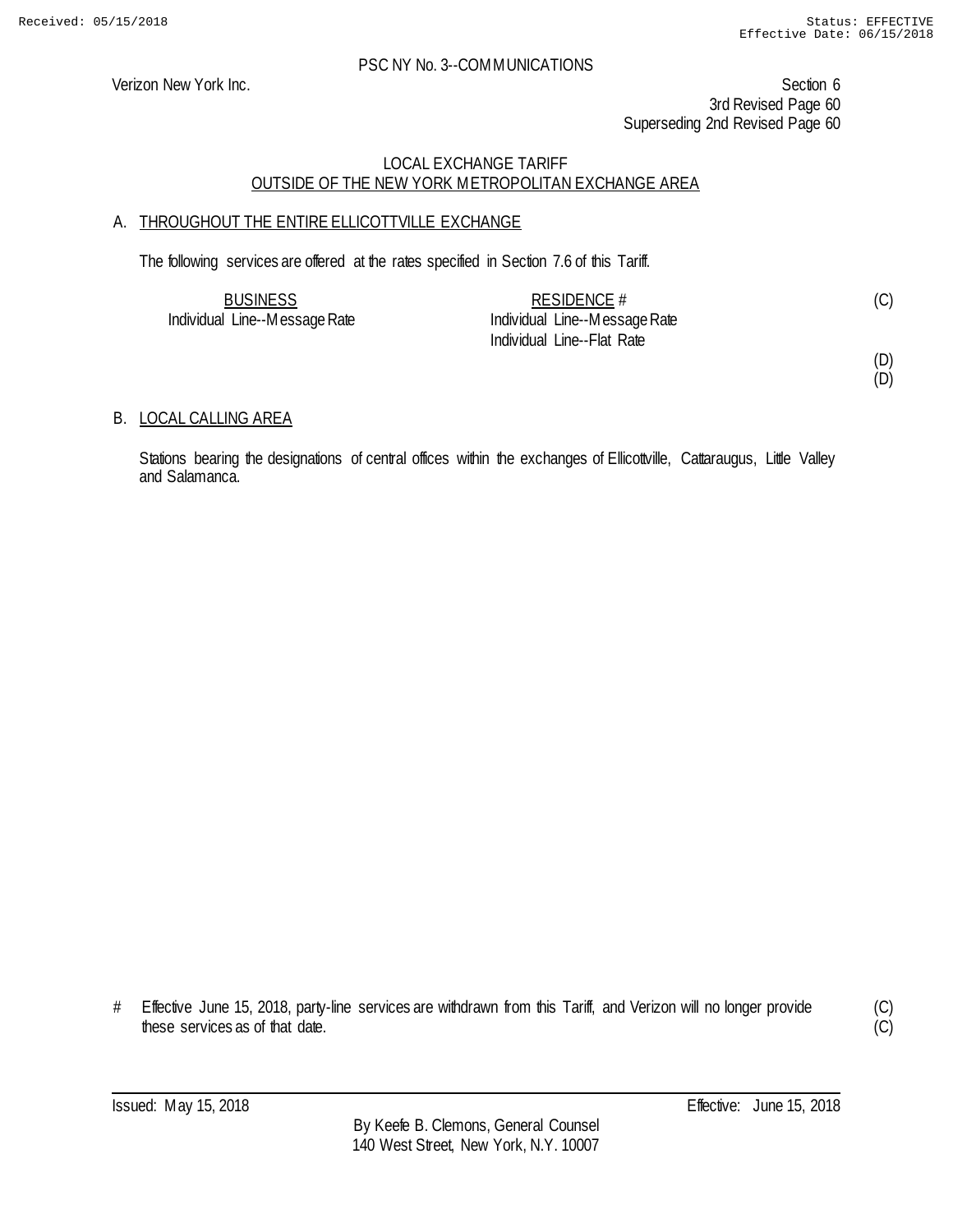Verizon New York Inc. Section 6 3rd Revised Page 61 Superseding 2nd Revised Page 61

### LOCAL EXCHANGE TARIFF OUTSIDE OF THE NEW YORK METROPOLITAN EXCHANGE AREA

# A. THROUGHOUT THE ENTIRE FORESTVILLE EXCHANGE

The following services are offered at the rates specified in Section 7.6 of this Tariff.

| <b>BUSINESS</b>               | RESIDENCE #                   |  |
|-------------------------------|-------------------------------|--|
| Individual Line--Message Rate | Individual Line--Message Rate |  |
|                               | Individual Line--Flat Rate    |  |

(D) (D)

# B. LOCAL CALLING AREA

Stations bearing the designations of central offices within the exchanges of Forestville, Dunkirk, Fredonia (Dunkirk and Fredonia Telephone Co.), Silver Creek and South Dayton.

NOTE: Customers in Forestville with foreign exchange service from South Dayton and customers in South Dayton with Foreign exchange service from Forestville on October 16, 1991, will be grandfathered at the subscriber-to-office rate schedule. This exception applies only to customers of record as of October 16, 1991, at their present address

# Effective June 15, 2018, party-line services are withdrawn from this Tariff, and Verizon will no longer provide these services as of that date.

(C)  $(C)$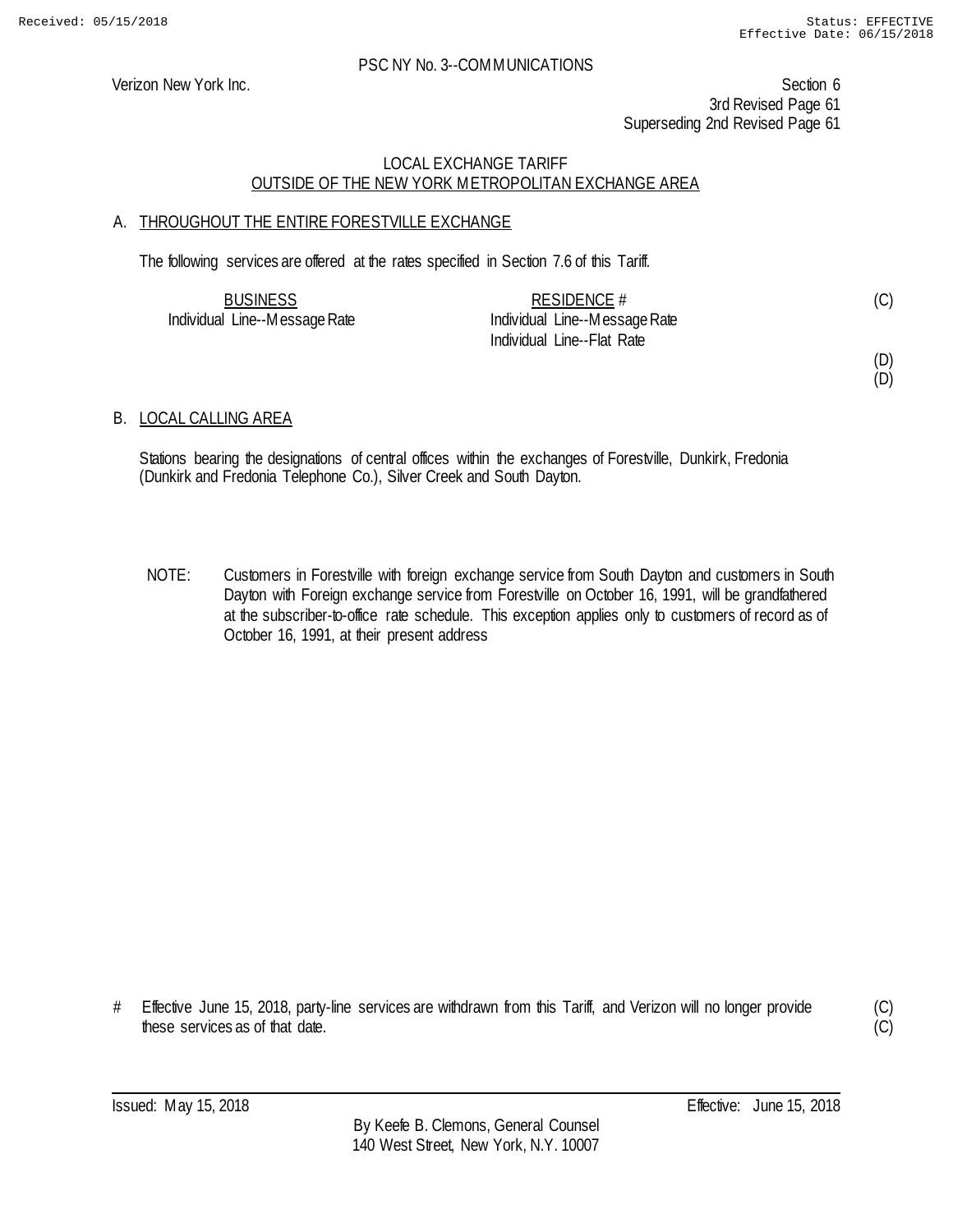Verizon New York Inc. Section 6 3rd Revised Page 62 Superseding 2nd Revised Page 62

### LOCAL EXCHANGE TARIFF OUTSIDE OF THE NEW YORK METROPOLITAN EXCHANGE AREA

# A. THROUGHOUT THE ENTIRE FRANKLINVILLE EXCHANGE

The following services are offered at the rates specified in Section 7.6 of this Tariff.

| <b>BUSINESS</b>               | RESIDENCE $#$                 | (C) |
|-------------------------------|-------------------------------|-----|
| Individual Line--Message Rate | Individual Line--Message Rate |     |
|                               | Individual Line--Flat Rate    |     |

(D)

(D)

# B. LOCAL CALLING AREA

Stations bearing the designations of central offices within the exchanges of Franklinville and Machias.

# Effective June 15, 2018, party-line services are withdrawn from this Tariff, and Verizon will no longer provide these services as of that date.

(C)  $\overline{C}$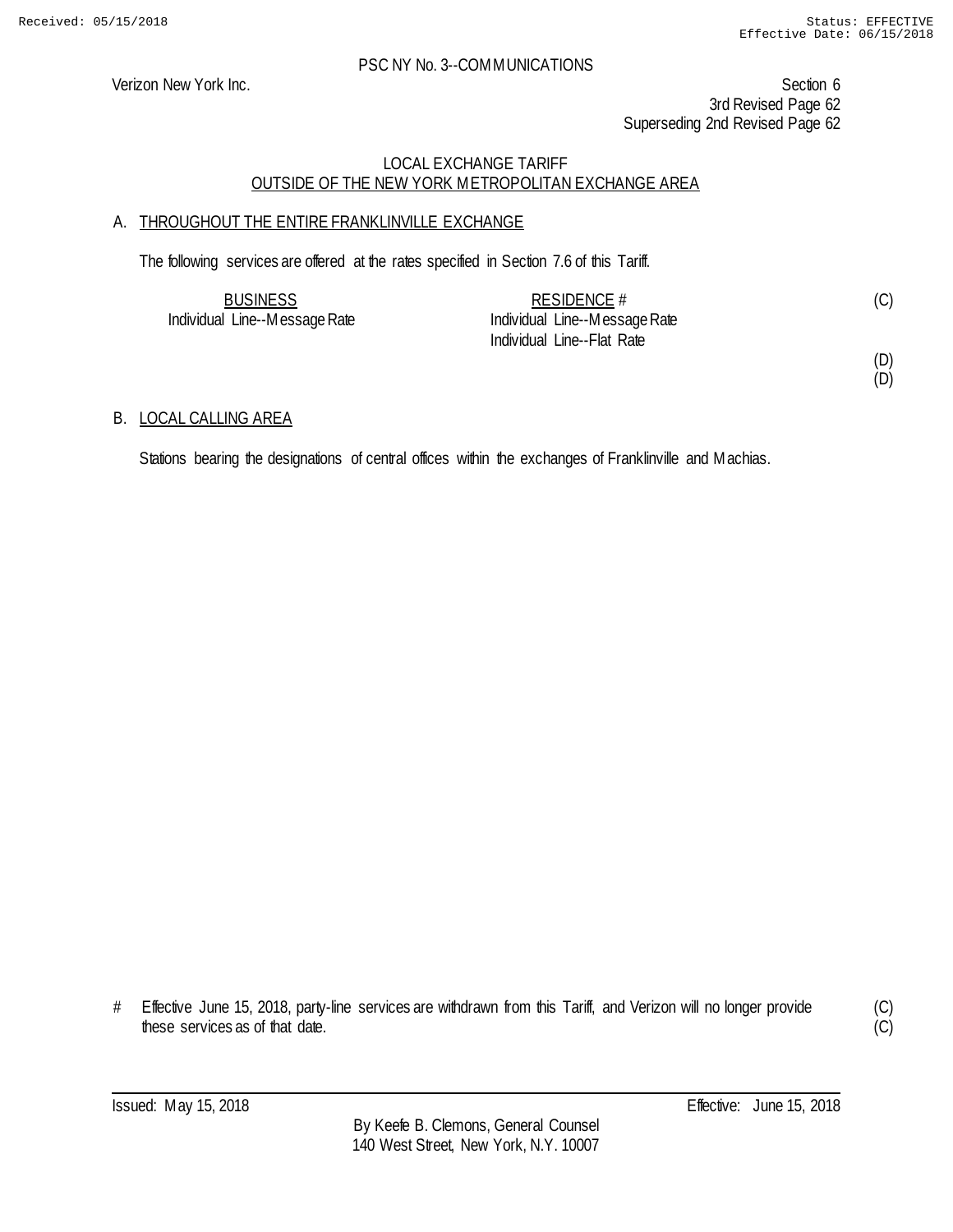Verizon New York Inc. Section 6 3rd Revised Page 63 Superseding 2nd Revised Page 63

### LOCAL EXCHANGE TARIFF OUTSIDE OF THE NEW YORK METROPOLITAN EXCHANGE AREA

# A. THROUGHOUT THE ENTIRE FRIENDSHIP EXCHANGE

The following services are offered at the rates specified in Section 7.6 of this Tariff.

| <b>BUSINESS</b>               | RESIDENCE $#$                 |  |
|-------------------------------|-------------------------------|--|
| Individual Line--Message Rate | Individual Line--Message Rate |  |
|                               | Individual Line--Flat Rate    |  |

(D) (D)

### B. LOCAL CALLING AREA

Stations bearing the designations of central offices within the exchanges of Friendship, Belmont, Cuba and Wellsville.

# Effective June 15, 2018, party-line services are withdrawn from this Tariff, and Verizon will no longer provide these services as of that date.

(C)  $\overline{C}$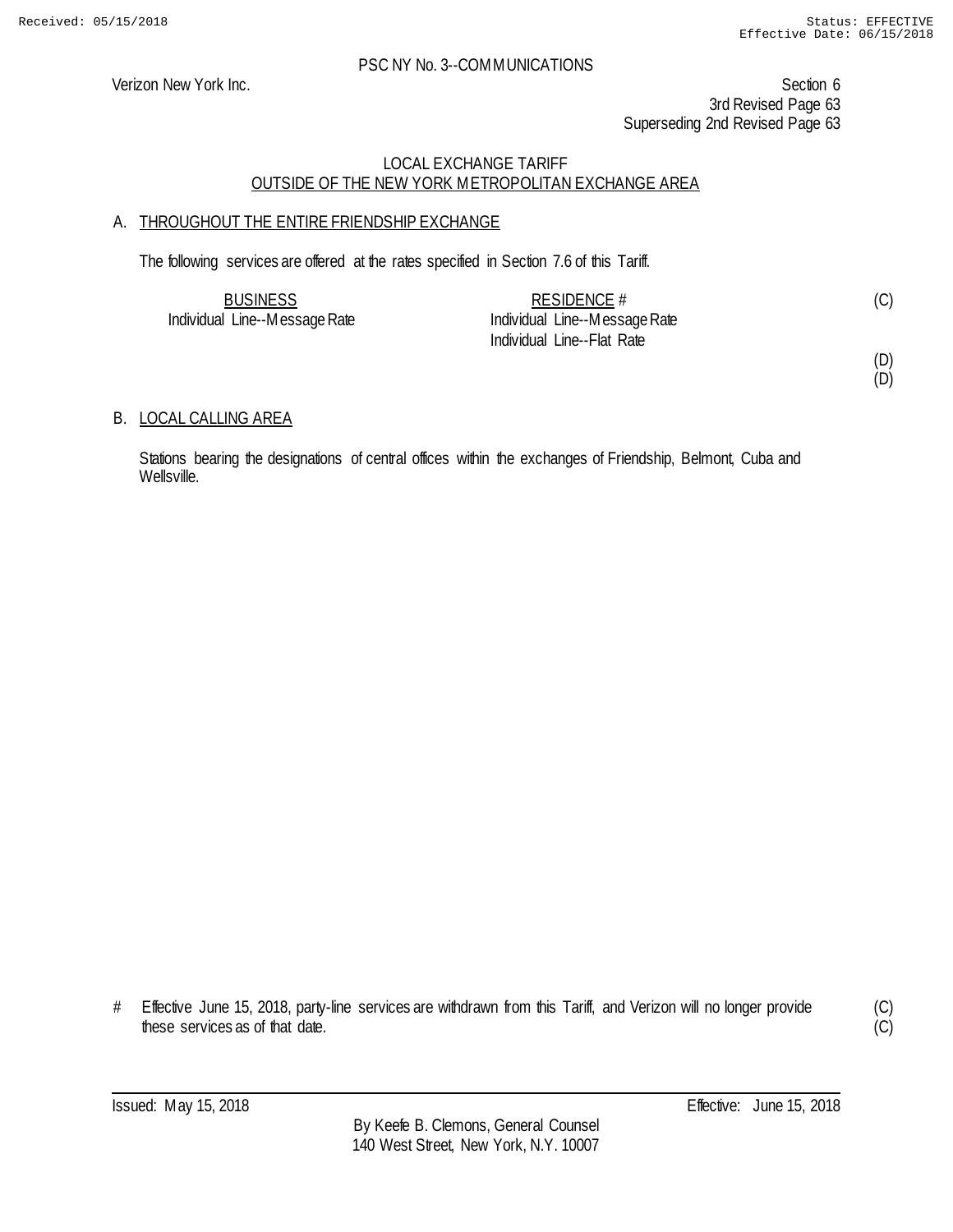Verizon New York Inc. Section 6 5<sup>th</sup> Revised Page 64 Superseding 4<sup>th</sup> Revised Page 64

# LOCAL EXCHANGE TARIFF OUTSIDE OF THE NEW YORK METROPOLITAN EXCHANGE AREA

# A. THROUGHOUT THE ENTIRE GASPORT EXCHANGE

The following services are offered at the rates specified in Section 7.6 of this Tariff.

| <b>BUSINESS</b>               | RESIDENCE #                   |  |
|-------------------------------|-------------------------------|--|
| Individual Line--Message Rate | Individual Line--Message Rate |  |
|                               | Individual Line--Flat Rate    |  |

(D)

(D)

(C)

### B. LOCAL CALLING AREA

Stations bearing the designations of central offices within the exchanges of Gasport, Barker, Lockport, Middleport, Newfane, Pendleton, Ransomville, Tonawanda and Wilson.

### C. CHARGES FOR LOCAL CALLS FROM FLAT RATE AND MESSAGE RATE TELEPHONES

#### 1. Flat Rate Service

Flat Rate Service includes unlimited calling privilege to points listed in Paragraph B. preceding, except that such calls placed on an operator-handled station-to-station basis are charged for under the rate band schedule as shown in Paragraph 2. following.

### 2. Message Rate Service

The following table shows the rate bands for directly-dialed station-to-station calls to the points listed in Paragraph B. preceding.

|    |                                                               | Rate Bands |                                    |
|----|---------------------------------------------------------------|------------|------------------------------------|
|    |                                                               |            |                                    |
| TΟ | Gasport<br><b>Barker</b><br>Lockport<br>Middleport<br>Newfane | Pendleton  | Ransomville<br>Tonawanda<br>Wilson |

See Paragraphs C.2. and C.4., preceding, in this Section for initial and overtime periods, initial and overtime charges and charges for operator-handled station-to-station calls.

# Effective June 15, 2018, party-line services are withdrawn from this Tariff, and Verizon will no longer provide these services as of that date.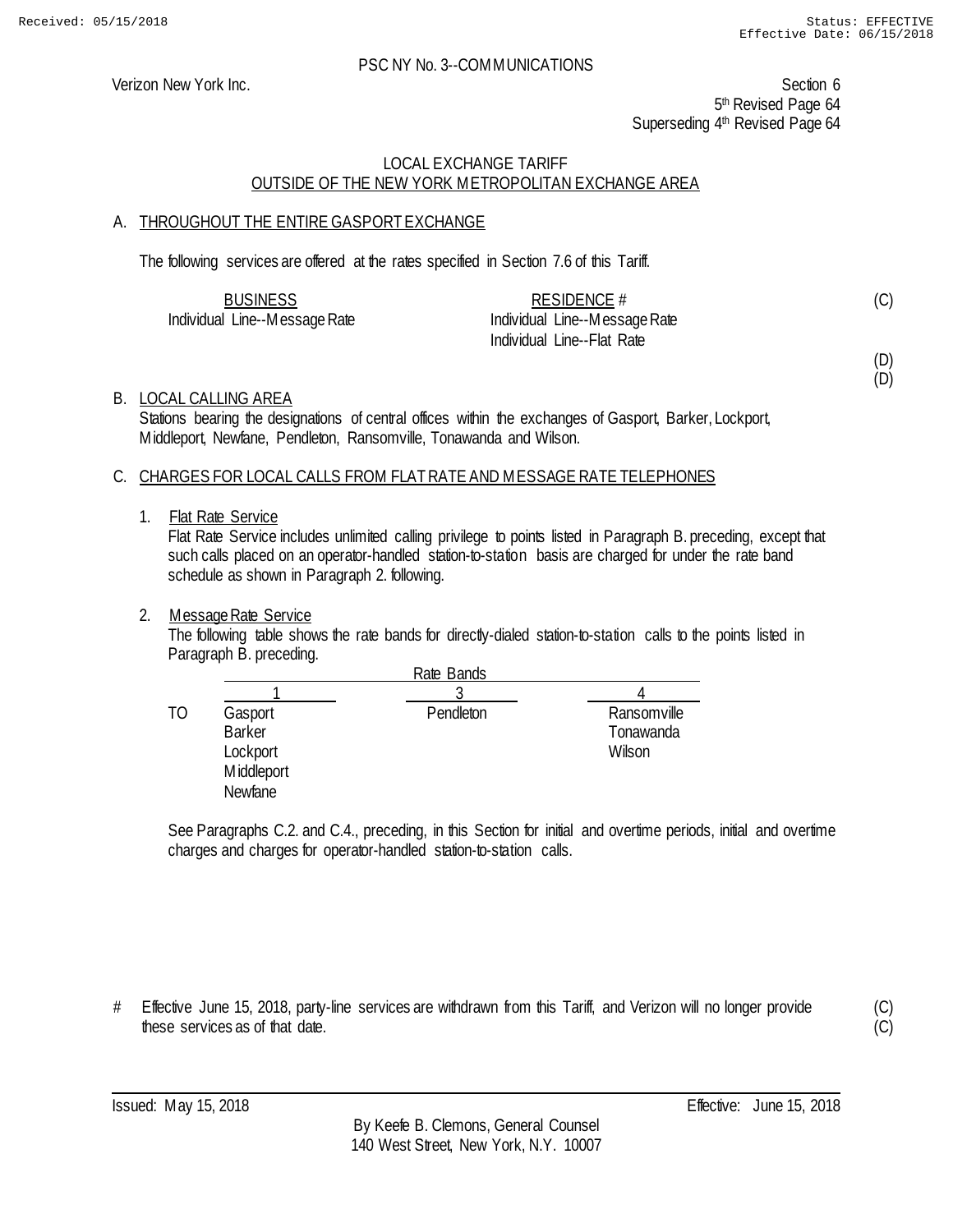Verizon New York Inc. Section 6 5<sup>th</sup> Revised Page 65 Superseding 4<sup>th</sup> Revised Page 65

# LOCAL EXCHANGE TARIFF OUTSIDE OF THE NEW YORK METROPOLITAN EXCHANGE AREA

# A. THROUGHOUT THE ENTIRE GOWANDA EXCHANGE

The following services are offered at the rates specified in Section 7.6 of this Tariff.

| <b>BUSINESS</b>               | RESIDENCE $#$                 | (C) |
|-------------------------------|-------------------------------|-----|
| Individual Line--Message Rate | Individual Line--Message Rate |     |
|                               | Individual Line--Flat Rate    |     |

# (D)

(D)

# B. LOCAL CALLING AREA

Stations bearing the designations of central offices within the exchanges of Gowanda, Angola, Buffalo, Cattaraugus, Cherry Creek, Eden, Hamburg, North Collins, South Dayton and Springville.

### C. CHARGES FOR LOCAL CALLS FROM FLAT RATE AND MESSAGE RATE TELEPHONES

1. Flat Rate Service

Flat Rate Service includes unlimited calling privilege to points listed in Paragraph B. preceding, except that such calls placed on an operator-handled station-to-station basis are charged for under the rate band schedule as shown in Paragraph 2. following.

# 2. Message Rate Service

The following table shows the rate bands for directly-dialed station-to-station calls to the points listed in Paragraph B. preceding.

|    |                                                                                                  | Rate Bands |         |                |
|----|--------------------------------------------------------------------------------------------------|------------|---------|----------------|
|    |                                                                                                  |            |         |                |
| ТO | Gowanda<br>Angola<br>Cattaraugus<br>Cherry Creek<br>North Collins<br>South Dayton<br>Springville | Eden       | Hamburg | <b>Buffalo</b> |

See Paragraphs C.2. and C.4., preceding, in this Section for initial and overtime periods, initial and overtime charges and charges for operator-handled station-to-station calls.

# Effective June 15, 2018, party-line services are withdrawn from this Tariff, and Verizon will no longer provide these services as of that date.

(C)  $(C)$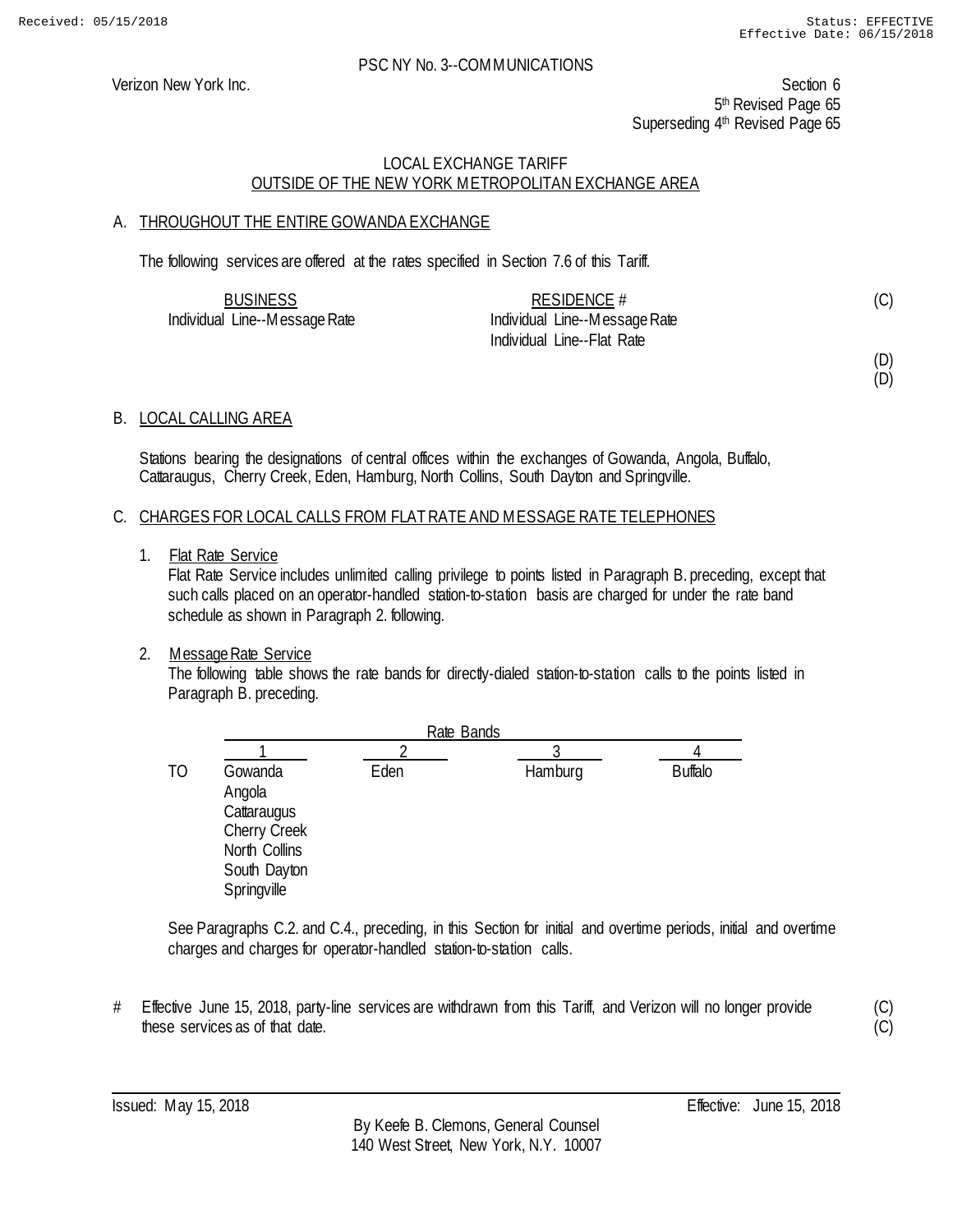Verizon New York Inc. Section 6 1st Revised Page 66 Superseding Original Page 66

### LOCAL EXCHANGE TARIFF OUTSIDE OF THE NEW YORK METROPOLITAN EXCHANGE AREA

D.

(T)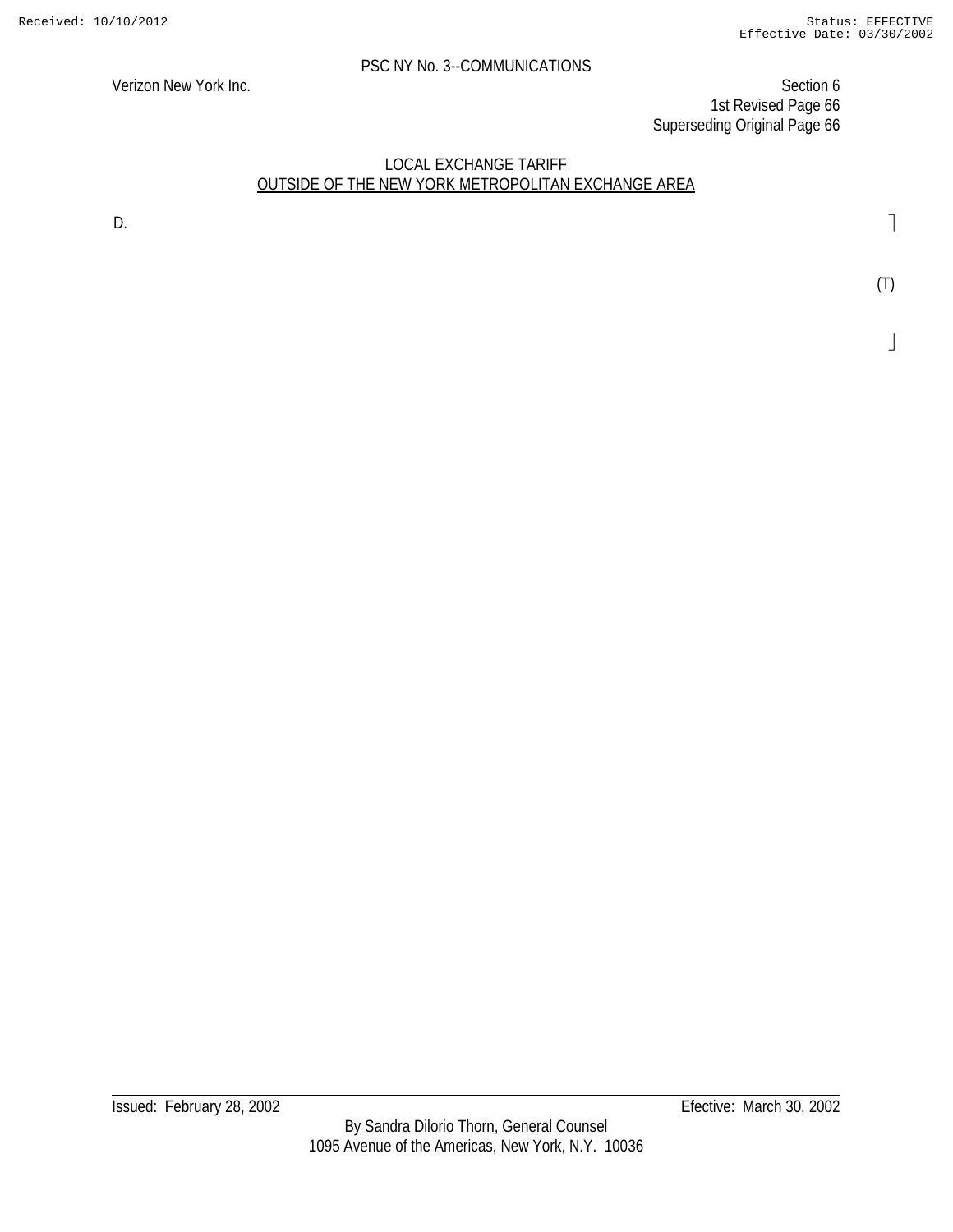(C)

(D)

#### PSC NY No. 3--COMMUNICATIONS

Verizon New York Inc. Section 6 3rd Revised Page 67 Superseding 2nd Revised Page 67

# LOCAL EXCHANGE TARIFF OUTSIDE OF THE NEW YORK METROPOLITAN EXCHANGE AREA

# A. THROUGHOUT THE ENTIRE GRAND ISLAND EXCHANGE

The following services are offered at the rates specified in Section 7.6 of this Tariff.

| <b>BUSINESS</b>               | RESIDENCE $\#$                |  |
|-------------------------------|-------------------------------|--|
| Individual Line--Message Rate | #Individual Line--Community   |  |
|                               | Individual Line--Message Rate |  |
|                               | Individual Line--Flat Rate    |  |

### B. LOCAL CALLING AREA

### 1. For All Services Except RESIDENCE # Community Service

Stations bearing the designations of central offices within the exchanges of Grand Island, Akron, Alden, Angola, Boston, Buffalo, Chaffee, Clarence, Clarence Center, Derby, East Aurora, Eden, Hamburg, Holland, Java, Lancaster, Lewiston, Lockport, Niagara Falls, North Collins, Orchard Park, Pendleton, Ransomville, Springville, Tonawanda, Wanakah, West Seneca and Williamsville.

#### 2. For RESIDENCE # Community Service

a. Primary Calling Area

Stations bearing the designations of central offices within the exchanges of Grand Island; Hertel district in Buffalo\*; Niagara Falls and Tonawanda.

b. Outside Primary Calling Area

Stations bearing the designations of central offices within the exchanges of Akron, Alden, Angola, Boston; Bailey, Elmwood, Franklin, Main and South Park districts of Buffalo\*; Chaffee, Clarence, Clarence Center, Derby, East Aurora, Eden, Hamburg, Holland, Java, Lancaster, Lewiston, Lockport, North Collins, Orchard Park, Pendleton, Ransomville, Springville, Wanakah, West Seneca and Williamsville.

- # Furnished only to present subscribers to this service on the same premises.
- ## Effective June 15, 2018, party-line services are withdrawn from this Tariff, and Verizon will no longer provide these services as of that date.

(N) (N)

\* See the related exchange Section of this Part 6 for central office designations in each central office district of Buffalo.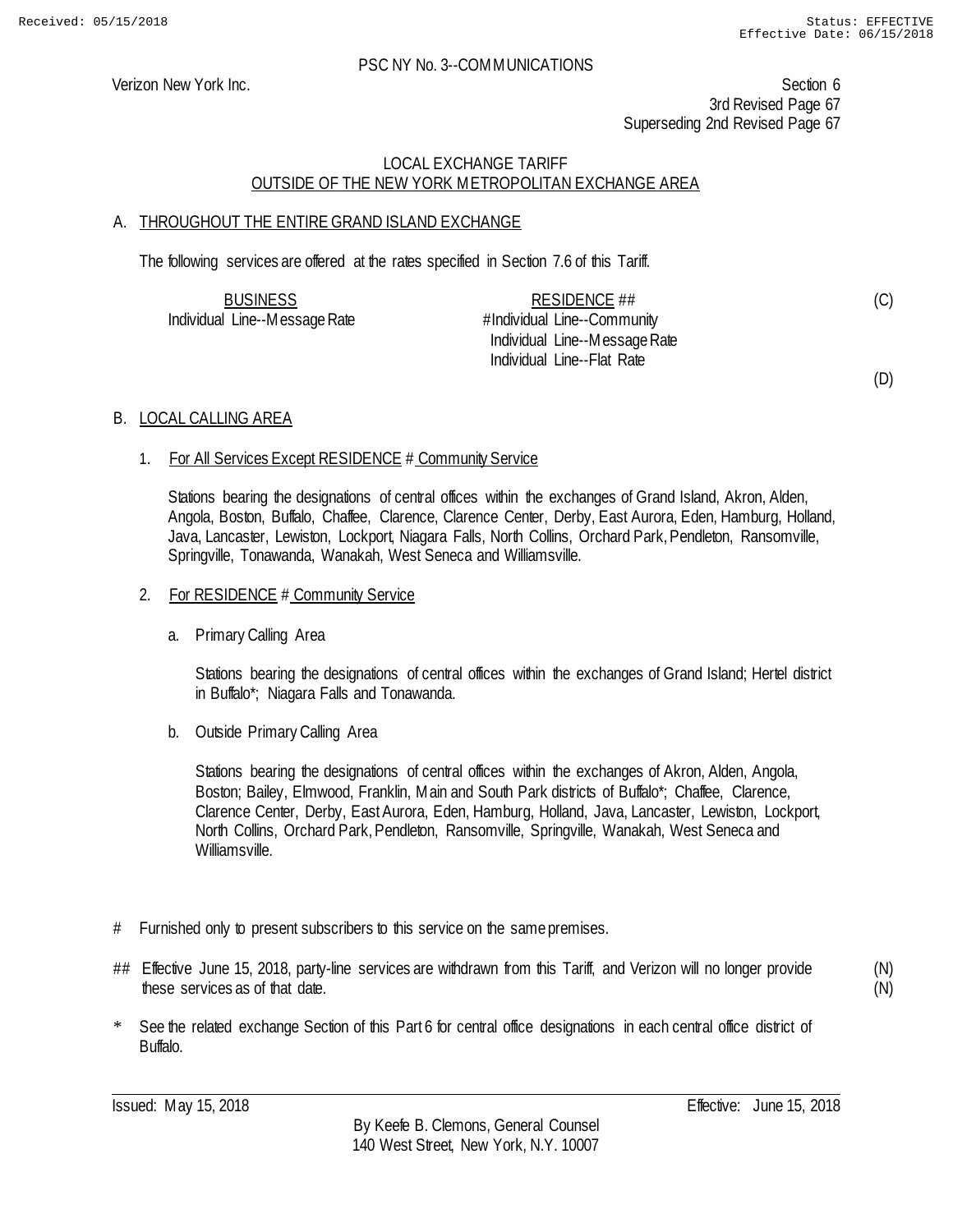Verizon New York Inc. Section 6 2nd Revised Page 68 Superseding 1<sup>st</sup> Revised Page 68

# LOCAL EXCHANGE TARIFF OUTSIDE OF THE NEW YORK METROPOLITAN EXCHANGE AREA

# C. CHARGES FOR LOCAL CALLS FROM NON--COIN TELEPHONES

1. Flat Rate Service and Message Rate Service

See Paragraphs C.1. and C.2., preceding, in this Section .

- 2. Residence Community Service
	- a. Unlimited calling privilege to points listed in paragraph B.2.a. preceding.
	- b. The following table shows the rate bands for directly-dialed station-to-station calls to the points listed in Paragraph B.2.b. preceding.

|                |                        | Rate Bands             |               |
|----------------|------------------------|------------------------|---------------|
|                |                        | 3                      |               |
| T <sub>O</sub> | Buffalo*               | Akron                  | Angola        |
|                | <b>Bailey district</b> | Alden                  | <b>Boston</b> |
|                | Elmwood district       | Clarence               | Chaffee       |
|                | Franklin district      | <b>Clarence Center</b> | Holland       |
|                | Main district          | Derby                  | Java          |
|                | South Park district    | East Aurora            | North Collins |
|                | Lewiston               | Eden                   | Springville   |
|                | Pendleton              | Hamburg                |               |
|                | Williamsville          | Lancaster              |               |
|                |                        | Lockport               |               |
|                |                        | <b>Orchard Park</b>    |               |
|                |                        | Ransomville            |               |
|                |                        | Wanakah                |               |
|                |                        | West Seneca            |               |
|                |                        |                        |               |

See Paragraphs C.3. and C.4., preceding, in this Section for initial and overtime periods, initial and overtime charges and charges for operator-handled station-to-station calls.

(C)

\* See the related exchange pages in this Section 6 for central office designations in each central office district of Buffalo.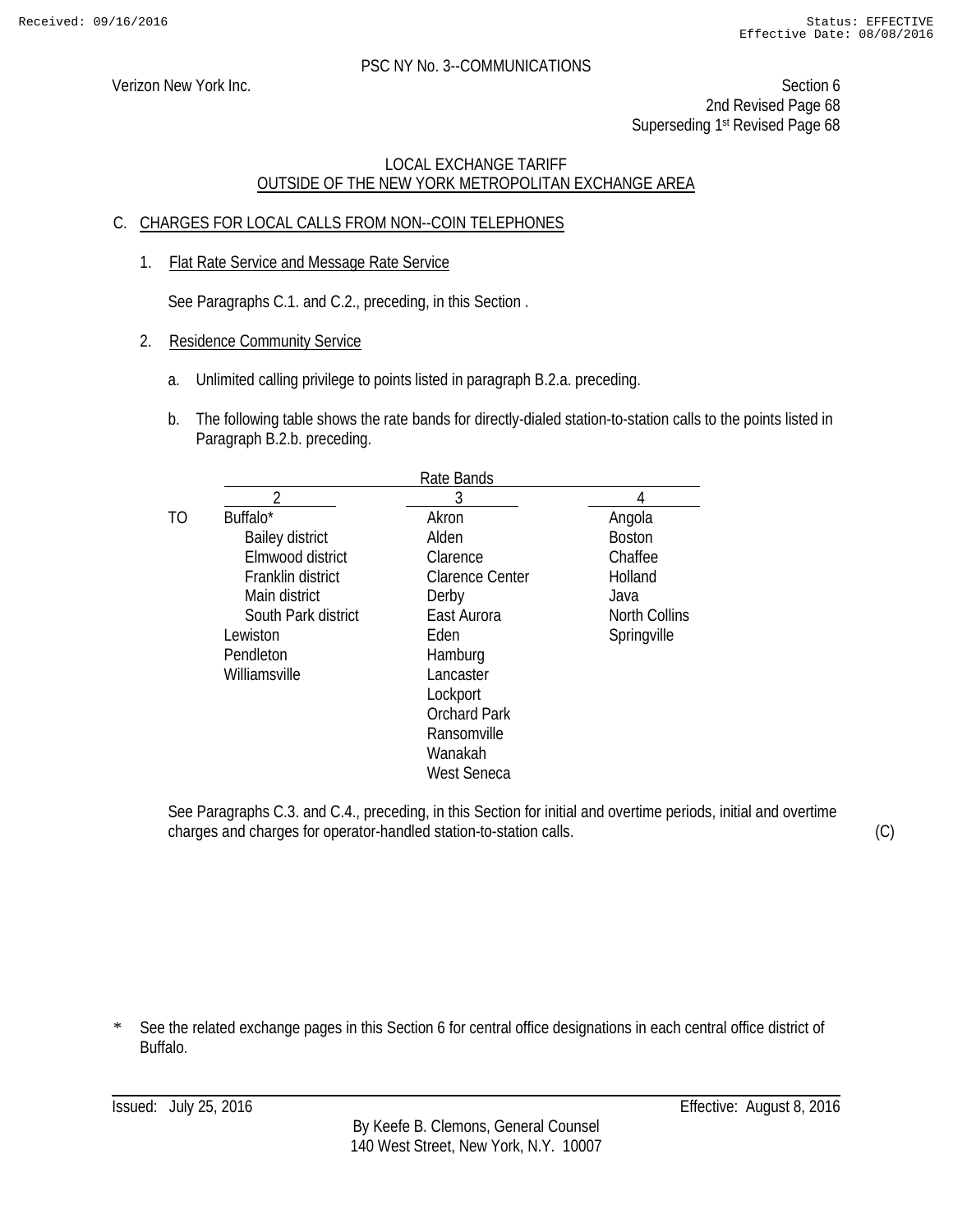Verizon New York Inc. Section 6 4th Revised Page 69 Superseding 3rd Revised Page 69

# LOCAL EXCHANGE TARIFF OUTSIDE OF THE NEW YORK METROPOLITAN EXCHANGE AREA

# A. THROUGHOUT THE ENTIRE HAMBURG EXCHANGE

The following services are offered at the rates specified in Section 7.6 of this Tariff.

| <b>BUSINESS</b>               | RESIDENCE ##                  | (C) |
|-------------------------------|-------------------------------|-----|
| Individual Line--Message Rate | #Individual Line--Community   |     |
|                               | Individual Line--Message Rate |     |
|                               | Individual Line--Flat Rate    |     |
|                               |                               | (D) |

### B. LOCAL CALLING AREA

### 1. All Services Except RESIDENCE # Community Service

Stations bearing the designations of central offices within the exchanges of Hamburg, Akron, Alden, Angola, Boston, Buffalo, Chaffee, Clarence, Clarence Center, Derby, East Aurora, Eden, Gowanda, Grand Island, Holland, Java, Lancaster, North Collins, Orchard Park, Springville, Tonawanda, Wanakah, West Seneca and Williamsville.

#### 2. RESIDENCE # Community Service

a. Primary Calling Area

Station Bearing the designations of central offices within the exchanges Hamburg, Boston, the South Park district in Buffalo\*, Eden , Orchard Park and Wanakah.

- b. Stations bearing the designations of central offices within the exchanges of Akron, Alden, Angola, Bailey, Elmwood, Franklin, Hertel and main districts of Buffalo\*, Chaffee, Clarence, Clarence Center, Derby, East Aurora, Gowanda, Grand Island, Holland, Java., Lancaster, North Collins, Springville, Tonawanda, West Seneca and Williamsville.
- # Furnished only to present subscribers to this service on the same premises.
- ## Effective June 15, 2018, party-line services are withdrawn from this Tariff, and Verizon will no longer provide these services as of that date.

(N) (N)

(D)

\* See the related exchange pages in this Section 6 for central office designations in each central office district of Buffalo.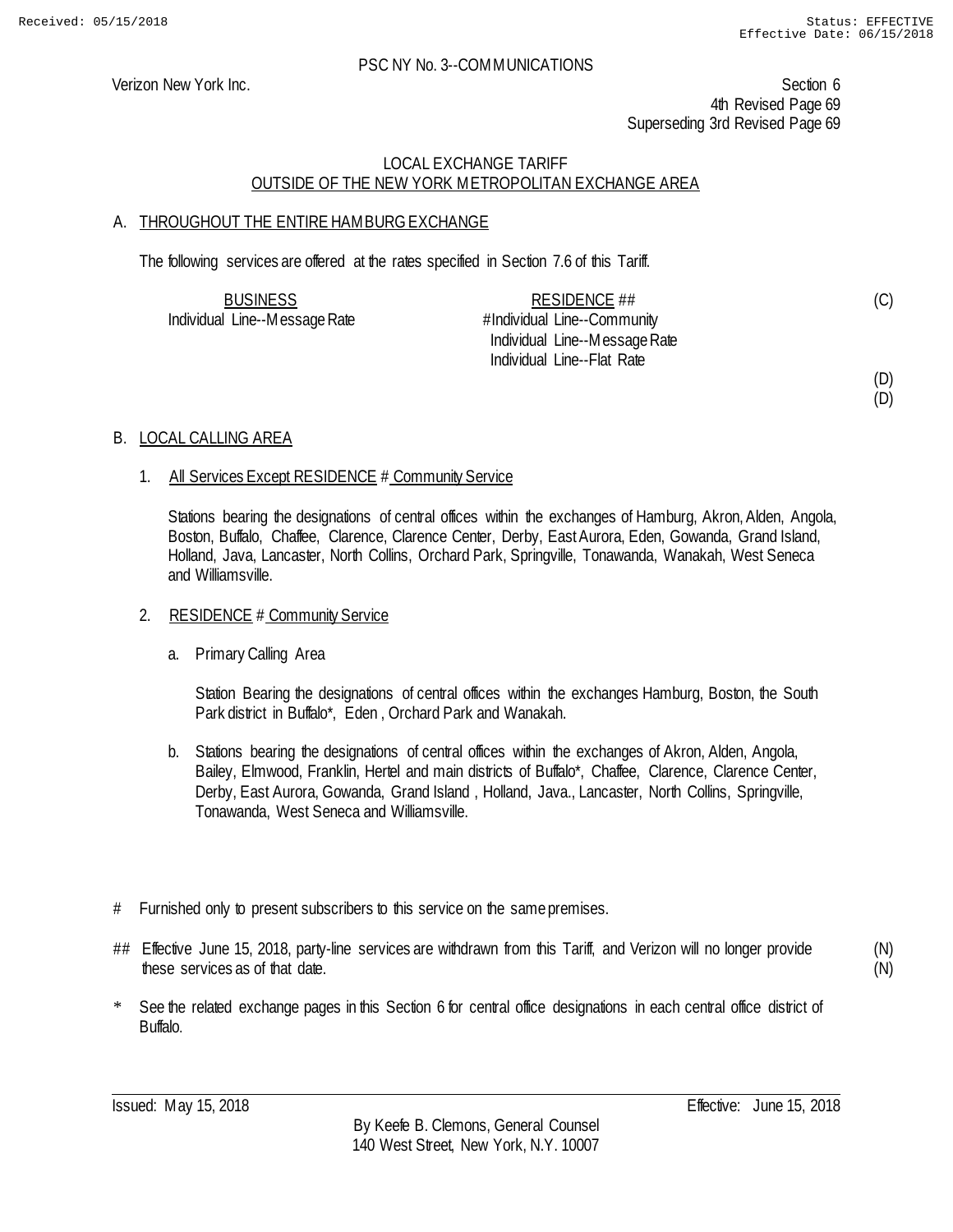Verizon New York Inc. Section 6 2nd Revised Page 70 Superseding 1<sup>st</sup> Revised Page 70

# LOCAL EXCHANGE TARIFF OUTSIDE OF THE NEW YORK METROPOLITAN EXCHANGE AREA

# C. CHARGES FOR LOCAL CALLS FROM FLAT RATE AND MESSAGE RATE TELEPHONES

1. Flat Rate Service and Message Rate Service

See Paragraphs C.1. and C.2., preceding, in this Section.

- 2. Residence Community Service
	- a. Unlimited calling privilege to points listed in paragraph B.2.a. preceding.
	- b. The following table shows the rate bands for directly-dialed station-to-station calls to the points listed in Paragraph B.2.b. preceding.

|                        | Rate Bands             |       |
|------------------------|------------------------|-------|
| 2                      | 3                      | 4     |
| Angola                 | Alden                  | Akron |
| Buffalo*               | Buffalo*               |       |
| <b>Bailey district</b> | Hertel district        |       |
| Elmwood district       | Main district          |       |
| Franklin district      | Chaffee                |       |
| Derby                  | Clarence               |       |
| East Aurora            | <b>Clarence Center</b> |       |
| <b>North Collins</b>   | Gowanda                |       |
| <b>West Seneca</b>     | <b>Grand Island</b>    |       |
|                        | Holland                |       |
|                        | Java                   |       |
|                        | Lancaster              |       |
|                        | Springville            |       |
|                        | Tonawanda              |       |
|                        | Williamsville          |       |
|                        |                        |       |

See Paragraphs C.3. and C.4., preceding, in this Section for initial and overtime periods, initial and overtime charges and charges for operator-handled station-to-station calls.

\* See related exchange pages in this Section 6 for the central office designations in each of the central office districts of the Buffalo exchange.

(C)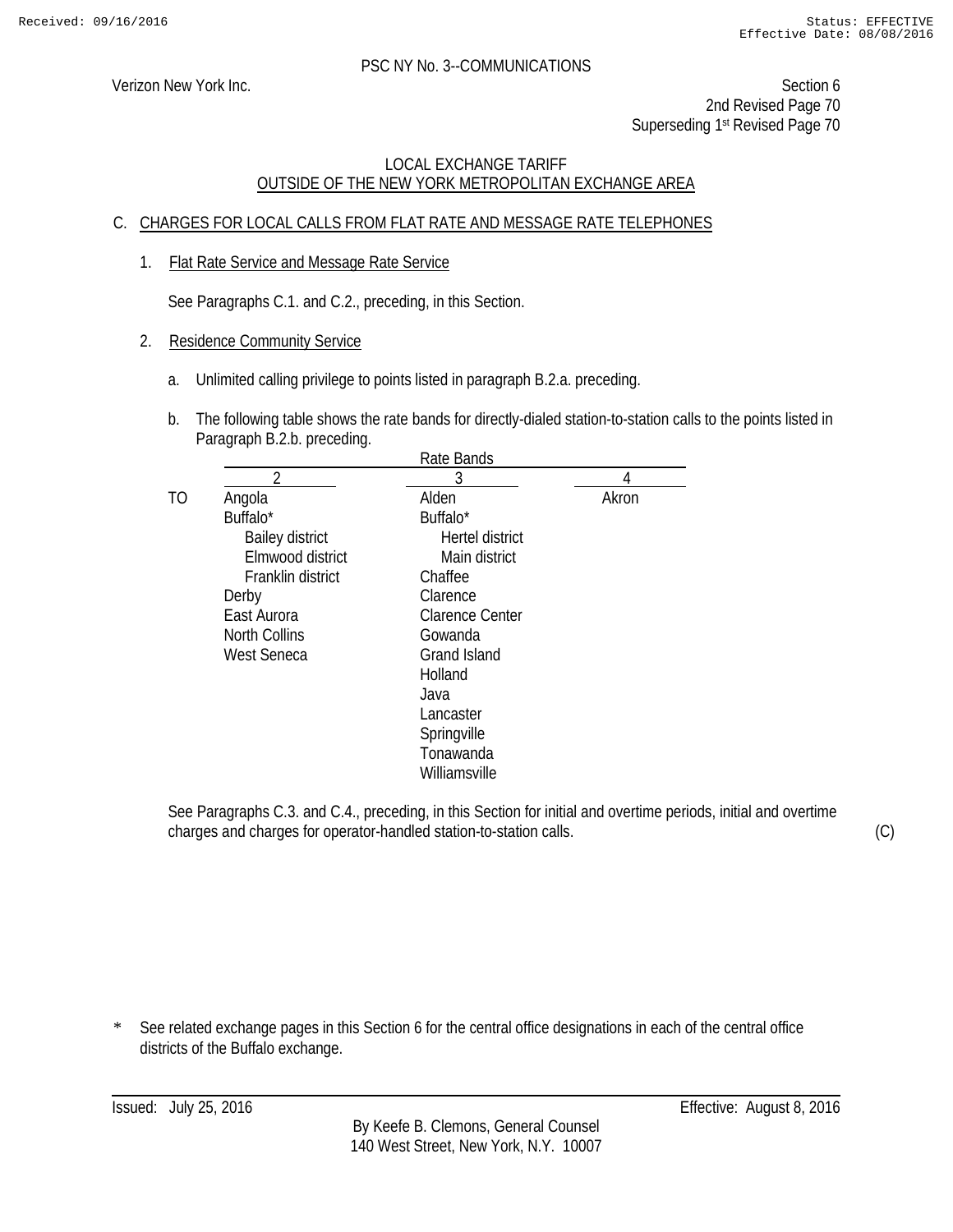Verizon New York Inc. Section 6 3rd Revised Page 71 Superseding 2nd Revised Page 71

# LOCAL EXCHANGE TARIFF OUTSIDE OF THE NEW YORK METROPOLITAN EXCHANGE AREA

# A. THROUGHOUT THE ENTIRE HINSDALE EXCHANGE

The following services are offered at the rates specified in Section 7.6 of this Tariff.

| <b>BUSINESS</b>               | RESIDENCE $#$                 |  |
|-------------------------------|-------------------------------|--|
| Individual Line--Message Rate | Individual Line--Message Rate |  |
|                               | Individual Line--Flat Rate    |  |

(D) (D)

# B. LOCAL CALLING AREA

Stations bearing the designations of central offices within the exchanges of Hinsdale and Olean.

# Effective June 15, 2018, party-line services are withdrawn from this Tariff, and Verizon will no longer provide these services as of that date.

(C)  $\overline{C}$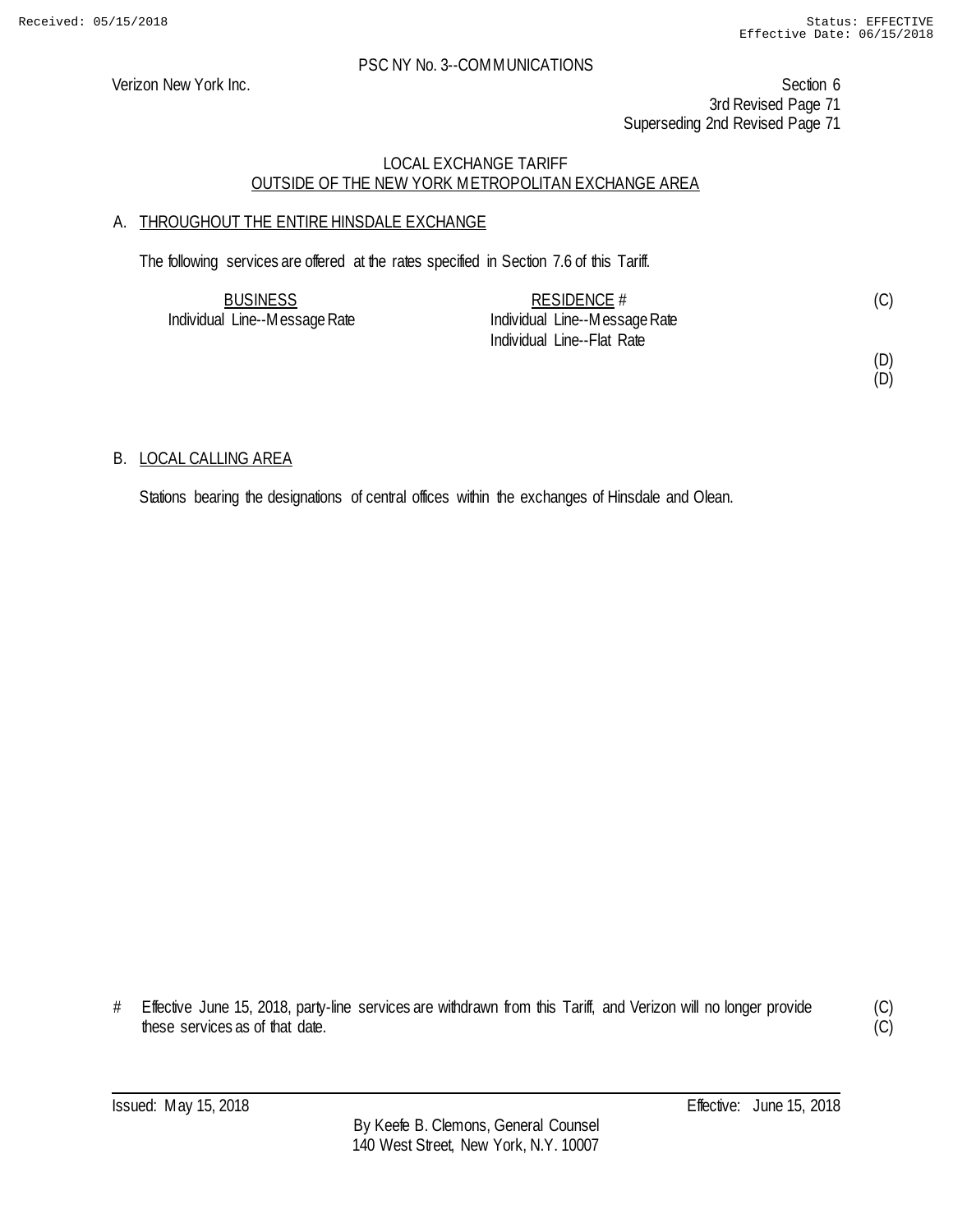(C)

(D) (D)

### PSC NY No. 3--COMMUNICATIONS

Verizon New York Inc. Section 6 3rd Revised Page 72 Superseding 2nd Revised Page 72

# LOCAL EXCHANGE TARIFF OUTSIDE OF THE NEW YORK METROPOLITAN EXCHANGE AREA

# A. THROUGHOUT THE ENTIRE HOLLAND EXCHANGE

The following services are offered at the rates specified in Section 7.6 of this Tariff.

| <b>BUSINESS</b>               | RESIDENCE ##                  |  |
|-------------------------------|-------------------------------|--|
| Individual Line--Message Rate | #Individual Line--Community   |  |
|                               | Individual Line--Message Rate |  |
|                               | Individual Line--Flat Rate    |  |

### B. LOCAL CALLING AREA

### 1. For All Services Except RESIDENCE # Community Service

Stations bearing the designations of central offices within the exchanges of Holland, Akron, Alden, Angola, Boston, Buffalo, Chaffee, Clarence, Clarence Center, Derby, East Aurora, Eden, Grand Island, Hamburg, Java, Lancaster, North Collins, Orchard Park, Springville, Tonawanda, Wanakah, West Seneca and Williamsville.

### 2. For RESIDENCE # Community Service

a. Primary Calling Area

Stations bearing the designations of central offices within the exchanges of Holland, Boston, Chaffee, East Aurora, Java, and Springville.

b. Outside Primary Calling Area

Stations bearing the designations of central offices within the exchanges of Akron, Alden, Angola, Buffalo, Clarence, Clarence Center, Derby, Eden, Grand Island, Hamburg, Lancaster, North Collins, Orchard Park, Tonawanda, Wanakah, West Seneca and Williamsville.

- # Furnished only to present subscribers to this service on the same premises.
- ## Effective June 15, 2018, party-line services are withdrawn from this Tariff, and Verizon will no longer provide these services as of that date.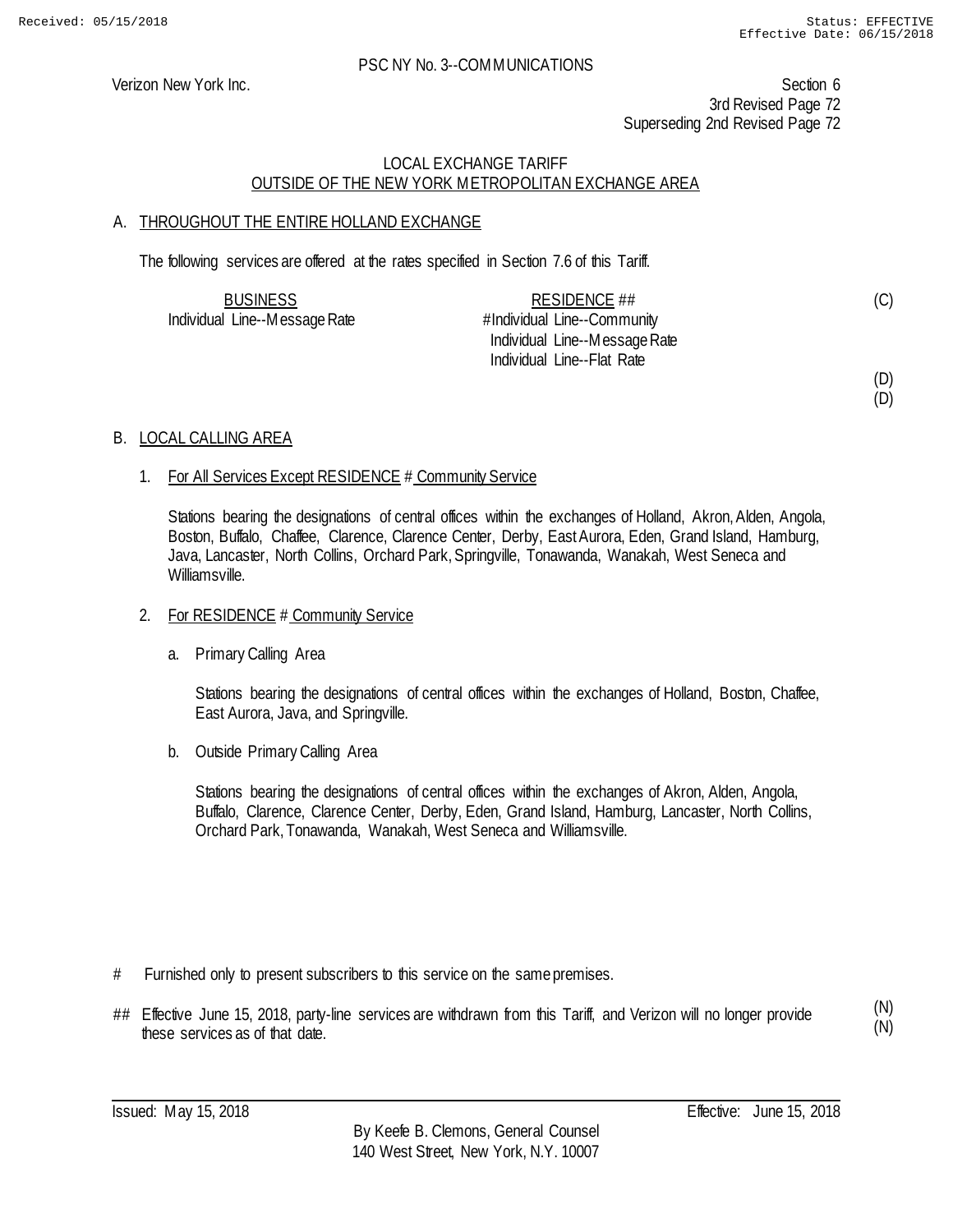Verizon New York Inc. Section 6 2nd Revised Page 73 Superseding 1<sup>st</sup> Revised Page 73

## LOCAL EXCHANGE TARIFF OUTSIDE OF THE NEW YORK METROPOLITAN EXCHANGE AREA

## C. CHARGES FOR LOCAL CALLS FROM NON--COIN TELEPHONES

1. Flat Rate Service and Message Rate Service

See Paragraphs C.1. and C.2., preceding, in this Section.

- 2. Residence Community Service
	- a. Unlimited calling privilege to points listed in paragraph B.2.a. preceding.
	- b. The following table shows the rate bands for directly-dialed station-to-station calls to the points listed in Paragraph B.2.b. preceding.

|    |                     | Rate Bands             |                        |
|----|---------------------|------------------------|------------------------|
|    | ን                   | 3                      |                        |
| TO | <b>Orchard Park</b> | Alden                  | Akron                  |
|    |                     | Angola                 | Buffalo*               |
|    |                     | Buffalo*               | Elmwood district       |
|    |                     | <b>Bailey district</b> | Hertel district        |
|    |                     | Franklin district      | Main district          |
|    |                     | South Park district    | <b>Clarence Center</b> |
|    |                     | Clarence               | <b>Grand Island</b>    |
|    |                     | Derby                  | Tonawanda              |
|    |                     | Eden                   | Williamsville*         |
|    |                     | Hamburg                | Amherst district       |
|    |                     | Lancaster              |                        |
|    |                     | <b>North Collins</b>   |                        |
|    |                     | Wanakah                |                        |
|    |                     | <b>West Seneca</b>     |                        |
|    |                     | Williamsville*         |                        |
|    |                     | Cayuga district        |                        |
|    |                     |                        |                        |

See Paragraphs C.3. and C.4., preceding, in this Section for initial and overtime periods, initial and overtime charges and charges for operator-handled station-to-station calls.

(C)

\* See related exchange pages in this Section 6 for the central office designations in each of the central office districts of the Buffalo and Williamsville exchanges.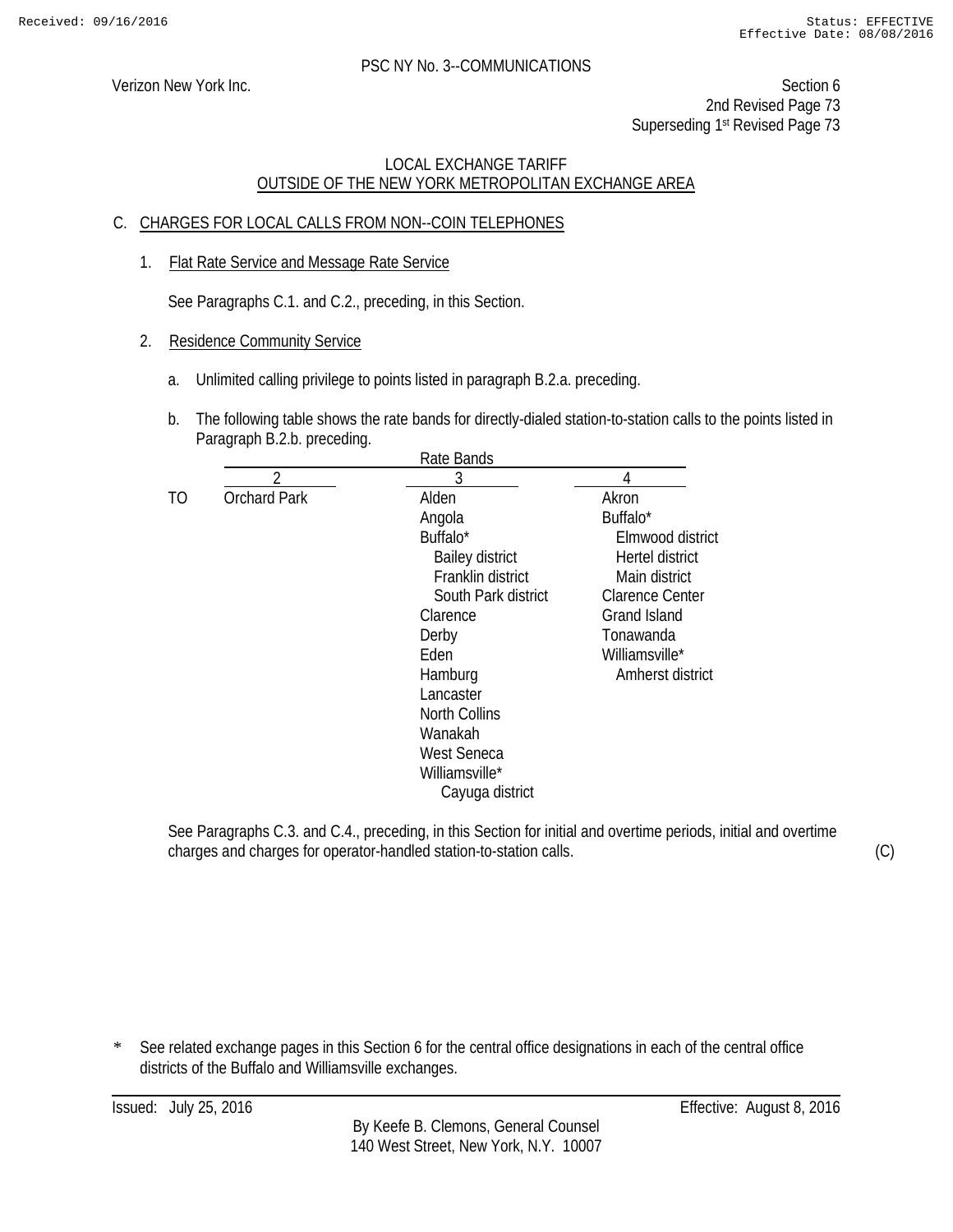Verizon New York Inc. Section 6 5<sup>th</sup> Revised Page 74 Superseding 4<sup>th</sup> Revised Page 74

## LOCAL EXCHANGE TARIFF OUTSIDE OF THE NEW YORK METROPOLITAN EXCHANGE AREA

## A. THROUGHOUT THE ENTIRE HOLLEY EXCHANGE

The following services are offered at the rates specified in Section 7.6 of this Tariff.

| <b>BUSINESS</b>               | RESIDENCE #                   |  |
|-------------------------------|-------------------------------|--|
| Individual Line--Message Rate | Individual Line--Message Rate |  |
|                               | Individual Line--Flat Rate    |  |

(D)

(D)

(C)

B. LOCAL CALLING AREA

Stations bearing the designations of central offices within the exchanges of Holley, Albion, Brockport (Rochester Telephone Corp.), Kendall, Rochester (Rochester Telephone Corporation) and Waterport.

## C. CHARGES FOR LOCAL CALLS FROM FLAT RATE AND MESSAGE RATE TELEPHONES

1. Flat Rate Service

Flat Rate Service includes unlimited calling privilege to points listed in Paragraph B. preceding, except that such calls placed on an operator-handled station-to-station basis are charged for under the rate band schedule as shown in Paragraph 2. following.

## 2. Message Rate Service

The following table shows the rate bands for calls to points listed in Paragraph B. preceding.

|    |                                              | Rate Bands |               |
|----|----------------------------------------------|------------|---------------|
|    |                                              |            |               |
| TO | Holley<br>Albion<br>Brockport (I)<br>Kendall | Waterport  | Rochester (I) |

See Paragraphs C.2. and C.4., preceding, in this Section for initial and overtime periods, initial and overtime charges and charges for operator-handled station-to-station calls.

# Effective June 15, 2018, party-line services are withdrawn from this Tariff, and Verizon will no longer provide these services as of that date.

(C) (C)

(I) Independent Company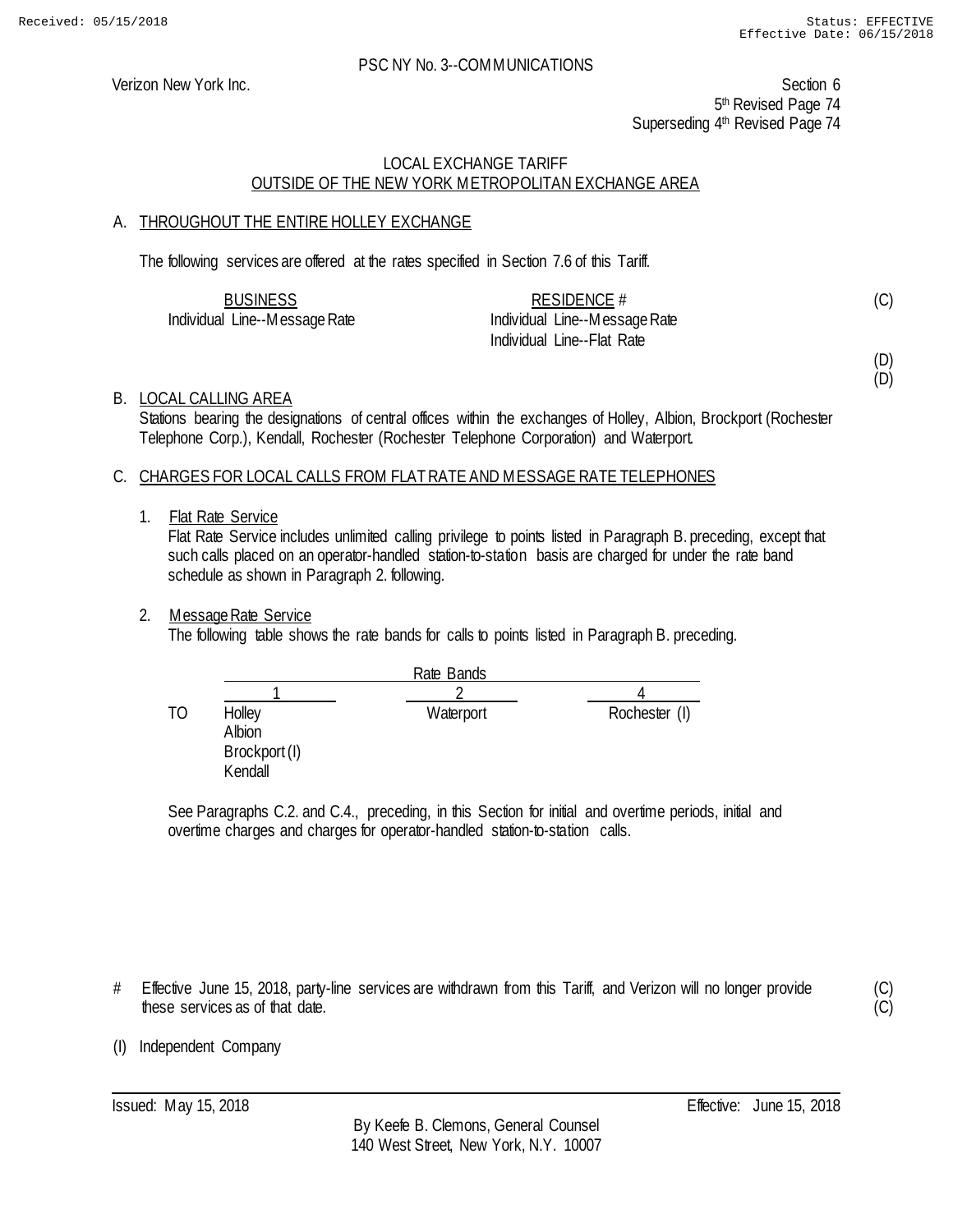(D)

#### PSC NY No. 3--COMMUNICATIONS

Verizon New York Inc. Section 6 3rd Revised Page 75 Superseding 2nd Revised Page 75

## LOCAL EXCHANGE TARIFF OUTSIDE OF THE NEW YORK METROPOLITAN EXCHANGE AREA

## A. THROUGHOUT THE ENTIRE JAVA EXCHANGE

The following services are offered at the rates specified in Section 7.6 of this Tariff.

| <b>BUSINESS</b>               | RESIDENCE ##                  | (C) |
|-------------------------------|-------------------------------|-----|
| Individual Line--Message Rate | #Individual Line--Community   |     |
|                               | Individual Line--Message Rate |     |
|                               | Individual Line--Flat Rate    |     |
|                               |                               | (D) |

## B. LOCAL CALLING

## 1. For all Services Except RESIDENCE # Community Service

Stations bearing the designations of central offices within the exchanges of Java, Akron, Alden, Angola, Arcade, Boston, Buffalo, Chaffee, Clarence, Clarence Center, Derby, East Aurora, Eden, Grand Island, Hamburg, Holland, Lancaster, North Collins, Orchard Park, Springville, Tonawanda, Varysburg, Wanakah, West Seneca and Williamsville.

#### 2. For RESIDENCE # Community Service

a. Primary Calling Area

Stations bearing the designations of Java, Arcade, Chaffee, East Aurora, Holland and Varysburg.

b. Outside Primary Calling Area

Stations bearing the designations of central offices within the exchanges of Akron, Alden, Angola, Boston, Buffalo, Clarence, Clarence Center, Derby, Eden, Grand Island, Hamburg, Lancaster, North Collins, Orchard Park, Springville, Tonawanda, Wanakah, West Seneca and Williamsville.

- # Furnished only to present subscribers to this service on the same premises.
- ## Effective June 15, 2018, party-line services are withdrawn from this Tariff, and Verizon will no longer provide these services as of that date.

(N) (N)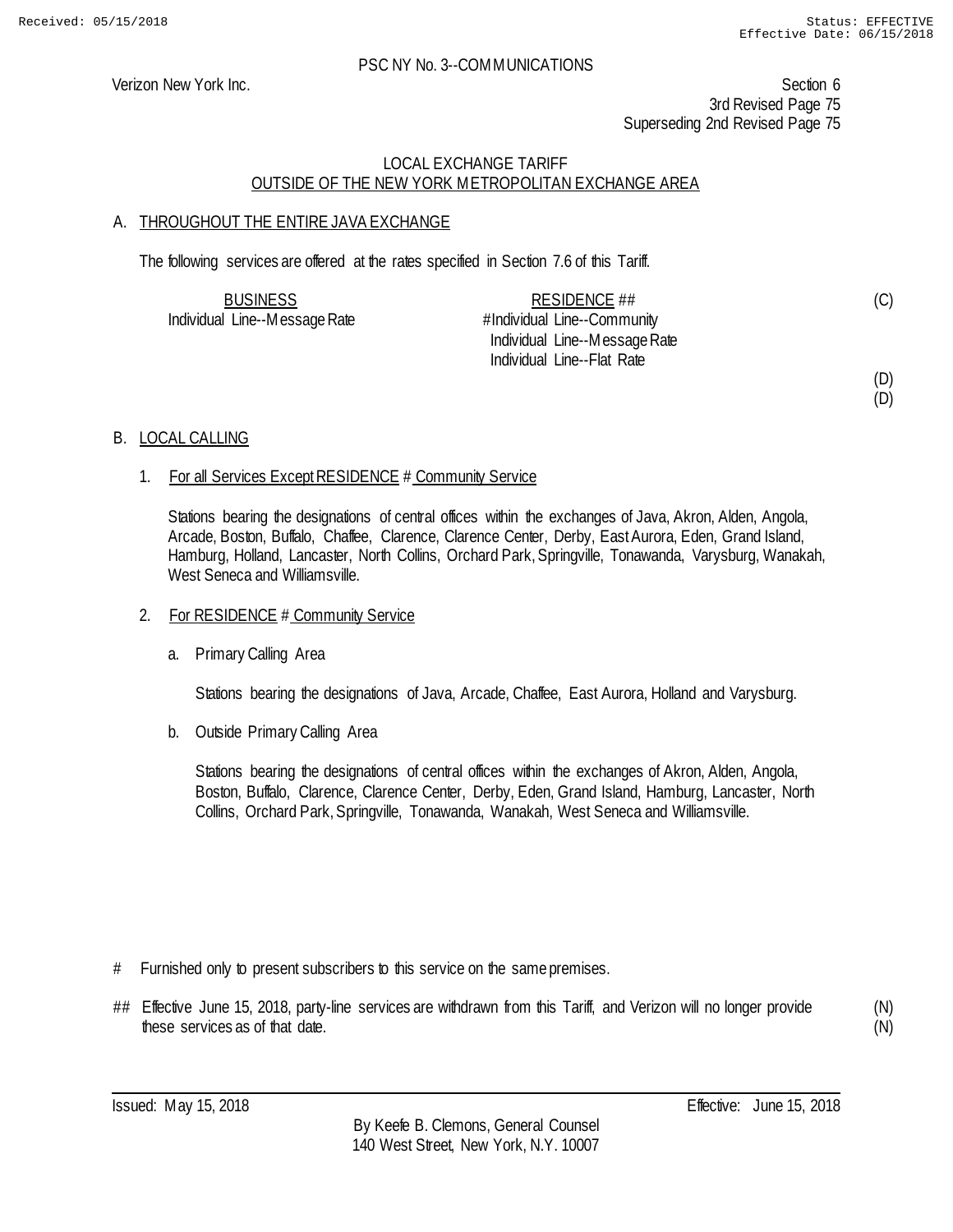Verizon New York Inc. Section 6 2nd Revised Page 76 Superseding 1<sup>st</sup> Revised Page 76

## LOCAL EXCHANGE TARIFF OUTSIDE OF THE NEW YORK METROPOLITAN EXCHANGE AREA

## C. CHARGES FOR LOCAL CALLS FROM NON-COIN TELEPHONES

1. Flat Rate Service and Message Rate Service

See Paragraphs C.1. and C.2., preceding, in this Section.

- 2. Residence Community Service
	- a. Unlimited calling privilege to points listed in paragraph B.2.a. preceding.
	- b. The following table shows the rate bands for calls to points listed in Paragraph B.2.b. preceding:

|    | Rate Bands          |                        |
|----|---------------------|------------------------|
|    | າ                   |                        |
| TΟ | Akron               | Angola                 |
|    | Alden               | Buffalo*               |
|    | <b>Boston</b>       | <b>Bailey district</b> |
|    | Buffalo*            | Elmwood district       |
|    | South Park district | Franklin district      |
|    | Clarence            | Hertel district        |
|    | Fden                | Main district          |
|    | Hamburg             | Clarence Center        |
|    | Lancaster           | Derby                  |
|    | <b>Orchard Park</b> | <b>Grand Island</b>    |
|    | Springville         | <b>North Collins</b>   |
|    | Wanakah             | Tonawanda              |
|    | West Seneca         | Williamsville          |
|    |                     |                        |

See Paragraphs C.3. and C.4., preceding, in this Section for initial and overtime periods initial and overtime charges and charges for operator-handled station-to-station calls.

(C)

\* See related exchange pages in this Section 6 for the central office designations in each of the central office districts of the Buffalo exchange.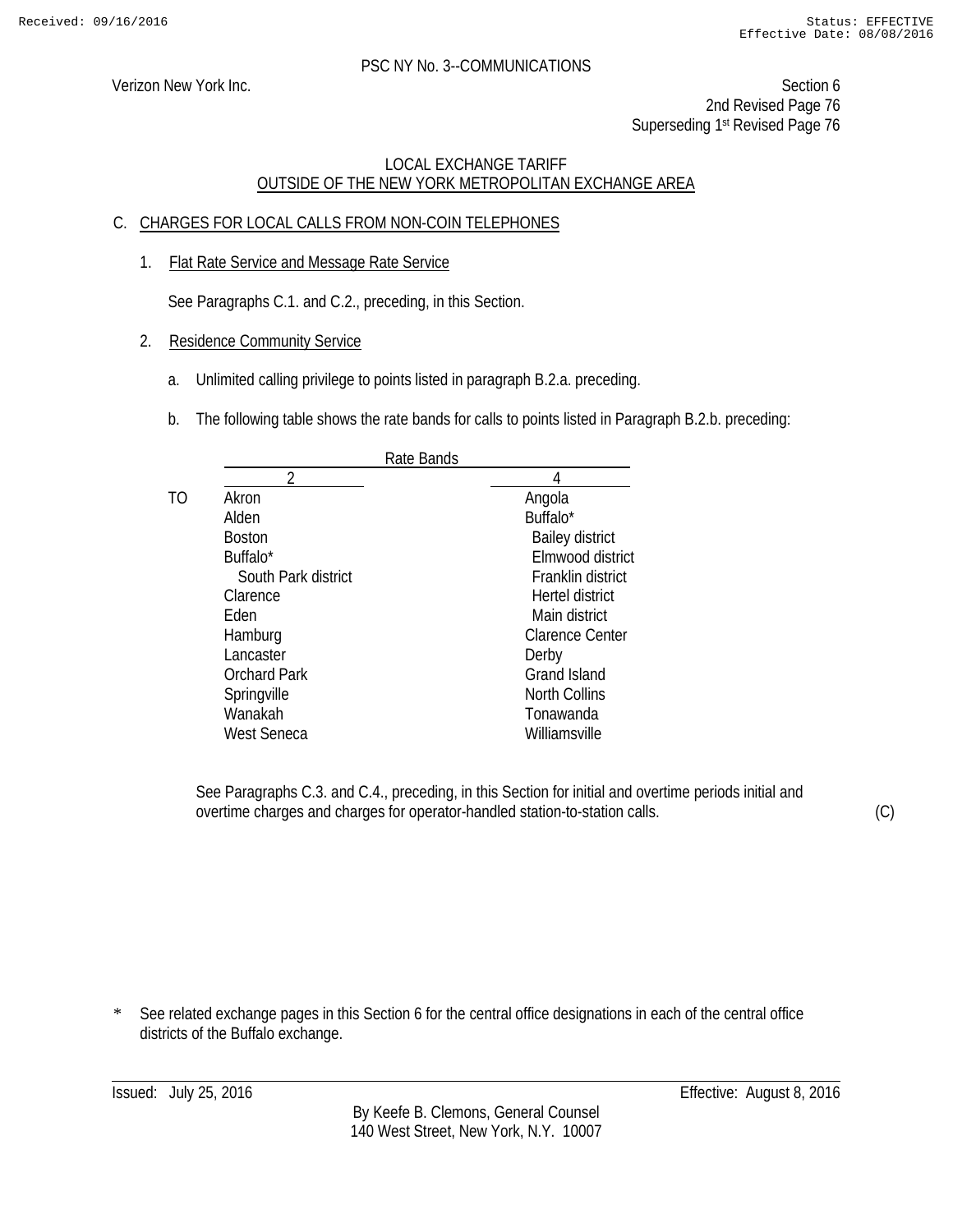Verizon New York Inc. Section 6 5<sup>th</sup> Revised Page 77 Superseding 4<sup>th</sup> Revised Page 77

## LOCAL EXCHANGE TARIFF OUTSIDE OF THE NEW YORK METROPOLITAN EXCHANGE AREA

## A. THROUGHOUT THE ENTIRE KENDALL EXCHANGE

The following services are offered at the rates specified in Section 7.6 of this Tariff.

| <b>BUSINESS</b>               | RESIDENCE $#$                 |  |
|-------------------------------|-------------------------------|--|
| Individual Line--Message Rate | Individual Line--Message Rate |  |
|                               | - Individual Line--Flat Rate  |  |

(D)

(D)

(C)

## B. LOCAL CALLING AREA

Stations bearing the designations of central offices within the exchanges of Kendall, Albion; Brockport and Hamlin (Rochester Telephone Corporation) Holley, Rochester (Rochester Telephone Corporation) and Waterport.

#### C. CHARGES FOR LOCAL CALLS FROM FLAT RATE AND MESSAGE RATE TELEPHONES

1. Flat Rate Service

Flat Rate Service includes unlimited calling privilege to points listed in Paragraph B. preceding, except that such calls placed on an operator-handled station-to-station basis are charged for under the rate band schedule as shown in Paragraph 2. following.

#### 2. Message Rate Service

The following table shows the rate bands for calls to points listed in Paragraph B. preceding. Rate Bands

|    |                                                                            | nac Danus     |
|----|----------------------------------------------------------------------------|---------------|
|    |                                                                            |               |
| ТO | Kendall<br>Albion<br><b>Brockport</b><br>Hamlin (I)<br>Holley<br>Waterport | Rochester (I) |

See Paragraphs C.2. and C.4., preceding, in this Section for initial and overtime periods, initial and overtime charges and charges for operator-handled station-to-station calls.

# Effective June 15, 2018, party-line services are withdrawn from this Tariff, and Verizon will no longer provide these services as of that date.

(C)  $(C)$ 

(I) Independent Company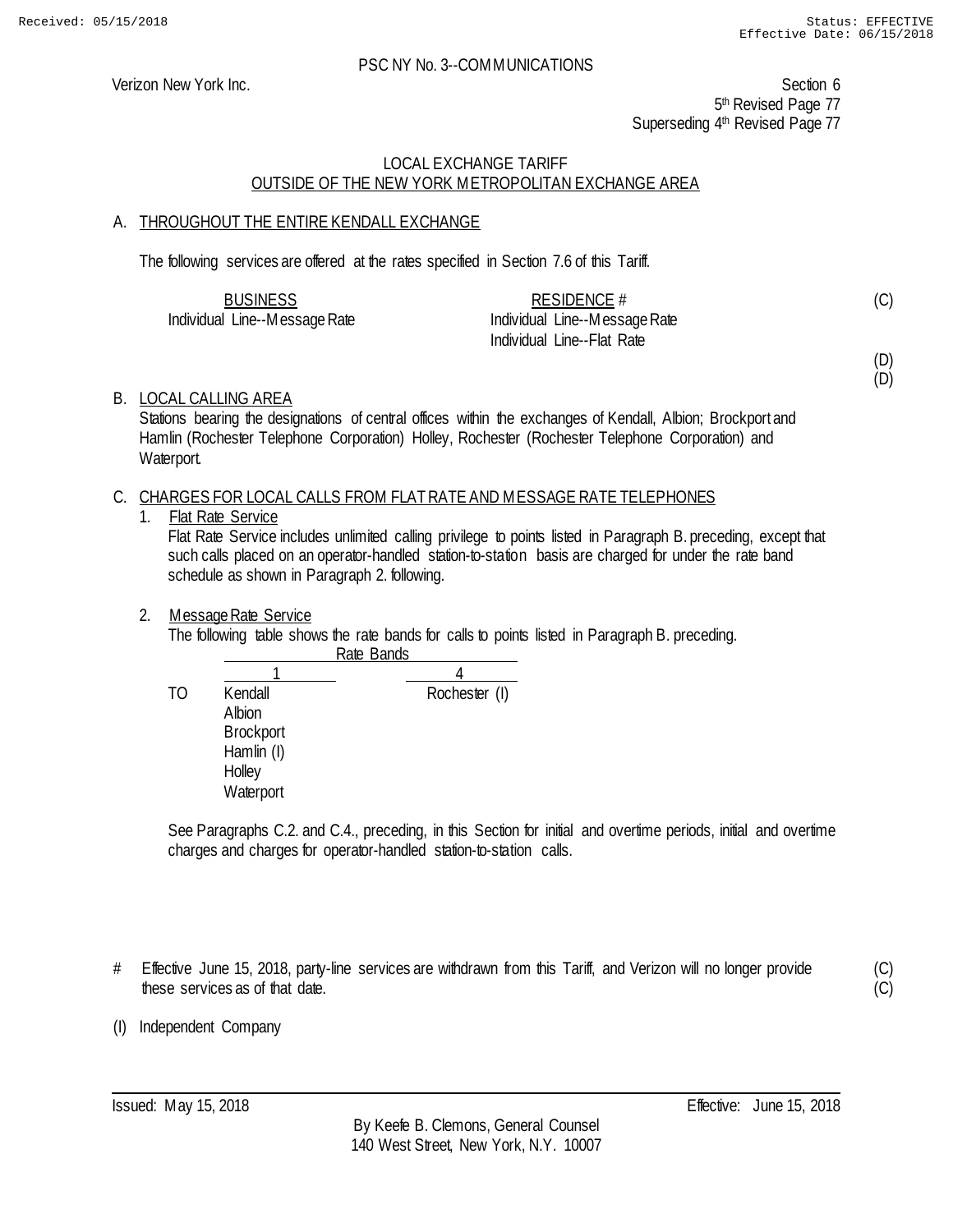Verizon New York Inc. Section 6 4th Revised Page 78 Superseding 3rd Revised Page 78

## LOCAL EXCHANGE TARIFF OUTSIDE OF THE NEW YORK METROPOLITAN EXCHANGE AREA

## A. THROUGHOUT THE ENTIRE LANCASTER EXCHANGE

The following services are offered at the rates specified in Section 7.6 of this Tariff.

| <b>BUSINESS</b>               | RESIDENCE ##                  | (C) |
|-------------------------------|-------------------------------|-----|
| Individual Line--Message Rate | #Individual Line--Community   |     |
|                               | Individual Line--Message Rate |     |
|                               | Individual Line--Flat Rate    |     |
|                               |                               | (D) |

## B. LOCAL CALLING AREA

## 1. All Services Except RESIDENCE # Community Service

Stations bearing the designations of central offices within the exchanges of Lancaster, Akron, Alden, Angola, Boston, Buffalo, Chaffee, Clarence, Clarence Center, Corfu and Darien (GTE New York), Derby, East Aurora, Eden, Grand Island, Hamburg, Holland, Java, North Collins, Orchard Park, Pendleton, Springville, Tonawanda, Varysburg, Wanakah, West Seneca, and Williamsville.

## 2. RESIDENCE # Community Service

#### a. Primary Calling Area

Stations bearing the designations of central offices within the exchanges of Lancaster, Alden, the Bailey district in Buffalo\*\*, Clarence, East Aurora, the French district of West Seneca\* and the Cayuga district of Williamsville\*\*.

b. Outside Primary Calling Area

Stations bearing the designations of central offices within the exchanges of Akron, Angola, Boston, Elmwood, Franklin, Hertel, Main and South Park districts of Buffalo\*; Chaffee, Clarence Center, Darien (GTE New York), Derby, Eden, Grand Island, Hamburg, Holland, Java, North Collins, Orchard Park, Pendleton, Springville, Tonawanda, Wanakah, West Seneca\*\* district of West Seneca\* and the Amherst district of Williamsville\*.

- # Furnished only to present subscribers to this service on the same premises.
- ## Effective June 15, 2018, party-line services are withdrawn from this Tariff, and Verizon will no longer provide these services as of that date.

(N) (N)

(D)

\* See related exchange pages in this Section 6 for the Central Office designations in each of the Central Office Districts of the Buffalo, West Seneca and Williamsville exchanges.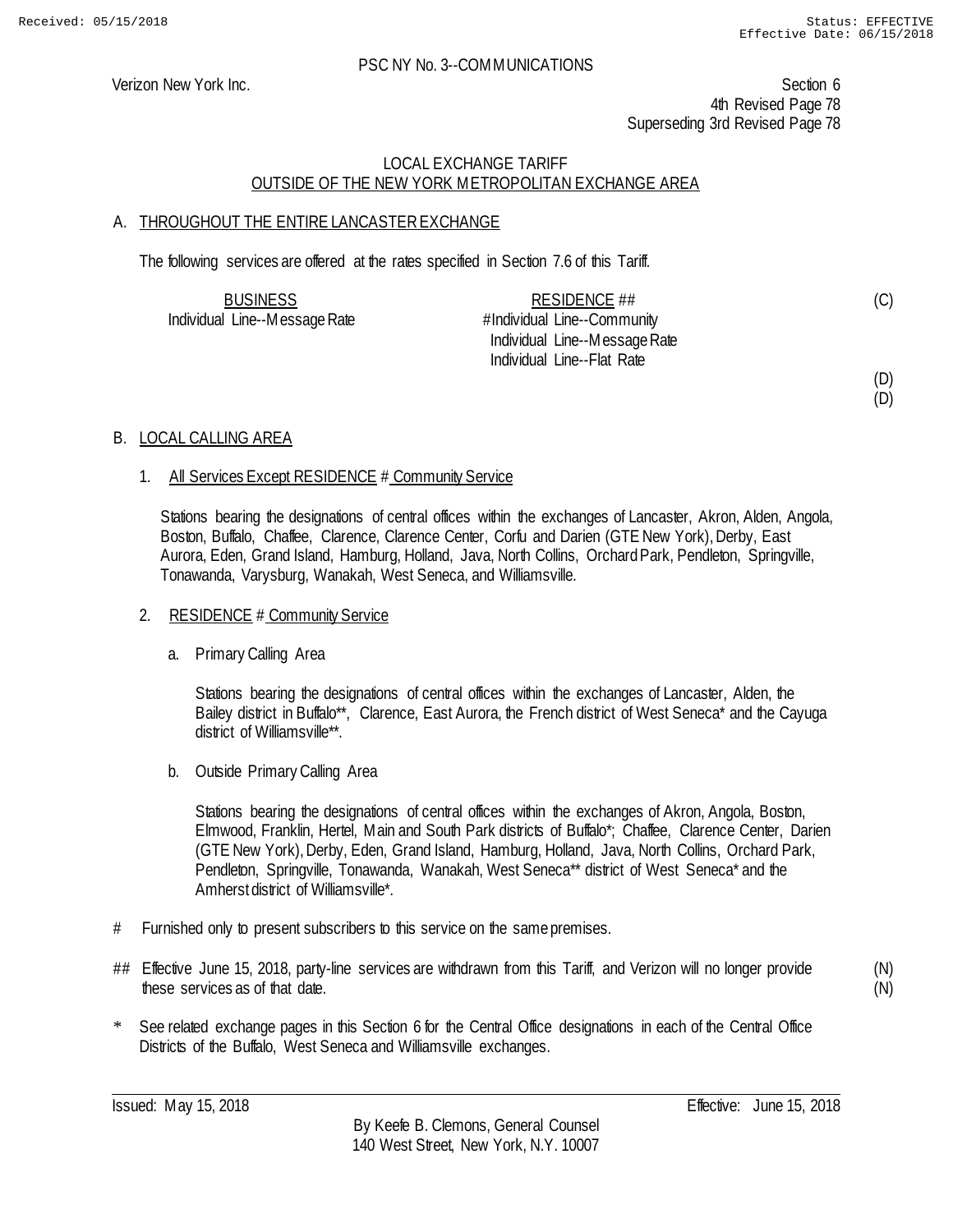Verizon New York Inc. Section 6 2nd Revised Page 79 Superseding 1st Revised Page 79

## LOCAL EXCHANGE TARIFF OUTSIDE OF THE NEW YORK METROPOLITAN EXCHANGE AREA

## C. CHARGES FOR LOCAL CALLS FROM NON-COIN TELEPHONES

## 1. Flat Rate Service and Message Rate Service

a. Flat Rate Service

Flat Rate Service includes unlimited calling privilege to points listed in Paragraph B. preceding, except that such calls placed on an operator-handled station-to-station basis are charged for under the rate band schedule as shown in Paragraph b. following.

b. Message Rate Service

The following table shows the rate bands for calls to points listed in Paragraph B.2.b. preceding:

|    |                        | Rate Bands           |           |            |
|----|------------------------|----------------------|-----------|------------|
|    |                        |                      |           |            |
| TO | Akron                  | Hamburg              | Corfu (I) | Darien (I) |
|    | Alden                  | Holland              |           | Varysburg  |
|    | Angola                 | Java                 |           |            |
|    | <b>Boston</b>          | Lancaster            |           |            |
|    | <b>Buffalo</b>         | <b>North Collins</b> |           |            |
|    | Chaffee                | <b>Orchard Park</b>  |           |            |
|    | Clarence               | Pendleton            |           |            |
|    | <b>Clarence Center</b> | Springville          |           |            |
|    | Derby                  | Tonawanda            |           |            |
|    | East Aurora            | Wanakah              |           |            |
|    | Eden                   | <b>West Seneca</b>   |           |            |
|    | Grand Island           | Williamsville        |           |            |

See Paragraphs C.2. and C.4., preceding, in this Section for initial and overtime periods initial and overtime charges and charges for operator-handled station-to-station calls.

(C)

(C)

(I) Independent Company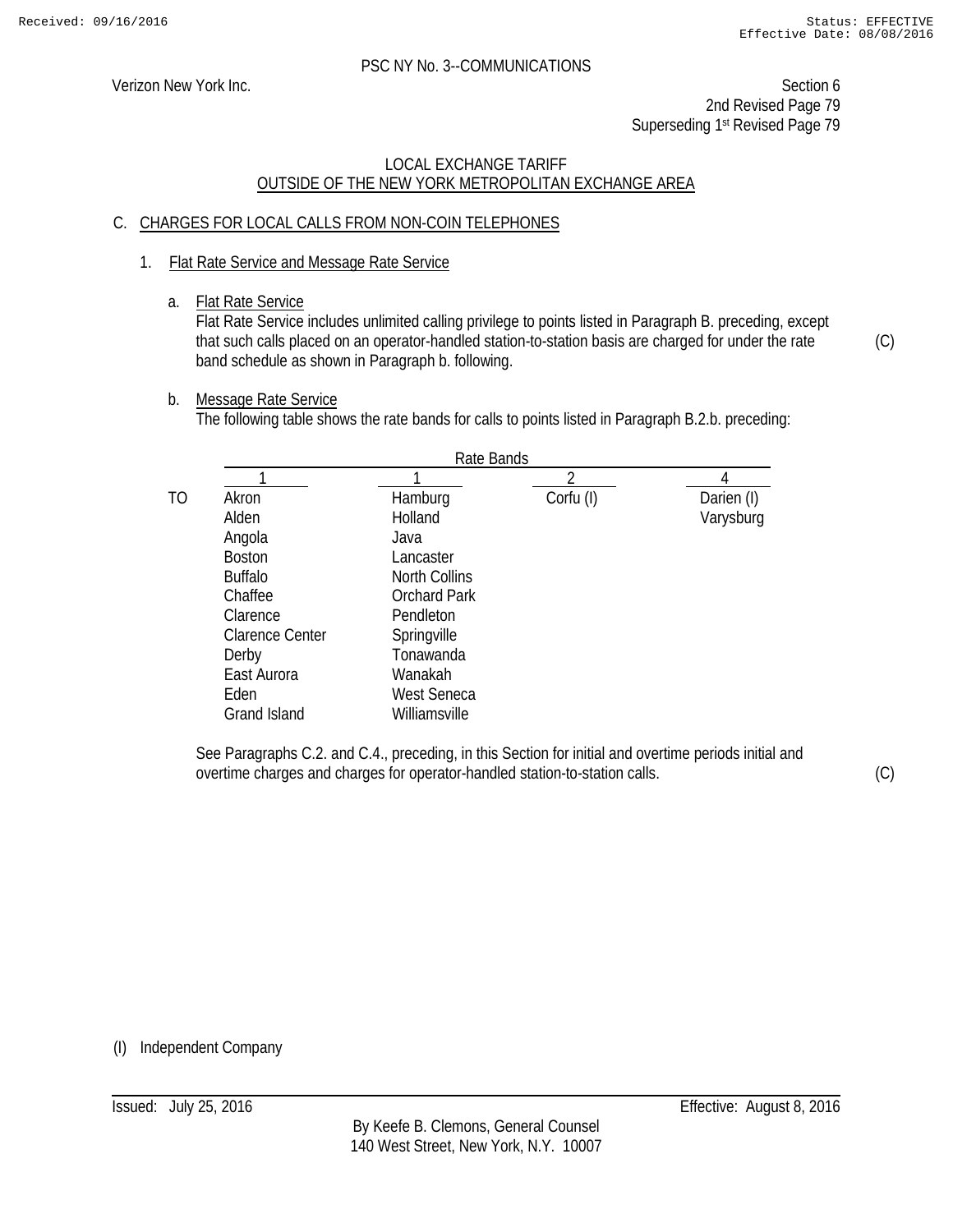(C)

(D) (D)

#### PSC NY No. 3--COMMUNICATIONS

Verizon New York Inc. Section 6 5<sup>th</sup> Revised Page 80 Superseding 4<sup>th</sup> Revised Page 80

## LOCAL EXCHANGE TARIFF OUTSIDE OF THE NEW YORK METROPOLITAN EXCHANGE AREA

## A. THROUGHOUT THE ENTIRE LEWISTON EXCHANGE

The following services are offered at the rates specified in Section 7.6 of this Tariff.

| <b>BUSINESS</b>               | RESIDENCE #                   |  |
|-------------------------------|-------------------------------|--|
| Individual Line--Message Rate | Individual Line--Message Rate |  |
|                               | Individual Line--Flat Rate    |  |

#### B. LOCAL CALLING AREA

Stations bearing the designations of central offices within the exchanges of Lewiston, Grand Island, Lockport, Newfane, Niagara Falls, Pendleton, Ransomville, Tonawanda, Wilson and Youngstown.

#### C. CHARGES FOR LOCAL CALLS FROM FLAT RATE AND MESSAGE RATE TELEPHONES

1. Flat Rate Service

Flat Rate Service includes unlimited calling privilege to points listed in Paragraph B. preceding, except that such calls placed on an operator-handled station-to-station basis are charged for under the rate band schedule as shown in Paragraph 2. following.

#### 2. Message Rate Service

The following table shows the rate bands for calls to points listed in Paragraph B. preceding.

|    |               | Rate Bands          |          |
|----|---------------|---------------------|----------|
|    |               |                     |          |
| TΟ | Lewiston      | <b>Grand Island</b> | Lockport |
|    | Niagara Falls | Pendleton           | Newfane  |
|    | Ransomville   | Tonawanda           |          |
|    | Youngstown    | Wilson              |          |

See Paragraphs C.2. and C.4., preceding, in this Section for initial and overtime periods, initial and overtime charges and charges for operator-handled station-to-station calls.

# Effective June 15, 2018, party-line services are withdrawn from this Tariff, and Verizon will no longer provide these services as of that date.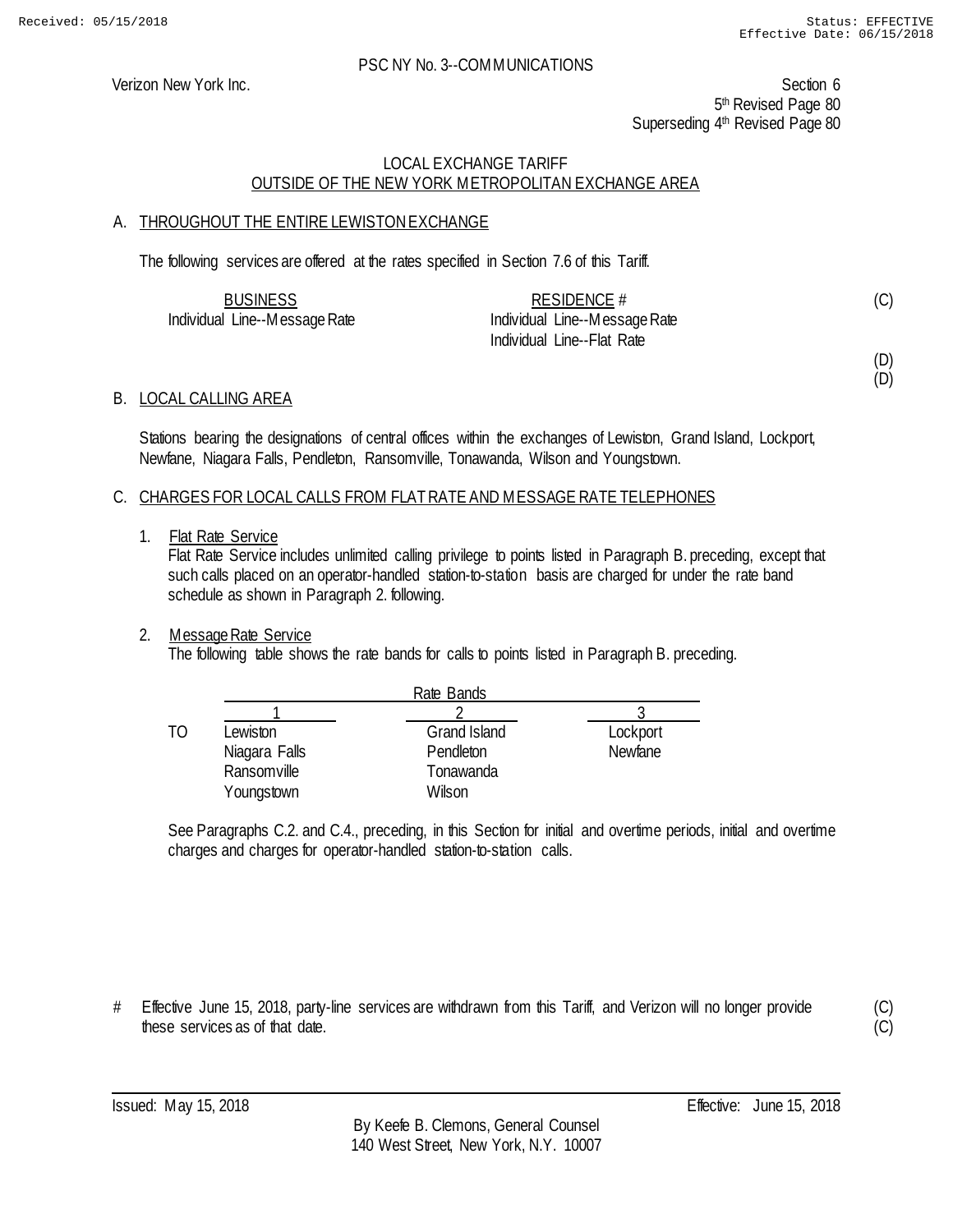Verizon New York Inc. Section 6 3rd Revised Page 81 Superseding 2nd Revised Page 81

## LOCAL EXCHANGE TARIFF OUTSIDE OF THE NEW YORK METROPOLITAN EXCHANGE AREA

## A. THROUGHOUT THE ENTIRE LIMESTONE EXCHANGE

The following services are offered at the rates specified in Section 7.6 of this Tariff.

| <b>BUSINESS</b>               | RESIDENCE $#$                 |  |
|-------------------------------|-------------------------------|--|
| Individual Line--Message Rate | Individual Line--Message Rate |  |
|                               | Individual Line--Flat Rate    |  |

(D)

(D)

## B. LOCAL CALLING AREA

Stations bearing the designations of central offices within the exchanges of Limestone, Bradford, Pa., Olean, Salamanca and Rew, Pa.

# Effective June 15, 2018, party-line services are withdrawn from this Tariff, and Verizon will no longer provide these services as of that date.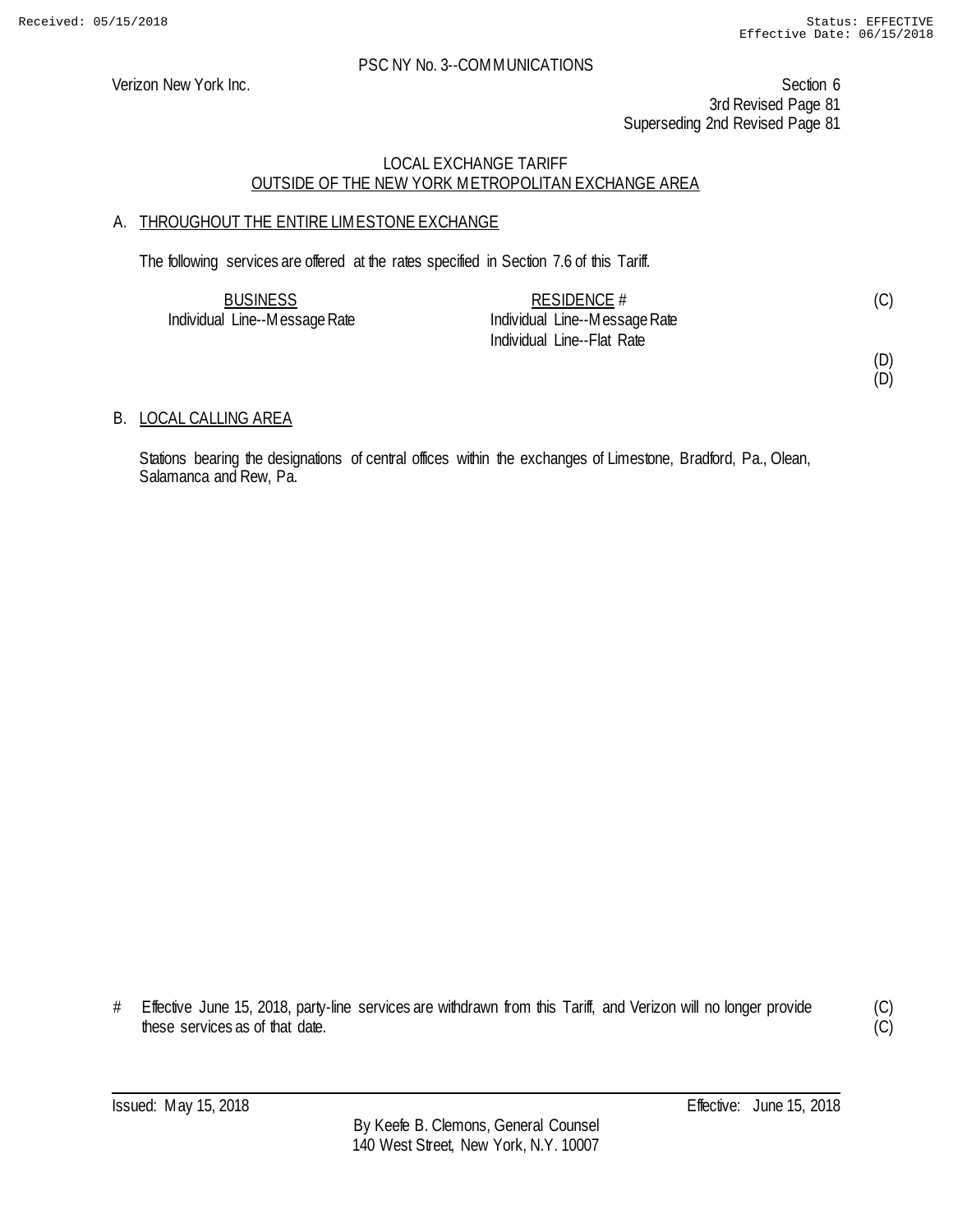Verizon New York Inc. Section 6 3rd Revised Page 82 Superseding 2nd Revised Page 82

## LOCAL EXCHANGE TARIFF OUTSIDE OF THE NEW YORK METROPOLITAN EXCHANGE AREA

## A. THROUGHOUT THE ENTIRE LITTLE VALLEY EXCHANGE

The following services are offered at the rates specified in Section 7.6 of this Tariff.

| <b>BUSINESS</b>               | RESIDENCE #                   |  |
|-------------------------------|-------------------------------|--|
| Individual Line--Message Rate | Individual Line--Message Rate |  |
|                               | Individual Line--Flat Rate    |  |

(D)

#### (D)

## B. LOCAL CALLING AREA

Stations bearing the designations of central offices within the exchanges of Little Valley, Cattaraugus, Ellicottville and Salamanca.

<sup>#</sup> Effective June 15, 2018, party-line services are withdrawn from this Tariff, and Verizon will no longer provide these services as of that date.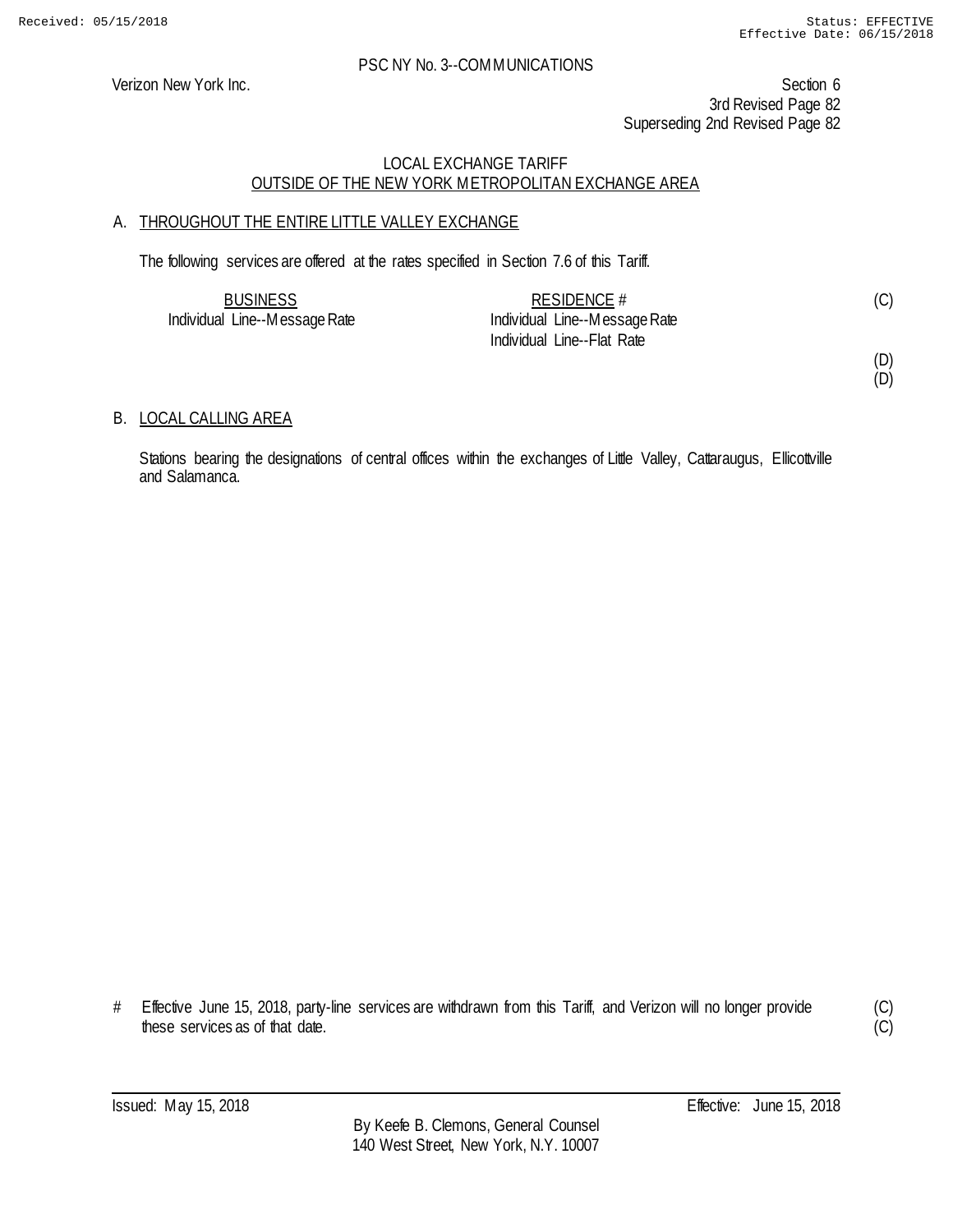Verizon New York Inc. Section 6 5<sup>th</sup> Revised Page 83 Superseding 4<sup>th</sup> Revised Page 83

## LOCAL EXCHANGE TARIFF OUTSIDE OF THE NEW YORK METROPOLITAN EXCHANGE AREA

## A. THROUGHOUT THE ENTIRE LOCKPORT EXCHANGE

The following services are offered at the rates specified in Section 7.6 of this Tariff.

| <b>BUSINESS</b>               | RESIDENCE #                   |  |
|-------------------------------|-------------------------------|--|
| Individual Line--Message Rate | Individual Line--Message Rate |  |
|                               | Individual Line--Flat Rate    |  |

(C)

(D) (D)

B. LOCAL CALLING AREA

Stations bearing the designations of central offices within the exchanges of Lockport, Barker, Gasport, Grand Island, Lewiston, Middleport, Newfane, Niagara Falls, Pendleton, Ransomville, Sanborn (Iroquois Telephone Corp.), Tonawanda, Wilson and Youngstown.

## C. CHARGES FOR LOCAL CALLS FROM FLAT RATE AND MESSAGE RATE TELEPHONES

1. Flat Rate Service

Flat Rate Service includes unlimited calling privilege to points listed in Paragraph B. preceding, except that such calls placed on an operator-handled station-to-station basis are charged for under the rate band schedule as shown in Paragraph 2. following.

#### 2. Message Rate Service

The following table shows the rate bands for calls to points listed in Paragraph B. preceding.

|    |                | Rate Bands    |                     |
|----|----------------|---------------|---------------------|
|    |                |               |                     |
| ТO | Lockport       | <b>Barker</b> | <b>Grand Island</b> |
|    | Gasport        | Tonawanda     | Lewiston            |
|    | Middleport     |               | Niagara Falls       |
|    | <b>Newfane</b> |               | Youngstown          |
|    | Pendleton      |               |                     |
|    | Sanborn (I)    |               |                     |
|    | Ransomville    |               |                     |
|    | Wilson         |               |                     |

See Paragraphs C.2. and C.4., preceding, in this Section for initial and overtime periods, initial and overtime charges and charges for operator-handled station-to-station calls.

# Effective June 15, 2018, party-line services are withdrawn from this Tariff, and Verizon will no longer provide these services as of that date.

(C)  $\tilde{(C)}$ 

(I) Independent Company.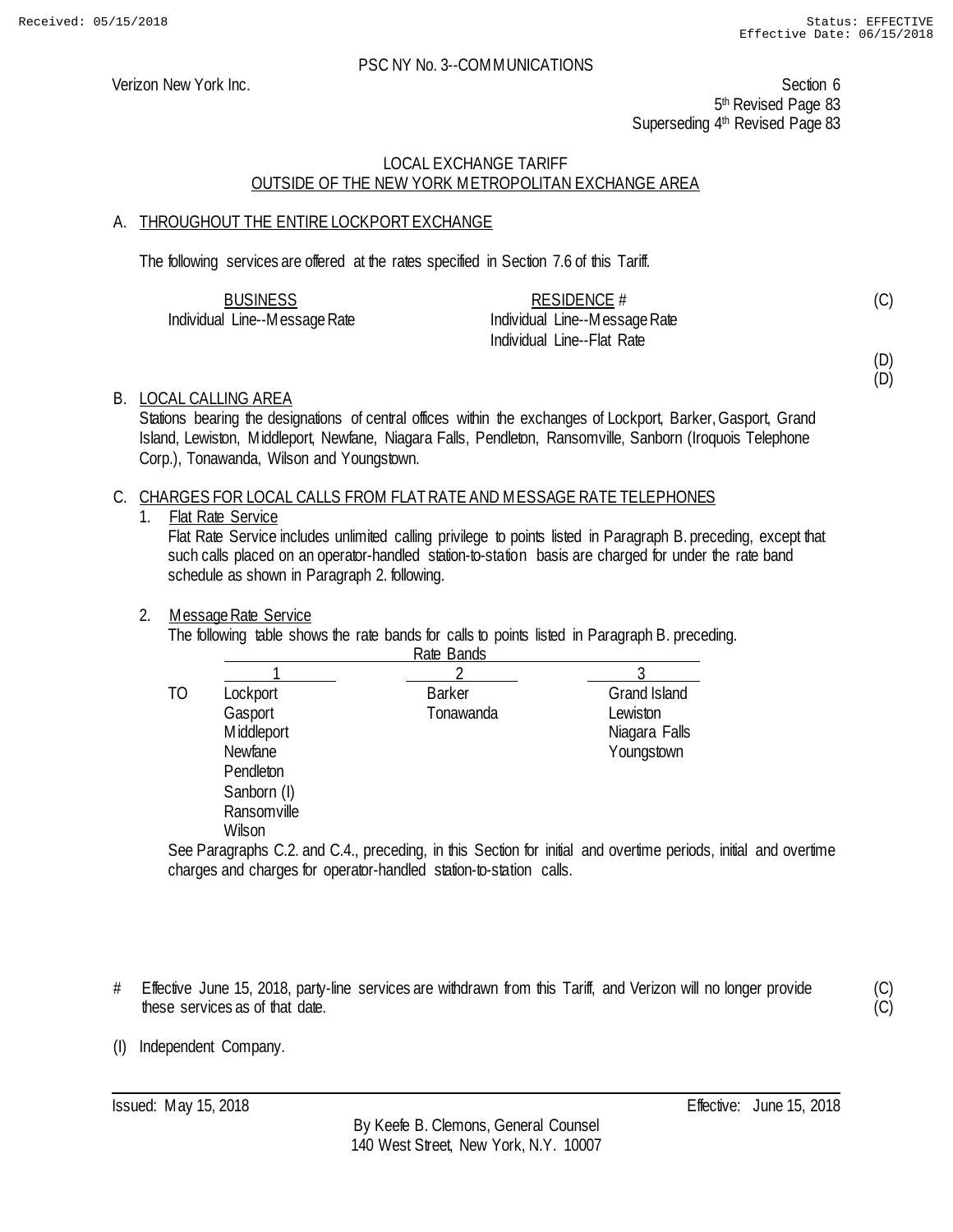Verizon New York Inc. Section 6 3rd Revised Page 84 Superseding 2nd Revised Page 84

## LOCAL EXCHANGE TARIFF OUTSIDE OF THE NEW YORK METROPOLITAN EXCHANGE AREA

## A. THROUGHOUT THE ENTIRE LYNDONVILLE EXCHANGE

The following services are offered at the rates specified in Section 7.6 of this Tariff.

| <b>BUSINESS</b>               | RESIDENCE #                   |  |
|-------------------------------|-------------------------------|--|
| Individual Line--Message Rate | Individual Line--Message Rate |  |
|                               | Individual Line--Flat Rate    |  |

(D)

#### (D)

## B. LOCAL CALLING AREA

Stations bearing the designations of central offices within the exchanges of Lyndonville, Albion, Barker, Medina, Middleport and Waterport.

# Effective June 15, 2018, party-line services are withdrawn from this Tariff, and Verizon will no longer provide these services as of that date.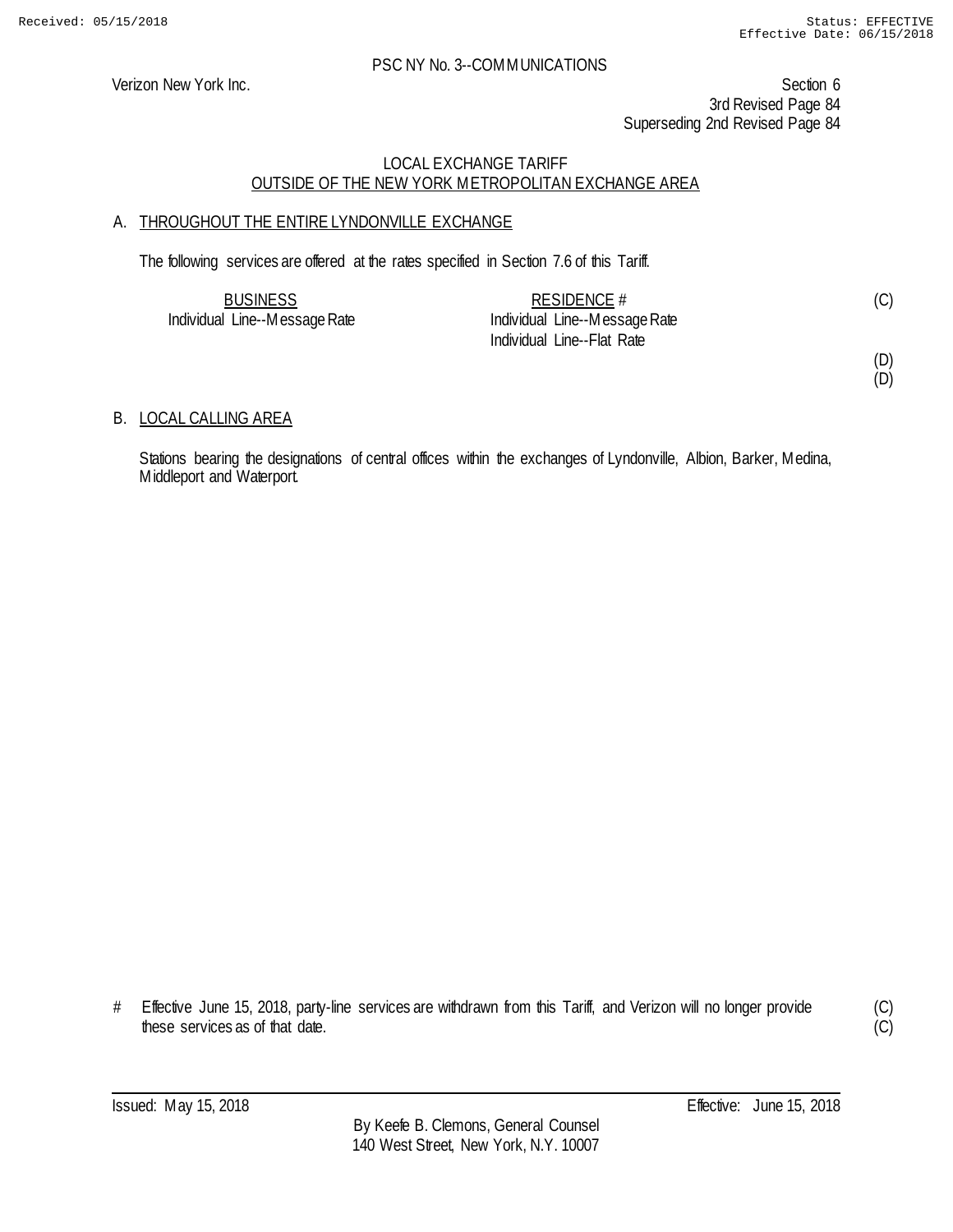Verizon New York Inc. Section 6 3rd Revised Page 85 Superseding 2nd Revised Page 85

## LOCAL EXCHANGE TARIFF OUTSIDE OF THE NEW YORK METROPOLITAN EXCHANGE AREA

## A. THROUGHOUT THE ENTIRE MACHIAS EXCHANGE

The following services are offered at the rates specified in Section 7.6 of this Tariff.

| <b>BUSINESS</b>               | RESIDENCE $#$                 |  |
|-------------------------------|-------------------------------|--|
| Individual Line--Message Rate | Individual Line--Message Rate |  |
|                               | Individual Line--Flat Rate    |  |

(D) (D)

## B. LOCAL CALLING AREA

Stations bearing the designations of central offices within the exchanges of Machias, Arcade and Franklinville.

<sup>#</sup> Effective June 15, 2018, party-line services are withdrawn from this Tariff, and Verizon will no longer provide these services as of that date.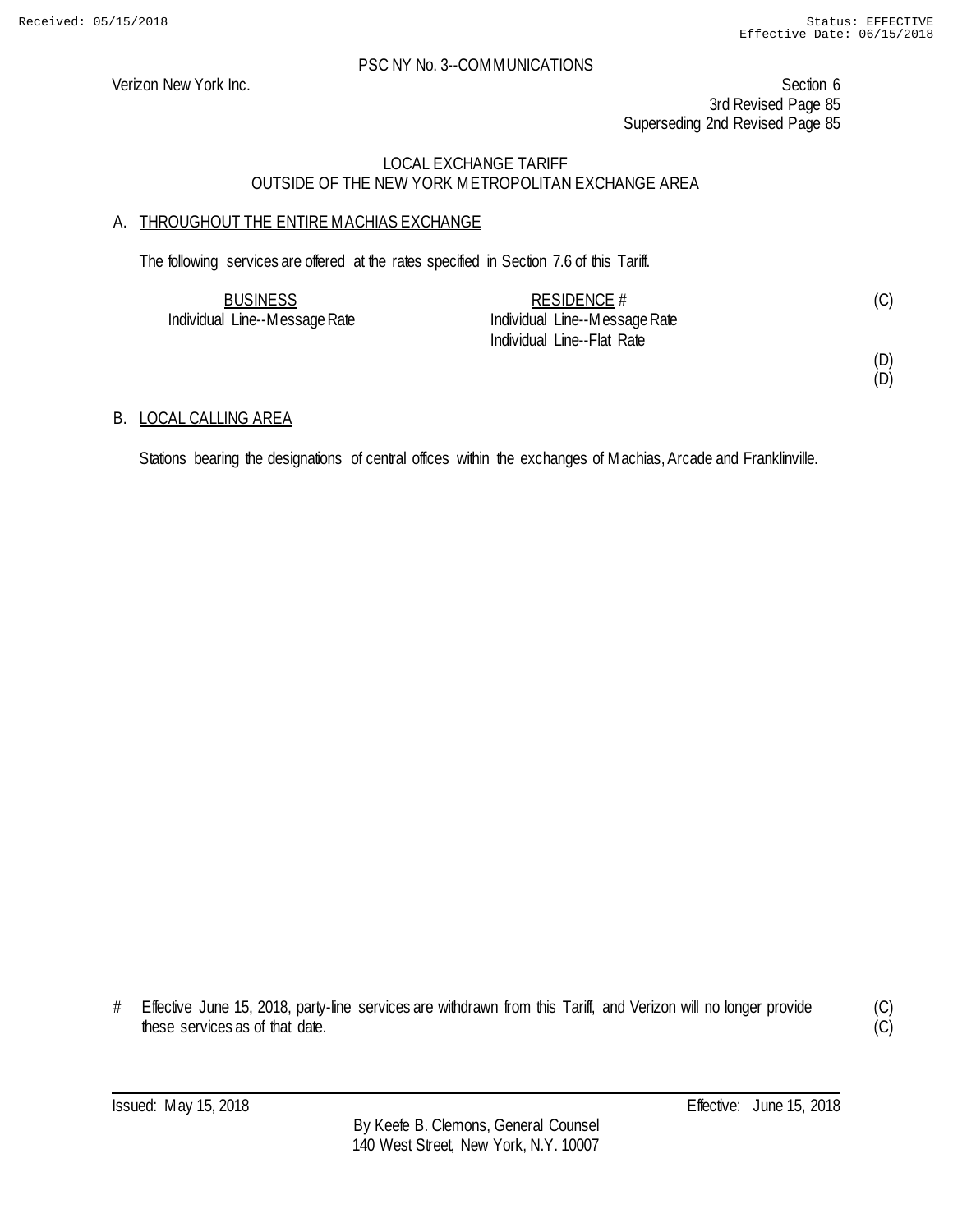Verizon New York Inc. Section 6 3rd Revised Page 86 Superseding 2nd Revised Page 86

## LOCAL EXCHANGE TARIFF OUTSIDE OF THE NEW YORK METROPOLITAN EXCHANGE AREA

## A. THROUGHOUT THE ENTIRE MEDINA EXCHANGE

The following services are offered at the rates specified in Section 7.6 of this Tariff.

| <b>BUSINESS</b>               | RESIDENCE $#$                 | (C) |
|-------------------------------|-------------------------------|-----|
| Individual Line--Message Rate | Individual Line--Message Rate |     |
|                               | Individual Line--Flat Rate    |     |

(D) (D)

## B. LOCAL CALLING AREA

Stations bearing the designations of central offices within the exchanges of Medina, Albion, Lyndonville and Middleport.

# Effective June 15, 2018, party-line services are withdrawn from this Tariff, and Verizon will no longer provide these services as of that date.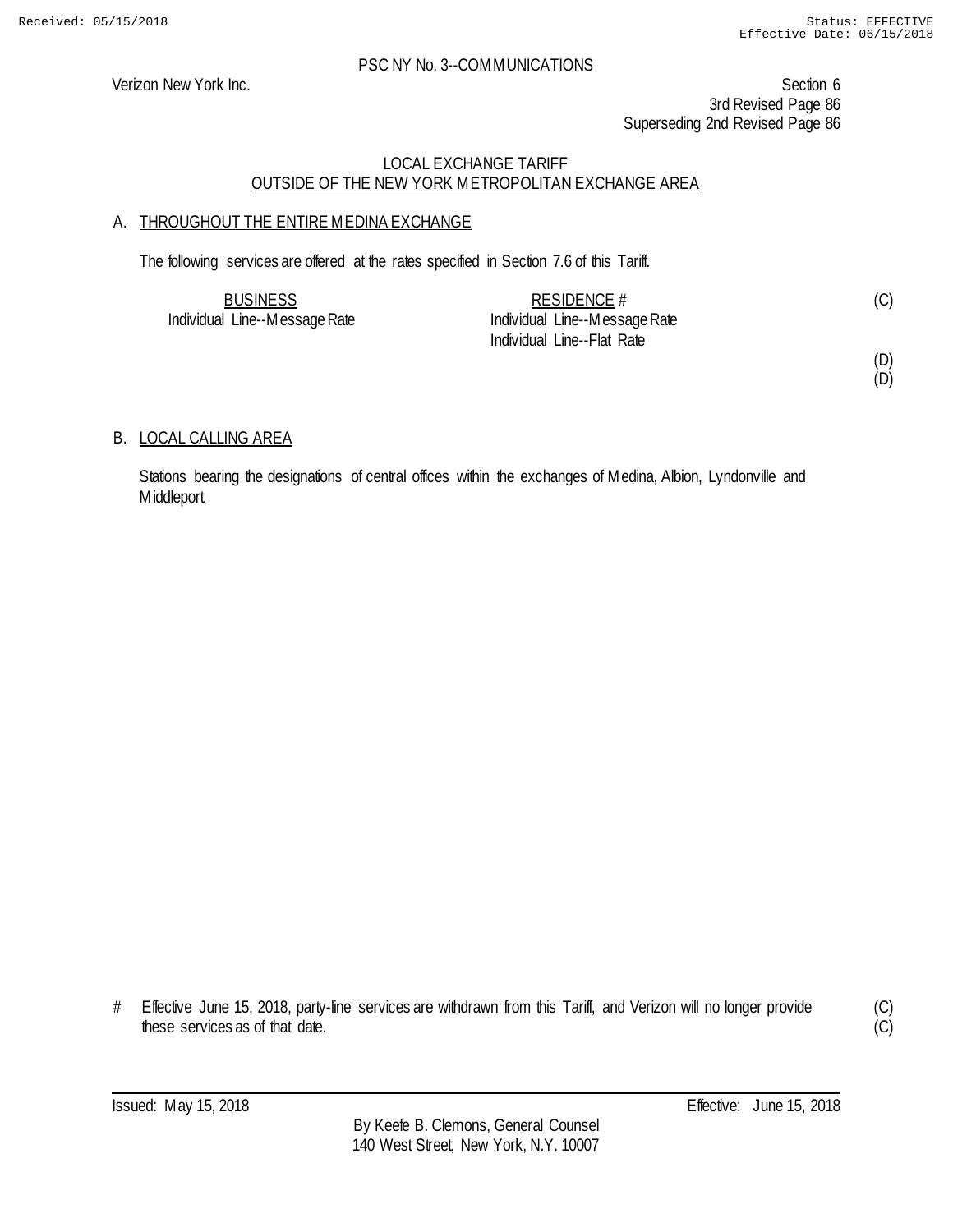Verizon New York Inc. Section 6 5<sup>th</sup> Revised Page 87 Superseding 4<sup>th</sup> Revised Page 87

## LOCAL EXCHANGE TARIFF OUTSIDE OF THE NEW YORK METROPOLITAN EXCHANGE AREA

## A. THROUGHOUT THE ENTIRE MIDDLEPORT EXCHANGE

The following services are offered at the rates specified in Section 7.6 of this Tariff.

| <b>BUSINESS</b>               | RESIDENCE #                   |  |
|-------------------------------|-------------------------------|--|
| Individual Line--Message Rate | Individual Line--Message Rate |  |
|                               | Individual Line--Flat Rate    |  |

(D)

(C)

(D)

## B. LOCAL CALLING AREA

Stations bearing the designations of central offices within the exchanges of Middleport, Barker, Gasport, Lockport, Lyndonville, Medina, Newfane, Pendleton and Wilson.

## C. CHARGES FOR LOCAL CALLS FROM FLAT RATE AND MESSAGE RATE TELEPHONES

## 1. Flat Rate Service

Flat Rate Service includes unlimited calling privilege to points listed in Paragraph B. preceding, except that such calls placed on an operator-handled station-to-station basis are charged for under the rate band schedule as shown in Paragraph 2. following.

#### 2. Message Rate Service

The following table shows the rate bands for calls to points listed in Paragraph B. preceding.

|    |                                                                             | Rate Bands |                     |
|----|-----------------------------------------------------------------------------|------------|---------------------|
|    |                                                                             |            |                     |
| ТO | Middleport<br><b>Barker</b><br>Gasport<br>Lockport<br>Lyndonville<br>Medina | Newfane    | Pendleton<br>Wilson |
|    |                                                                             |            |                     |

See Paragraphs C.2. and C.4., preceding, in this Section for initial and overtime periods, initial and overtime charges and charges for operator-handled station-to-station calls.

# Effective June 15, 2018, party-line services are withdrawn from this Tariff, and Verizon will no longer provide these services as of that date.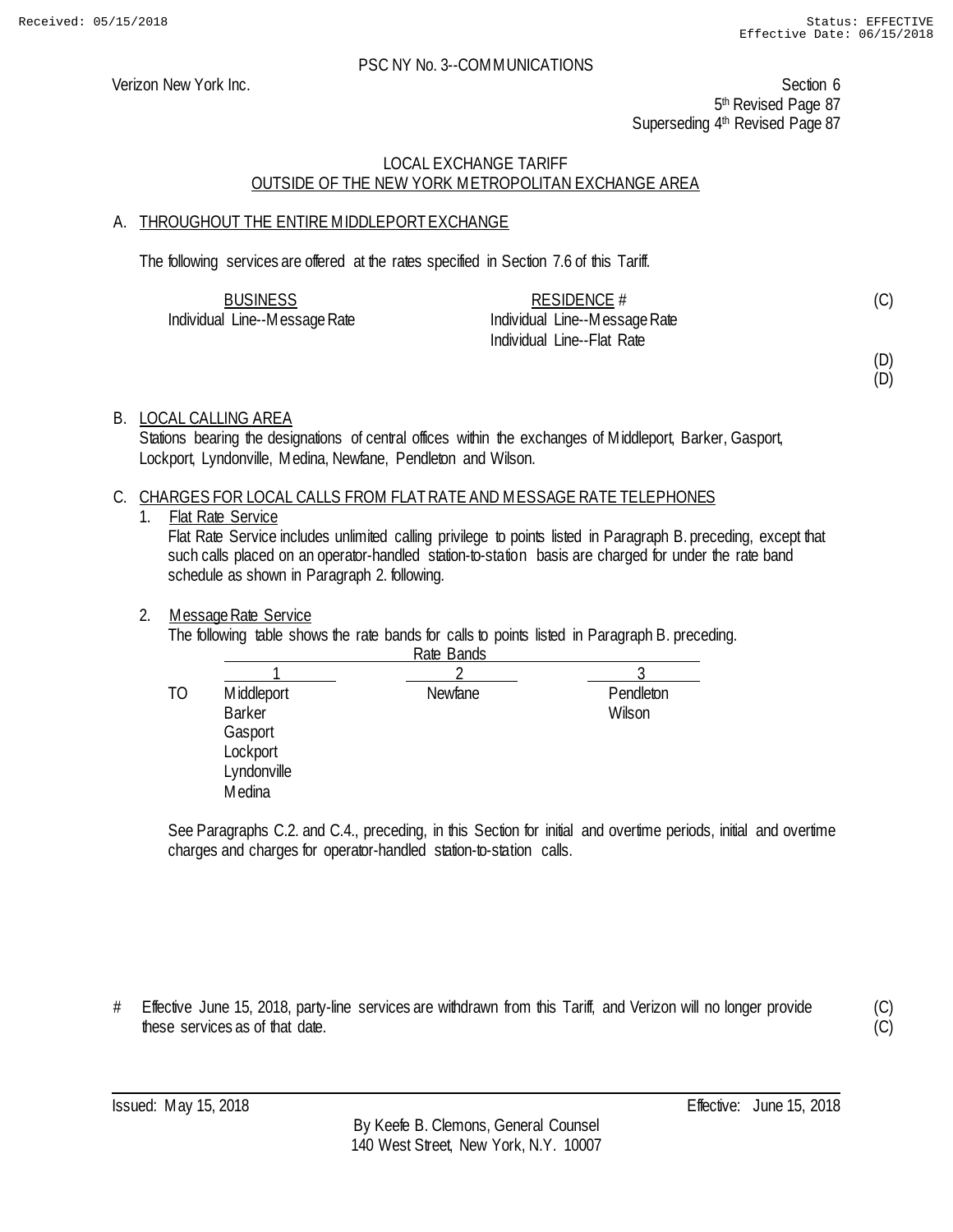Verizon New York Inc. Section 6 5<sup>th</sup> Revised Page 88 Superseding 4<sup>th</sup> Revised Page 88

## LOCAL EXCHANGE TARIFF OUTSIDE OF THE NEW YORK METROPOLITAN EXCHANGE AREA

## A. THROUGHOUT THE ENTIRE NEWFANE EXCHANGE

The following services are offered at the rates specified in Section 7.6 of this Tariff.

| <b>BUSINESS</b>               | RESIDENCE #                   |  |
|-------------------------------|-------------------------------|--|
| Individual Line--Message Rate | Individual Line--Message Rate |  |
|                               | Individual Line--Flat Rate    |  |

(C)

(D) (D)

#### B. LOCAL CALLING AREA

Stations bearing the designations of central offices within the exchanges of Newfane, Barker, Gasport, Lewiston, Lockport, Middleport, Pendleton, Ransomville, Wilson and Youngstown.

#### C. CHARGES FOR LOCAL CALLS FROM FLAT RATE AND MESSAGE RATE TELEPHONES

#### 1. Flat Rate Service

Flat Rate Service includes unlimited calling privilege to points listed in Paragraph B. preceding, except that such calls placed on an operator-handled station-to-station basis are charged for under the rate band schedule as shown in Paragraph 2. following.

#### 2. Message Rate Service

The following table shows the rate bands for calls to points listed in Paragraph B. preceding.

|    |                                                                  | Rate Bands                             |                        |
|----|------------------------------------------------------------------|----------------------------------------|------------------------|
|    |                                                                  |                                        |                        |
| ТO | <b>Newfane</b><br><b>Barker</b><br>Gasport<br>Lockport<br>Wilson | Middleport<br>Pendleton<br>Ransomville | Lewiston<br>Youngstown |

See Paragraphs C.2. and C.4., preceding, in this Section for initial and overtime periods, initial and overtime charges and charges for operator-handled station-to-station calls.

# Effective June 15, 2018, party-line services are withdrawn from this Tariff, and Verizon will no longer provide these services as of that date.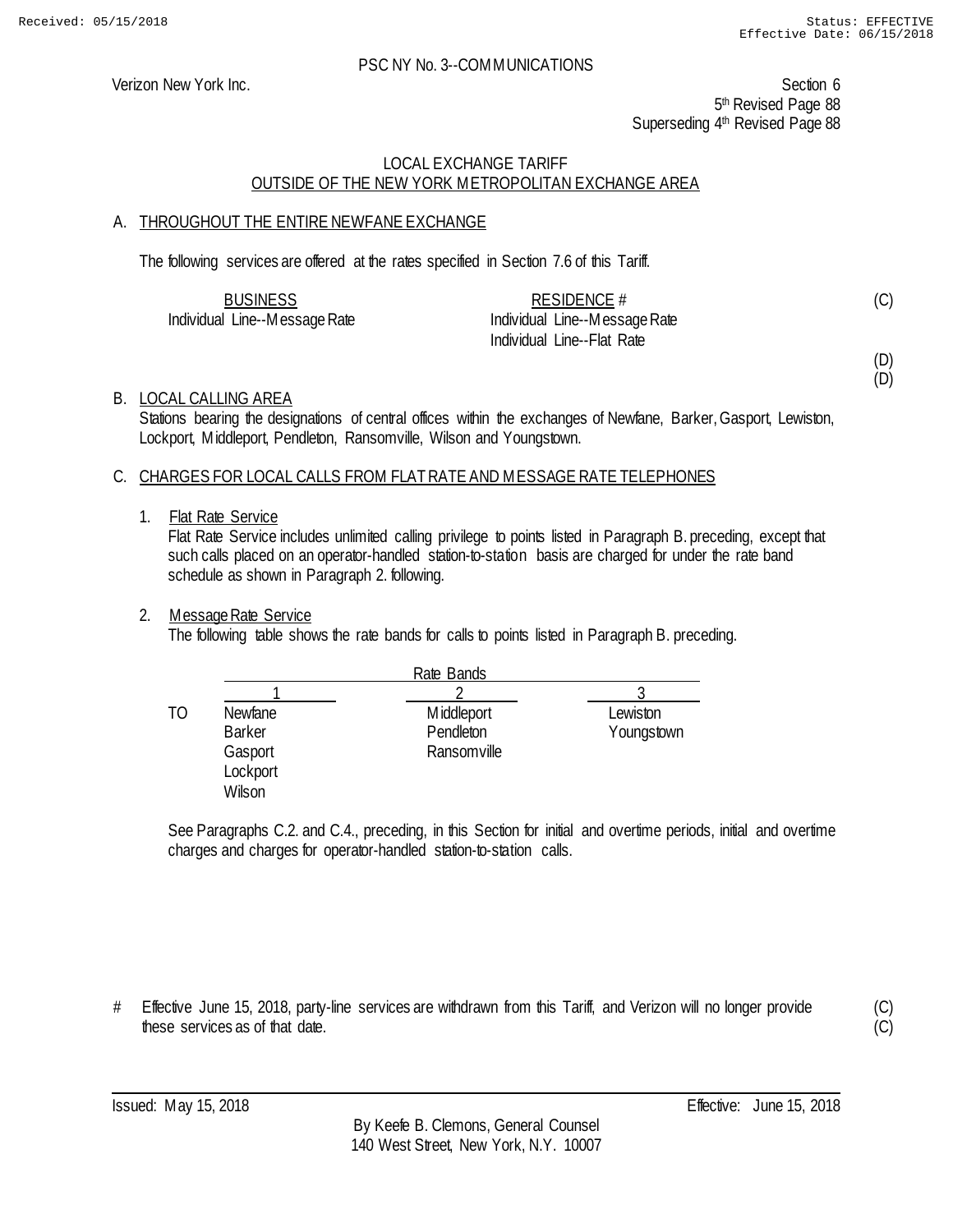Verizon New York Inc. Section 6 4th Revised Page 89 Superseding 3rd Revised Page 89

## LOCAL EXCHANGE TARIFF OUTSIDE OF THE NEW YORK METROPOLITAN EXCHANGE AREA

## A. THROUGHOUT THE ENTIRE NIAGARA FALLS EXCHANGE

The following services are offered at the rates specified in Section 7.6 of this Tariff.

| <b>BUSINESS</b>               | RESIDENCE #                   |  |
|-------------------------------|-------------------------------|--|
| Individual Line--Message Rate | Individual Line--Message Rate |  |
|                               | Individual Line--Flat Rate    |  |

(D)

(D)

(C) (C)

(C)

## B. LOCAL CALLING AREA

Stations bearing the designations of central offices within the exchanges of Niagara Falls, Grand Island, Lewiston, Lockport, Pendleton, Ransomville, Sanborn (Continental Tel. Co. of N.Y., Inc.), Tonawanda, Wilson and Youngstown.

NOTE: Present foreign exchange service provided from the Tonawanda Exchange to subscribers located in the Niagara Falls Exchange will continue at present rates until local service from Niagara Falls to Buffalo is introduced.

#### C. CHARGES FOR LOCAL CALLS FROM FLAT RATE AND MESSAGE RATE TELEPHONES

1. Flat Rate Service

Flat Rate Service includes unlimited calling privilege to points listed in Paragraph B. preceding, except that such calls placed on an operator-handled station-to-station basis are charged for under the rate band schedule as shown in Paragraph 2. following.

#### 2. Message Rate Service

The following table shows the rate bands for calls to points listed in Paragraph B. preceding.

|              | Rate Bands    |          |
|--------------|---------------|----------|
|              |               |          |
|              | Pendleton     | Wilson   |
| Grand Island | Ransomville   | Lockport |
| Lewiston     | Youngstown    |          |
| Sanborn (I)  |               |          |
| Tonawanda    |               |          |
|              | Niagara Falls |          |

See Paragraphs C.2. and C.4. of preceding Rate Schedule for initial and overtime periods, initial and overtime charges and charges for operator-handled station-to-station calls.

- # Effective June 15, 2018, party-line services are withdrawn from this Tariff, and Verizon will no longer provide these services as of that date.
- (I) Independent Company.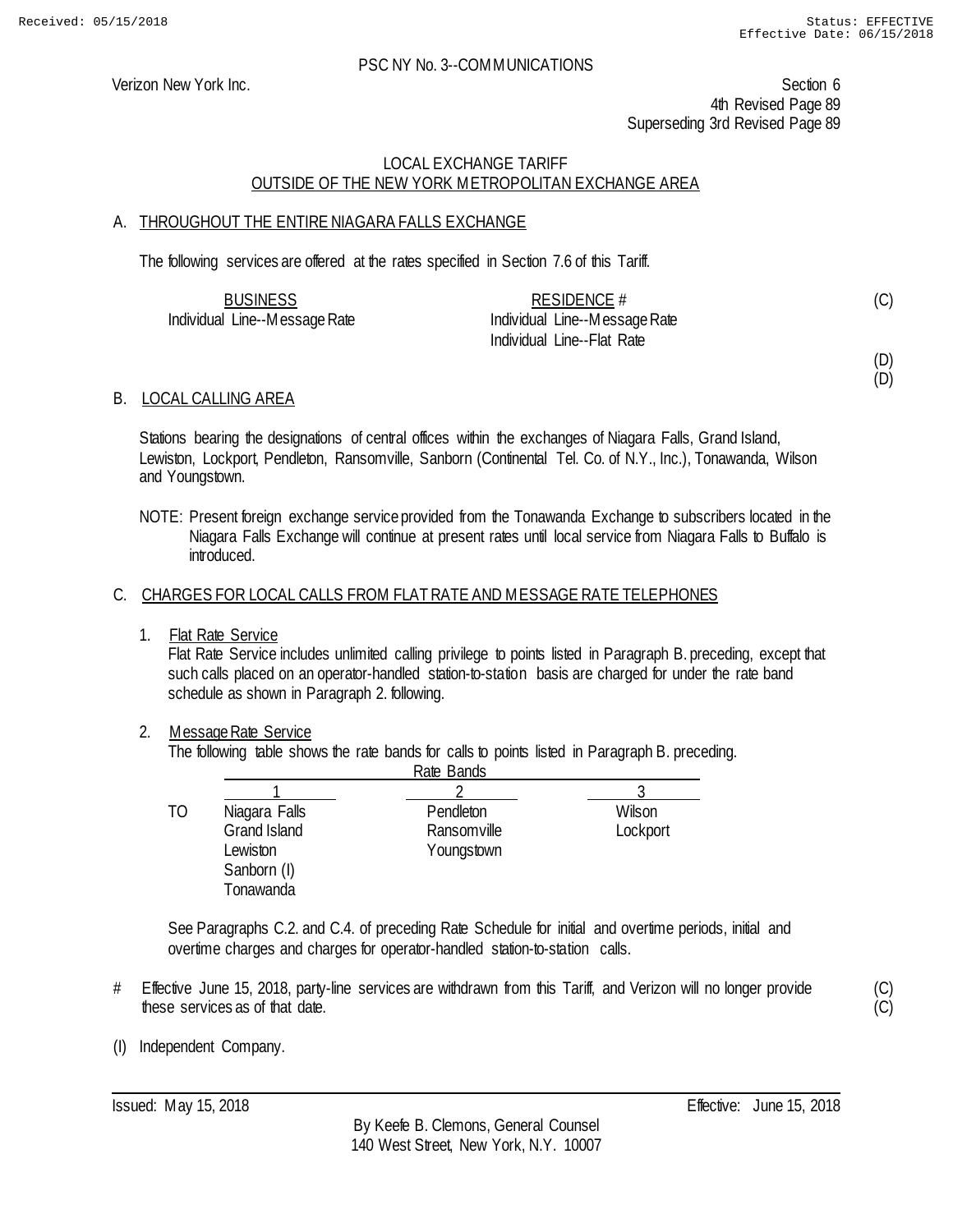Verizon New York Inc. Section 6 1st Revised Page 90 Superseding Original Page 90

## LOCAL EXCHANGE TARIFF OUTSIDE OF THE NEW YORK METROPOLITAN EXCHANGE AREA

D.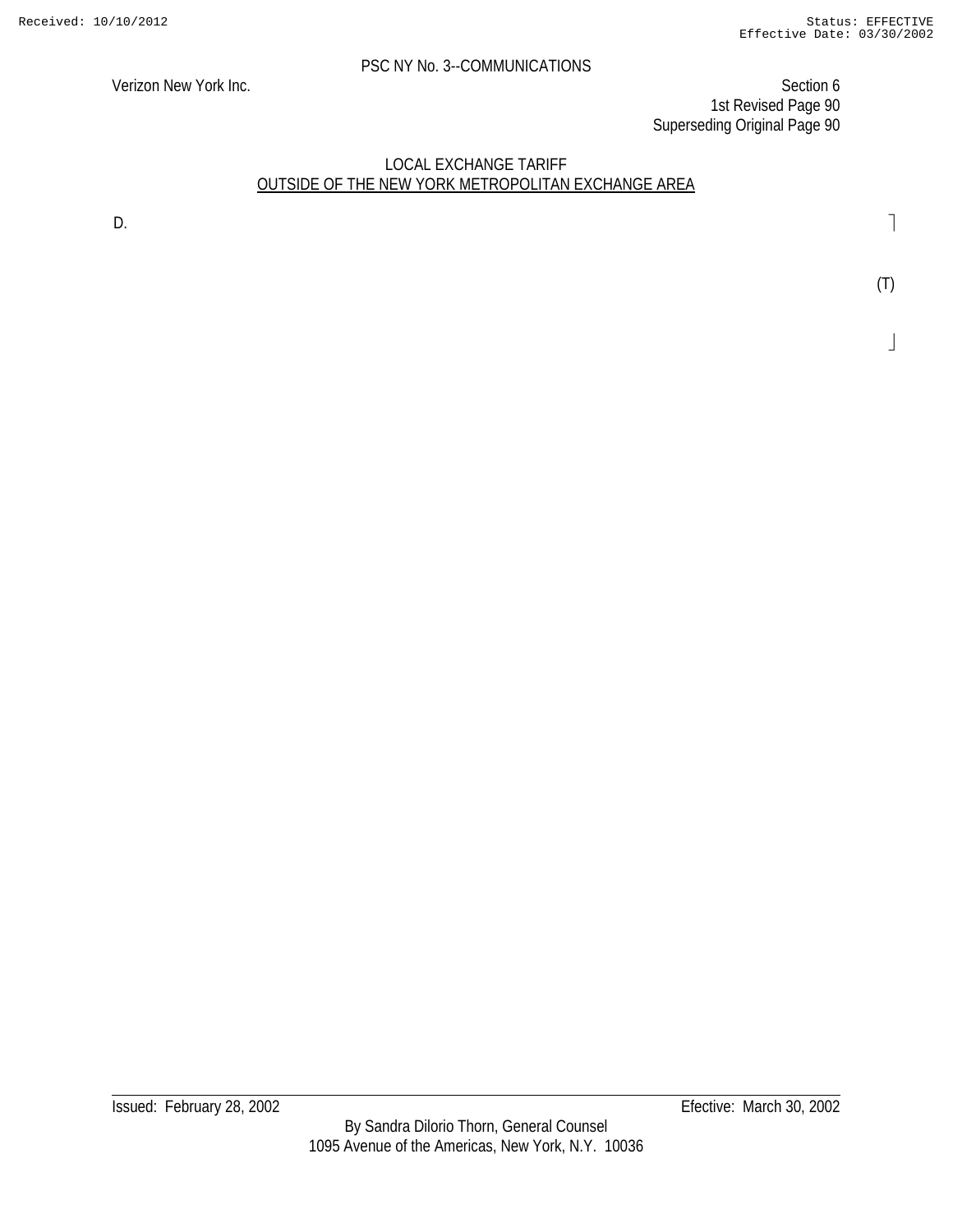Verizon New York Inc. Section 6 3rd Revised Page 91 Superseding 2nd Revised Page 91

## LOCAL EXCHANGE TARIFF OUTSIDE OF THE NEW YORK METROPOLITAN EXCHANGE AREA

## A. THROUGHOUT THE ENTIRE NORTH COLLINS EXCHANGE

The following services are offered at the rates specified in Section 7.6 of this Tariff.

| <b>BUSINESS</b>               | RESIDENCE $\#$                |  |
|-------------------------------|-------------------------------|--|
| Individual Line--Message Rate | #Individual Line--Community   |  |
|                               | Individual Line--Message Rate |  |
|                               | Individual Line--Flat Rate    |  |

#### (D) (D)

(C)

## B. LOCAL CALLING

## 1. For all Services Except RESIDENCE # Community Service

Stations bearing the designations of central offices within the exchanges of North Collins, Akron, Alden, Angola, Boston, Buffalo, Chaffee, Clarence, Clarence Center, Derby, East Aurora, Eden, Gowanda, Grand Island, Hamburg, Holland, Java, Lancaster, Orchard Park, Springville, Tonawanda, Wanakah, West Seneca and Williamsville.

#### 2. For RESIDENCE # Community Service

a. Primary Calling Area

Stations bearing the designations of Central offices within the exchange of North Collins, Angola, Boston, Eden, Gowanda and Springville.

b. Outside Primary Calling Area

Stations bearing the designations of central offices within the exchanges of. Akron, Alden, Buffalo, Chaffee, Clarence, Clarence Center, Derby, East Aurora, Grand Island, Hamburg, Holland, Java, Lancaster, Orchard Park, Tonawanda, Wanakah, West Seneca and Williamsville.

- # Furnished only to present subscribers to this service on the same premises.
- ## Effective June 15, 2018, party-line services are withdrawn from this Tariff, and Verizon will no longer provide these services as of that date.

(N) (N)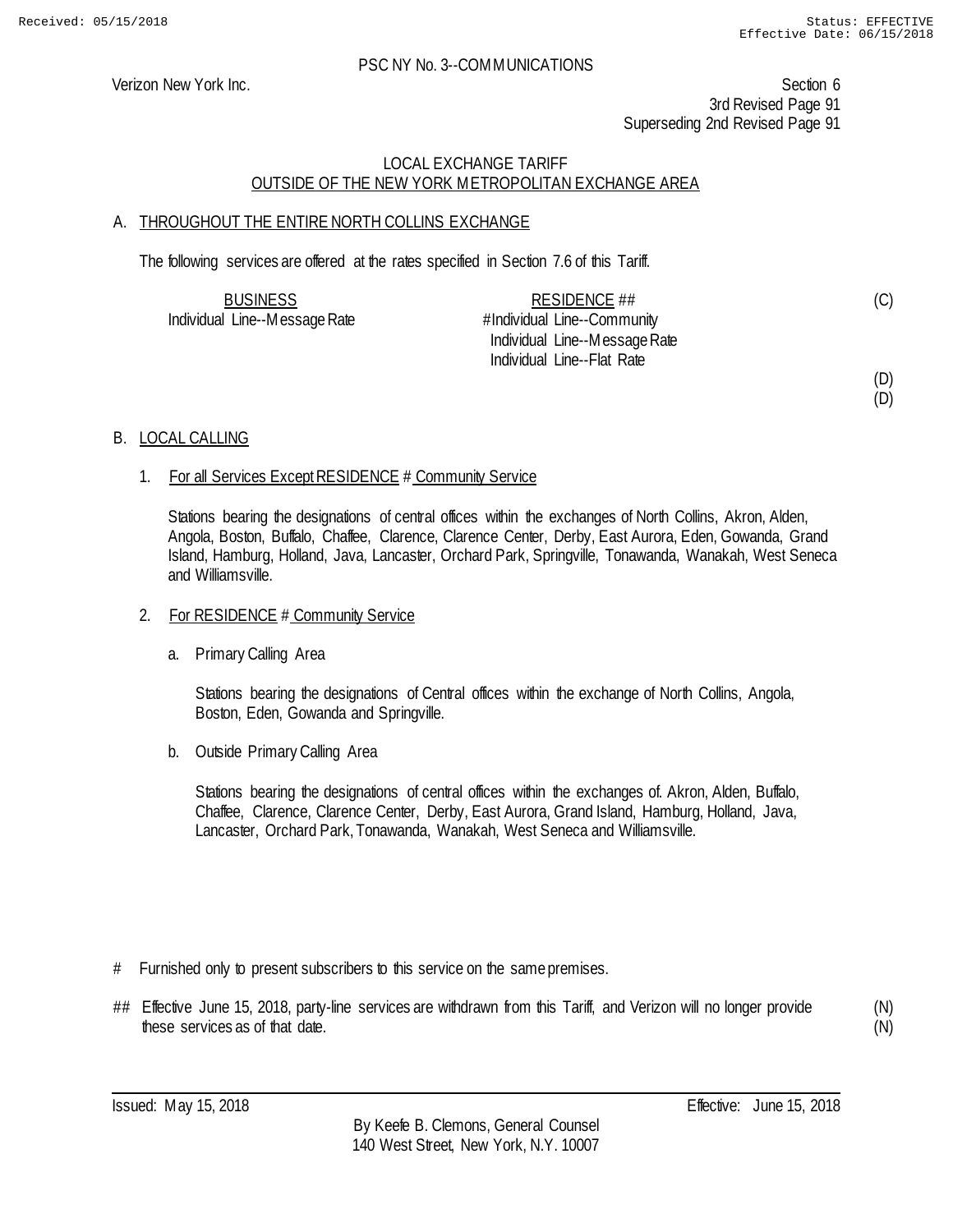Verizon New York Inc. Section 6 2nd Revised Page 92 Superseding 1<sup>st</sup> Revised Page 92

## LOCAL EXCHANGE TARIFF OUTSIDE OF THE NEW YORK METROPOLITAN EXCHANGE AREA

## C. CHARGES FOR LOCAL CALLS FROM NON-COIN TELEPHONES

1. Flat Rate Service and Message Rate Service

See Paragraphs C.1. and C.2., preceding, in this Section.

- 2. Residence Community Service
	- a. Unlimited calling privilege to points listed in paragraph B.2.a. preceding.
	- b. The following table shows the rate bands for calls to points listed in Paragraph B.2.b. preceding:

|    |                             | Rate Bands                                                                                |                                                                              |
|----|-----------------------------|-------------------------------------------------------------------------------------------|------------------------------------------------------------------------------|
|    |                             | 3                                                                                         |                                                                              |
| TO | Derby<br>Hamburg<br>Wanakah | <b>Buffalo</b><br>Chaffee<br>East Aurora<br>Holland<br><b>Orchard Park</b><br>West Seneca | Akron<br>Alden<br>Clarence<br><b>Clarence Center</b><br>Grand Island<br>Java |
|    |                             |                                                                                           | Lancaster<br>Tonawanda<br>Williamsville                                      |

See Paragraphs C.3. and C.4., preceding, in this Section for initial and overtime periods initial and overtime charges and charges for operator-handled station-to-station calls. (C)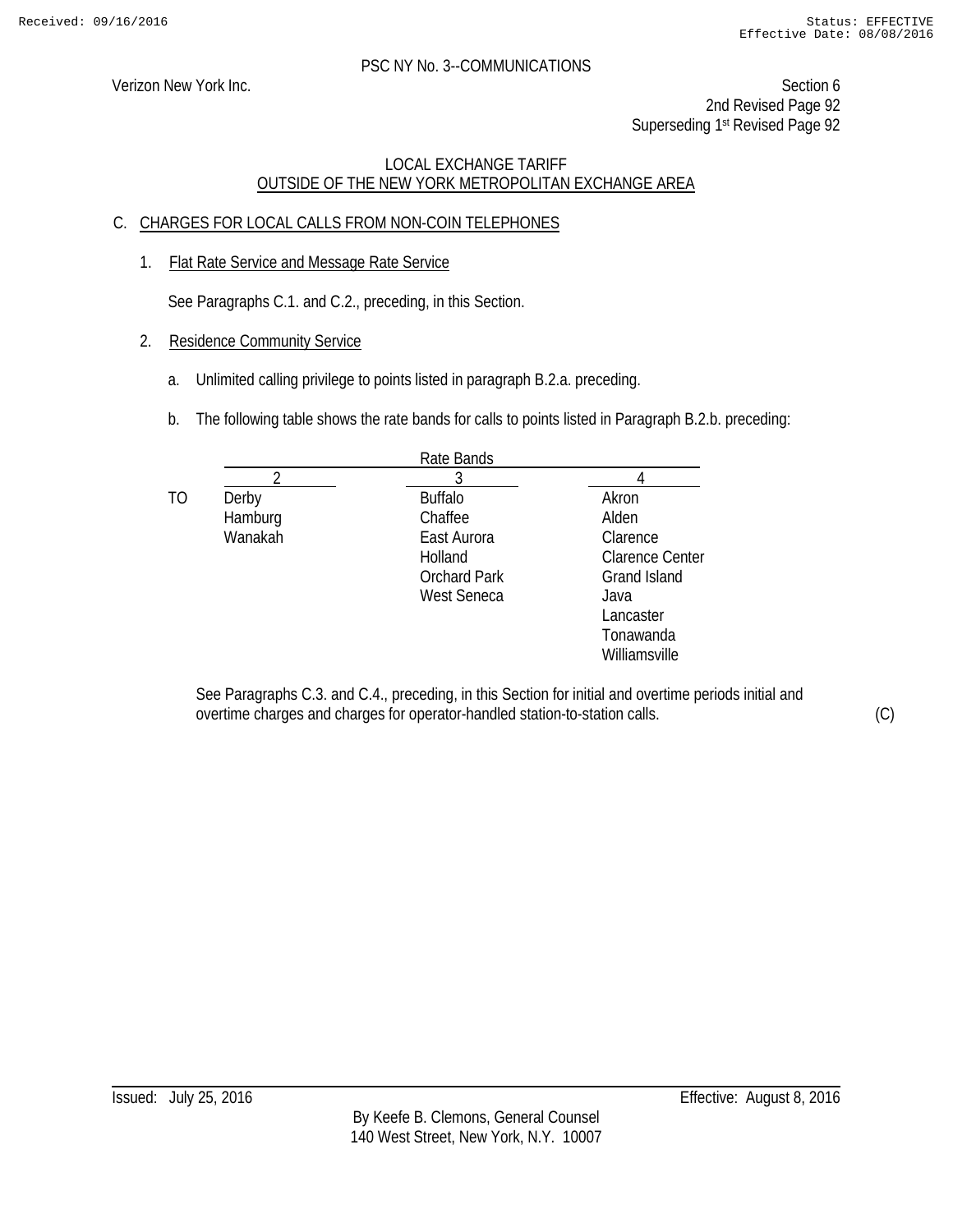Verizon New York Inc. Section 6 3rd Revised Page 93 Superseding 2nd Revised Page 93

## LOCAL EXCHANGE TARIFF OUTSIDE OF THE NEW YORK METROPOLITAN EXCHANGE AREA

## A. THROUGHOUT THE ENTIRE OAKFIELD EXCHANGE

The following services are offered at the rates specified in Section 7.6 of this Tariff.

| <b>BUSINESS</b>               | RESIDENCE $#$                 |  |
|-------------------------------|-------------------------------|--|
| Individual Line--Message Rate | Individual Line--Message Rate |  |
|                               | Individual Line--Flat Rate    |  |

(D) (D)

## B. LOCAL CALLING AREA

Stations bearing the designations of central offices within the exchanges of Oakfield, Akron, Batavia and Elba.

# Effective June 15, 2018, party-line services are withdrawn from this Tariff, and Verizon will no longer provide these services as of that date.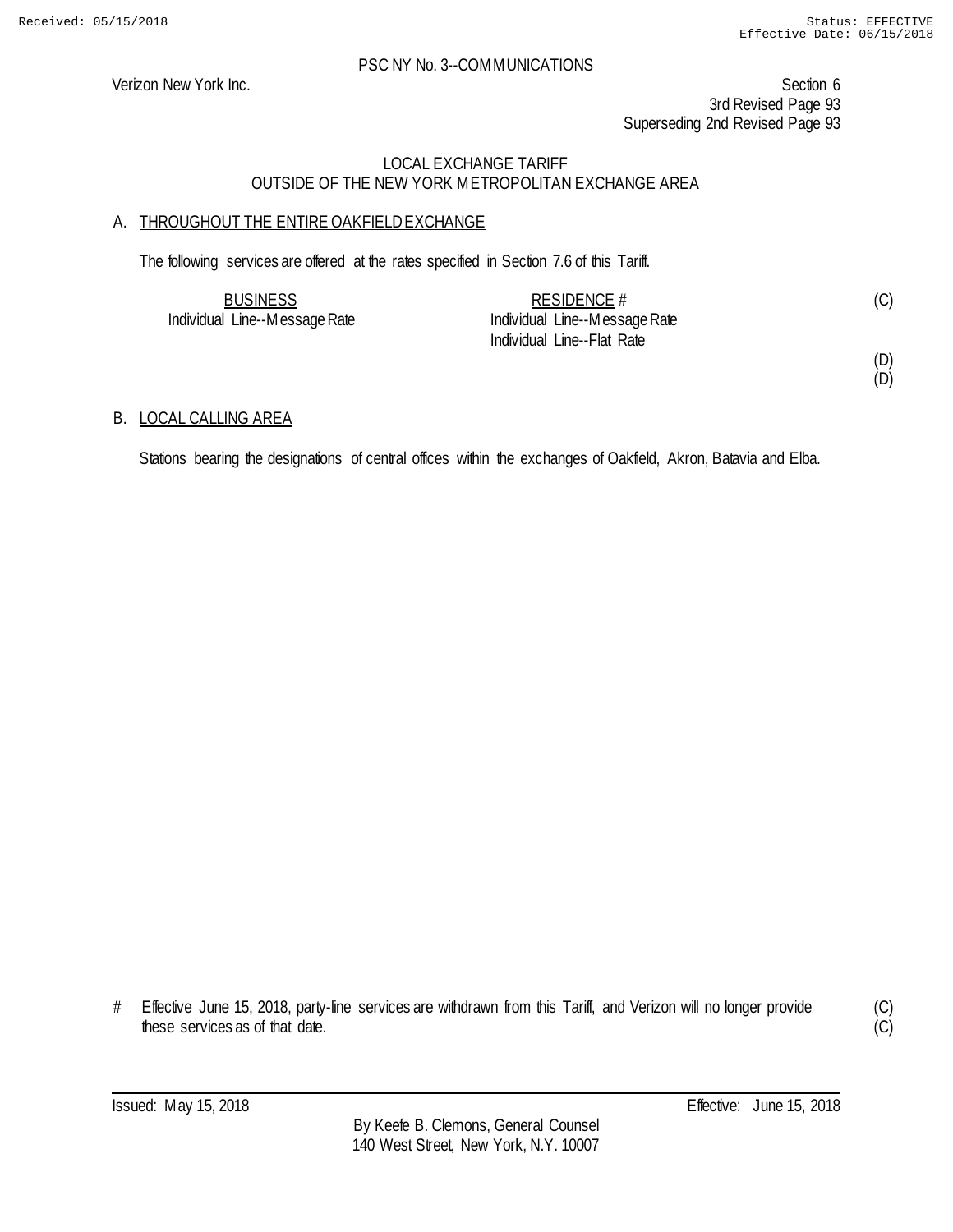Verizon New York Inc. Section 6 4th Revised Page 94 Superseding 3rd Revised Page 94

## LOCAL EXCHANGE TARIFF OUTSIDE OF THE NEW YORK METROPOLITAN EXCHANGE AREA

## A. THROUGHOUT THE ENTIRE OLEAN EXCHANGE

The following services are offered at the rates specified in Section 7.6 of this Tariff.

| <b>BUSINESS</b>               | RESIDENCE $#$                 |  |
|-------------------------------|-------------------------------|--|
| Individual Line--Message Rate | Individual Line--Message Rate |  |
|                               | Individual Line--Flat Rate    |  |

(D)

(D)

## B. LOCAL CALLING AREA

Stations bearing the designations of central offices within the exchanges of Olean, Bolivar, Cuba, Hinsdale, Limestone and Salamanca.

C.

# Effective June 15, 2018, party-line services are withdrawn from this Tariff, and Verizon will no longer provide these services as of that date.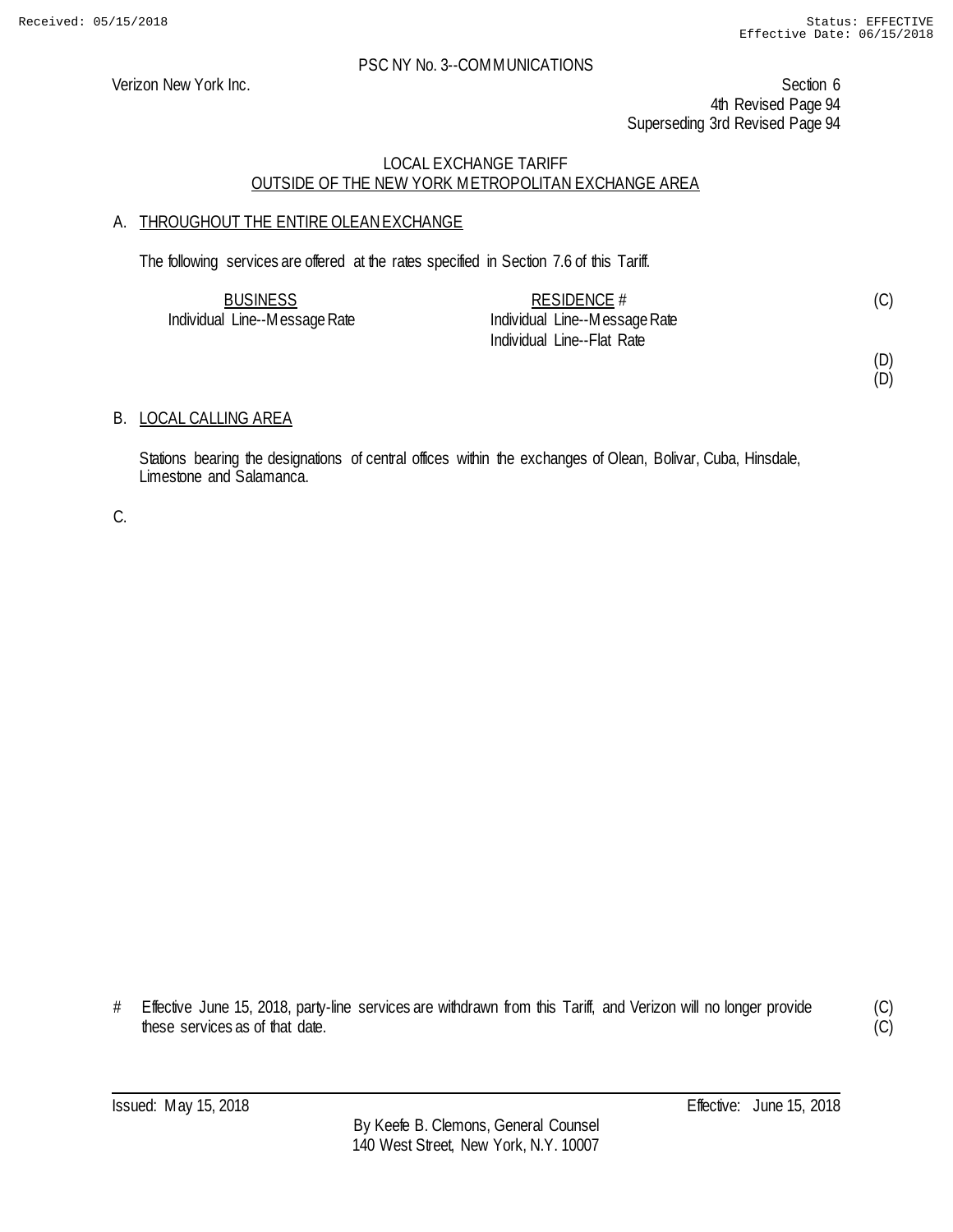Verizon New York Inc. Section 6 3rd Revised Page 95 Superseding 2nd Revised Page 95

## LOCAL EXCHANGE TARIFF OUTSIDE OF THE NEW YORK METROPOLITAN EXCHANGE AREA

## A. THROUGHOUT THE ENTIRE ORCHARD PARK EXCHANGE

The following services are offered at the rates specified in Section 7.6 of this Tariff.

| <b>BUSINESS</b>               | RESIDENCE $\#$                |  |
|-------------------------------|-------------------------------|--|
| Individual Line--Message Rate | #Individual Line--Community   |  |
|                               | Individual Line--Message Rate |  |
|                               | Individual Line--Flat Rate    |  |

#### (D) (D)

(C)

B. LOCAL CALLING

## 1. For all Services Except RESIDENCE # Community Service

Stations bearing the designations of central offices within the exchanges of Orchard Park, Akron, Alden, Angola, Boston, Buffalo, Chaffee, Clarence, Clarence Center, Derby, East Aurora, Eden, Grand Island, Hamburg, Holland, Java, Lancaster, North Collins, Springville, Tonawanda, Wanakah, West Seneca and Williamsville.

## 2. For RESIDENCE # Community Service

a. Primary Calling Area

Stations bearing the designations of central offices within the exchanges of Orchard Park, Boston; South Park district of Buffalo\*; East Aurora, Hamburg, and the West Seneca district of West Seneca\*

b. Outside Primary Calling Area

Stations bearing the designations of central offices within the exchanges of Akron, Alden, Angola; Bailey, Elmwood, Franklin, Hertel and Main districts in Buffalo\*; Chaffee, Clarence, Clarence Center, Derby, Eden, Grand Island, Holland, Java, Lancaster, North Collins, Springville, Tonawanda, Wanakah, the French district of West Seneca\* and Williamsville.

- # Furnished only to present subscribers to this service on the same premises.
- ## Effective June 15, 2018, party-line services are withdrawn from this Tariff, and Verizon will no longer provide these services as of that date.

(N) (N)

See related exchange Sections of Part 6 for the central office designations in each of the central office districts of the Buffalo and West Seneca exchanges.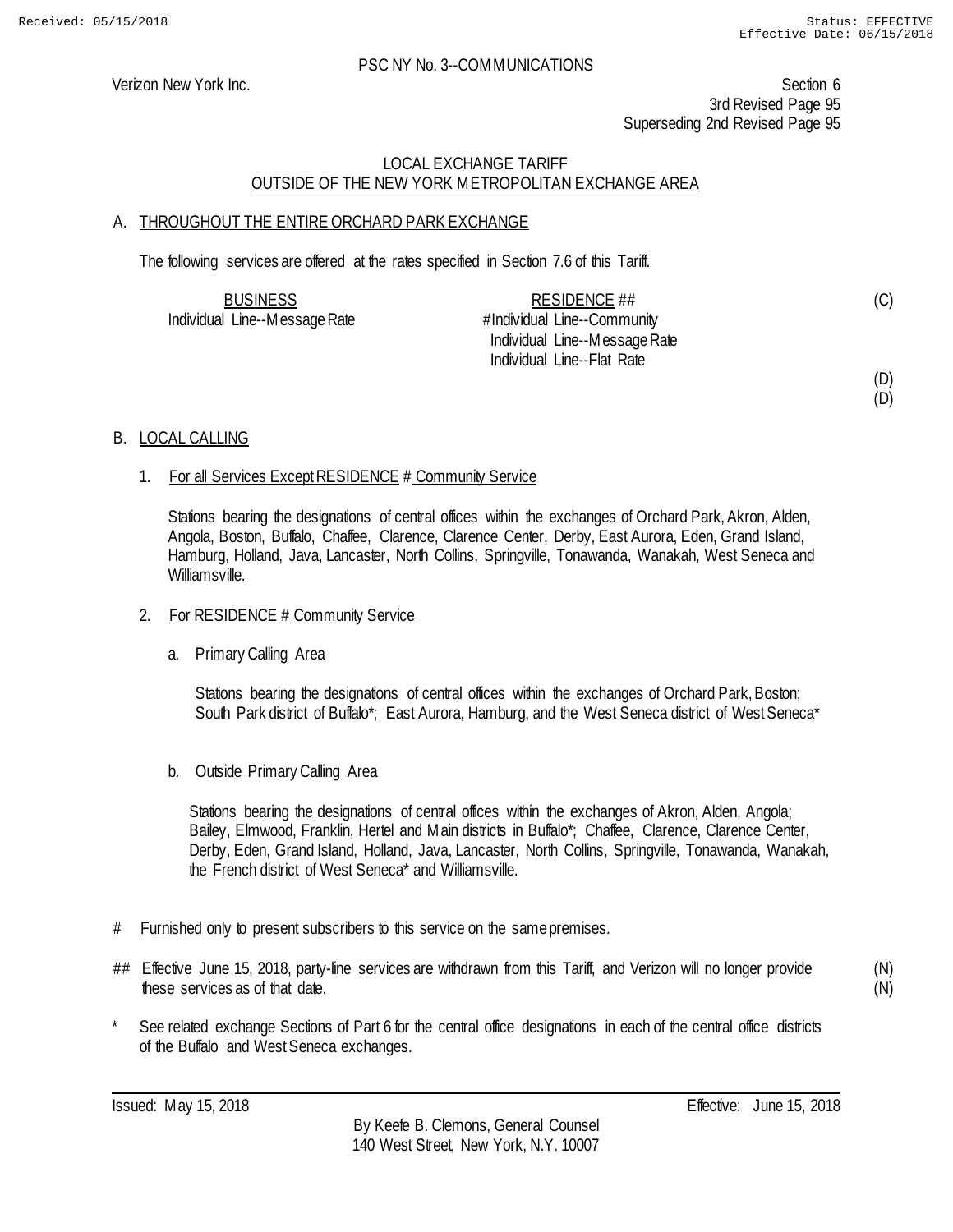Verizon New York Inc. Section 6 2nd Revised Page 96 Superseding 1<sup>st</sup> Revised Page 96

## LOCAL EXCHANGE TARIFF OUTSIDE OF THE NEW YORK METROPOLITAN EXCHANGE AREA

## C. CHARGES FOR LOCAL CALLS FROM NON-COIN TELEPHONES

1. Flat Rate Service and Message Rate Service

See Paragraphs C.1. and C.2., preceding, in this Section .

- 2. Residence Community Service
	- a. Unlimited calling privilege to points listed in paragraph B.2.a. preceding.
	- b. The following table shows the rate bands for calls to points listed in Paragraph B.2.b. preceding:

|    | Rate Bands             |                        |
|----|------------------------|------------------------|
|    |                        | 3                      |
| TΟ | Buffalo*               | Akron                  |
|    | <b>Bailey district</b> | Alden                  |
|    | Elmwood district       | Angola                 |
|    | Franklin district      | Chaffee                |
|    | Hertel district        | Clarence               |
|    | Main district          | <b>Clarence Center</b> |
|    | Derby                  | <b>Grand Island</b>    |
|    | Eden                   | Java                   |
|    | Holland                | <b>North Collins</b>   |
|    | Lancaster              | Springville            |
|    | Wanakah                | Tonawanda              |
|    | West Seneca*           | Williamsville*         |
|    | French district        | Amherst district       |
|    | Williamsville*         |                        |
|    | Cayuga district        |                        |
|    |                        |                        |

See Paragraphs C.3.and C.4., preceding, in this Section for initial and overtime periods initial and overtime charges and charges for operator-handled station-to-station calls.

(C)

See related exchange pages in this Section 6 for the central office designations in each of the central office districts of the Buffalo, West Seneca and Williamsville exchanges.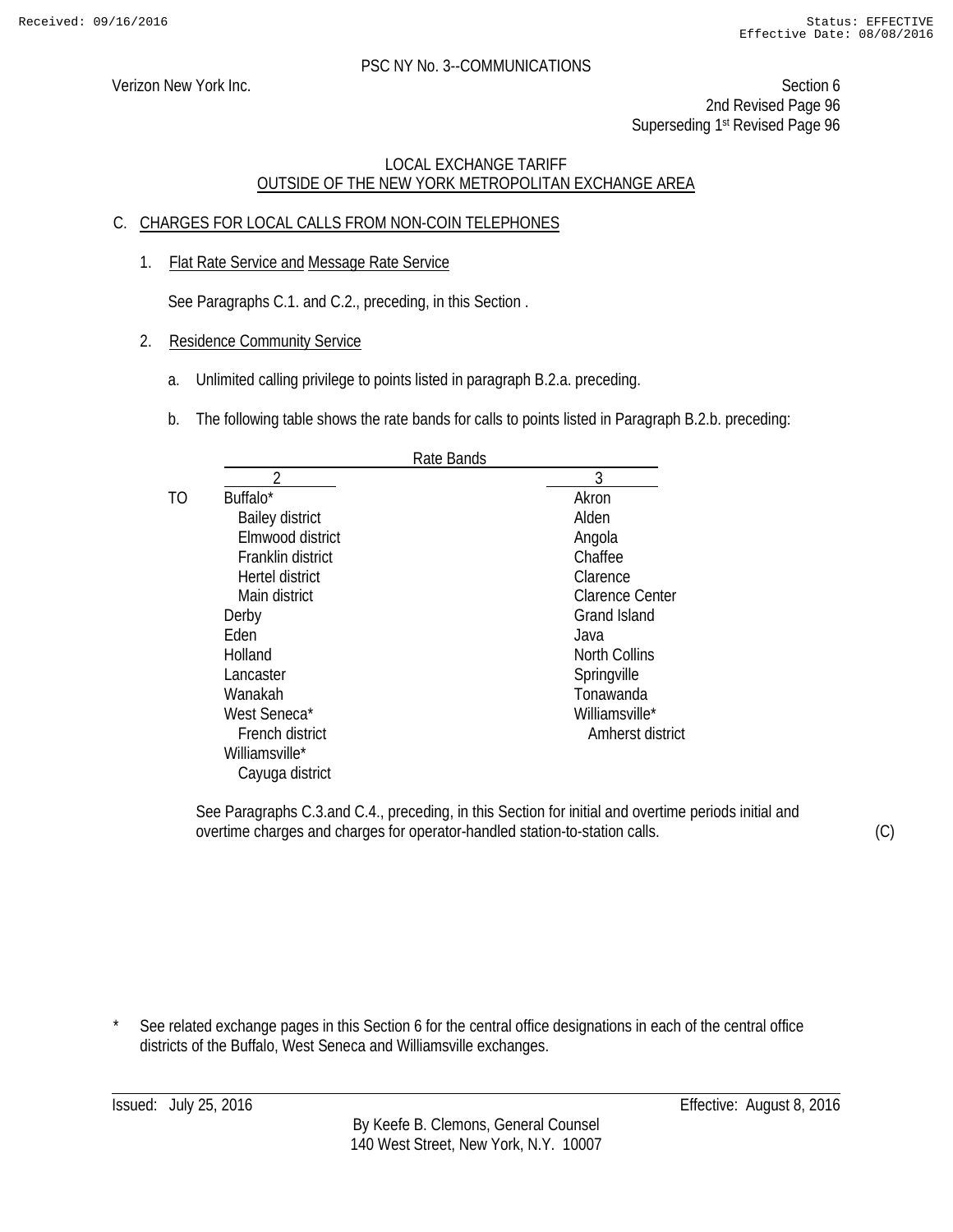Verizon New York Inc. Section 6 3rd Revised Page 97 Superseding 2nd Revised Page 97

## LOCAL EXCHANGE TARIFF OUTSIDE OF THE NEW YORK METROPOLITAN EXCHANGE AREA

## A. THROUGHOUT THE ENTIRE PENDLETON EXCHANGE

The following services are offered at the rates specified in Section 7.6 of this Tariff.

| <b>BUSINESS</b>               | RESIDENCE ##                  | (C)                 |
|-------------------------------|-------------------------------|---------------------|
| Individual Line--Message Rate | #Individual Line--Community   |                     |
|                               | Individual Line--Message Rate |                     |
|                               | Individual Line--Flat Rate    |                     |
|                               |                               | $\lambda = \lambda$ |

#### (D) (D)

## B. LOCAL CALLING

## 1. For all Services Except RESIDENCE # Community Service

Stations bearing the designations of central offices within the exchanges of Pendleton, Akron, Barker, Buffalo, Clarence, Clarence Center, Gasport, Grand Island, Lancaster, Lewiston, Lockport, Middleport, Newfane, Niagara Falls, Ransomville, Sanborn (Iroquois Telephone Corp.), Tonawanda, West Seneca, Williamsville, Wilson and Youngstown.

#### 2. For RESIDENCE # Community Service

#### a. Primary Calling Area

Stations bearing the designations of central offices within the exchanges of Pendleton, Lockport, Sanborn (Iroquois Telephone Corp.), Tonawanda; and Amherst district of Williamsville\*.

b. Outside Primary Calling Area

Stations bearing the designations of central offices within the exchanges of. Akron, Barker, Buffalo, Clarence, Clarence Center, Gasport, Grand Island, Lancaster, Lewiston, Middleport, Newfane, Niagara Falls, Ransomville, West Seneca; Cayuga district of Williamsville\*; Wilson and Youngstown.

- # Furnished only to present subscribers to this service on the same premises.
- ## Effective June 15, 2018, party-line services are withdrawn from this Tariff, and Verizon will no longer provide these services as of that date.

(N) (N)

See the related exchange Section of this Part 6 for the central office designations in each central office district of the Williamsville exchange.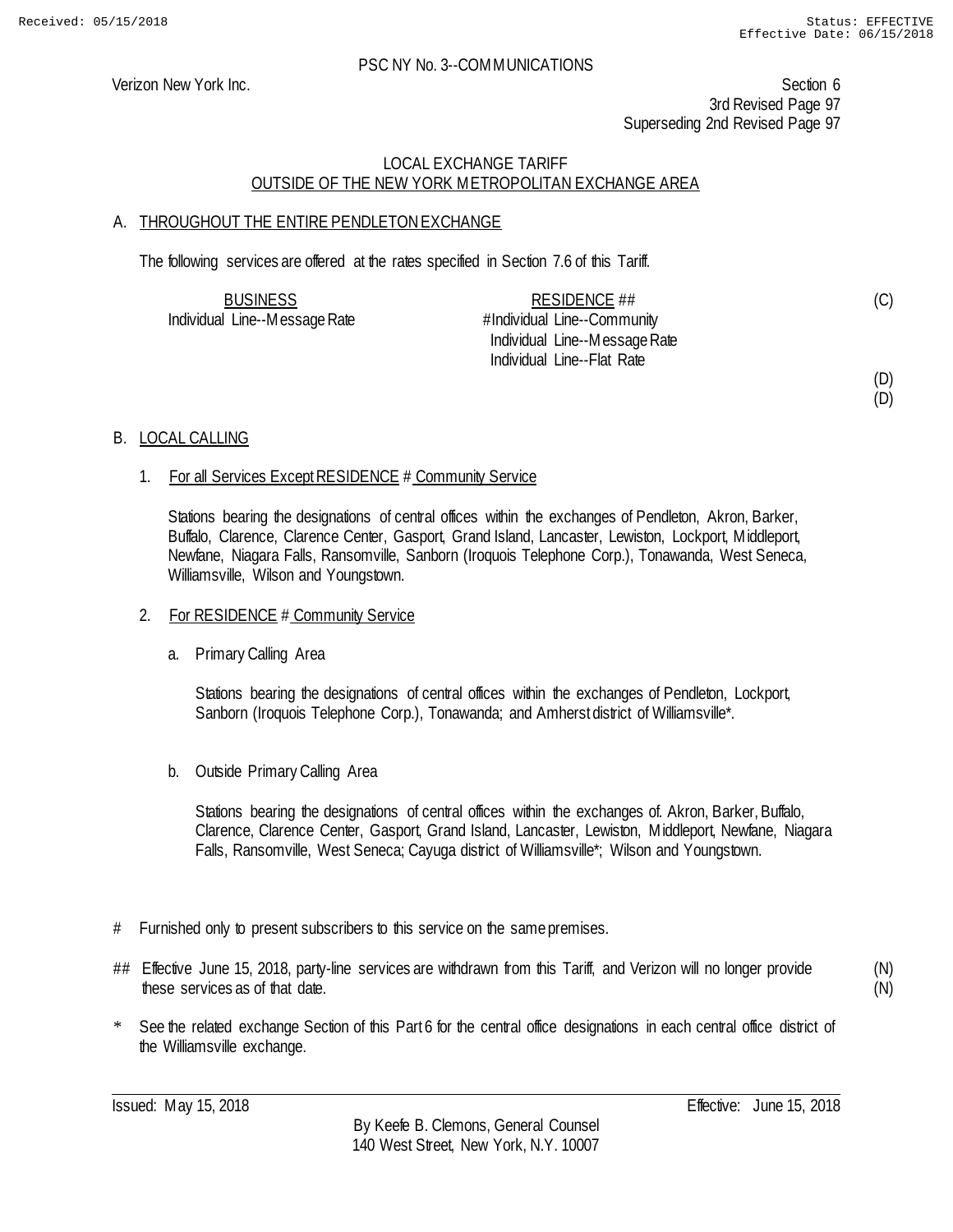Verizon New York Inc. Section 6 2nd Revised Page 98 Superseding 1st Revised Page 98

## LOCAL EXCHANGE TARIFF OUTSIDE OF THE NEW YORK METROPOLITAN EXCHANGE AREA

## C. CHARGES FOR LOCAL CALLS FROM NON-COIN TELEPHONES

1. Flat Rate Service and Message Rate Service

See Paragraphs C.1. and C.2., preceding, in this Section.

## 2. Residence Community Service

- a. Unlimited calling privilege to points listed in paragraph B.2.a. preceding.
- b. The following table shows the rate bands for calls to points listed in Paragraph B.2.b. preceding:

|    | Rate Bands             |                      |
|----|------------------------|----------------------|
|    | ว                      | 3                    |
| TO | Buffalo <sup>*</sup>   | Akron                |
|    | <b>Bailey district</b> | <b>Barker</b>        |
|    | Elmwood district       | Buffalo <sup>*</sup> |
|    | Hertel district        | Franklin district    |
|    | Main district          | South Park district  |
|    | Clarence               | Lancaster            |
|    | <b>Clarence Center</b> | Middleport           |
|    | Gasport                | <b>West Seneca</b>   |
|    | <b>Grand Island</b>    | Youngstown           |
|    | Lewiston               |                      |
|    | <b>Newfane</b>         |                      |
|    | Niagara Falls          |                      |
|    | Ransomville            |                      |
|    | Williamsville*         |                      |
|    | Cayuga district        |                      |
|    | Wilson                 |                      |
|    |                        |                      |

See Paragraphs C.3. and C.4., preceding, in this Section for initial and overtime periods initial and overtime charges and charges for operator-handled station-to-station calls.

C.

\* See the related exchange page of this Section 6 for the central office designations in each central office district of the Buffalo and Williamsville exchanges.

(C)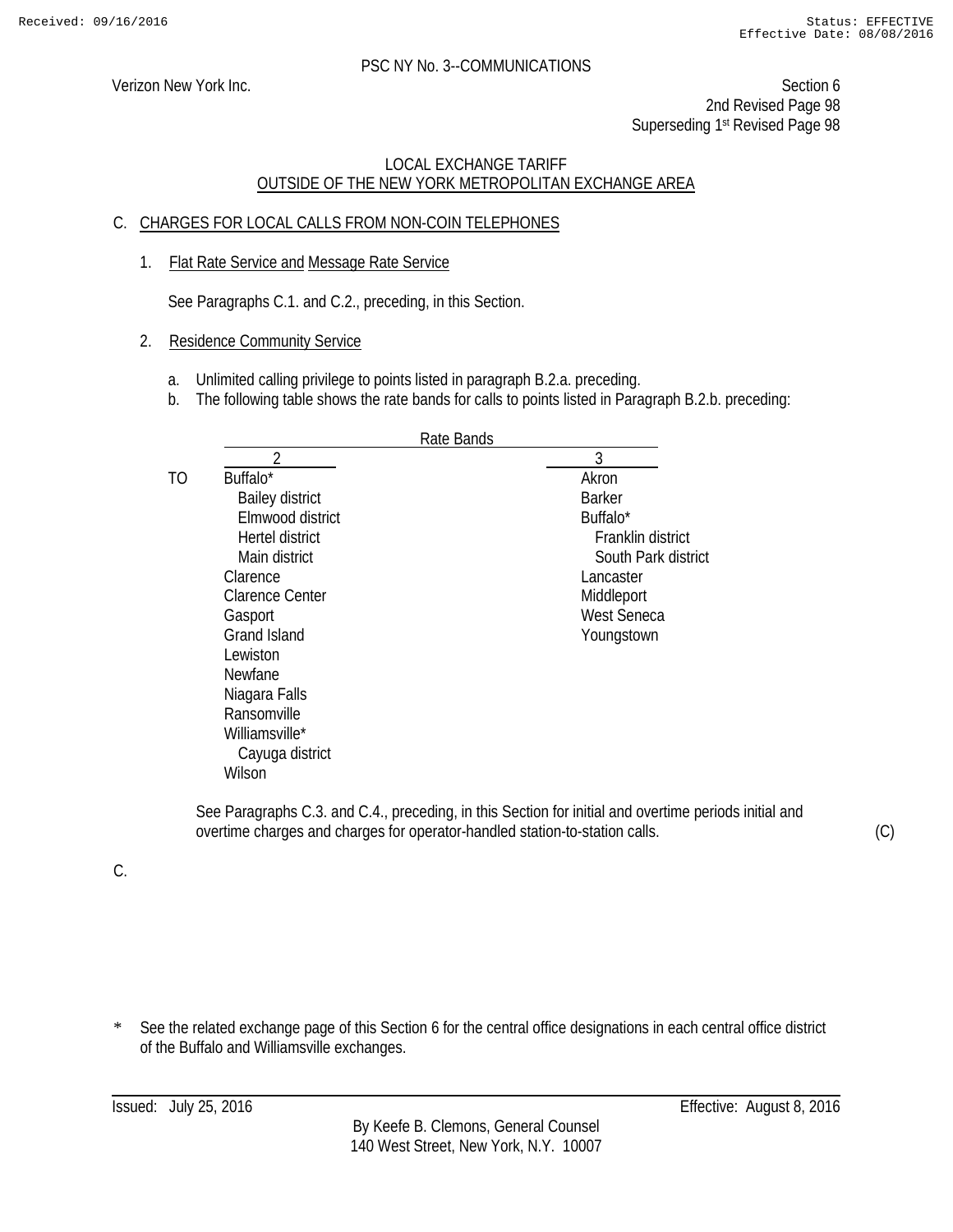Verizon New York Inc. Section 6 5th Revised Page 99 Superseding 4<sup>th</sup> Revised Page 99

## LOCAL EXCHANGE TARIFF OUTSIDE OF THE NEW YORK METROPOLITAN EXCHANGE AREA

## A. THROUGHOUT THE ENTIRE RANSOMVILLE EXCHANGE

The following services are offered at the rates specified in Section 7.6 of this Tariff.

| <b>BUSINESS</b>               | RESIDENCE $#$                 |  |
|-------------------------------|-------------------------------|--|
| Individual Line--Message Rate | Individual Line--Message Rate |  |
|                               | Individual Line--Flat Rate    |  |

(D)

(D)

(C)

B. LOCAL CALLING AREA

Stations bearing the designations of central offices within the exchanges of Ransomville, Barker, Gasport, Grand Island, Lewiston, Lockport, Newfane, Niagara Falls, Pendleton, Tonawanda, Wilson and Youngstown.

## C. CHARGES FOR LOCAL CALLS FROM FLAT RATE AND MESSAGE RATE TELEPHONES

#### 1. Flat Rate Service

Flat Rate Service includes unlimited calling privilege to points listed in Paragraph B. preceding, except that such calls placed on an operator-handled station-to-station basis are charged for under the rate band schedule as shown in Paragraph 2. following.

## 2. Message Rate Service

The following table shows the rate bands for calls to points listed in Paragraph B. preceding.

|    |             | Rate Bands     |                     |
|----|-------------|----------------|---------------------|
|    |             |                |                     |
| TΟ | Ransomville | <b>Newfane</b> | <b>Barker</b>       |
|    | Lewiston    | Niagara Falls  | Gasport             |
|    | Lockport    | Pendleton      | <b>Grand Island</b> |
|    | Wilson      | Tonawanda      |                     |
|    | Youngstown  |                |                     |

See Paragraphs C.2. and C.4., preceding, in this Section for initial and overtime periods, initial and overtime charges and charges for operator-handled station-to-station calls.

# Effective June 15, 2018, party-line services are withdrawn from this Tariff, and Verizon will no longer provide these services as of that date.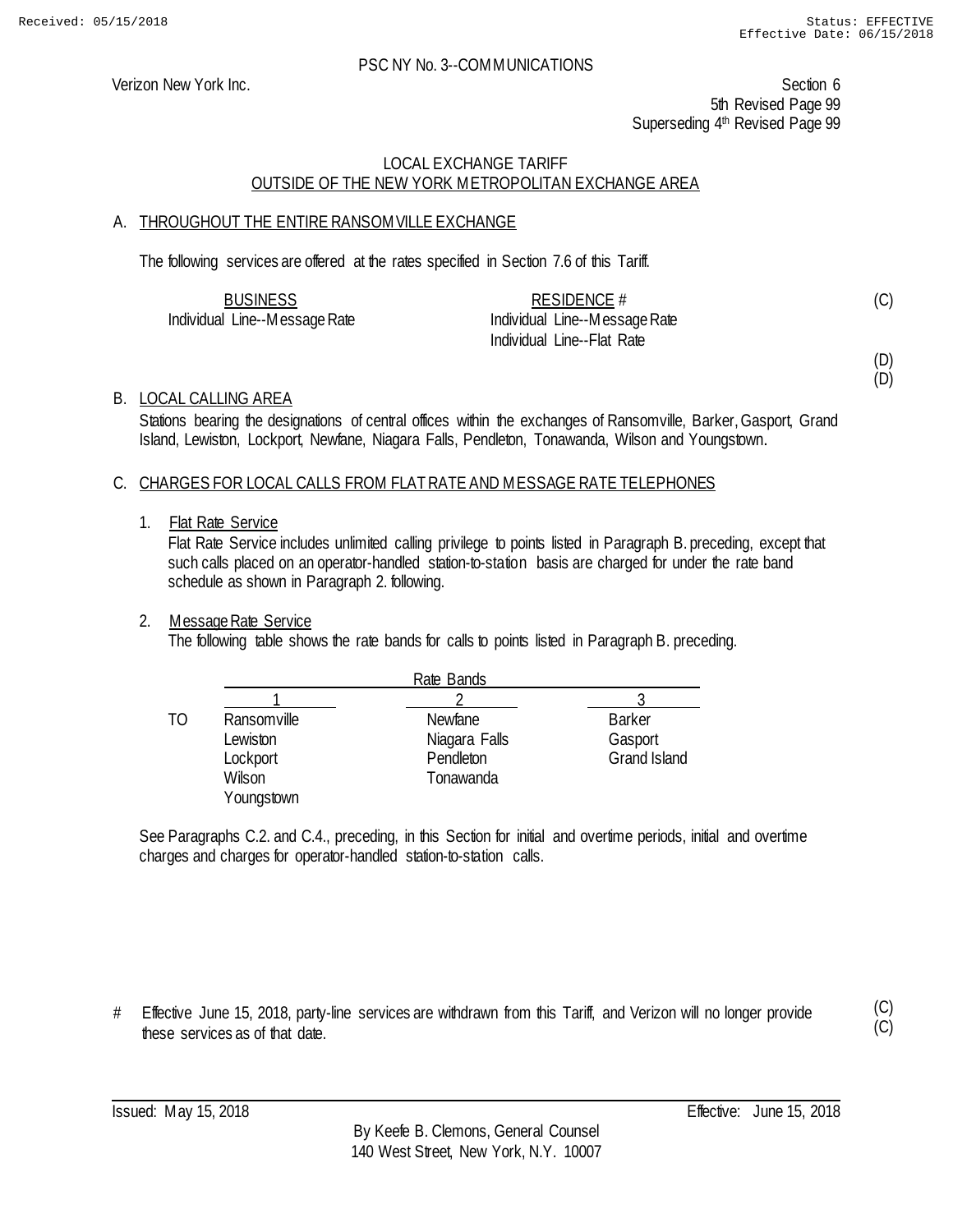Verizon New York Inc. Section 6 3rd Revised Page 100 Superseding 2nd Revised Page 100

## LOCAL EXCHANGE TARIFF OUTSIDE OF THE NEW YORK METROPOLITAN EXCHANGE AREA

## A. THROUGHOUT THE ENTIRE RUSHFORD EXCHANGE

The following services are offered at the rates specified in Section 7.6 of this Tariff.

| <b>BUSINESS</b>               | RESIDENCE $#$                 | (C) |
|-------------------------------|-------------------------------|-----|
| Individual Line--Message Rate | Individual Line--Message Rate |     |
|                               | Individual Line-Flat Rate     |     |

(D) (D)

## B. LOCAL CALLING AREA

Stations bearing the designations of central offices within the Rushford exchange.

<sup>#</sup> Effective June 15, 2018, party-line services are withdrawn from this Tariff, and Verizon will no longer provide these services as of that date.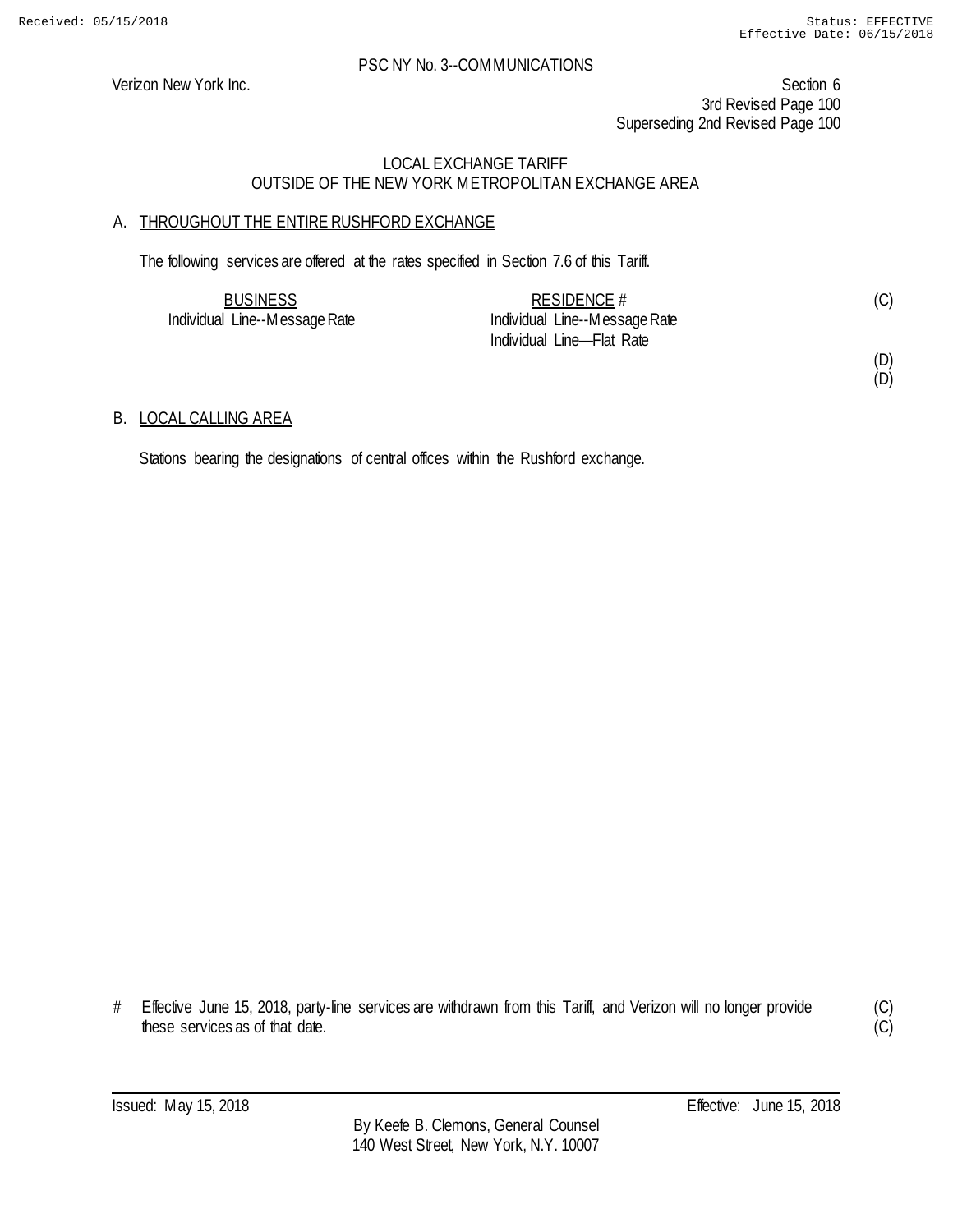Verizon New York Inc. Section 6 4th Revised Page 101 Superseding 3rd Revised Page 101

## LOCAL EXCHANGE TARIFF OUTSIDE OF THE NEW YORK METROPOLITAN EXCHANGE AREA

## A. THROUGHOUT THE ENTIRE SALAMANCA EXCHANGE

The following services are offered at the rates specified in Section 7.6 of this Tariff.

| <b>BUSINESS</b>               | RESIDENCE $#$                 |  |
|-------------------------------|-------------------------------|--|
| Individual Line--Message Rate | Individual Line--Message Rate |  |
|                               | Individual Line--Flat Rate    |  |

## (D)

(D)

## B. LOCAL CALLING AREA

Stations bearing the designations of central offices within the exchanges of Salamanca, Ellicottville, Limestone, Little Valley, Olean and Steamburg.

C.

# Effective June 15, 2018, party-line services are withdrawn from this Tariff, and Verizon will no longer provide these services as of that date.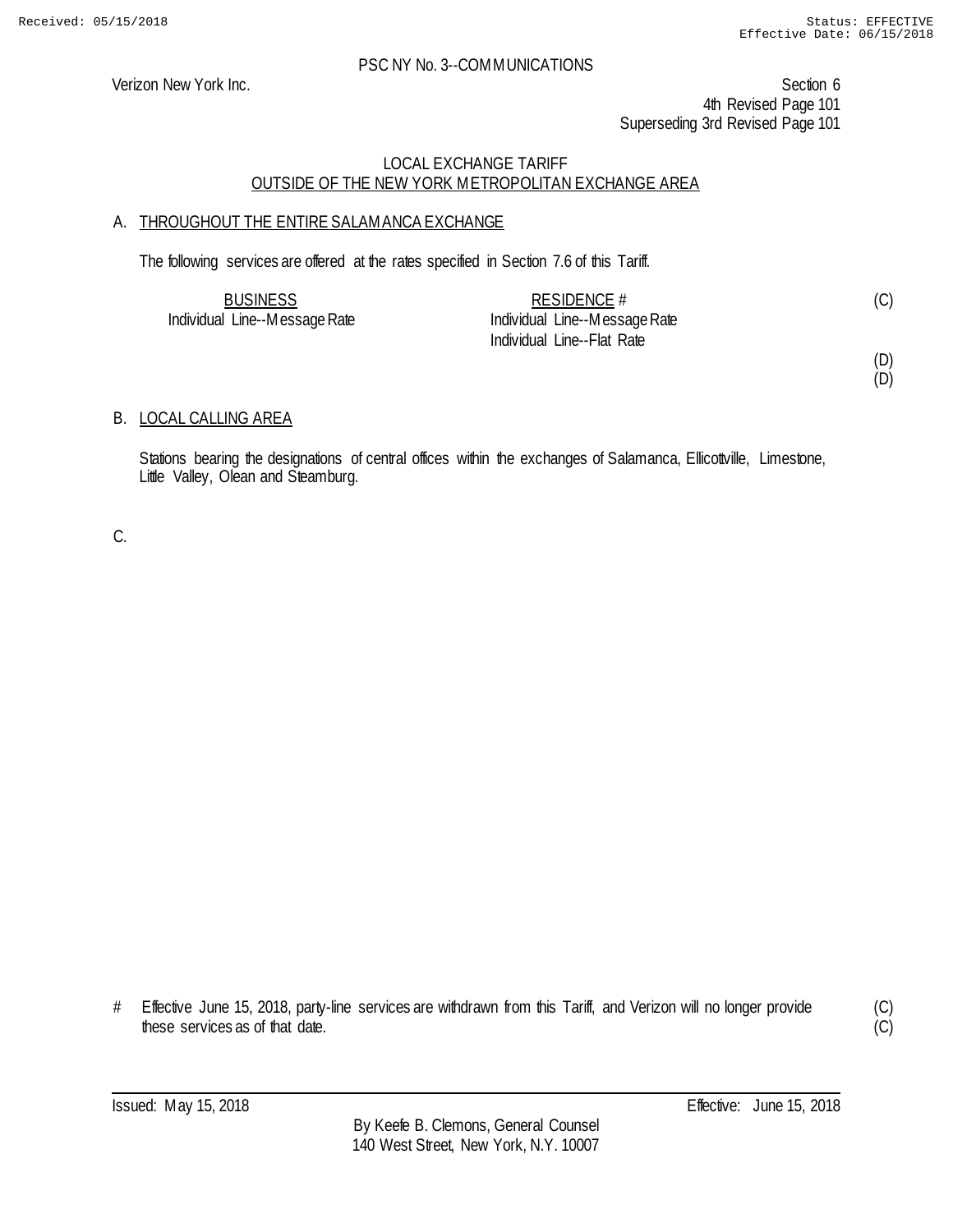Verizon New York Inc. Section 6 3rd Revised Page 102 Superseding 2nd Revised Page 102

## LOCAL EXCHANGE TARIFF OUTSIDE OF THE NEW YORK METROPOLITAN EXCHANGE AREA

## A. THROUGHOUT THE ENTIRE SILVER CREEK EXCHANGE

The following services are offered at the rates specified in Section 7.6 of this Tariff.

| <b>BUSINESS</b>               | RESIDENCE $#$                 |  |
|-------------------------------|-------------------------------|--|
| Individual Line--Message Rate | Individual Line--Message Rate |  |
|                               | Individual Line--Flat Rate    |  |

## (D)

(D)

## B. LOCAL CALLING AREA

Stations bearing the designations of central offices within the exchanges of Silver Creek, Angola, Dunkirk, Forestville and Fredonia (Dunkirk and Fredonia Telephone Co.)

# Effective June 15, 2018, party-line services are withdrawn from this Tariff, and Verizon will no longer provide these services as of that date.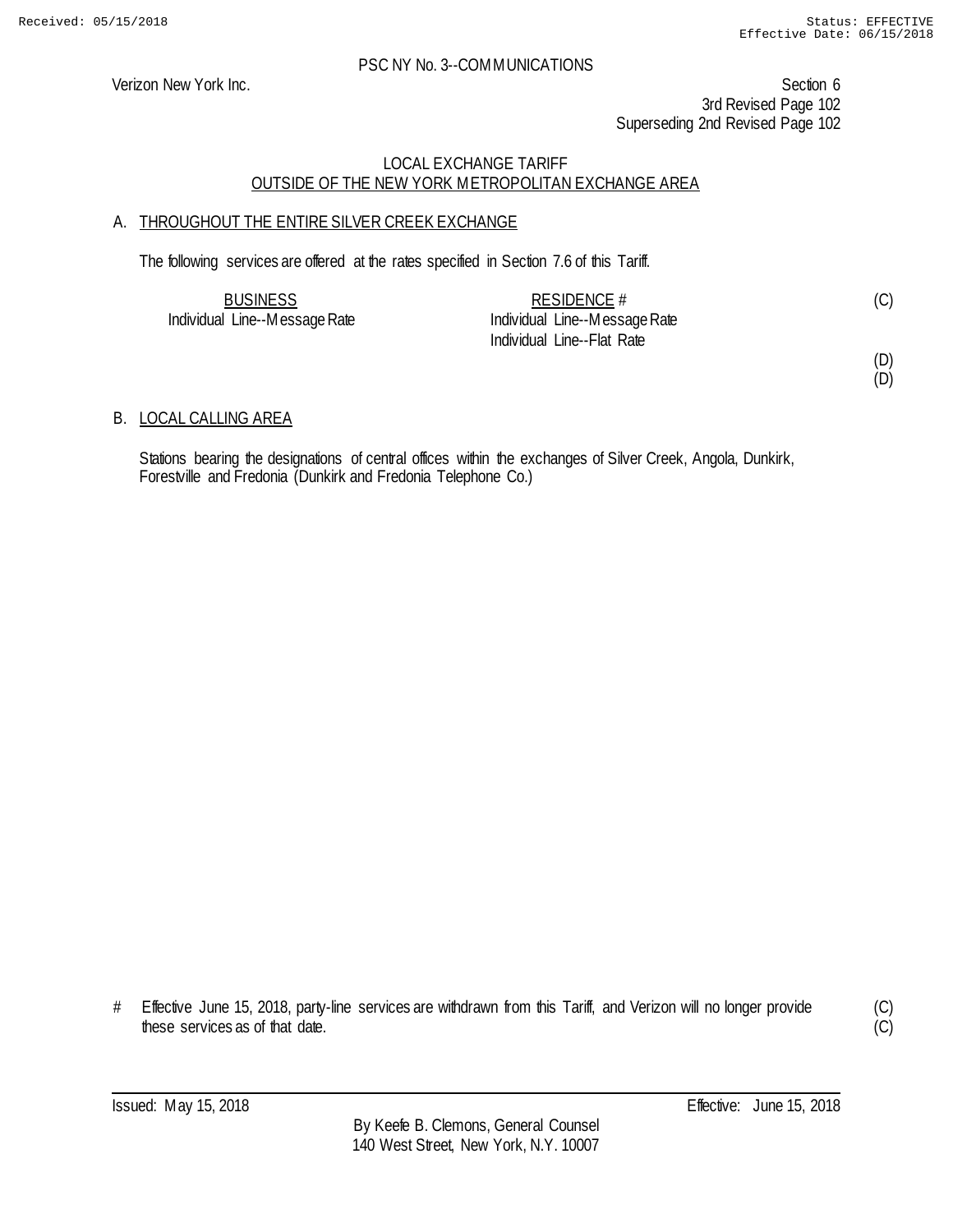Verizon New York Inc. Section 6 3rd Revised Page 103 Superseding 2nd Revised Page 103

## LOCAL EXCHANGE TARIFF OUTSIDE OF THE NEW YORK METROPOLITAN EXCHANGE AREA

## A. THROUGHOUT THE ENTIRE SOUTH DAYTON EXCHANGE

The following services are offered at the rates specified in Section 7.6 of this Tariff.

| <b>BUSINESS</b>               | RESIDENCE $#$                 |  |
|-------------------------------|-------------------------------|--|
| Individual Line--Message Rate | Individual Line--Message Rate |  |
|                               | Individual Line--Flat Rate    |  |

(D)

(C)

# (D)

## B. LOCAL CALLING AREA

Stations bearing the designations of central offices within the exchanges of South Dayton, Cattaraugus, Cherry Creek, Forestville and Gowanda.

NOTE: Customers in Forestville with foreign exchange service from South Dayton and customers in South Dayton with Foreign exchange service from Forestville on October 16, 1991, will be grandfathered at the subscriber-to-office rate schedule. This exception applies only to customers of record as of October 16, 1991, at their present address.

# Effective June 15, 2018, party-line services are withdrawn from this Tariff, and Verizon will no longer provide these services as of that date.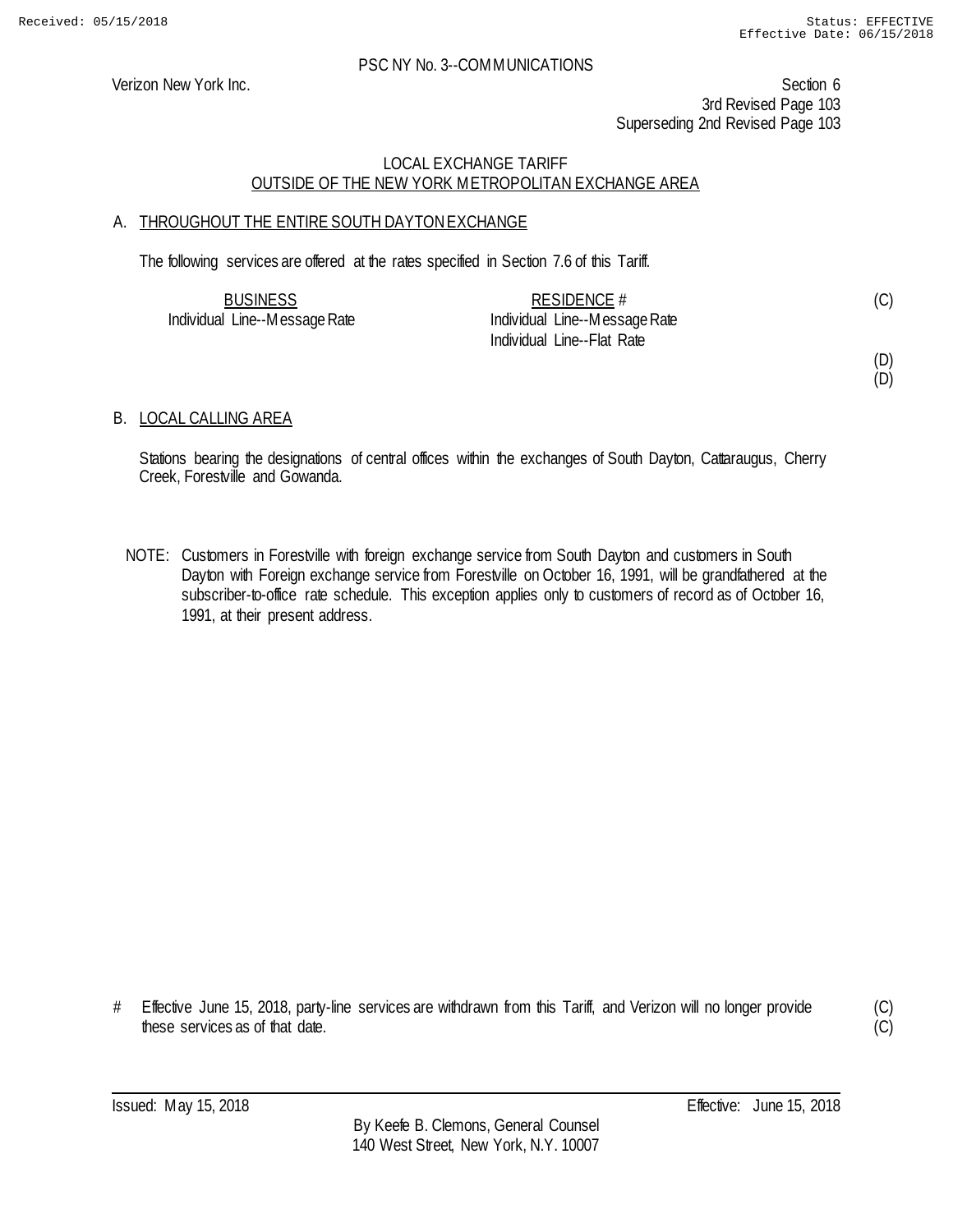Verizon New York Inc. Section 6 Original Page 104

## LOCAL EXCHANGE TARIFF OUTSIDE OF THE NEW YORK METROPOLITAN EXCHANGE AREA

Effective December 1, 1992, South Ripley Exchange became an exchange of the Chautauqua and Erie Telephone Corporation.

Issued: July 12, 2001 Effective: August 12, 2001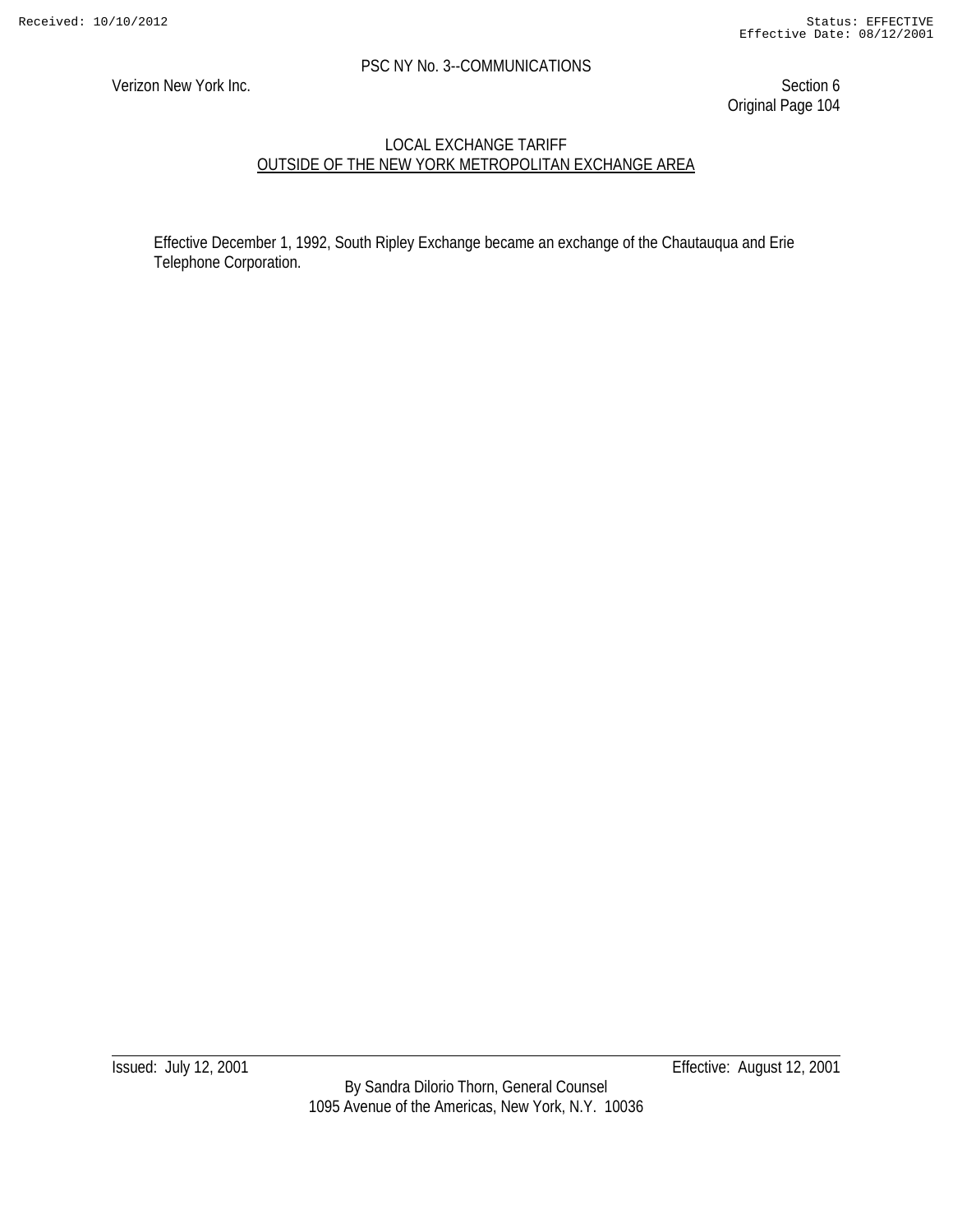Verizon New York Inc. Section 6 3rd Revised Page 105 Superseding 2nd Revised Page 105

## LOCAL EXCHANGE TARIFF OUTSIDE OF THE NEW YORK METROPOLITAN EXCHANGE AREA

## A. THROUGHOUT THE ENTIRE SPRINGVILLE EXCHANGE

The following services are offered at the rates specified in Section 7.6 of this Tariff.

| <b>BUSINESS</b>               | RESIDENCE ##                  |  |
|-------------------------------|-------------------------------|--|
| Individual Line--Message Rate | #Individual Line--Community   |  |
|                               | Individual Line--Message Rate |  |
|                               | Individual Line--Flat Rate    |  |

#### (D) (D)

(C)

## B. LOCAL CALLING

## 1. For all Services Except RESIDENCE # Community Service

Stations bearing the designations of central offices within the exchanges of Springville, Akron, Alden, Angola, Boston, Buffalo, Cattaraugus, Chaffee, Clarence, Clarence Center, Derby, East Aurora, Eden, Gowanda, Grand Island, Hamburg, Holland, Java, Lancaster, North Collins, Orchard Park, Tonawanda, Wanakah, West Seneca, West Valley (Iroquois Telephone Corp.) and Williamsville.

## 2. For RESIDENCE # Community Service

## a. Primary Calling Area

Stations bearing the designations of central offices within the exchanges of Springville, Boston, Cattaraugus, Chaffee, Gowanda, Holland, North Collins and West Valley.

b. Outside Primary Calling Area

Stations bearing the designations of central offices within the exchanges of Akron, Alden, Angola, Buffalo, Clarence, Clarence Center, Derby, East Aurora, Eden, Grand Island, Hamburg, Java, Lancaster, Orchard Park, Tonawanda, Wanakah, West Seneca and Williamsville.

- # Furnished only to present subscribers to this service on the same premises.
- ## Effective June 15, 2018, party-line services are withdrawn from this Tariff, and Verizon will no longer provide these services as of that date.

(N) (N)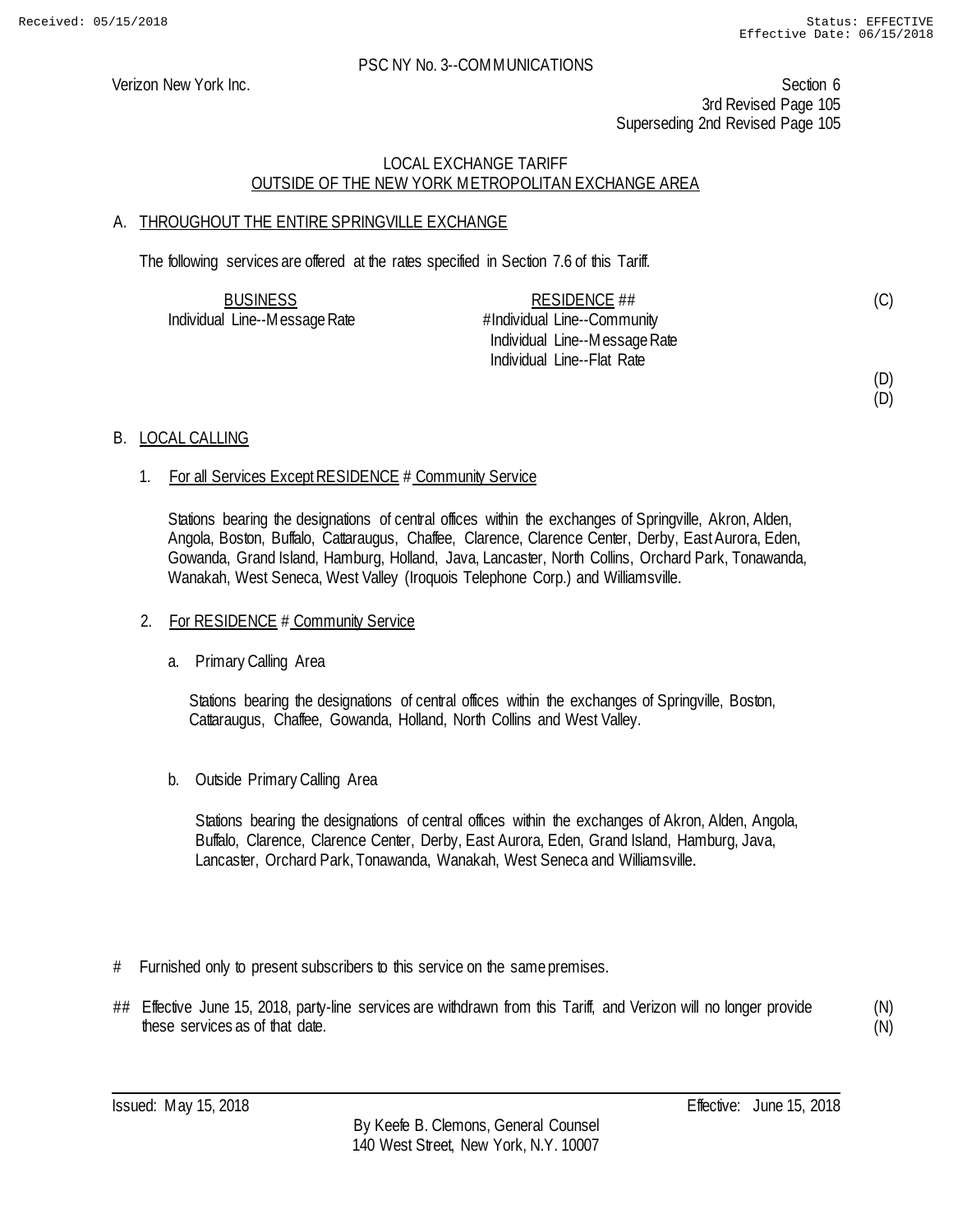Verizon New York Inc. Section 6 2nd Revised Page 106 Superseding1st Page 106

## LOCAL EXCHANGE TARIFF OUTSIDE OF THE NEW YORK METROPOLITAN EXCHANGE AREA

## C. CHARGES FOR LOCAL CALLS FROM NON-COIN TELEPHONES

1. Flat Rate Service and Message Rate Service

See Paragraphs C.1. and C.2., preceding, in this Section.

- 2. Residence Community Service
	- a. Unlimited calling privilege to points listed in paragraph B.2.a. preceding.
	- b. The following table shows the rate bands for calls to points listed in Paragraph B.2.b. preceding:

|    |                      | Rate Bands |                        |
|----|----------------------|------------|------------------------|
|    | 3                    |            |                        |
| TO | Angola               |            | Akron                  |
|    | Buffalo <sup>*</sup> |            | Alden                  |
|    | South Park           |            | Buffalo*               |
|    | Derby                |            | <b>Bailey district</b> |
|    | East Aurora          |            | Elmwood district       |
|    | Eden                 |            | Franklin district      |
|    | Hamburg              |            | Hertel district        |
|    | Java                 |            | Main district          |
|    | <b>Orchard Park</b>  |            | Clarence               |
|    | Wanakah              |            | <b>Clarence Center</b> |
|    | <b>West Seneca</b>   |            | <b>Grand Island</b>    |
|    |                      |            | Lancaster              |
|    |                      |            | Tonawanda              |
|    |                      |            | Williamsville          |
|    |                      |            |                        |

See Paragraphs C.3. and C.4., preceding, in this Section for initial and overtime periods initial and overtime charges and charges for operator-handled station-to-station calls.

(C)

\* See related exchange pages in this Section 6 for the central office designations in each of the central office districts of the Buffalo exchange.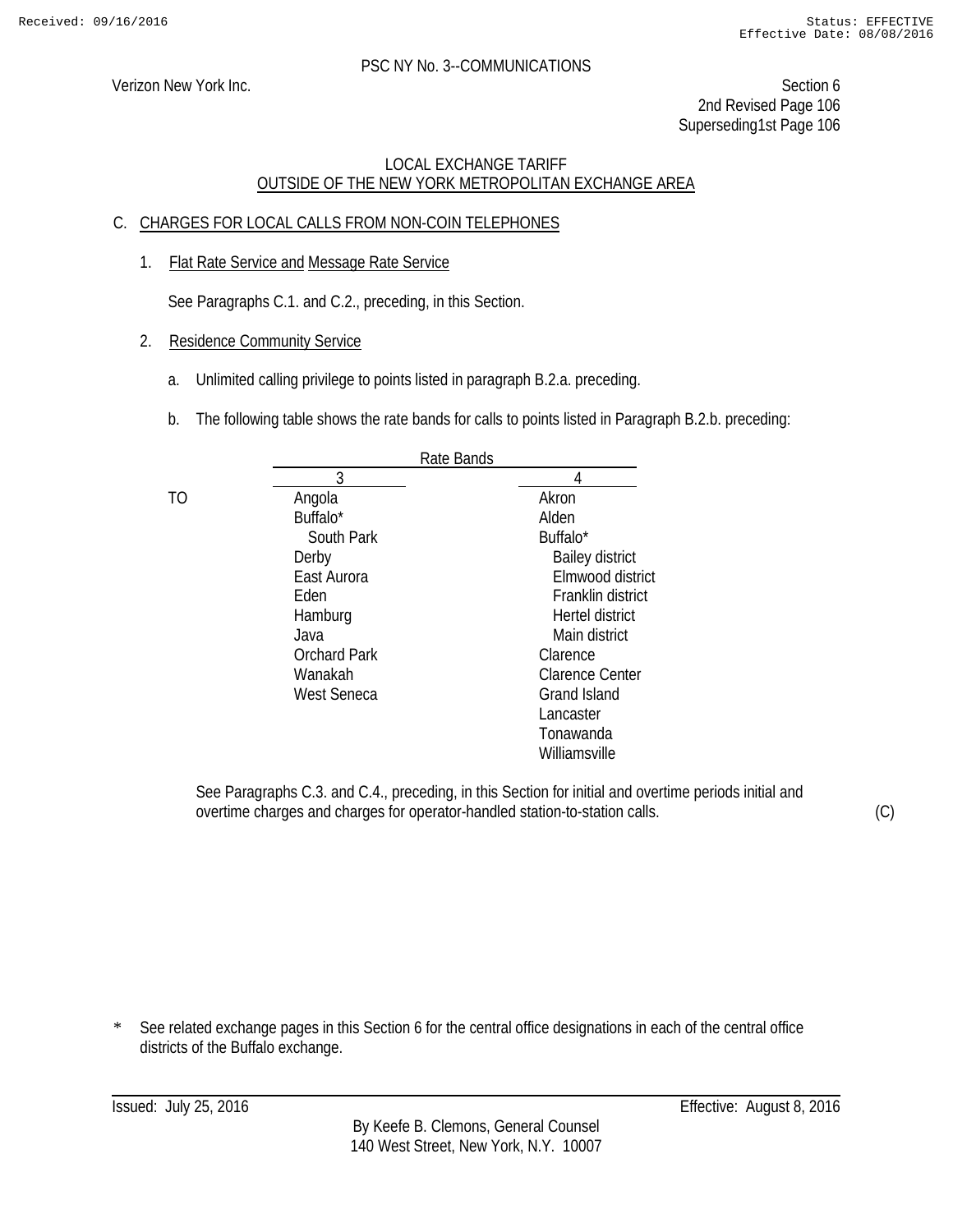(C)

(D)

#### PSC NY No. 3--COMMUNICATIONS

Verizon New York Inc. Section 6 3rd Revised Page 107 Superseding 2nd Revised Page 107

## LOCAL EXCHANGE TARIFF OUTSIDE OF THE NEW YORK METROPOLITAN EXCHANGE AREA

## A. THROUGHOUT THE ENTIRE TONAWANDA EXCHANGE

The following services are offered at the rates specified in Section 7.6 of this Tariff.

| <b>BUSINESS</b>               | RESIDENCE ##                  |
|-------------------------------|-------------------------------|
| Individual Line--Message Rate | #Individual Line--Community   |
|                               | Individual Line--Message Rate |
|                               | Individual Line--Flat Rate    |

## B. LOCAL CALLING

1. For all Services Except RESIDENCE # Community Service

Stations bearing the designations of central offices within the exchanges of Tonawanda, Akron, Alden, Angola, Boston, Buffalo, Chaffee, Clarence, Clarence Center, Derby, East Aurora, Eden, Gasport, Grand Island, Hamburg, Holland, Java, Lancaster, Lewiston, Lockport, Niagara Falls, North Collins, Orchard Park, Pendleton, Ransomville, Sanborn (Iroquois Telephone Corp.), Springville, Wanakah, West Seneca, Williamsville and Youngstown

#### 2. For RESIDENCE # Community Service

a. Primary Calling Area

Stations bearing the designations of Stations bearing the designations of central offices within the exchanges of Tonawanda; Hertel and Main districts of Buffalo\*; Grand Island, Niagara Falls, Pendleton, Sanborn (Iroquois Telephone Corp.) and Amherst district of Williamsville\*.

b. Outside Primary Calling Area

Stations bearing the designations of central offices within the exchanges of. Akron, Alden, Angola, Boston; Bailey, Elmwood, Franklin and South Park districts of Buffalo\*; Chaffee, Clarence, Clarence Center, Derby, East Aurora, Eden, Gasport, Hamburg, Holland, Java, Lancaster, Lewiston, Lockport, North Collins, Orchard Park, Ransomville; Springville, Wanakah, West Seneca; Cayuga district of Williamsville\*; and Youngstown.

- # Furnished only to present subscribers to this service on the same premises.
- ## Effective June 15, 2018, party-line services are withdrawn from this Tariff, and Verizon will no longer provide these services as of that date.

(N) (N)

\* See the related exchange Sections of this Part 6 for central office designations in each central office of the Buffalo and Williamsville exchanges.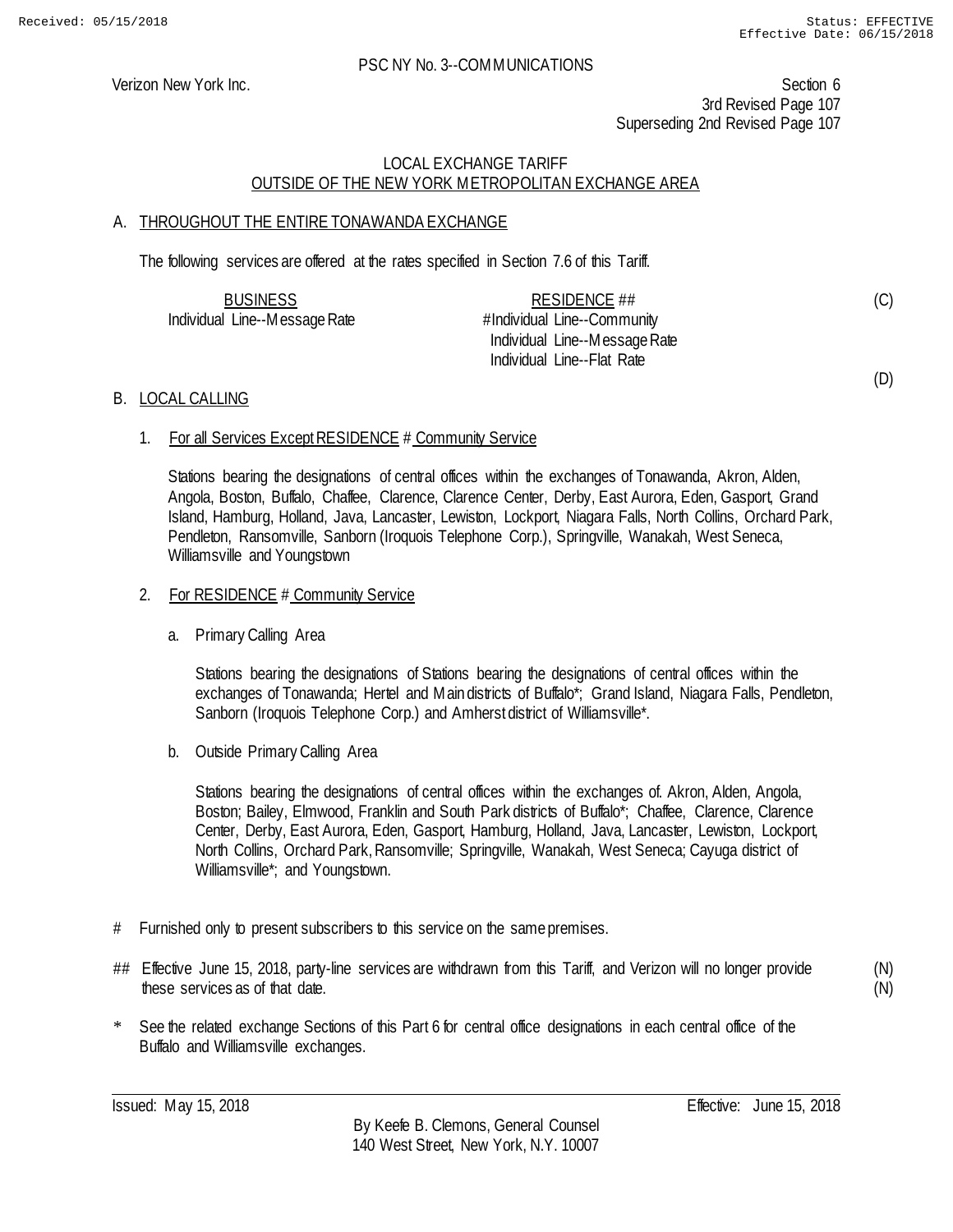Verizon New York Inc. Section 6 1st Revised Page 108 Superseding Original Page 108

## LOCAL EXCHANGE TARIFF OUTSIDE OF THE NEW YORK METROPOLITAN EXCHANGE AREA

## C. CHARGES FOR LOCAL CALLS FROM NON-COIN TELEPHONES

- 1. Flat Rate Service and Message Rate Service See Paragraphs C.1. and 2. of preceding Rate Schedule
- 2. Residence Community Service
	- a. Unlimited calling privilege to points listed in paragraph C.2.a. preceding.
	- b. The following table shows the rate bands for calls to points listed in Paragraph C.2.b. preceding:

|    |                        | Rate Bands          |                      |
|----|------------------------|---------------------|----------------------|
|    |                        | 3                   | 4                    |
| ТO | Buffalo*               | Akron               | Angola               |
|    | <b>Bailey district</b> | Alden               | <b>Boston</b>        |
|    | Elmwood district       | Derby               | Chaffee              |
|    | Franklin district      | East Aurora         | Eden                 |
|    | South Park district    | Gasport             | Holland              |
|    | Clarence               | Hamburg             | Java                 |
|    | <b>Clarence Center</b> | <b>Orchard Park</b> | <b>North Collins</b> |
|    | Lancaster              | Wanakah             | Springville          |
|    | Lewiston               | Youngstown          |                      |
|    | Lockport               |                     |                      |
|    | Ransomville            |                     |                      |
|    | <b>West Seneca</b>     |                     |                      |
|    | Williamsville*         |                     |                      |
|    | Cayuga district        |                     |                      |

See Paragraphs C.3. and 4. of preceding Rate Schedule for initial and overtime periods initial and overtime charges and charges for operator-handled station-to-station calls.

(C)

\* See related exchange Section of Part 6 for the central office designations in each of the central office districts of the Buffalo and Williamsville exchanges.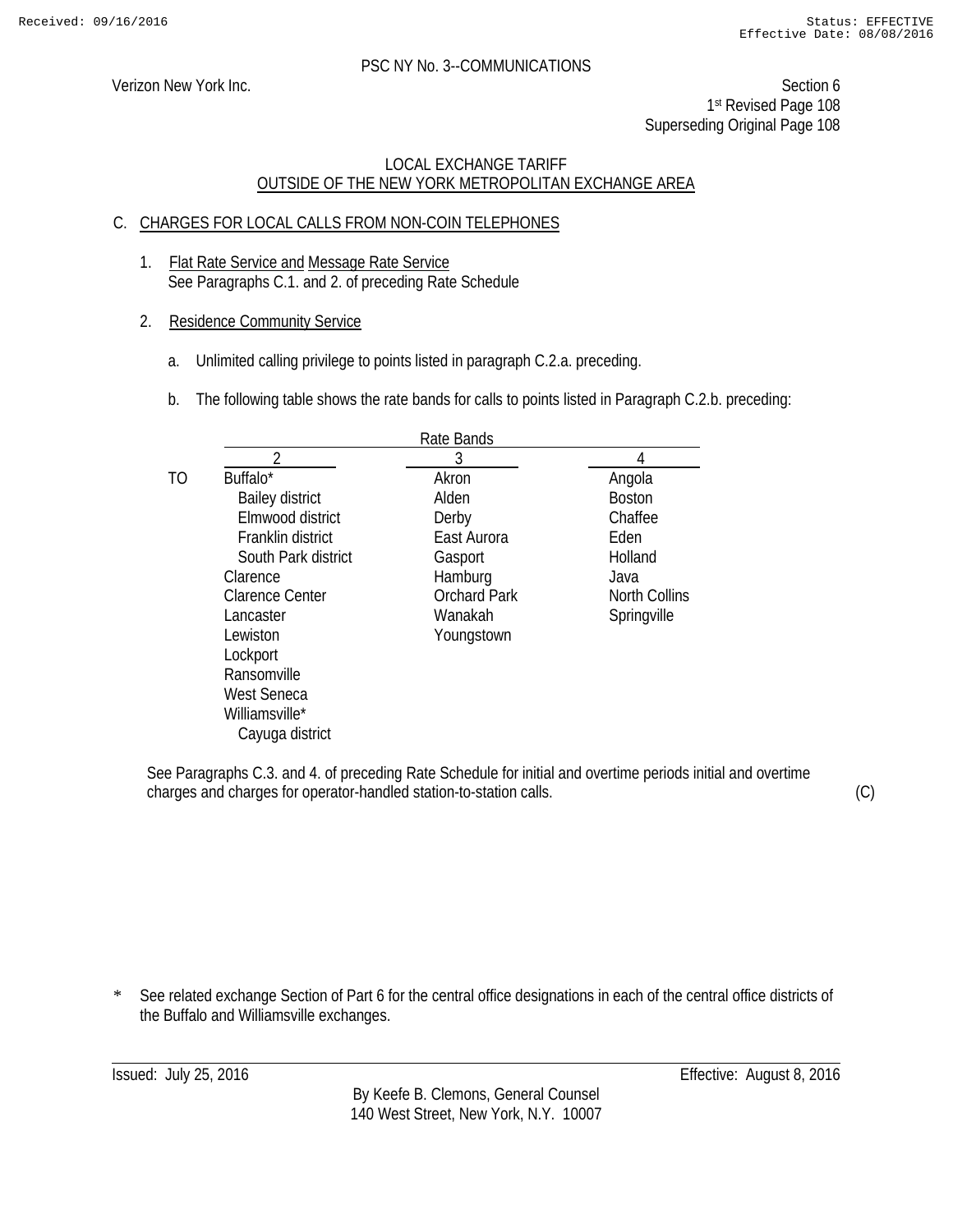Verizon New York Inc. Section 6 3rd Revised Page 109 Superseding 2nd Revised Page 109

## LOCAL EXCHANGE TARIFF OUTSIDE OF THE NEW YORK METROPOLITAN EXCHANGE AREA

## A. THROUGHOUT THE ENTIRE VARYSBURG EXCHANGE

The following services are offered at the rates specified in Section 7.6 of this Tariff.

| <b>BUSINESS</b>               | RESIDENCE $#$                 |  |
|-------------------------------|-------------------------------|--|
| Individual Line--Message Rate | Individual Line--Message Rate |  |
|                               | Individual Line--Flat Rate    |  |

(D) (D)

## B. LOCAL CALLING AREA

Stations bearing the designations of central offices within the exchanges of Varysburg, Attica, Arcade(one-way), Batavia (one-way), Buffalo, East Aurora, Java, Lancaster, and West Seneca.

NOTE: Present foreign exchange service provided from the East Aurora and Java exchanges to subscribers located in the Varysburg exchange who were furnished

## C. CHARGES FOR LOCAL CALLS FROM FLAT RATE AND MESSAGE RATE TELEPHONES

1. Flat Rate Service

Flat Rate Service includes unlimited calling privilege to points listed in Paragraph B. preceding, except that such calls placed on a person-to-person basis or an operator-handled station-to-station basis are charged for under the rate band schedule as shown in Paragraph C.2.following.

## 2. Message Rate Service

The following table shows the rate bands for calls to points listed in Paragraph B. preceding.

|    |                                            | Rate Bands               |                                            |
|----|--------------------------------------------|--------------------------|--------------------------------------------|
|    |                                            |                          |                                            |
| TΩ | Attica<br>East Aurora<br>Java<br>Varysburg | Arcade<br><b>Batavia</b> | <b>Buffalo</b><br>Lancaster<br>West Seneca |

See Paragraphs C.2.and 4.of preceding Rate Schedule for initial and overtime periods, initial and overtime charges and charges for person-to-person and operator-handled station-to-station calls.

# Effective June 15, 2018, party-line services are withdrawn from this Tariff, and Verizon will no longer provide these services as of that date.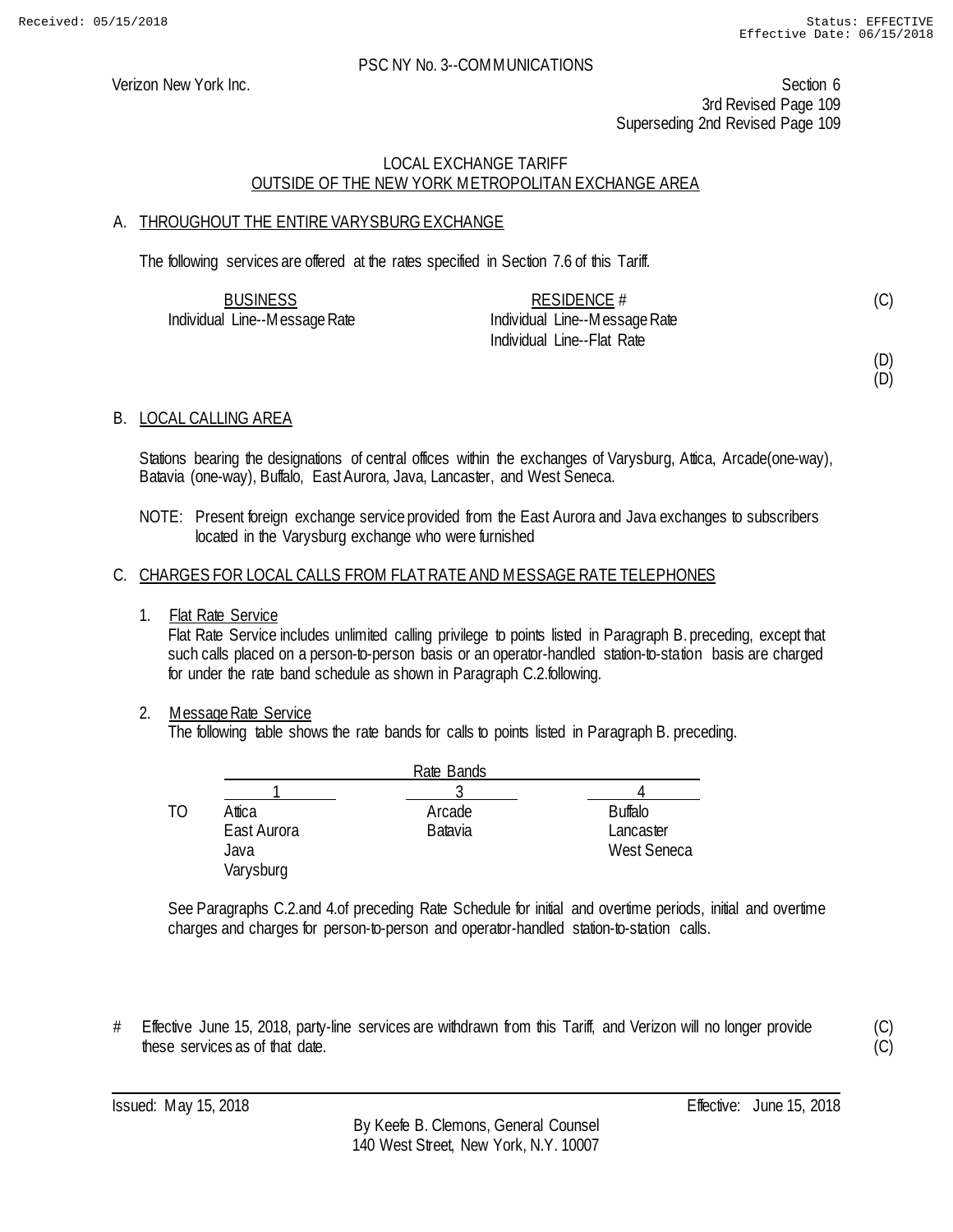Verizon New York Inc. Section 6 1st Revised Page 110 Superseding Original Page 110

## LOCAL EXCHANGE TARIFF OUTSIDE OF THE NEW YORK METROPOLITAN EXCHANGE AREA

С. В последните последните последните последните последните последните последните последните последните последн<br>Селото се последните последните последните последните последните последните последните последните последните

(T)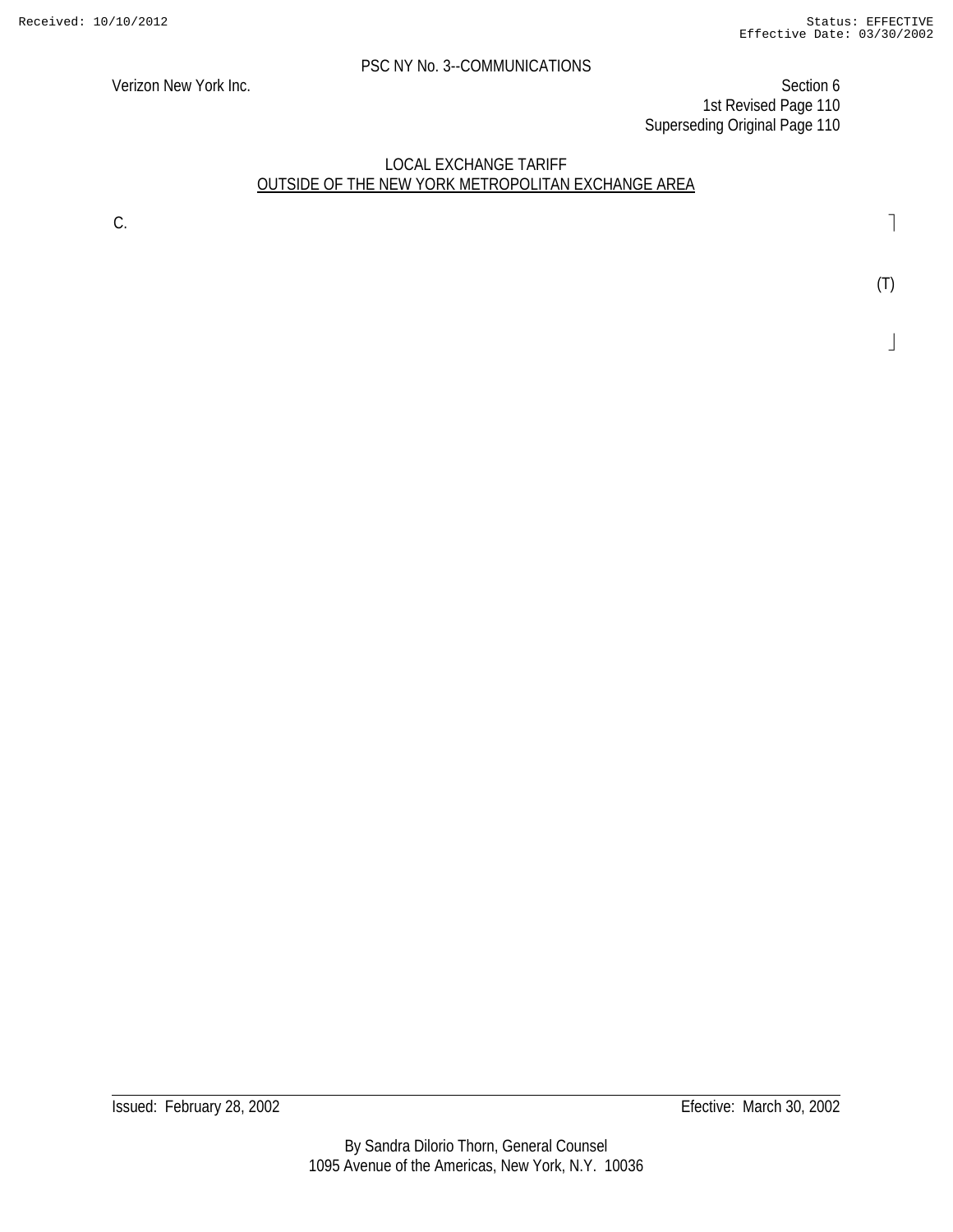(C)

(D)

## PSC NY No. 3--COMMUNICATIONS

Verizon New York Inc. Section 6 3rd Revised Page 111 Superseding 2nd Revised Page 111

## LOCAL EXCHANGE TARIFF OUTSIDE OF THE NEW YORK METROPOLITAN EXCHANGE AREA

## A. THROUGHOUT THE ENTIRE WANAKAH EXCHANGE

The following services are offered at the rates specified in Section 7.6 of this Tariff.

| <b>BUSINESS</b>               | RESIDENCE ##                  |
|-------------------------------|-------------------------------|
| Individual Line--Message Rate | #Individual Line--Community   |
|                               | Individual Line--Message Rate |
|                               | Individual Line--Flat Rate    |

## B. LOCAL CALLING

## 1. For all Services Except RESIDENCE # Community Service

Stations bearing the designations of central offices within the exchanges of Wanakah, Akron, Alden, Angola, Boston, Buffalo, Chaffee, Clarence, Clarence Center, Derby, East Aurora, Eden, Grand Island, Hamburg, Holland, Java, Lancaster, North Collins, Orchard Park, Springville, Tonawanda, West Seneca and Williamsville.

## 2. For RESIDENCE # Community Service

a. Primary Calling Area

Stations bearing the designations of central offices within the exchanges of Wanakah, the South Park district of Buffalo\*, Derby, Eden and Hamburg.

b. Outside Primary Calling Area

Stations bearing the designations of central offices within the exchanges of Akron, Alden, Angola, Boston; the Bailey, Elmwood, Franklin, Hertel and Main districts of Buffalo\*; Chaffee, Clarence, Clarence Center, East Aurora, Grand Island, Holland, Java, Lancaster, North Collins, Orchard Park, Springville, Tonawanda, West Seneca and Williamsville.

- # Furnished only to present subscribers to this service on the same premises.
- ## Effective June 15, 2018, party-line services are withdrawn from this Tariff, and Verizon will no longer provide these services as of that date.

(N) (N)

See related exchange Sections of Part 6 for the Central Office designations in each of the Central Office Districts of the Buffalo exchange.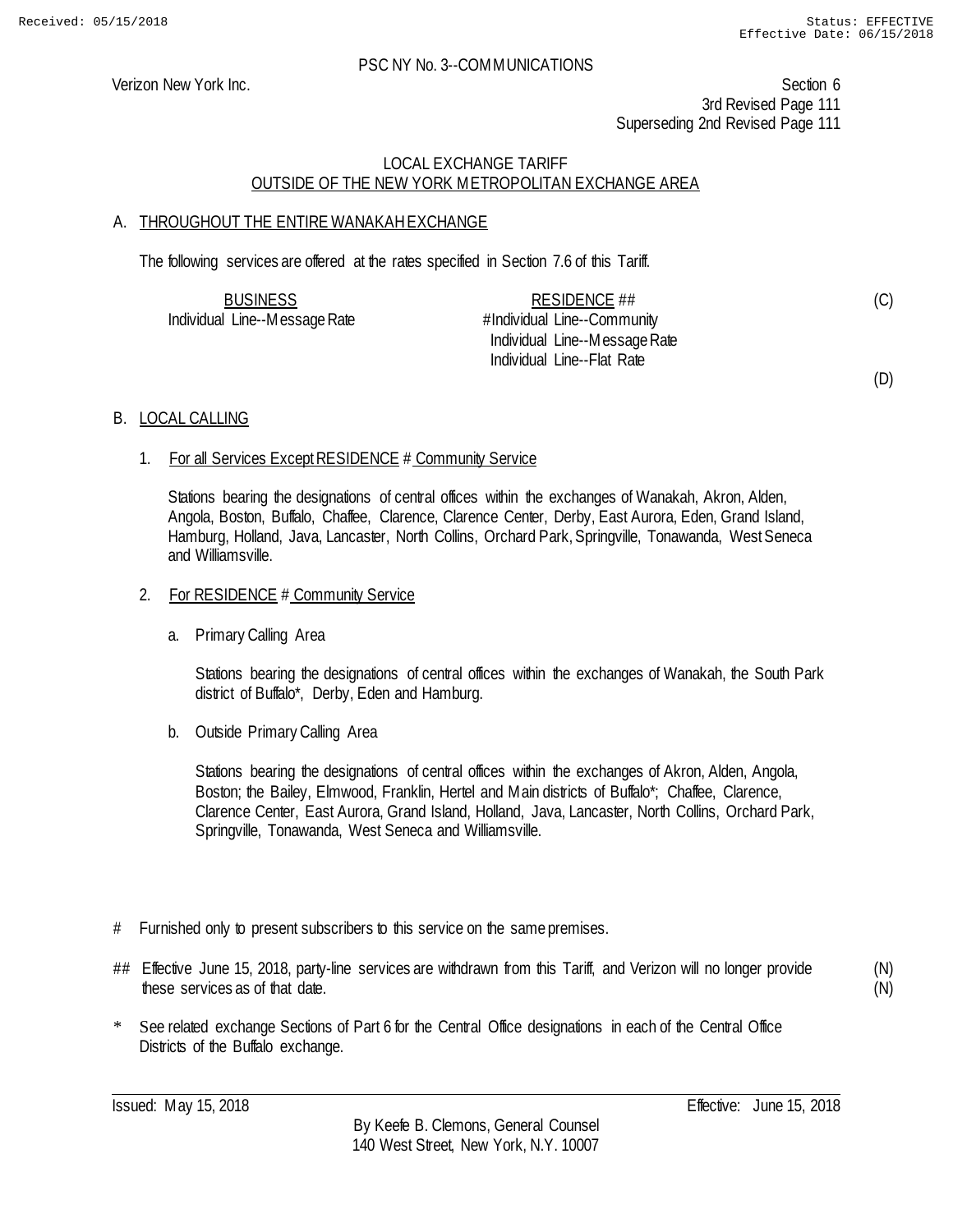Verizon New York Inc. Section 6 2nd Revised Page 112 Superseding1st Revised Page 112

## LOCAL EXCHANGE TARIFF OUTSIDE OF THE NEW YORK METROPOLITAN EXCHANGE AREA

## C. CHARGES FOR LOCAL CALLS FROM NON-COIN TELEPHONES

1. Flat Rate Service and Message Rate Service

See Paragraphs C.1. and C.2., preceding, in this Section.

- 2. Residence Community Service
	- a. Unlimited calling privilege to points listed in paragraph B.2.a. preceding.
	- b. The following table shows the rate bands for calls to points listed in Paragraph B.2.b. preceding:

|                        | Rate Bands             |       |
|------------------------|------------------------|-------|
| ∍                      | 3                      | 4     |
| Angola                 | Alden                  | Akron |
| <b>Boston</b>          | Chaffee                |       |
| Buffalo*               | Clarence               |       |
| <b>Bailey district</b> | <b>Clarence Center</b> |       |
| Elmwood district       | <b>Grand Island</b>    |       |
| Franklin district      | Holland                |       |
| Hertel district        | Java                   |       |
| Main district          | Lancaster              |       |
| East Aurora            | Springville            |       |
| <b>North Collins</b>   | Tonawanda              |       |
| <b>Orchard Park</b>    | Williamsville          |       |
| West Seneca            |                        |       |

See Paragraphs C.3. and C.4., preceding, in this Section for initial and overtime periods initial and overtime charges and charges for operator-handled station-to-station calls.

(C)

See related exchange pages in this Section 6 for the central office designations in each of the central office districts of the Buffalo exchange.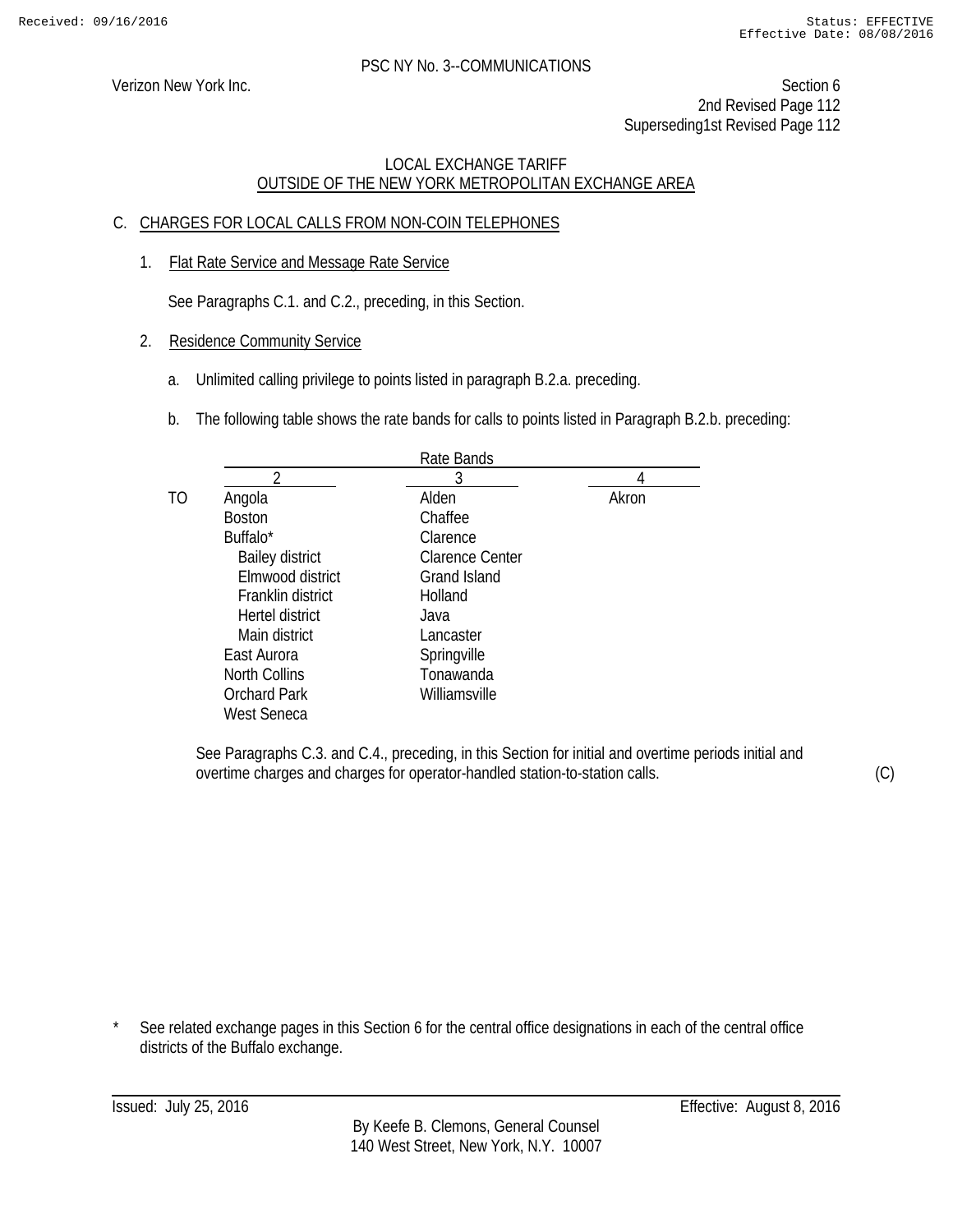Verizon New York Inc. Section 6 5<sup>th</sup> Revised Page 113 Superseding 4<sup>th</sup> Revised Page 113

## LOCAL EXCHANGE TARIFF OUTSIDE OF THE NEW YORK METROPOLITAN EXCHANGE AREA

## A. THROUGHOUT THE ENTIRE WATERPORT EXCHANGE

The following services are offered at the rates specified in Section 7.6 of this Tariff.

| <b>BUSINESS</b>               | RESIDENCE $#$                 | (C) |
|-------------------------------|-------------------------------|-----|
| Individual Line--Message Rate | Individual Line--Message Rate |     |
|                               | Individual Line--Flat Rate    |     |

(D)

# (D)

## B. LOCAL CALLING AREA

Stations bearing the designations of central offices within the exchanges of Waterport, Albion, Brockport, Hamlin, Holley, Kendall, Lyndonville and Rochester.

## C. CHARGES FOR LOCAL CALLS FROM FLAT RATE AND MESSAGE RATE TELEPHONES

1. Flat Rate Service

Flat Rate Service includes unlimited calling privilege to points listed in Paragraph B. preceding, except that such calls placed on an operator-handled station-to-station basis are charged for under the rate band schedule as shown in Paragraph 2. following.

## 2. Message Rate Service

The following table shows the rate bands for calls to points listed in Paragraph B. preceding.

|    |                                               | Rate Bands |                            |           |
|----|-----------------------------------------------|------------|----------------------------|-----------|
|    |                                               |            |                            |           |
| TO | Waterport<br>Albion<br>Kendall<br>Lyndonville | Holley     | <b>Brockport</b><br>Hamlin | Rochester |

See paragraph C.2. and C.4., preceding, in this Section for initial and overtime periods, initial and overtime charges and charges for operator-handled station-to-station calls.

# Effective June 15, 2018, party-line services are withdrawn from this Tariff, and Verizon will no longer provide these services as of that date.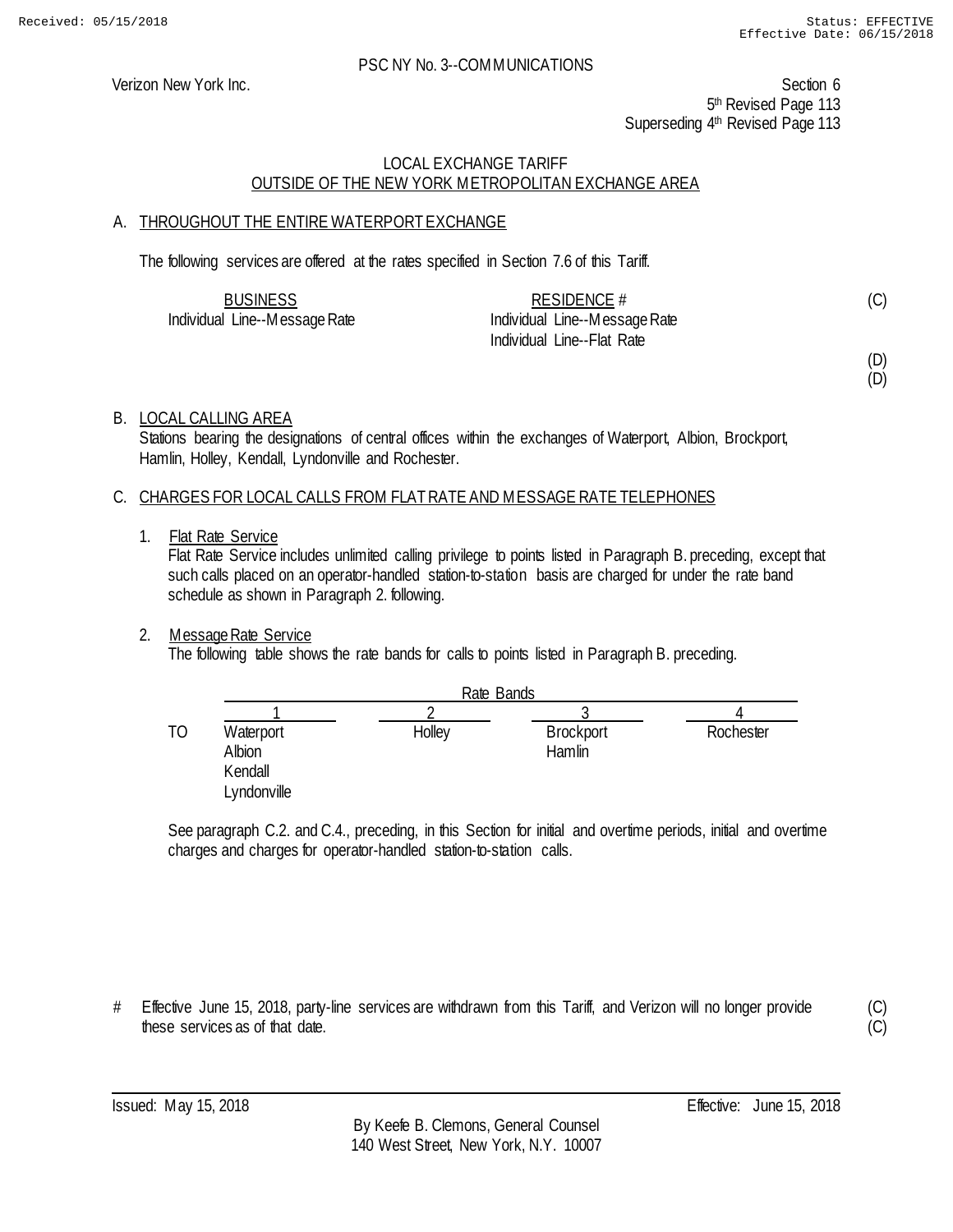Verizon New York Inc. Section 6 3rd Revised Page 114 Superseding 2nd Revised Page 114

## LOCAL EXCHANGE TARIFF OUTSIDE OF THE NEW YORK METROPOLITAN EXCHANGE AREA

## A. THROUGHOUT THE ENTIRE WELLSVILLE EXCHANGE

The following services are offered at the rates specified in Section 7.6 of this Tariff.

| <b>BUSINESS</b>               | RESIDENCE $#$                 |  |
|-------------------------------|-------------------------------|--|
| Individual Line--Message Rate | Individual Line--Message Rate |  |
|                               | Individual Line--Flat Rate    |  |

# (D)

(D)

## B. LOCAL CALLING AREA

Stations bearing the designations of central offices within the exchanges of Wellsville, Andover (Iroquois Telephone Corporation), Belmont, Bolivar and Friendship.

# Effective June 15, 2018, party-line services are withdrawn from this Tariff, and Verizon will no longer provide these services as of that date.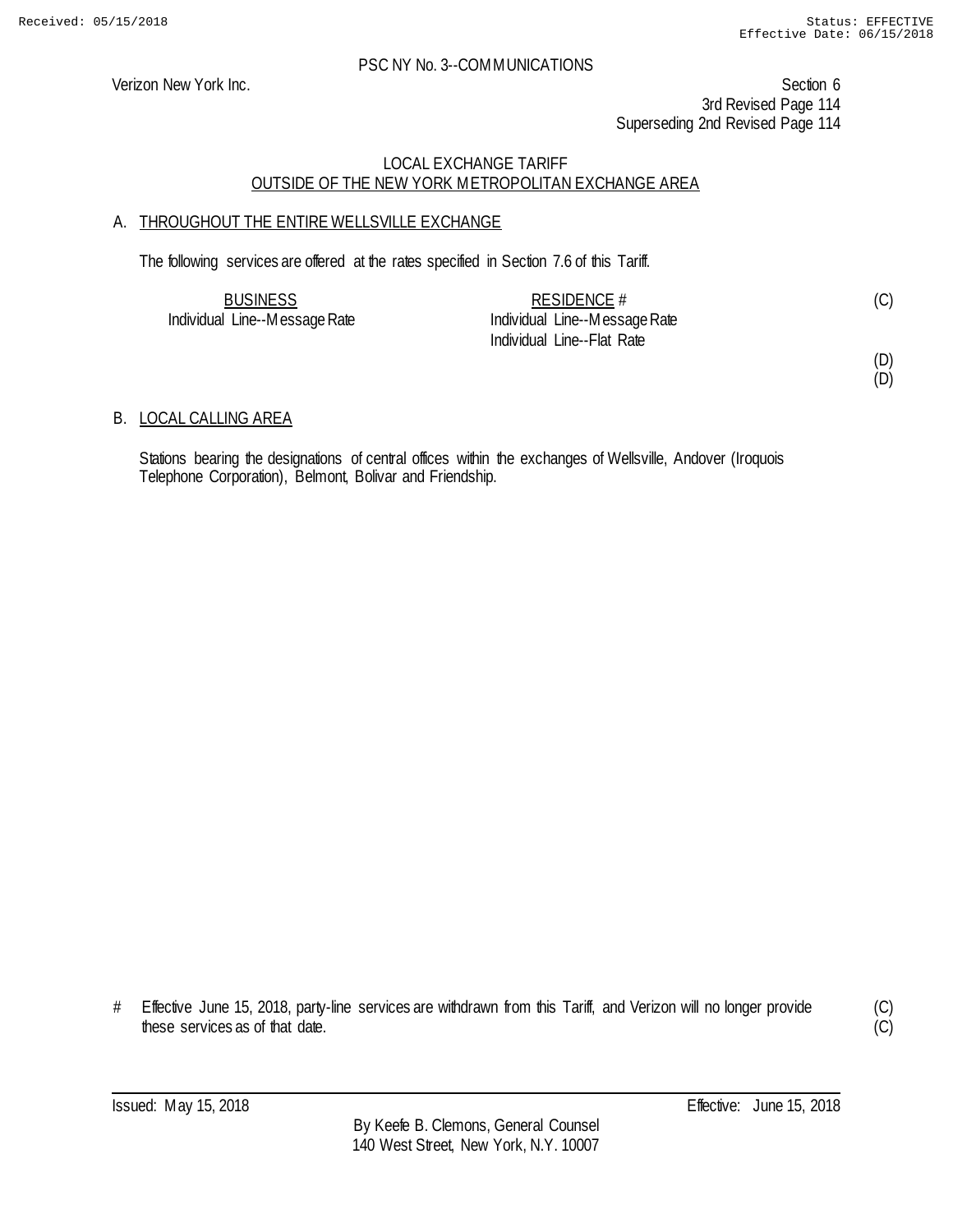Verizon New York Inc. Section 6 4th Revised Page 115 Superseding 3rd Revised Page 115

## LOCAL EXCHANGE TARIFF OUTSIDE OF THE NEW YORK METROPOLITAN EXCHANGE AREA

## A. THROUGHOUT THE ENTIRE WEST SENECA EXCHANGE

The following services are offered at the rates specified in Section 7.6 of this Tariff.

| <b>BUSINESS</b>               | RESIDENCE $#$                  | (C) |
|-------------------------------|--------------------------------|-----|
| Individual Line--Message Rate | #Individual Line--Message Rate |     |
|                               | Individual Line--Flat Rate     |     |

(D)

#### B. LOCAL CALLING AREA

## 1. All Services Except RESIDENCE # Community Service

Stations bearing the designations of central offices within the exchanges of West Seneca, Akron, Alden, Angola, Boston, Buffalo, Chaffee, Clarence, Clarence Center, Derby, East Aurora, Eden, Grand Island, Hamburg, Holland, Java, Lancaster, North Collins, Orchard Park, Pendleton, Springville, Tonawanda, Varysburg, Wanakah and Williamsville.

#### 2. RESIDENCE # Community Service

A primary calling area and a multi-message unit calling area, as shown in C.2. following, have been established for each of the two central office districts which comprise the West Seneca exchange.

The central office districts and the central office designations in each of these districts are as follows:

| District    | <b>Designations</b> |
|-------------|---------------------|
| French      | 668                 |
| West Seneca | 674 and 675         |

# Effective June 15, 2018, party-line services are withdrawn from this Tariff, and Verizon will no longer provide these services as of that date.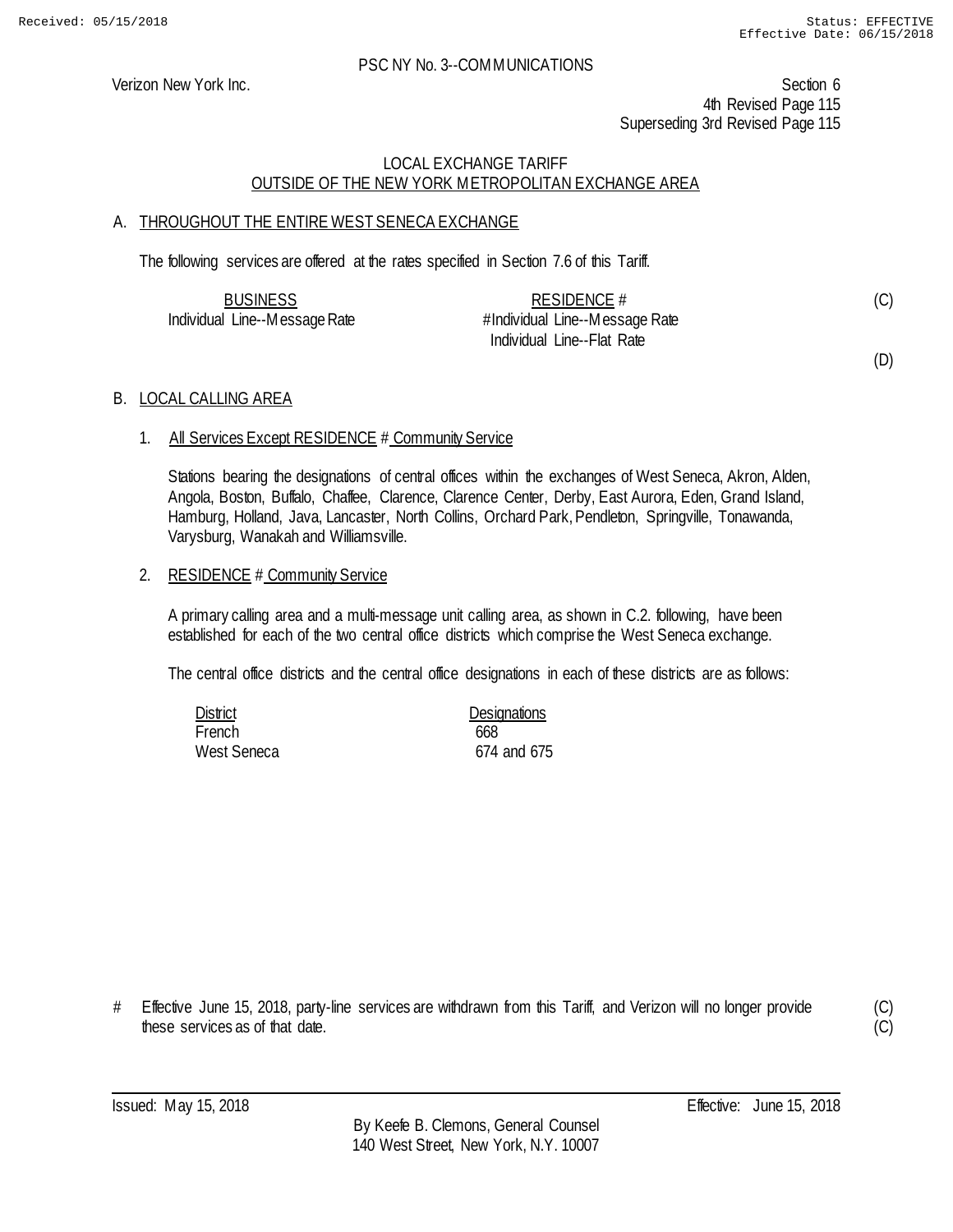Verizon New York Inc. Section 6 1st Revised Page 116 Superseding Original Page 116

## LOCAL EXCHANGE TARIFF OUTSIDE OF THE NEW YORK METROPOLITAN EXCHANGE AREA

## C. CHARGES FOR LOCAL CALLS FR0M NON-COIN TELEPHONES

1. Flat Rate Service

Flat Rate Service includes unlimited calling privilege to points listed in Paragraph B. preceding, except that such calls placed on an operator-handled station-to-station basis are charged for under the rate band schedule as shown in Paragraph b. following. (C)

## 2. Message Rate Service

The following table shows the rate bands for calls to points listed in Paragraph B. preceding.

|    |                        | Rate Bands           |           |
|----|------------------------|----------------------|-----------|
|    |                        |                      | 3         |
| TO | Akron                  | Hamburg              | Varysburg |
|    | Alden                  | Holland              |           |
|    | Angola                 | Java                 |           |
|    | <b>Boston</b>          | Lancaster            |           |
|    | <b>Buffalo</b>         | <b>North Collins</b> |           |
|    | Chaffee                | <b>Orchard Park</b>  |           |
|    | Clarence               | Pendleton            |           |
|    | <b>Clarence Center</b> | Springville          |           |
|    | Derby                  | Tonawanda            |           |
|    | East Aurora            | Wanakah              |           |
|    | Eden                   | <b>West Seneca</b>   |           |
|    | <b>Grand Island</b>    | Williamsville        |           |

See Paragraphs C.2.and 4. of preceding Rate Schedule for initial and overtime periods, initial and overtime charges and charges for operator-handled station-to-station calls.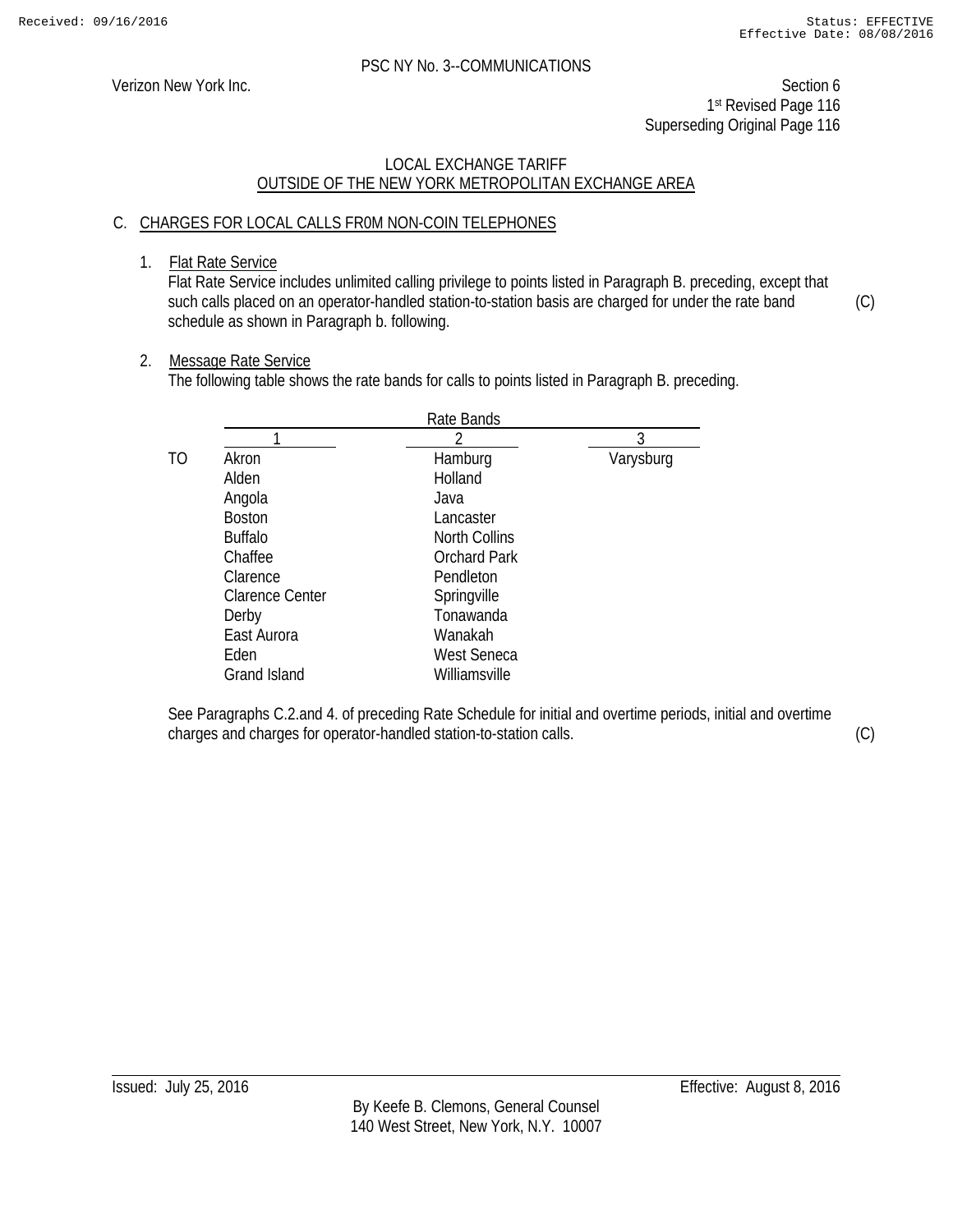Verizon New York Inc. Section 6 1st Revised Page 117 Superseding Original Page 117

## LOCAL EXCHANGE TARIFF OUTSIDE OF THE NEW YORK METROPOLITAN EXCHANGE AREA

## C. CHARGES FOR LOCAL CALLS FROM NON-COIN TELEPHONES

2. Residence Community Service

The following table shows:

- a. Points in the primary calling areas to which the subscriber has unlimited calling privilege.
- b. The rate bands for calls from West Seneca stations to points outside the primary calling areas but within the local calling areas.

### CHARGES FOR LOCAL CALLS FROM RESIDENCE COMMUNITY SERVICE STATIONS IN THE FOLLOWING WEST SENECA DISTRICTS

|                        |               | WEST          |                      |               | WEST          |
|------------------------|---------------|---------------|----------------------|---------------|---------------|
| To Exchanges           | <b>FRENCH</b> | <b>SENECA</b> | To Exchanges         | <b>FRENCH</b> | <b>SENECA</b> |
| Akron                  |               |               | East Aurora          |               |               |
| Alden                  |               |               | Eden                 |               |               |
| Angola                 |               |               | <b>Grand Island</b>  |               |               |
| <b>Boston</b>          | 3             |               | Hamburg              |               |               |
| Buffalo <sup>*</sup>   |               |               | Holland              |               |               |
| Bailey Dist.           | P             |               | Java                 |               |               |
| Elmwood Dist.          | 2             |               | Lancaster            |               |               |
| Franklin Dist.         |               |               | <b>North Collins</b> |               |               |
| Hertel Dist.           |               |               | <b>Orchard Park</b>  |               |               |
| Main Dist.             | 2             |               | Pendleton            |               |               |
| South Park Dist.       | P             |               | Springville          |               |               |
| Chaffee                |               |               | Tonawanda            |               |               |
| Clarence               |               |               | Wanakah              |               |               |
| <b>Clarence Center</b> |               |               | <b>West Seneca</b>   |               |               |
| Derby                  |               |               | Williamsville        |               |               |
|                        |               |               |                      |               |               |

P==Primary Calling Area.

See Paragraphs C.3. and C.4. of preceding Rate Schedule for initial and overtime periods, initial and overtime charges and charges for operator-handled station-to-station calls.

(C)

See related exchange Section of Part 6 for the central office designations in each of the central office districts of the Buffalo exchange.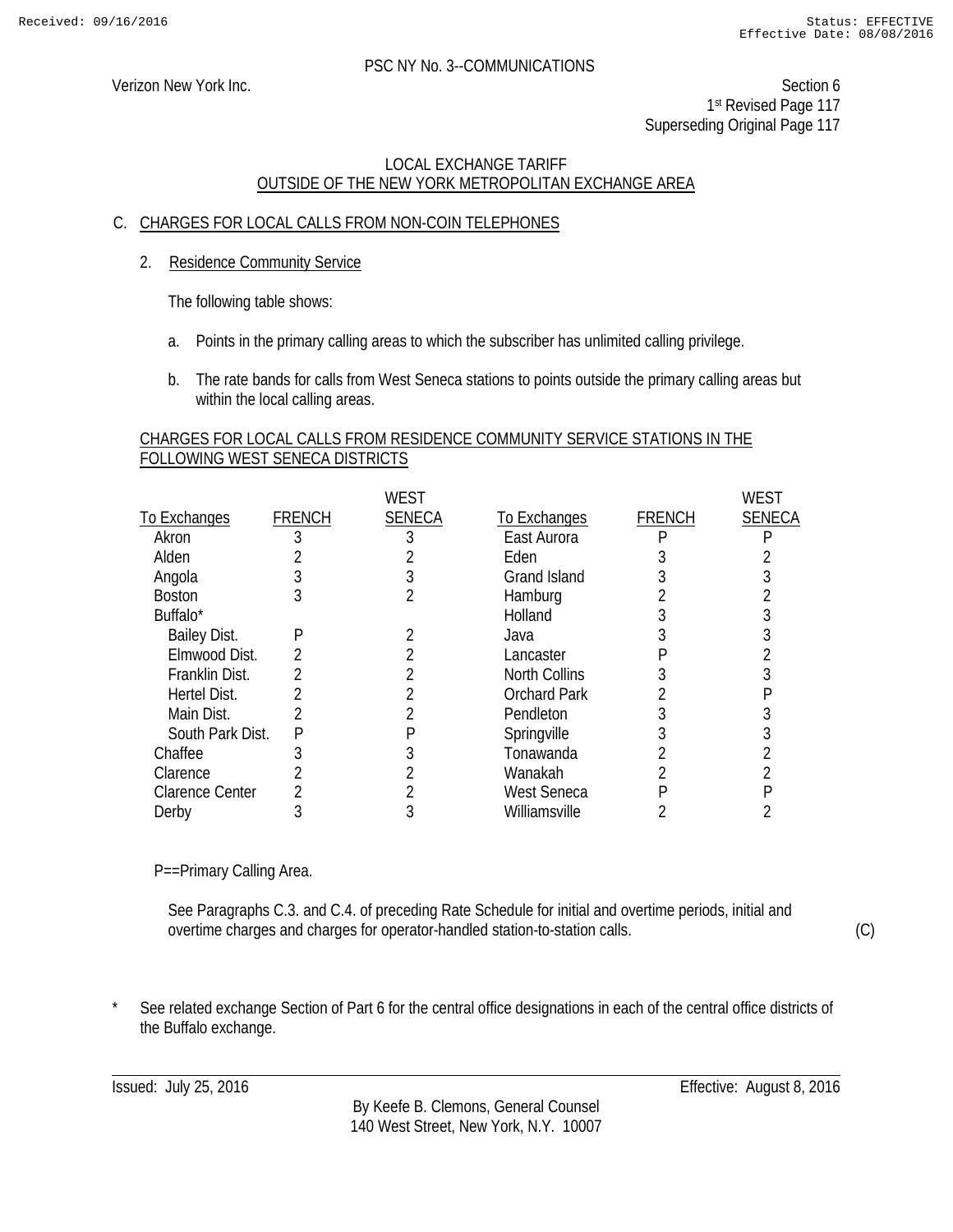Verizon New York Inc. Section 6 1st Revised Page 118 Superseding Original Page 118

## LOCAL EXCHANGE TARIFF OUTSIDE OF THE NEW YORK METROPOLITAN EXCHANGE AREA

D.

(T)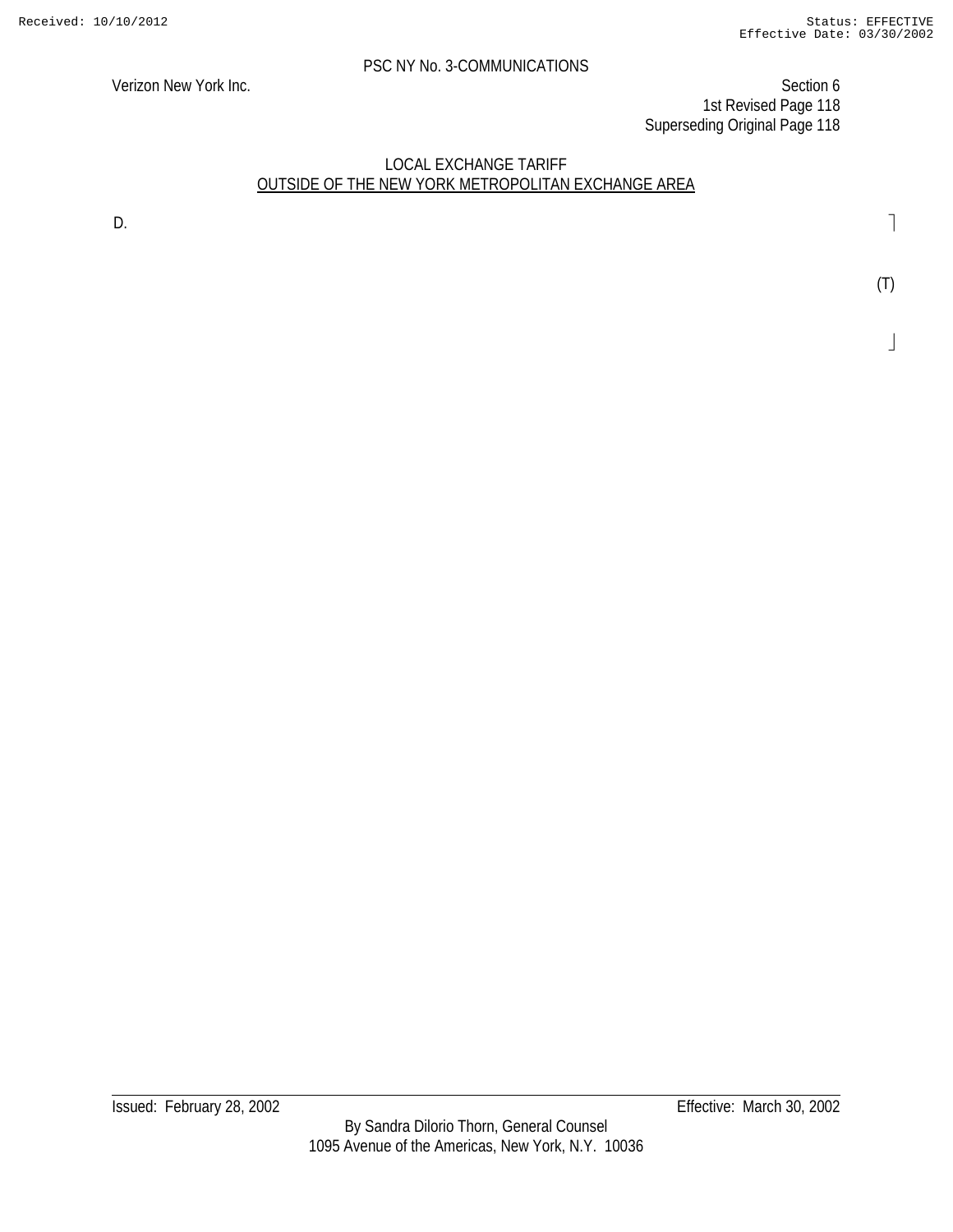Verizon New York Inc. Section 6 3rd Revised Page 119 Superseding 2nd Revised Page 119

## LOCAL EXCHANGE TARIFF OUTSIDE OF THE NEW YORK METROPOLITAN EXCHANGE AREA

## A. THROUGHOUT THE ENTIRE WILLIAMSVILLE EXCHANGE

The following services are offered at the rates specified in Section 7.6 of this Tariff.

| <b>BUSINESS</b>               | RESIDENCE $#$                  | (C) |
|-------------------------------|--------------------------------|-----|
| Individual Line--Message Rate | #Individual Line--Message Rate |     |
|                               | Individual Line--Flat Rate     |     |

## (D) (D)

B. LOCAL CALLING AREA

#### 1. For all Services Except RESIDENCE # Community Service

Stations bearing the designations of central offices within the exchanges of Williamsville, Akron, Alden, Angola, Boston, Buffalo, Chaffee, Clarence, Clarence Center, Corfu, Derby, East Aurora, Eden, Grand Island, Hamburg, Holland, Java, Lancaster, North Collins, Orchard Park, Pendleton, Springville, Tonawanda, Wanakah and West Seneca.

#### 2. For RESIDENCE # Community Service

A primary calling area and a multi-message unit calling area, as shown in C2. following, have been established for each of the two central office districts which comprise the Williamsville exchange.

The central office districts and the central office designations in each of these districts are as follows:

| District | <b>Designations</b> |
|----------|---------------------|
| Amherst  | 636, 688 and 689    |
| Cayuga   | 626 and 631-5       |

# Effective June 15, 2018, party-line services are withdrawn from this Tariff, and Verizon will no longer provide these services as of that date.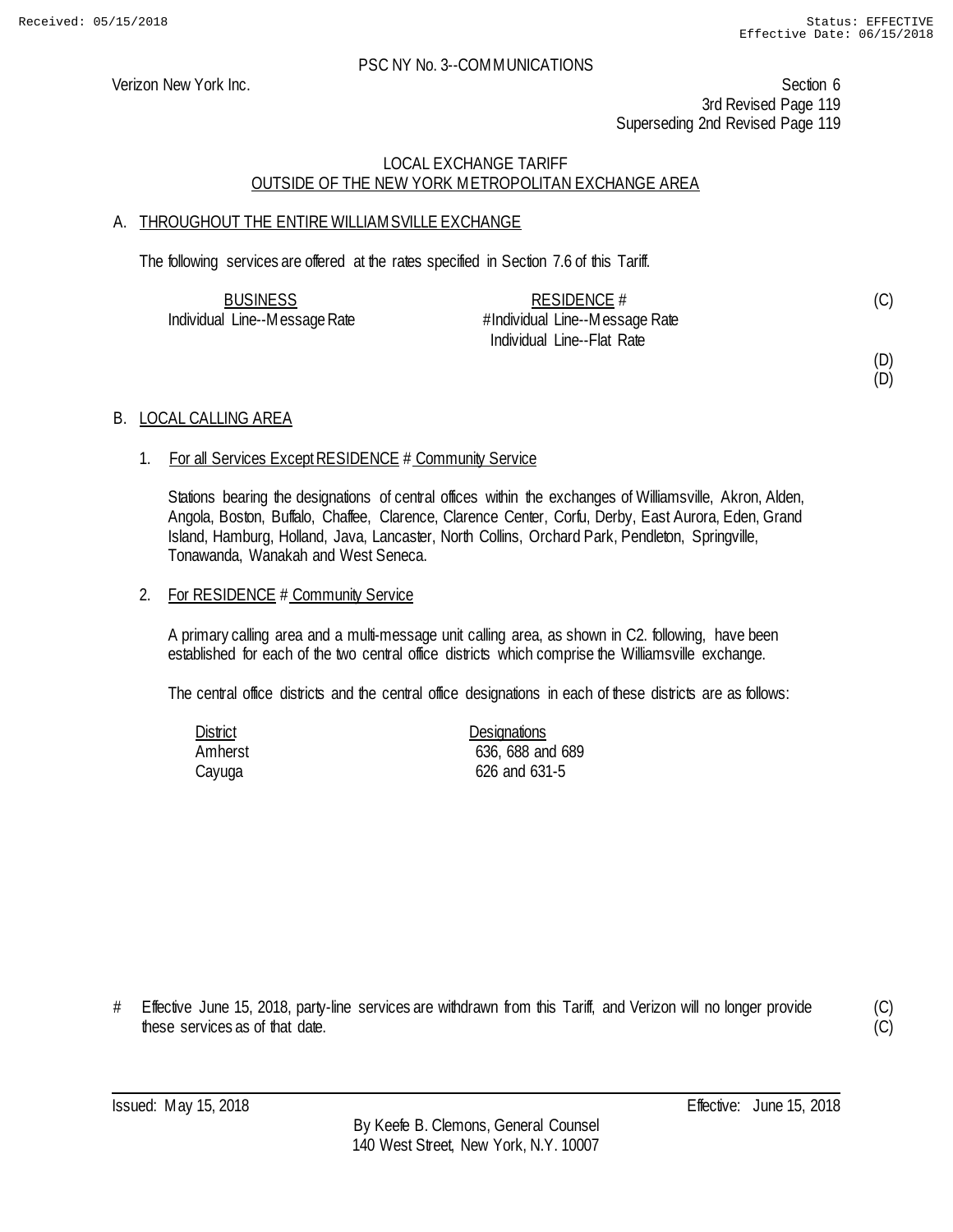Verizon New York Inc. Section 6 1st Revised Page 120 Superseding Original Page 120

## LOCAL EXCHANGE TARIFF OUTSIDE OF THE NEW YORK METROPOLITAN EXCHANGE AREA

## C. CHARGES FOR LOCAL CALLS FROM NON-COIN TELEPHONES

## 1. Flat Rate Service

Flat Rate Service includes unlimited calling privilege to points listed in Paragraph B. preceding, except that such calls placed on an operator-handled station-to-station basis are charged for under the rate band schedule as shown in Paragraph b. following. (C)

## 2. Message Rate Service

The following table shows the rate bands for calls to points listed in Paragraph B. preceding.

|    | Rate Bands             |              |                      |             |       |
|----|------------------------|--------------|----------------------|-------------|-------|
|    |                        |              |                      |             |       |
| ТO | Akron                  | Derby        | <b>North Collins</b> | Sanborn (I) | Corfu |
|    | Alden                  | East Aurora  | <b>Orchard Park</b>  |             |       |
|    | Angola                 | Eden         | Pendleton            |             |       |
|    | <b>Boston</b>          | Grand Island | Springville          |             |       |
|    | <b>Buffalo</b>         | Hamburg      | Tonawanda            |             |       |
|    | Chaffee                | Holland      | Wanakah              |             |       |
|    | Clarence               | Java         | <b>West Seneca</b>   |             |       |
|    | <b>Clarence Center</b> | Lancaster    | Williamsville        |             |       |

See Paragraphs C.2.and 4.of preceding Rate Schedule for initial and overtime periods, initial and overtime charges and charges for operator-handled station-to-station calls.

(C)

(I) Independent Company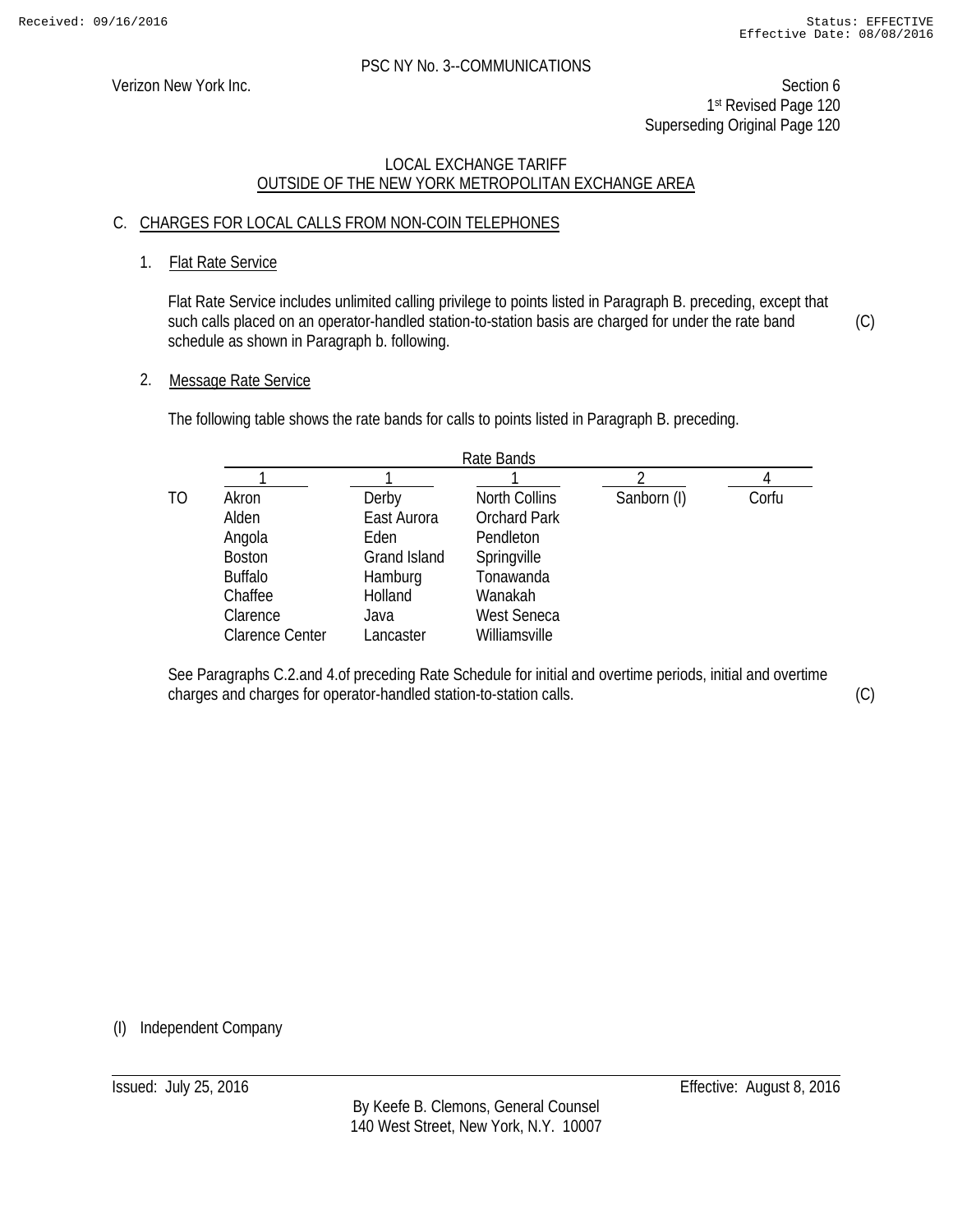Verizon New York Inc. Section 6 1st Revised Page 121 Superseding Original Page 121

## LOCAL EXCHANGE TARIFF OUTSIDE OF THE NEW YORK METROPOLITAN EXCHANGE AREA

## C. CHARGES FOR LOCAL CALLS FROM NON-COIN TELEPHONES

2. Residence Community Service

The following table shows:

- a. Points in the primary calling areas to which the subscriber has unlimited calling privilege.
- b. The rate bands for calls from West Seneca stations to points outside the primary calling areas but within the local calling areas.

## CHARGES FOR LOCAL CALLS FROM RESIDENCE COMMUNITY SERVICE STATIONS IN THE FOLLOWING WILLIAMSVILLE DISTRICTS

| To Exchanges           | AMHERST | CAYUGA | To Exchanges         | AMHERST | CAYUGA |
|------------------------|---------|--------|----------------------|---------|--------|
| Akron                  |         |        | East Aurora          |         |        |
| Alden                  |         |        | Eden                 |         |        |
| Angola                 |         |        | <b>Grand Island</b>  |         |        |
| <b>Boston</b>          |         |        | Hamburg              |         |        |
| Buffalo*               |         |        | Holland              |         |        |
| <b>Bailey Dist.</b>    |         |        | Java                 |         |        |
| Elmwood Dist.          |         |        | Lancaster            |         |        |
| Franklin Dist.         |         |        | <b>North Collins</b> |         |        |
| Hertel Dist.           |         |        | <b>Orchard Park</b>  |         |        |
| Main Dist.             | P       |        | Pendleton            |         |        |
| South Park Dist.       |         |        | Sanborn              |         |        |
| Chaffee                |         |        | Springville          |         |        |
| Clarence               |         |        | Tonawanda            |         |        |
| <b>Clarence Center</b> |         |        | Wanakah              |         |        |
| Corfu                  |         |        | West Seneca          |         |        |
| Derby                  |         |        | Williamsville        |         |        |

P=Primary Calling Area.

See Paragraphs C.3.and C.4.of preceding Rate Schedule for initial and overtime periods, initial and overtime charges and charges for operator-handled station-to-station calls.

(C)

See the related exchange section of this Part 6 for the central office designations in each central office district of the Buffalo exchange.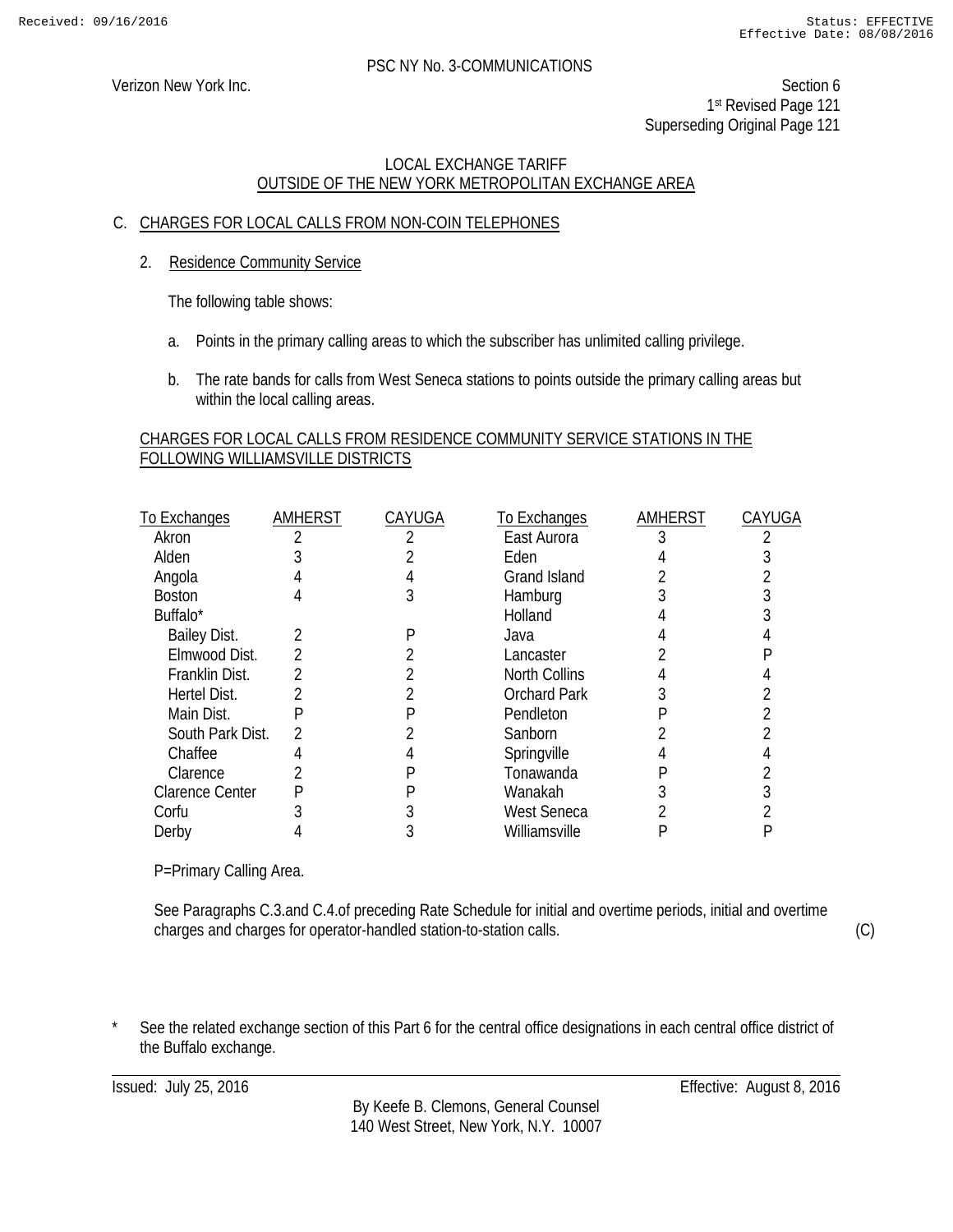Verizon New York Inc. Section 6 1st Revised Page 122 Superseding Original Page 122

## LOCAL EXCHANGE TARIFF OUTSIDE OF THE NEW YORK METROPOLITAN EXCHANGE AREA

D.

(T)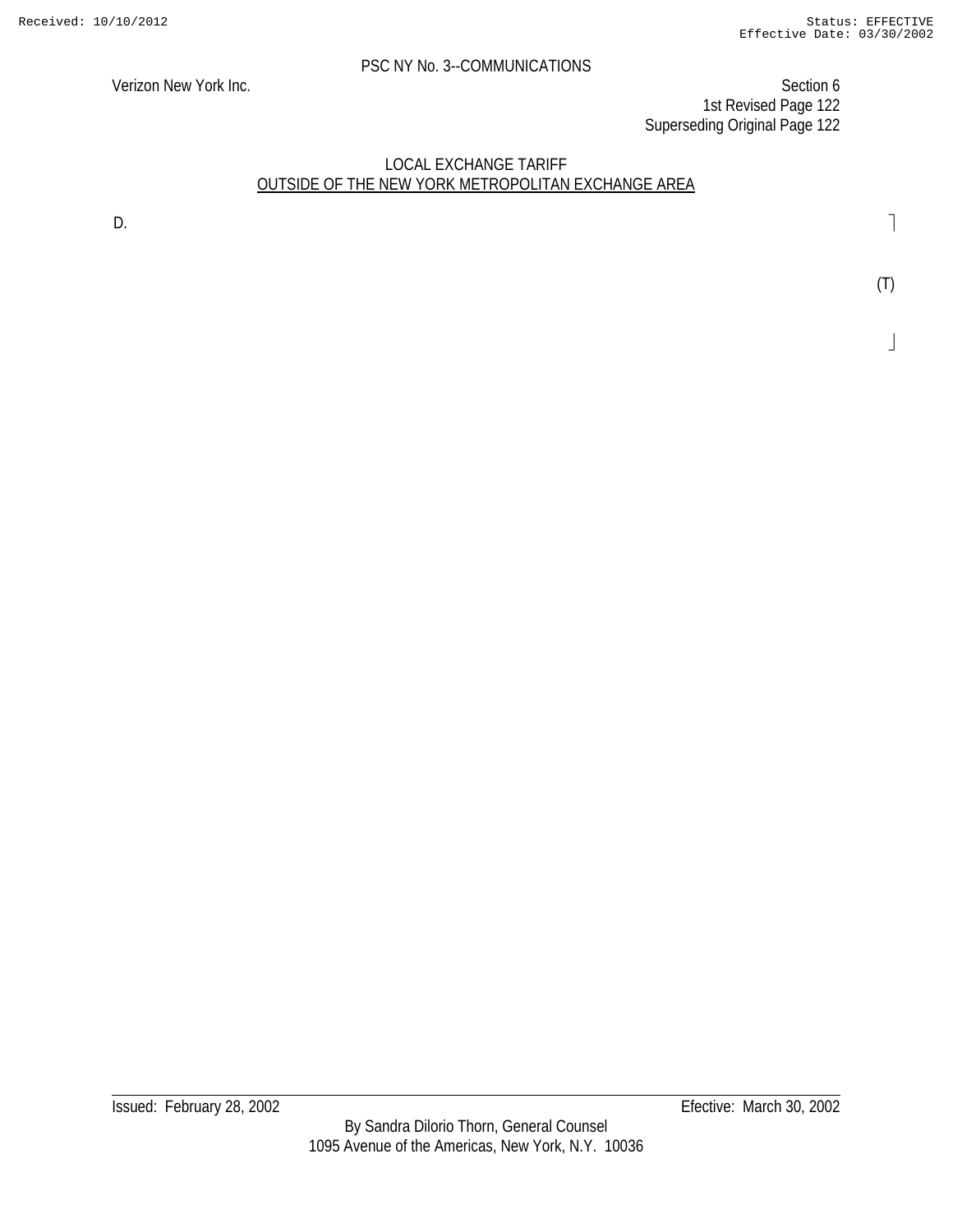(D) (D)

#### PSC NY No. 3--COMMUNICATIONS

Verizon New York Inc. Section 6 5<sup>th</sup> Revised Page 123 Superseding 4<sup>th</sup> Revised Page 123

## LOCAL EXCHANGE TARIFF OUTSIDE OF THE NEW YORK METROPOLITAN EXCHANGE AREA

## A. THROUGHOUT THE ENTIRE WILSON EXCHANGE

The following services are offered at the rates specified in Section 7.6 of this Tariff.

| <b>BUSINESS</b>               | RESIDENCE $#$                 | (C) |
|-------------------------------|-------------------------------|-----|
| Individual Line--Message Rate | Individual Line--Message Rate |     |
|                               | Individual Line--Flat Rate    |     |

#### B. LOCAL CALLING AREA

Stations bearing the designations of central offices within the exchanges of Wilson, Barker, Gasport, Lewiston, Lockport, Middleport, Newfane, Niagara Falls, Pendleton, Ransomville and Youngstown.

#### C. CHARGES FOR LOCAL CALLS FROM FLAT RATE AND RATE TELEPHONES

1. Flat Rate Service

Flat Rate Service includes unlimited calling privilege to points listed in Paragraph B. preceding, except that such calls placed on an operator-handled station-to-station basis are charged for under the rate band schedule as shown in Paragraph 2. following.

#### 2. Message Rate Service

The following table shows the rate bands for calls to points listed in Paragraph B. preceding.

|    |                | Rate Bands    |               |
|----|----------------|---------------|---------------|
|    |                |               |               |
| TΟ | Wilson         | <b>Barker</b> | Gasport       |
|    | Lockport       | Lewiston      | M iddletown   |
|    | <b>Newfane</b> | Pendleton     | Niagara Falls |
|    | Ransomville    | Youngstown    |               |

See Paragraphs C.2. and C.4., preceding, in this Section for initial and overtime periods, initial and overtime charges and charges for operator-handled station-to-station calls.

# Effective June 15, 2018, party-line services are withdrawn from this Tariff, and Verizon will no longer provide these services as of that date.